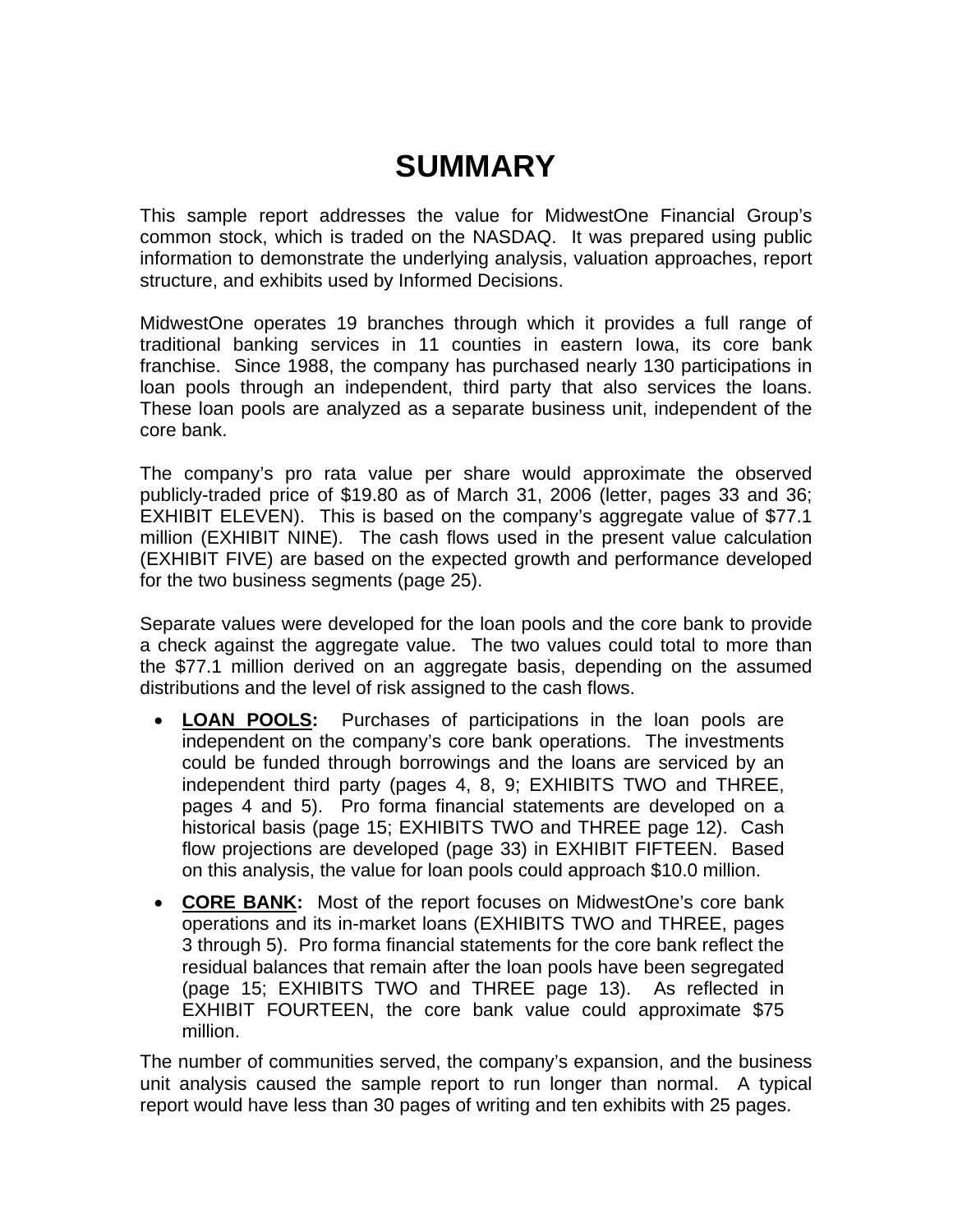**MIDWESTONE FINANCIAL GROUP, INC.** 

**Oskaloosa, Iowa** 

**FAIR MARKET VALUE March 31, 2006**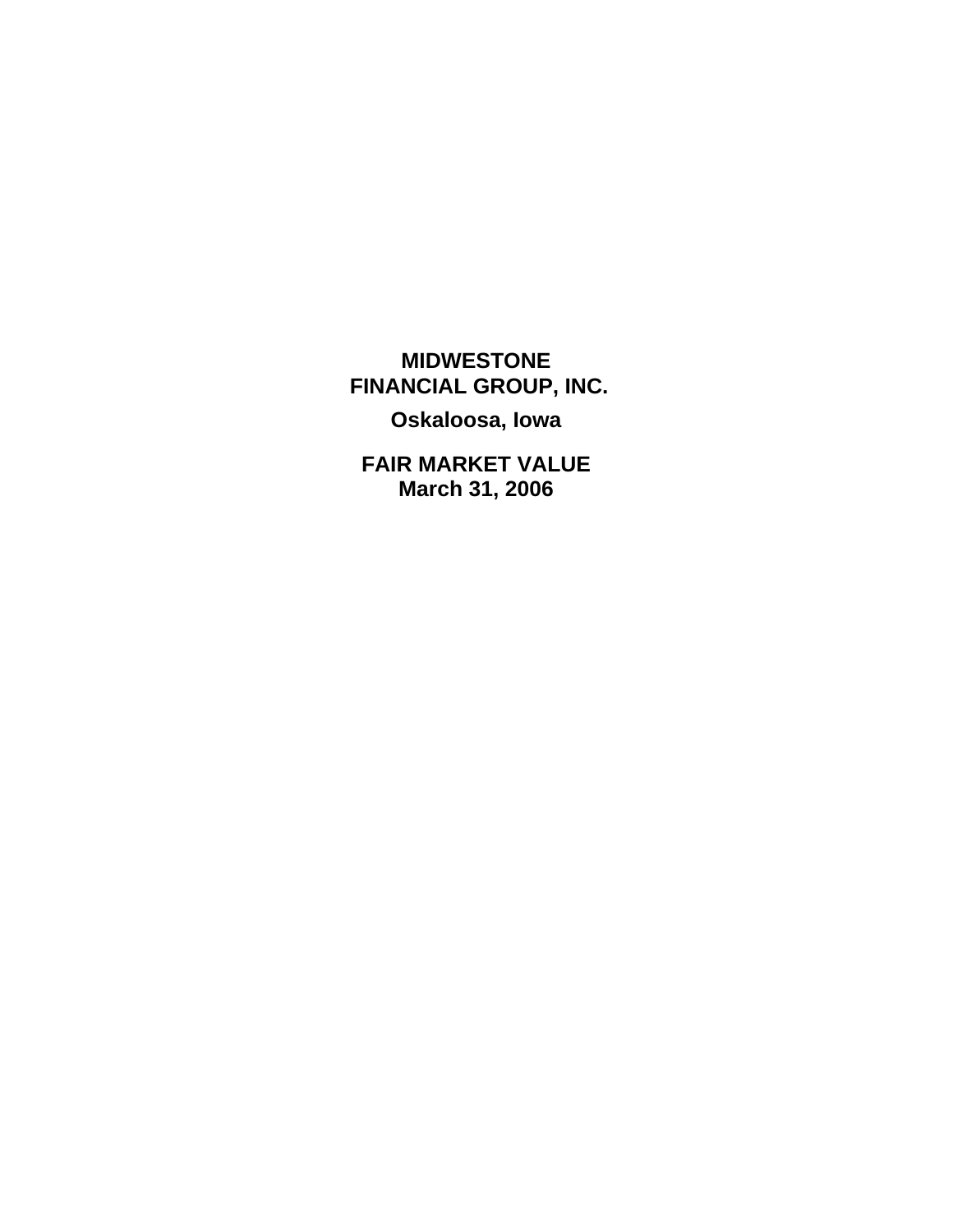May 1, 2006

Trustees for Company ESOP  $1245.34<sup>th</sup>$  Street Des Moines, IA 55235

Dear Trustees:

This sample valuation was prepared as if Informed Decisions, LLC had been engaged to provide a formal valuation report to set forth the fair market value of the common stock issued by MidwestOne Financial Group, Inc. (Company) and held in its Employee Stock Ownership Plan (ESOP) as of March 31, 2006. Based on the analysis presented in the following report, if Informed Decisions had been engaged for the stated purpose, the fair market value for these shares could have been determined to be \$19.80 per share.

EXHIBIT ELEVEN presents a summary of the value derived for MidwestOne Financial Group, Inc. Based on the analysis presented in the following report, the aggregate value for the Company on a publicly-traded basis would approximate \$77.1 million. Given the 3.7 million shares outstanding plus an additional 80,511 shares assumed to be issued for the currently exercisable options, the pro rata publicly-traded value is calculated to be \$20.36.

The Company's stock is publicly-traded on the NASDAQ National Market System. At Mach 31, 2006, the closing price was \$19.80 based on trading volume of 1,900 shares. This price is 3.0% lower than the pro rata value of \$20.36. This difference is not significant. Therefore, the fair market value of the Company's common stock could be set at \$19.80. No discount for lack of marketability is applied.

This is a sample valuation prepared to illustrate the valuation analysis and report format used by Informed Decisions, LLC. If prepared for a client, the report would address only the fair market value of the ESOP shares as of the date shown and could not be relied on to determine the value of any other shares. The report would be provided solely for the confidential use relating to the stated purpose. As a sample report, this does constitute a fair market value opinion.

Respectfully submitted,

Richard A. Place Informed Decisions, LLC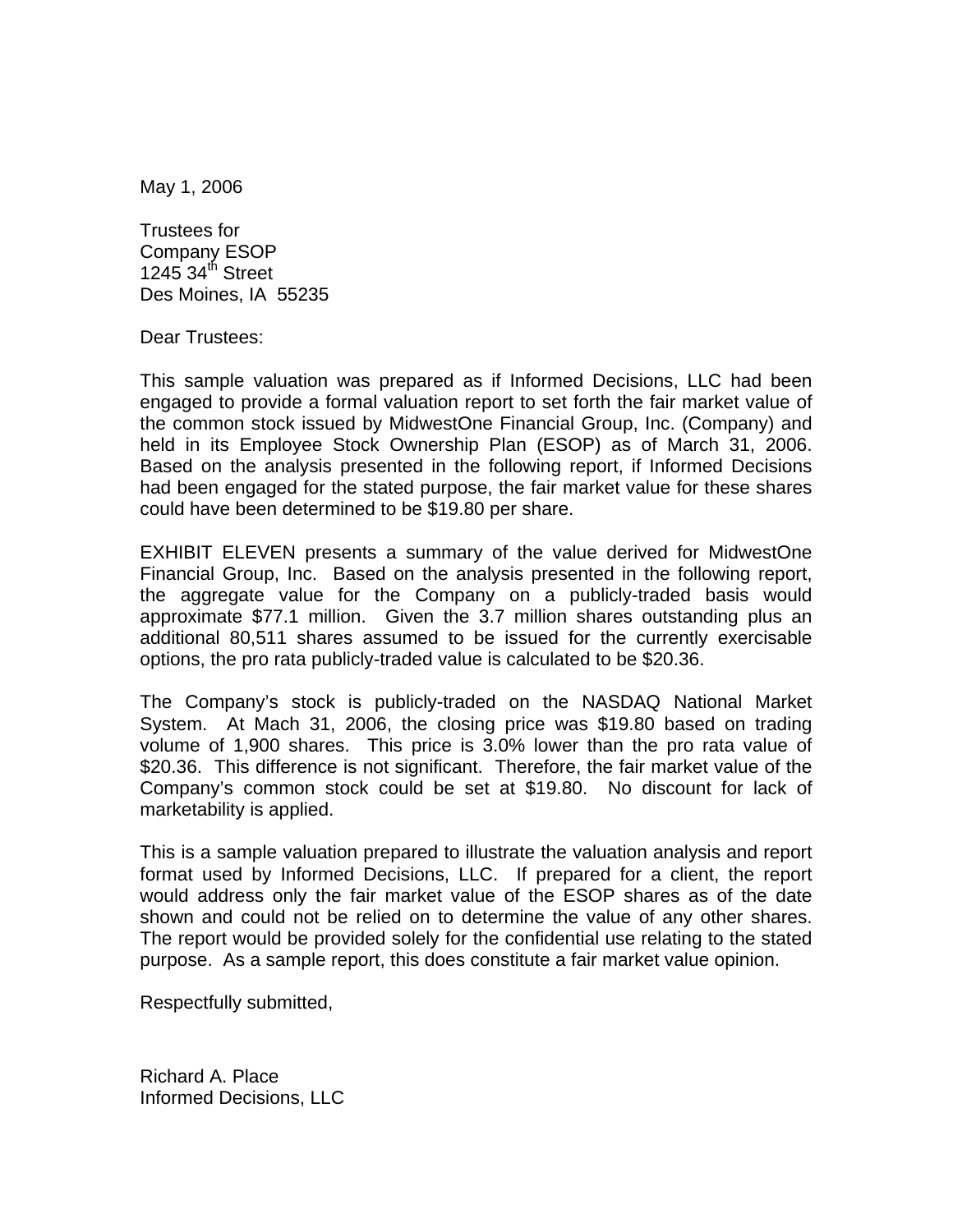## **TABLE OF CONTENTS**

| $\mathbf{I}$ .  | <b>ENGAGEMENT</b>            | 1              |
|-----------------|------------------------------|----------------|
| $\mathbf{II}$ . | <b>VALUATION GUIDELINES</b>  | 1              |
| III.            | <b>COMPANY OVERVIEW</b>      | $\overline{2}$ |
| IV.             | <b>FINANCIAL ANALYSIS</b>    | 7              |
| V.              | <b>INDUSTRY, ECONOMY</b>     | 18             |
| VI.             | <b>CONCLUSIONS</b>           | 23             |
| VII.            | <b>FINANCIAL PROJECTIONS</b> | 24             |
| VIII.           | <b>VALUATION APPROACHES</b>  | 25             |
| IX.             | OTHER VALUATION FACTORS      | 34             |
| Χ.              | <b>VALUATION SUMMARY</b>     | 36             |

## **APPENDICES**

|           | A. CERTIFICATION                    | 37  |
|-----------|-------------------------------------|-----|
| <b>B.</b> | <b>QUALIFICATIONS</b>               | 38. |
|           | C. STATEMENT OF LIMITING CONDITIONS | 39. |
| D.        | DATA SOURCES                        | 41  |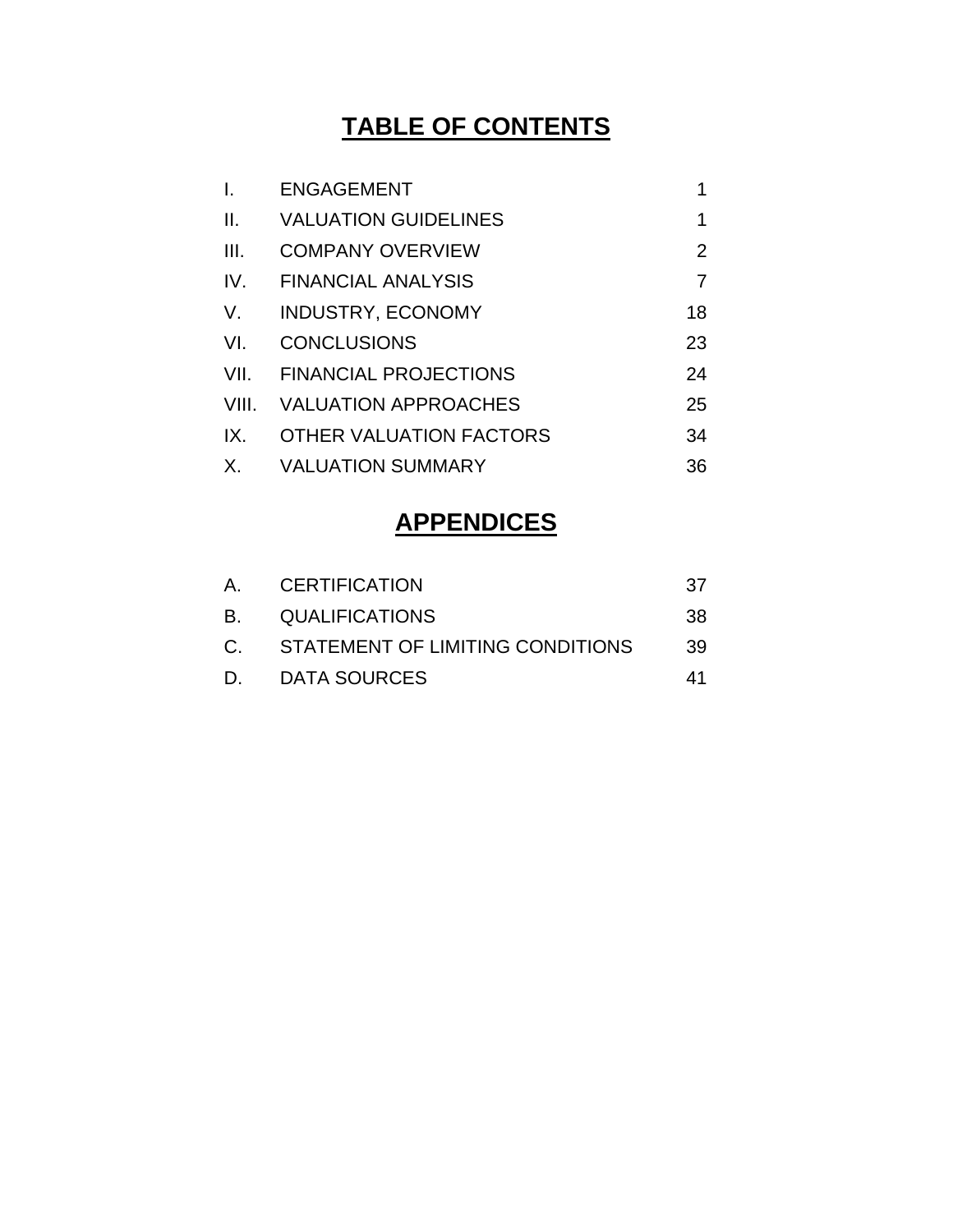# **EXHIBITS**

| <b>ONE</b>      | MARKET DATA (1 - 5)                        |
|-----------------|--------------------------------------------|
| <b>TWO</b>      | HISTORICAL FINANCIAL STATEMENTS (1-13)     |
| <b>THREE</b>    | MARCH 31, 2006 FINANCIAL STATEMENTS (1-13) |
| <b>FOUR</b>     | <b>MARKET DEMOGRAPHIC DATA</b>             |
| <b>FIVE</b>     | PROJECTED SUMMARY FINANCIAL STATEMENTS     |
| <b>SIX</b>      | <b>EQUITY CAPITAL RECONCILIATION</b>       |
| <b>SEVEN</b>    | ADJUSTMENTS TO EQUITY AND NET INCOME       |
| <b>EIGHT</b>    | PRESENT VALUE CALCULATION                  |
| <b>NINE</b>     | <b>VALUATION MULTIPLES</b>                 |
| <b>TEN</b>      | PUBLICLY-TRADED COMPANIES (1-2)            |
| <b>ELEVEN</b>   | <b>VALUATION SUMMARY</b>                   |
| <b>TWELVE</b>   | LOAN POOL RUNOFF (1-2)                     |
| <b>THIRTEEN</b> | LOAN POOL RUNOFF, REDUCED RATE OF RETURN   |
| <b>FOURTEEN</b> | <b>CORE BANK PRESENT VALUE (1-2)</b>       |
| <b>FIFTEEN</b>  | LOAN POOLS PRESENT VALUE (1-2)             |
| <b>SIXTEEN</b>  | <b>DIVIDENDS PRESENT VALUE</b>             |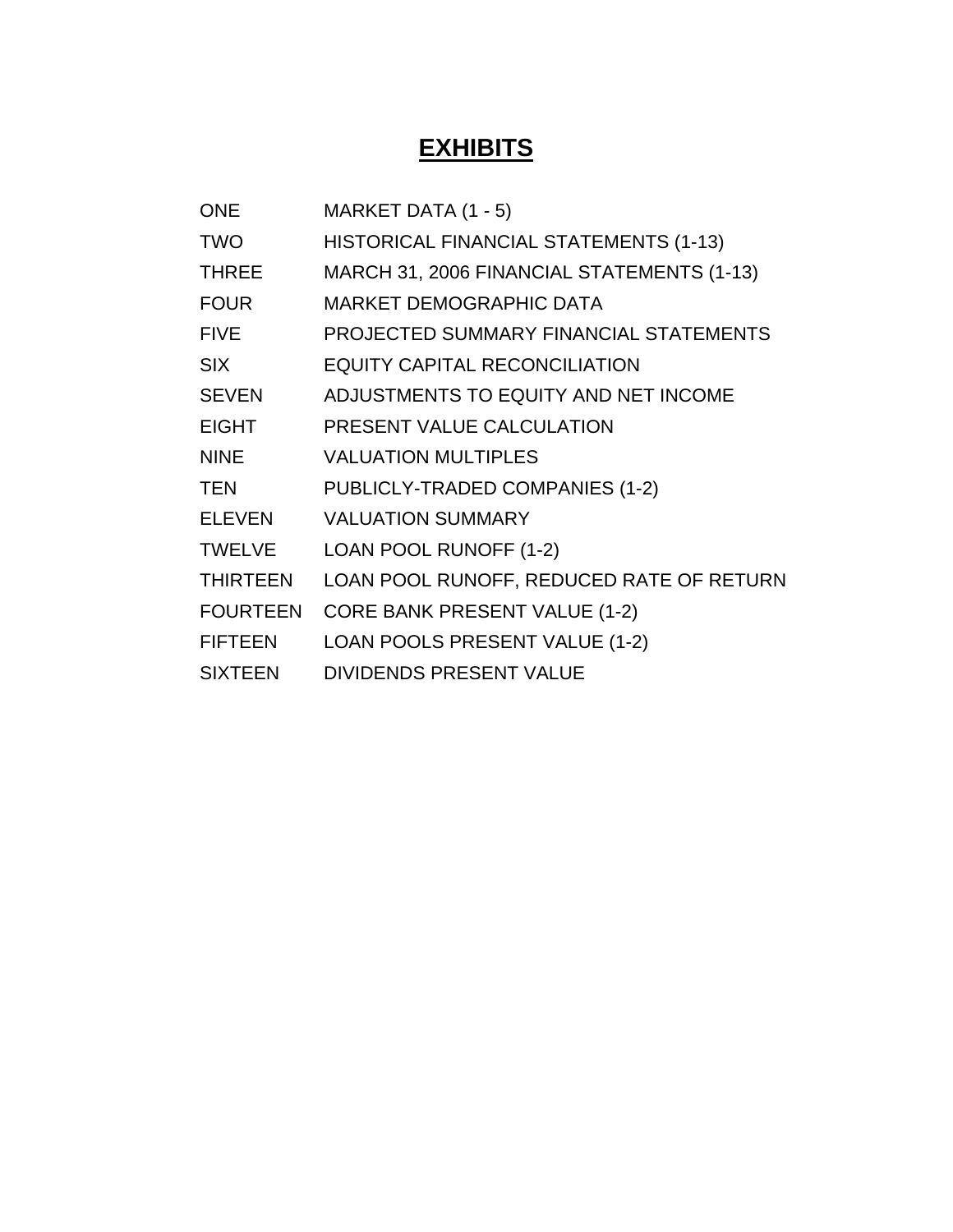## **I. ENGAGEMENT**

This sample valuation was prepared as if Informed Decisions, LLC had been engaged to provide a formal valuation report to set forth the fair market value of the common stock issued by MidwestOne Financial Group, Inc. (Company) and held in its Employee Stock Ownership Plan (ESOP) as of March 31, 2006. Based on the analysis presented in the attached EXHIBITS, as discussed below, if Informed Decisions had been engaged for the stated purpose, the fair market value for the Company's common stock could have been determined to be \$19.80 per share as of March 31, 2006. A valuation summary is presented in EXHIBIT ELEVEN. Such an opinion would be limited to the subject shares and could not be used or relied on for any other purpose. As a sample report, this does constitute a fair market value opinion.

## **II. VALUATION GUIDELINES**

Generally, the subject would be a closely-held company and, thus, no public market price would exist for the stock to be valued. Although the Company's shares are publicly-traded, the valuation process applied for this sample valuation relies on traditionally accepted techniques to simulate market considerations in establishing a possible value for the Company's shares.

Fair market value is most often defined as the price at which the asset would change hands between a willing buyer and a willing seller when the former is not under any compulsion to buy and the latter is not under any compulsion to sell and both parties have a reasonable knowledge of the relevant facts, as set-forth in IRS Revenue Ruling 59-60.

IRS Ruling 59-60 also establishes a general framework for valuing a closely-held business with additional guidance available from the extensive case law relating to valuations for tax purposes. Factors discussed include:

- Prior sales of stock
- Historical earnings and earnings capacity
- Nature of the business
- Dividends paid and/or dividend paying capacity
- Tangible assets
- Net worth
- Pricing multiples for comparable companies
- Marketability

Prevalent throughout the decisions related to Revenue Ruling 59-60 and involving questions of value are the elements of common sense, informed judgment, and reasonableness. Little credence is placed on valuation techniques that rely on a single factor and result in a value significantly different from those based on all other factors.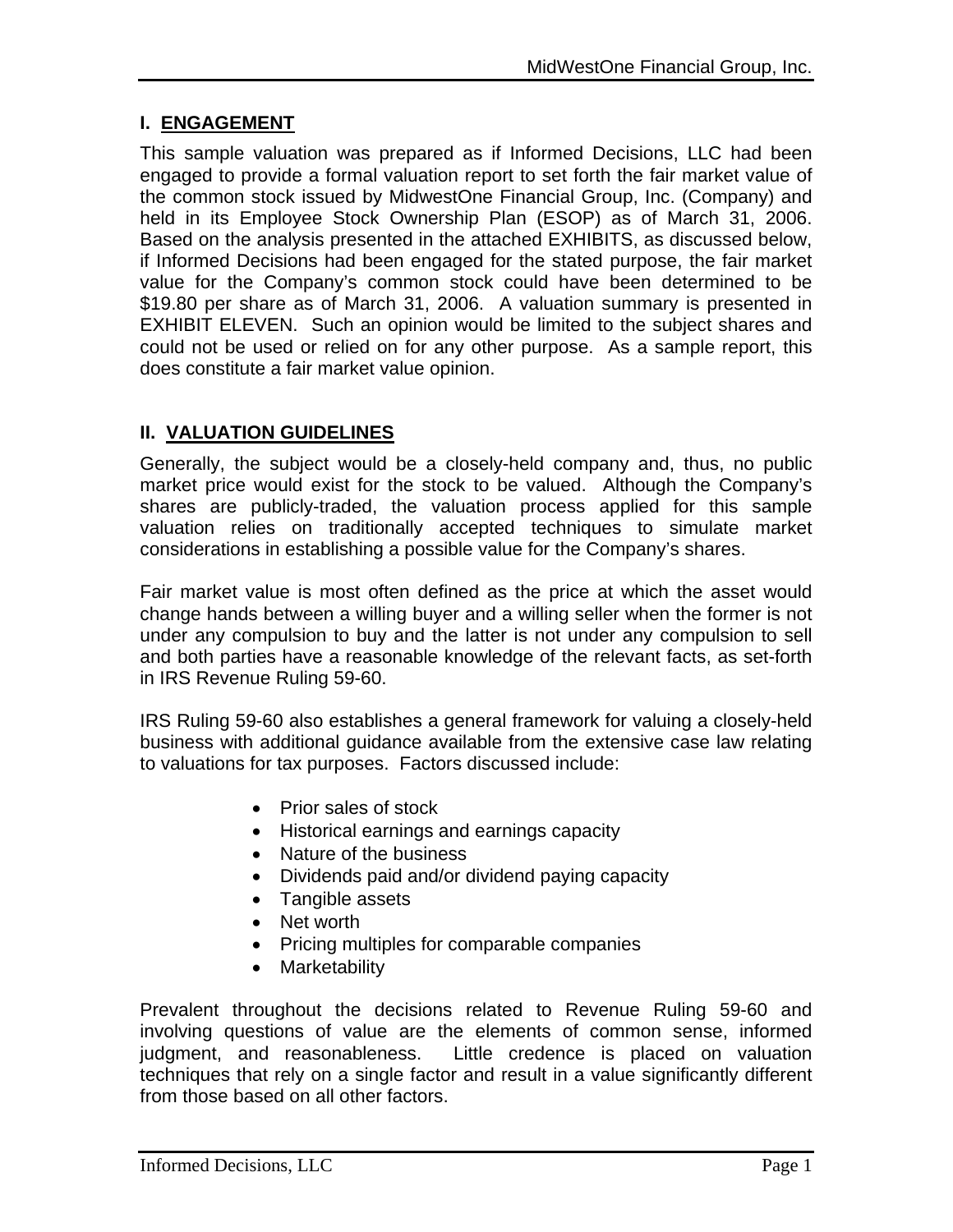Pursuant to the Employee Retirement Income Security Act (ERISA) employee benefit plans may not pay more than, nor may it receive less than, adequate consideration for the shares. This provision of ERISA has generally been interpreted to require an independent determination of fair market value for the shares held by such a plan when a publicly-traded price is not available. Proposed regulations pertaining to the definition of adequate consideration and the conduct of an independent valuation, which refer to Revenue Ruling 59-60 as promulgated by the Internal Revenue Service, have been issued by the Department of Labor. This sample valuation was performed in accordance with the proposed rules.

Those factors prescribed for consideration by the Internal Revenue Service are analyzed in detail and their impact on value is discussed below. The Company's capacity for generating growth, income and dividends is emphasized. Qualitative and intangible factors are considered as they contribute to the subject's underlying strength and their impact value.

## **III. COMPANY OVERVIEW**

**History:** MidwestOne Financial Group, Inc. is a community-based financial holding company headquartered in Oskaloosa, Iowa. Incorporated in 1973 as the Mishaska Investment Company, it was a single-bank holding company for MidWestOne Bank and Trust. In June, 1994 the Company chartered Central Valley Bank as a federal savings association that was subsequently converted to a state chartered commercial bank. In December, 1997 the Company chartered Pella State Bank as an Iowa commercial bank. In September, 1999 the Company acquired Midwest FSLA of Iowa (Midwest FSLA). This thrift was renamed MidWestOneBank and subsequently converted to a commercial bank in January, 2004.

In February, 2003 the Company acquired the Belle Plaine Service Corp. and its wholly-owned subsidiary, Citizens Bank & Trust Company of Hudson, Iowa (Belle Plaine acquisition). The bank subsidiary was merged into MidwestOne Bank and Trust. The acquisition was for cash and treated as a purchase transaction. As a result, the Company recorded goodwill of \$3.5 million and other intangibles of \$554,000 in 2003.

Effective January 1, 2006, three bank subsidiaries - Central Valley Bank, Pella State Bank, and MidWestOneBank - were consolidated into Midwest Bank & Trust under a single Iowa state charter and renamed MidwestOne Bank. This is the only remaining bank subsidiary. Non-bank subsidiaries include MIC Financial, Inc., MidWestOne Investment Services, Inc., and Cook & Son Agency, Inc.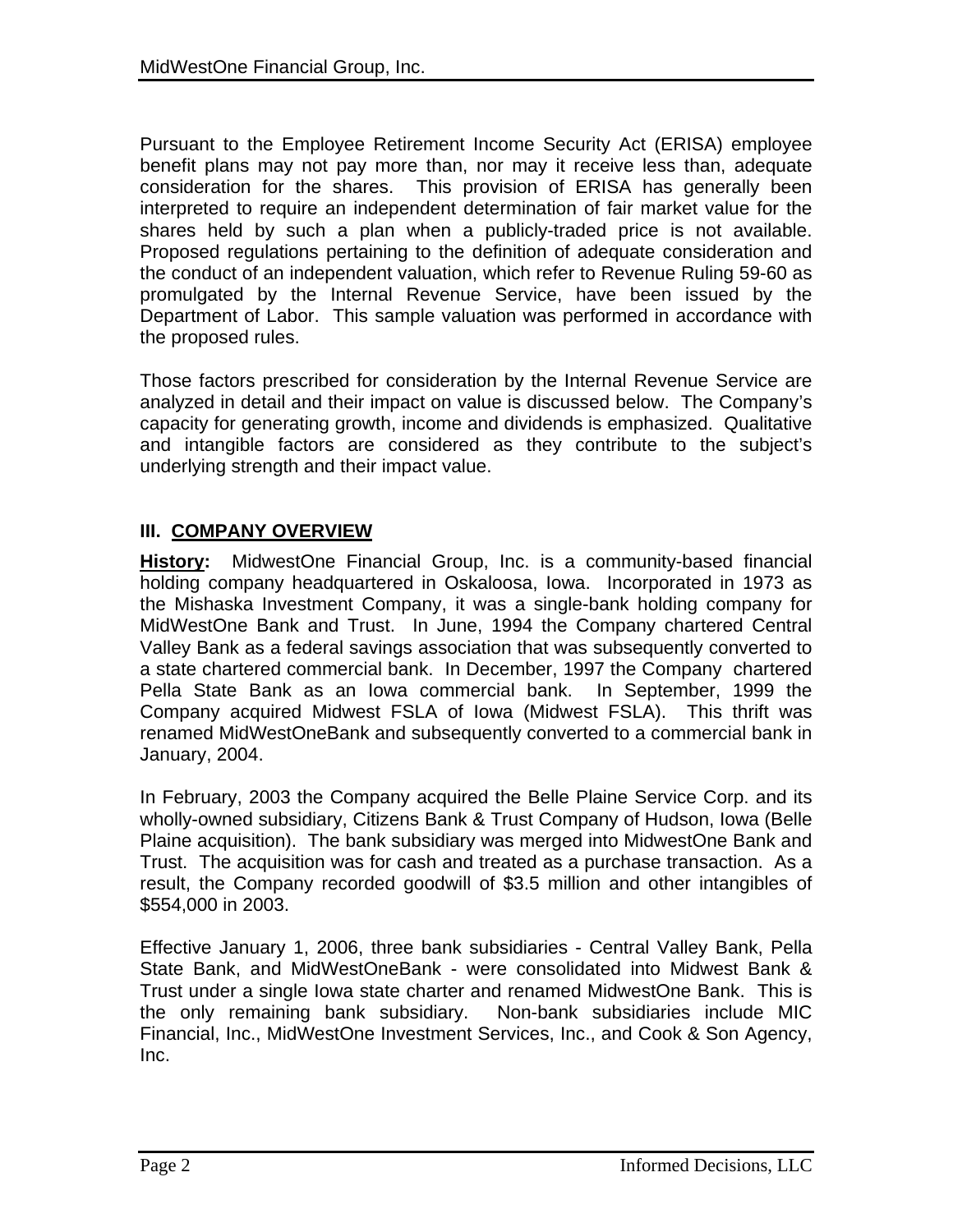MIC Financial had provided factoring, equipment leasing, and accounts receivable financing to small business clients. Its operations were discontinued in 2005 and a substantial portion of its assets were charged-off. As of December 31, 2005, the subsidiary had no assets and is currently inactive.

MidWestOne Investment Services, Inc. provides retail brokerage and financial planning services at several of the Company's locations. It was organized in July, 2004 as a wholly-owned subsidiary to facilitate the purchase of the assets of Koogler Company of Iowa, a sole proprietorship. The Company paid \$450,000 in cash plus 6,601 shares of its stock with a fair market value of \$115,000. The seller and his staff were retained to provide investment advisory and brokerage services throughout the Company's banking offices. As a result of this transaction, the Company recorded goodwill of \$179,000 and other intangibles of \$383,000 in 2004.

Cook & Sons Agency, Inc. provides insurance agency services for individuals and corporations in markets served by the Company. It was acquired in September, 2005 for \$830.000 in cash and 4,393 shares of the Company's common stock with a fair market value of \$82,500. As a result of this transaction, the Company recorded goodwill of \$249,000 and other intangibles of \$404,000 in 2005.

**Ownership:** The Company reported that 3.7 million shares of common stock were issued and outstanding as of February 24, 2006 in its Proxy Statement dated March 23, 2006. The stock has traded on the NASDAQ National Market System for twelve years; its symbol is OSKY. There are less than 2,000 shareholders. The proxy reported that officers and directors have beneficial ownership of 13.8% of the outstanding shares; the Company's ESOP, 13.9%; and one institutional investment manager that had sole voting power over another 8.1% of the shares, second only to the ESOP in size.

The shares reported for the officers and directors include shares subject to currently exercisable options and allocated shares held in the ESOP. Although these shares should be reported given the definition of beneficial ownership, the 13.8% overstates the number of shares held by management relative to the number of shares outstanding. Shares subject to exercisable options do not represent shares that are actually outstanding; such shares are not included in the 3.7 million shares reported as outstanding. The officers and directors can vote their allocated shares held by the ESOP, but including these shares here and in the ESOP balance represents a double-count.

Officers and directors control 250,640 of the outstanding shares that are not included in the ESOP total: 6.8% of the outstanding shares. If all of the shares subject to currently exercisable options were issued, the ownership would increase to 10.7% of the adjusted number of shares outstanding.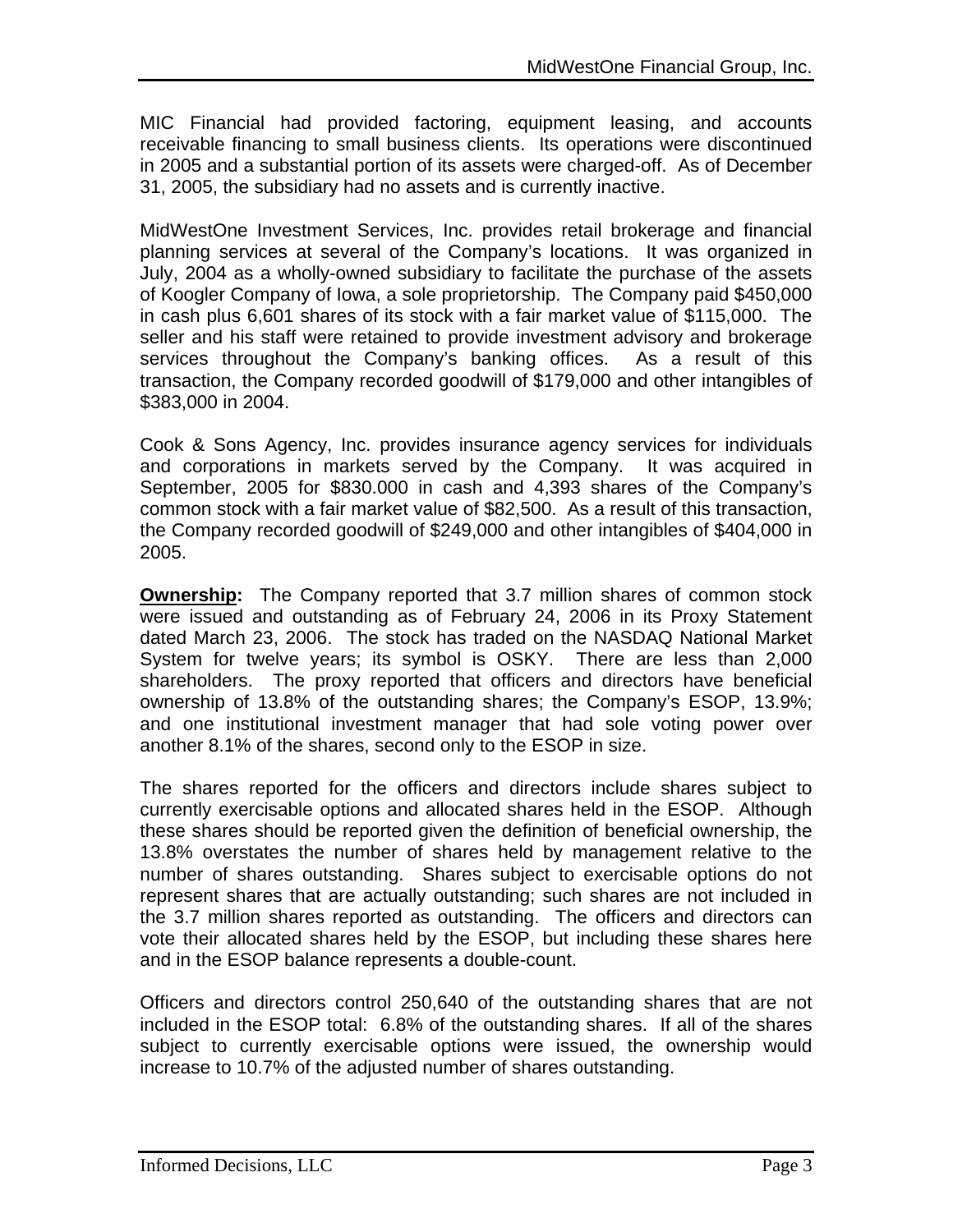Of the 3.7 million shares issued and outstanding, 76% is reported as being available for sale (referred to as float). Daily transactions average around 2,000 shares, less than .1% of the float.

The Company repurchased its common stock in each of the five years 2001 through 2005. The Board of Directors approved two stock buybacks of up to \$2.0 million each in April and October, 2005. Through September, 2005, the Company had repurchased 80,000 shares in the open market for \$1.5 million. Through December, 2005, an additional 33,000 shares had been repurchased for \$604,000. During 2005, the Company also received nearly 15,000 shares from the exercise of options.

The Company had 562,649 options outstanding to purchase its common stock at an average exercise price of \$16.56 under its 1998 Stock Incentive Plan. Of these, 431,096 were exercisable as of March 31, 2006. In February, 2006 the Directors adopted the 2006 Stock Incentive Plan, subject to shareholder approval at the Annual Meeting of Shareholders April 28, 2006. The 2006 plan is similar in purpose and design to the 1998 plan but includes a provision to issue restricted stock units. These units represent the right to receive a specified number of shares at a future date. The holder of a restricted stock unit will have the right to vote the shares and receive dividend equivalents on the shares. Non-employee directors will be awarded 1,000 shares of restricted stock upon election that will vest over three years. Existing non-employee directors will receive the shares with the number to be vested immediately determined by their years of service.

**Services, Facilities, Market and Competition:** The Company provides a full range of traditional banking services, trust services, residential mortgage services, insurance brokerage and retail securities brokerage services. It engages in retail and commercial banking services to individual and corporate customers. It provides the usual products and services such as deposits, commercial, agricultural, real estate, and consumer loans. Its bank subsidiary is a community oriented, full-service commercial bank providing traditional banking services to individuals, small to medium sized businesses, farmers, government and public entities and not-for profit organizations.

In addition to the traditional banking services provided to customers throughout the Company's geographic markets, it has purchased participation interests in pools of loans from large, non-affiliated banking organizations and from the FDIC (loan pools). These include loans secured by single-family, multi-family, and small commercial real estate; large numbers of small consumer loans secured by automobiles or mobile homes; and small to medium balance commercial loans. The loans may be categorized as performing or as past-due, non-performing loans.

These pools are serviced by States Resources Corporation (SRC), an independent loan servicing company owned by Mr. Randal Vardaman. Mr.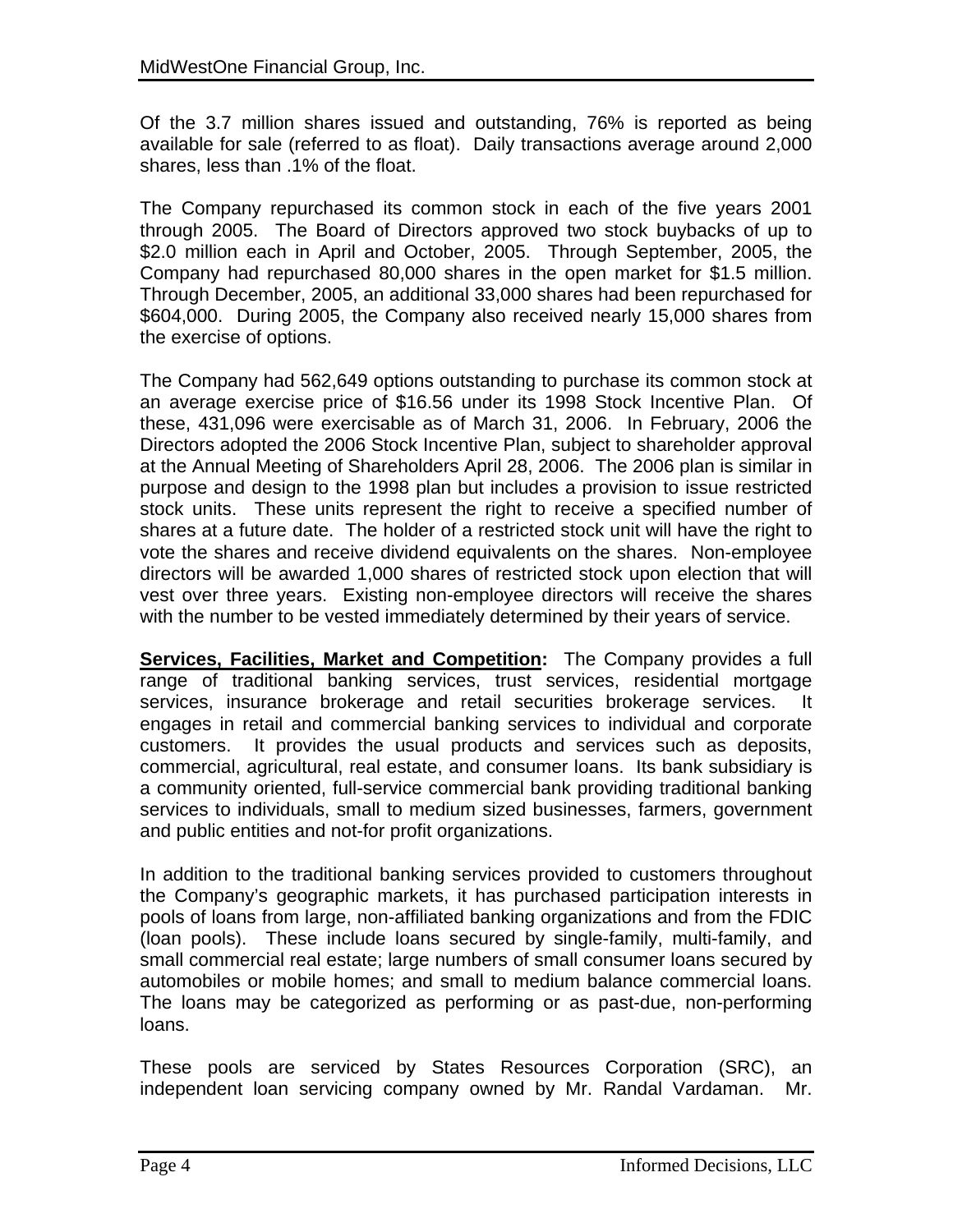Vardaman has been engaged in credit analysis and loan portfolio management since 1970. The Company has maintained a business relationship with him since 1988.

SRC and Mr. Vardaman evaluate various loan pools to make pricing recommendations to the Company based on the creditworthiness of the loans. SRC services the underlying loans included in the various pools. Sales of the pools are generally conducted by sealed bid auction. Since 1988, Mr. Vardaman, SRC and its predecessor organizations have been successful in purchasing 123 loan portfolios on behalf of the Company, including six in 2005.

From 2001 through 2005, these purchased loan portfolios accounted for more than 20% of the total loans reported by the Company. The impact of this business segment on the Company's financial position and performance will be addressed below in greater detail.

As shown on page one of EXHIBIT ONE, the Company has nineteen facilities serving thirteen communities across eleven Iowa counties. The markets served are primarily located in the southeastern quadrant of Iowa, with Interstate 80 to the north and Interstate 35 to the west. Oskaloosa, the Company's headquarters, is approximately 60 miles east of Interstate 35 on Iowa State Highway 92; 30 miles south of Interstate 80 on U.S. Highway 63, and 60 miles southeast of Des Moines.

The Company served the community of Oskaloosa, located in Mahaska County, plus North English, in Keokuk County, through its original bank subsidiary. It expanded into Fairfield, Ottumwa, and Sigourney through its first de novo subsidiary, Central Valley Bank; and into Pella through a second de novo subsidiary, Pella State Bank. These were established in 1994 and 1997, respectively.

Midwest FSLA, with branches in Burlington, Wapello, and Fort Madison, was acquired in 1999 and renamed MidWestOne Bank. Burlington and Fort Madison in the counties of Des Moines and Lee, respectively, are situated on the Mississippi River. Louisa County is also on the river although the town of Wapello is not.

The Company progressively expanded its market beyond Mahaska and Keokuk Counties but continued to serve similar markets, primarily in southeastern Iowa. Fairfield (Jefferson County), Ottumwa (Wapello County), and Sigourney form a rectangle to the southeast of Oskaloosa with Fairfield less than 60 miles from Oskaloosa; Pella (Marion County) is 20 miles to the northeast. Fort Madison, Burlington, and Wapello range just beyond 100 miles to the southeast and east of Oskaloosa but are within 60 miles of Fairfield.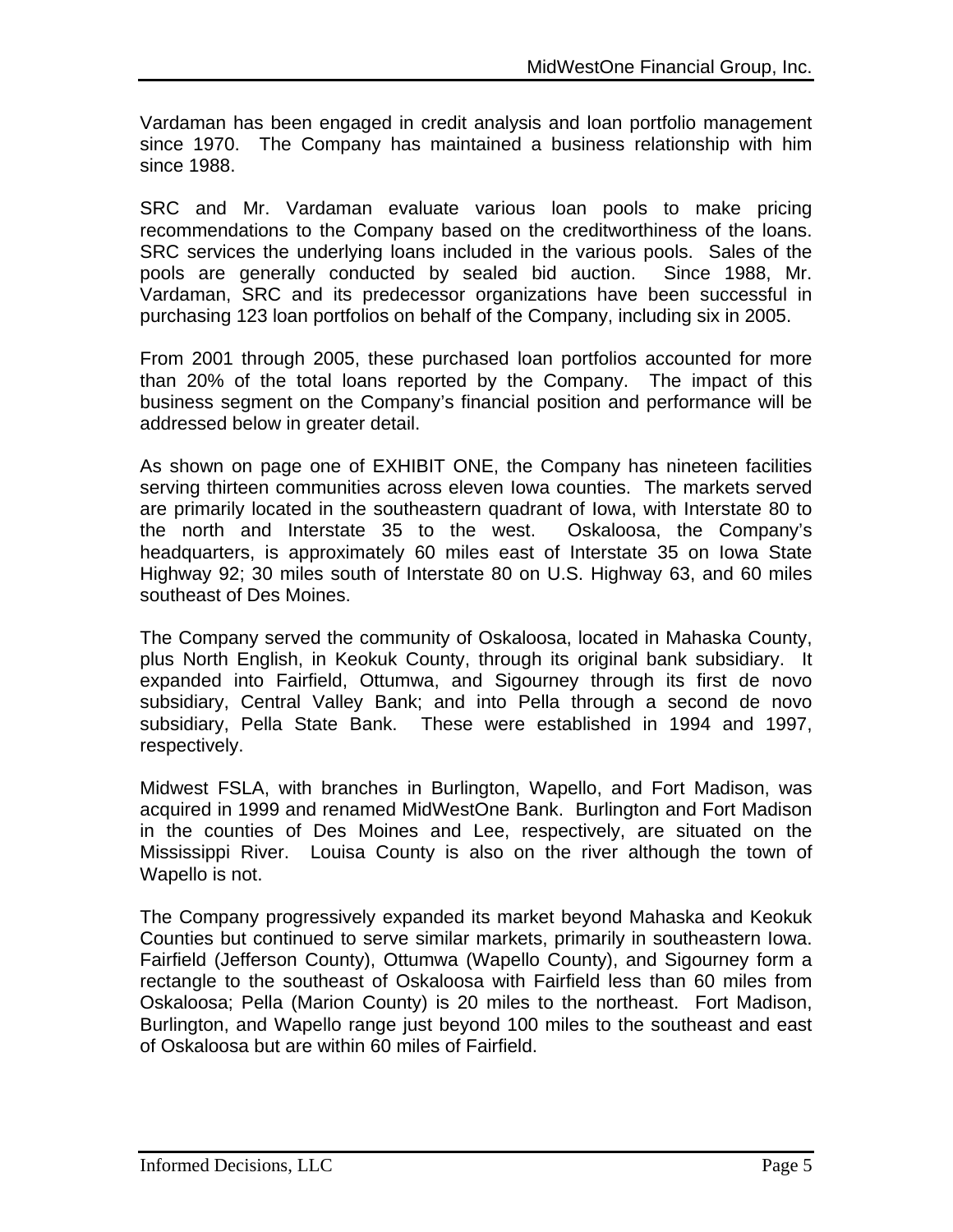The Belle Plaine acquisition in 2003 added markets north of Interstate 80. Belle Plaine, in Benton County, is 60 miles north of Oskaloosa; Hudson, in Black Hawk County, is another 40 miles further north. Benton is included in the Cedar Rapids Metropolitan Statistical Area (MSA); Black Hawk, in the Waterloo-Cedar Falls MSA. The branch in Davenport, part of the Davenport-Moline-Rock Island MSA opened January, 2006.

Pages two through five of EXHIBIT ONE show a listing of the financial institutions with branches in the counties served by the Company, including deposits and market shares. At June 30, 2005, the Company ranked first in its two original markets, Mahaska and Keokuk Counties, with 37.7% and 24.8%, respectively, of the reported deposits. In both markets, the next four competitors control more than 50% of the deposits.

The Company's market share is less than 12.0% in each of the other six counties in the southeastern quadrant; and its ranking is generally fourth or fifth out of fewer than ten institutions. Building market share in such markets is generally difficult due to market fragmentation, the presence of established competition, and limited growth in the aggregate market.

The Company's recently acquired branches in Benton and Black Hawk Counties and its new branch in Scott County provide access to three MSAs and to larger markets. These provide an opportunity for the Company to diversify away from southeastern Iowa while continuing to serve markets with similar characteristics. However, these markets are highly competitive. As shown in EXHIBIT ONE, the competition includes super-regional and large regional holding companies, local community banks, and savings and loans. The Company already competes against many of these super-regional and regional holding companies in southeastern Iowa. Other competitors not listed here would include securities and brokerage companies, mortgage companies, insurance companies, finance companies, money managers, mutual funds, credit unions and other non-bank financial service providers. The level of competition affects the Company's ability to attract deposits, make loans, and maintain interest rate spreads and other profit margins.

**Personnel, Management:** On March 31, 2006 the Company had 216 full-time equivalent employees. The Company provides its employees with a comprehensive program of benefits, some of which are on a contributory basis, including comprehensive medical and dental plans, life insurance, long-term and short-term disability coverage, a 401(k) plan, and an employee stock ownership plan. None of the Company's employees is represented by unions. Management considers its relationship with its employees to be excellent. The core management team has remained relatively stable in recent years.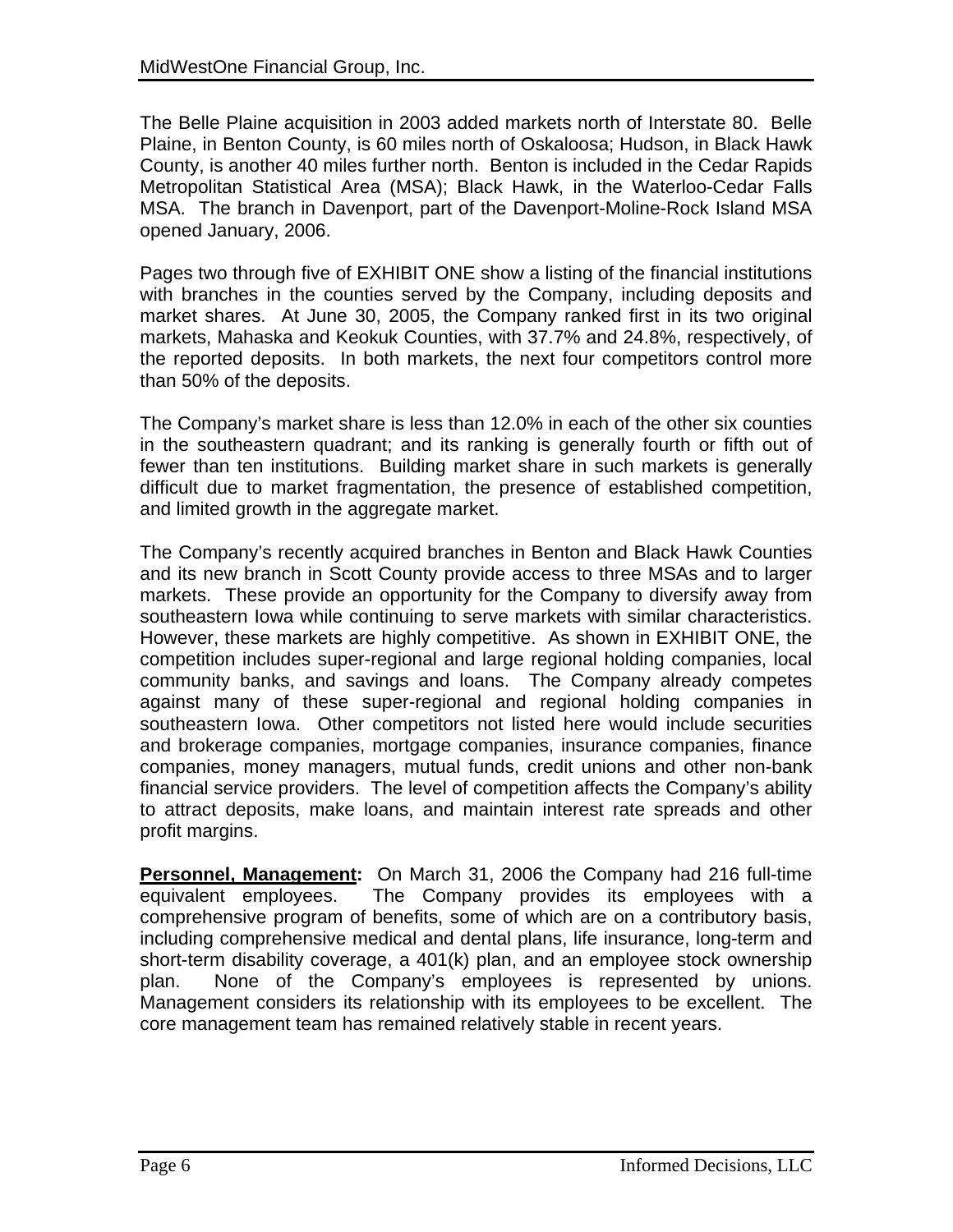#### **IV. FINANCIAL ANALYSIS**

EXHIBIT TWO, pages one through thirteen, presents the historical financial statements for the Company for the six years ending December 31, 2005. These data are taken, primarily, from its FR-Y9C reports (FDIC reports) filed with bank regulators. The bank regulatory data has been supplemented with financial data reported annually to the U.S. Securities and Exchange Commission (SEC) in the Company's 10K report. These data are used to expand on the information available from the FDIC reports and presented in EXHIBIT TWO.

Total assets and net income per the FDIC and SEC reports are the same. The differences between the two reports relate to the level of detail reported for loans. The FDIC balance sheet data include total loan balances whereas the SEC reports separate the loan pools from loans originated by the Company in the markets served, described here as "in-market loans". This difference in reporting is also reflected in the allowance for loan losses, other real estate owned (OREO), and 90 day past due loans.

On the income statements, the difference in reporting is reflected in interest income, net interest income, and the provision for loan losses. In the FDIC reports, the loan loss provision, write-offs, and recoveries related to the loan pools are reported in aggregate with those amounts related to the in-market loans. The SEC income statements show the interest income on the loan pools net of the related loan loss provision; the write-offs and recoveries for the two loan categories are reported separately. These differences are discussed in the sections below.

EXHIBIT THREE presents the financial data from EXHIBIT TWO for December 31, 2005 in comparison to similar data for March 31, 2006. The FDIC quarterly reports are presented in the same level of detail as the December 31 reports. However, the 10Q quarterly reports filed with the SEC do not contain the same level of detail as the 10K reports filed on an annual basis. Thus, a breakout of the in-market loans by category is not available.

The various ratios presented in EXHIBITS TWO and THREE are calculated using publicly-available data from the FDIC reports. These include ratios that relate income and expense components from the income statements to average asset and liability balances, such as: yields on loans and other earnings assets; the cost of funds; return on assets (ROA); and return on equity. The level of detail available for these calculations may not be as exact as that used by the Company to calculate comparable ratios included in the SEC reports, its annual reports, and press releases. Any differences between the calculated ratios and the Company reported ratios do not materially affect the analysis presented below.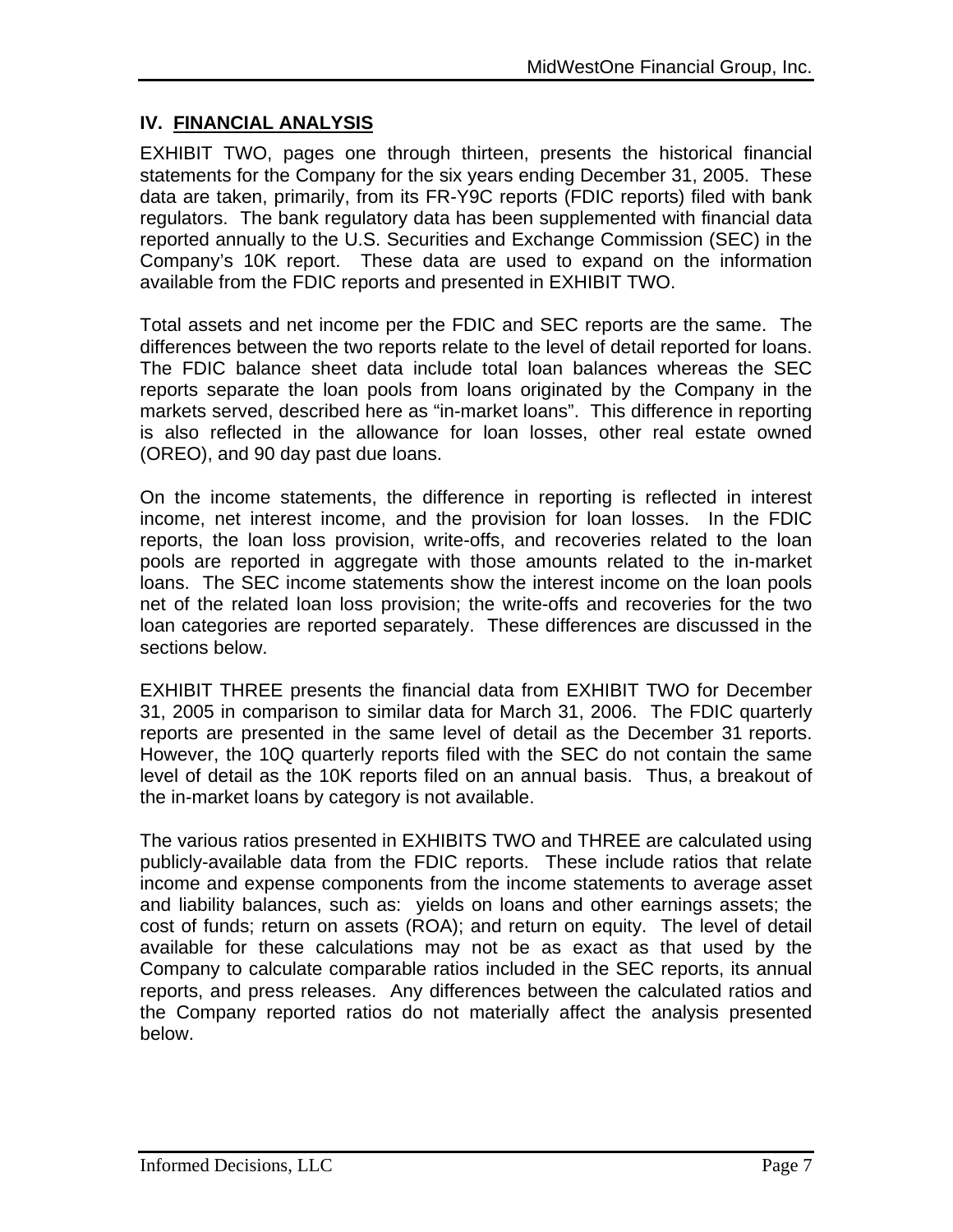#### **BALANCE SHEET**

EXHIBIT TWO, page one, presents six years of historical balance sheets for the Company. The data for 2001 through 2005 were obtained from the FDIC reports; the data for 2000 were from the SEC. The 2000 loan balances from the SEC reports are shown net of that portion of the loan loss provision related to the loan pools. The loan balances and allowance for loan losses from the FDIC reports were adjusted to reflect this practice. The details of this adjustment are reflected on page ten, Credit Quality, under the heading Allowance Coverage, Non-Performing In-Market Assets. No adjustment is shown for 2001; this could be due to a difference in accounting between this year and later years. If an adjustment were warranted it would not impact this analysis.

Six years of data are presented so that growth rates can be calculated over a five years. Page two presents common sized balance sheets for the five years ending December 31, 2005. These loan data include both in-market loans and loan pools; pages three through five presented a breakdown of the aggregate loan data by in-market loans and loan pools.

Over the six years presented, total assets increased nearly \$163.0 million, at an annual average rate of 5.6%. The growth was relatively balanced between loans and deposits. Total loans increased \$148.7 million, at an annual rate of 6.7%. The growth in deposits was slightly slower at an annual rate of 6.5%, \$135.9 million in total.

Loan growth varied year-to-year, as could be expected given the nature of the purchased loan pools, which accounted for more than 20% of the Company's total portfolio during the period presented. Total loans generated in-market would be expected to grow with inflation and as the population base increases; as existing agricultural and commercial customers grow and increase their borrowings; and as customers are attracted away from the competition. Generally, this type of growth is relatively steady, reflecting economic conditions, the level of competition, and a bank's overall performance in serving its market.

Conversely, the loan pools are acquired in a competitive bidding process. The amounts purchased are a function of loan availability, competitive bids, the Company's willingness to add deeply discounted, non-performing loans, and other non-market factors. Collection on the loan balances is critical to realizing a return on the loan pools; the goal is to reduce these balances over time. Conversely, the goal is to grow in-market loans by working with and providing banking services to retail and commercial clients. Given that the loan pools are depleting assets, these balances are increased through purchases of new loan pools are driven by management decisions, not by servicing clients or building market share.

Breakouts of the loan portfolio are presented in page three of EXHIBIT TWO. The FDIC reports did not breakout the loans between in-market loans and loan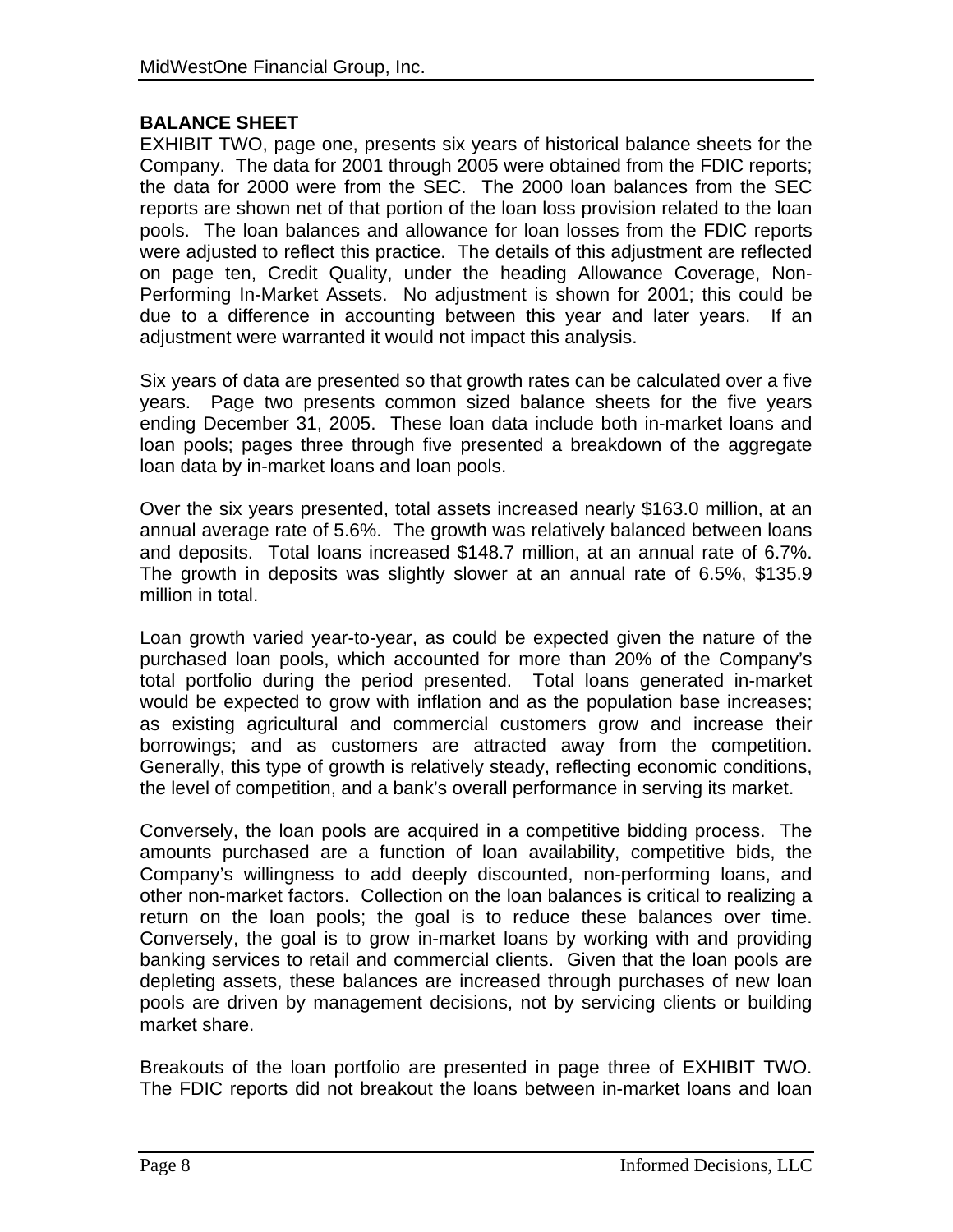pools. The details from these reports are presented in the top section of page three. The breakout of loans presented in the lower section of the page is from the Company's SEC report. These data are used to estimate the breakout of the purchased loan participations on page four. The percentages for the loan categories are calculated on page five.

The shifts in the in-market loan portfolio can be observed in the lower section of page three, Subtotal In-Market Loans, at the bottom of page four, and on page five, Composition of the In-Market Loan Portfolio. A \$16.7 million decline, 5.2%, from 2001 to 2002, is followed by a \$71.0 million, 23.2%, increase in 2003. This increase is primarily attributable to the Belle Plaine acquisition which added \$60.4 million in loans. Commercial and agricultural loans each accounted for about 50% of the increase in 2003; residential mortgages remained flat.

The Company built on this higher balance through 2005 adding another \$56.4 million to the in-market portfolio over the two years, 7.2% annually. Land & construction, commercial real estate, and commercial & industrial loans accounted for this growth. Agricultural loans, residential mortgages, and consumer loans were flat over the two years.

Changes in the balances for the purchased pool participations are not directly related to changes in the in-market loans. The Company apparently does not use the pools to offset changes in the in-market loan portfolio. The purchased pool participations declined 25.4% in 2002 and increased 8.2% in 2003, at least matching the direction in change for the in-market loans. The increases in the inmarket loan portfolio through 2005 are not correlated with the fluctuations in the purchased pool participations.

Fixed assets were increased in the normal course of business due to capital expenditures and with the 2003 Belle Plaine acquisition. This transaction and the subsequent non-bank acquisitions increased goodwill and other intangibles. Due to changes in accounting rules, goodwill is no longer amortized. Other assets include interest receivable and deferred tax assets, \$5.3 million in FHLB stock, and \$7.5 million for the cash surrender value of life insurance.

The Company has used a combination of Fed funds purchased, borrowings, and Trust preferred securities in addition to deposit liabilities and common equity to fund its assets throughout the six years presented. Essentially, the increase in loans from the Belle Plaine acquisition was funded by the \$62.9 million in deposits included with the acquisition. Excluding the increase attributable to these deposits, the average annual increase in deposits approximated 4.5%. This growth was driven by Certificates of deposit (CDs) but demand deposits and NOW accounts contributed to the growth. Money market savings increased the least because of the \$9.9 million decline in 2005.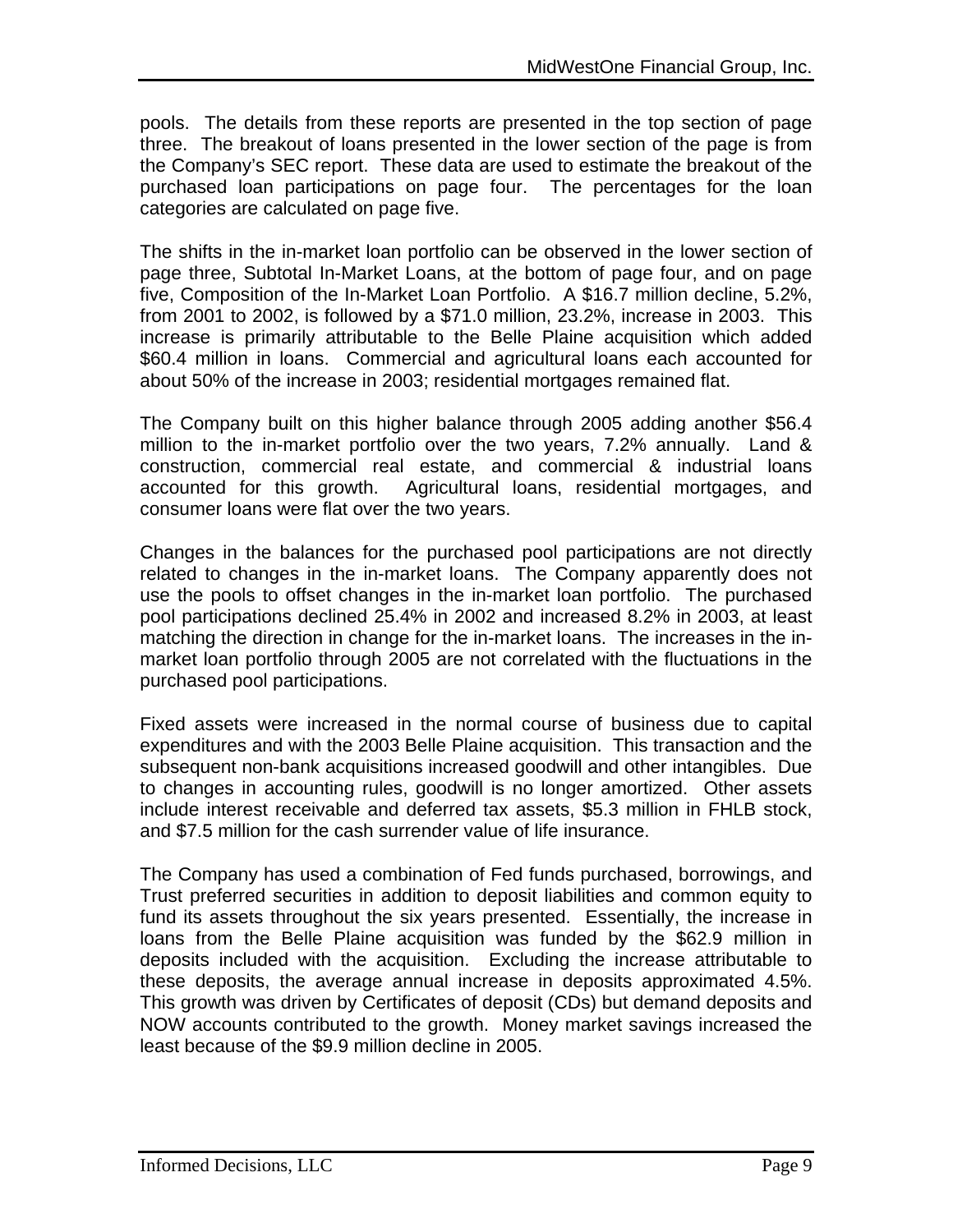The Fed funds purchased and borrowings fluctuated significantly. In 2001, the reduction in other earning assets and the increase in deposits were not sufficient to fund the \$46.5 million increase in loans plus the increase in non-earning assets. Fed funds purchased and borrowings were increased \$20.4 million to help fund the increase in total assets. In 2002, total assets declined \$8.0 million due to the \$45.9 million decline in loans. The greatest portion of the reduction in loans flowed into other earning assets. The remainder plus funds from an increase in deposits went to offset the prior year's increase in Fed funds purchased and borrowings. These balances were reduced \$9.5 million below their aggregate level in 2001.

Borrowings were composed of the following balances:

|                                       | 2001     | 2002                     | 2003     | 2004      | 2005     |
|---------------------------------------|----------|--------------------------|----------|-----------|----------|
| Revolving line of credit - Harris, NA | \$2.500  | \$0.000                  | \$3.000  | \$4.700   | \$4.000  |
| Term Ioan - Harris, NA                | 6.700    | $\overline{\phantom{a}}$ | 6.000    | 5.000     | 2.100    |
| FHLB advances                         | 80.864   | 69.293                   | 78.944   | 91.874    | 83.100   |
| <b>TOTAL BORROWINGS</b>               | \$90.064 | \$69.293                 | \$87.944 | \$101.574 | \$89,200 |

Generally, the borrowings are used by the Company to manage liquidity. The revolving line of credit has a limit of \$9.0 million and matured March 31, 2006; the term loan matures November 30, 2006. The Company has renewed these loans as they matured over the past five years. At September 30, 2005, the Company was not in compliance with two loan covenants relating to the level of nonperforming assets and its return on assets (ROA). The non-performing asset covenant was renegotiated so that the Company was in compliance with both covenants at December 31, 2005.

The Company also secured \$10.3 million in Trust preferred financing during 2002. This has a 30 year maturity, does not require any principal amortization, and is callable beginning in 2007 at the Company's option. The interest rate is variable based on the three month LIBOR rate plus 3.65%, with interest payable quarterly. One advantage to this financing is that it qualifies as Tier I capital, subject to some limitations. The Company's level of common equity allows for all of the Trust preferred balances to qualify as Tier I capital.

Common equity increased \$9.1 million over the past five years, driven by retained earnings. Retained earnings added \$15.5 million to the equity balance; the dividend payout ratio averaged 45% during this period. However, the Company added to its Treasury stock balance as it repurchased its stock in the open market, net of shares issued for options and in the acquisitions; \$5.6 million was paid out to acquire Treasury shares. The net reduction in shares outstanding approximated 238,000, 6.0% of the shares outstanding at the end of 2000. The accumulative adjustment for the market value of the security portfolio shifted form a positive to a negative reducing the total common equity by \$1.1 million.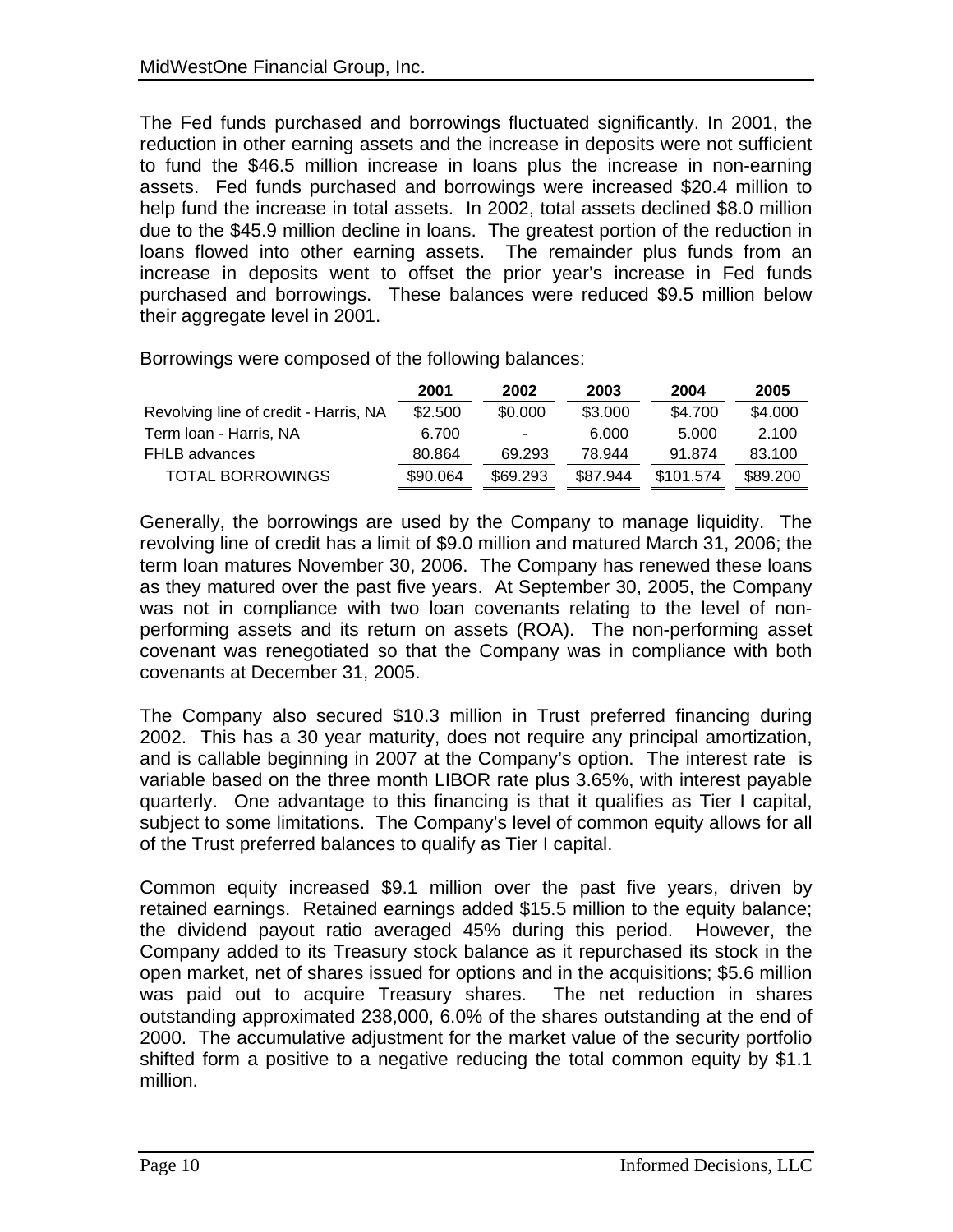Changes in the relative balances for assets and liabilities are reflected on page two of EXHIBIT TWO. Total earning assets remained fairly constant around 92% of total assets. The 2002 decline in loans reduced the balance for this asset to 72.1% of total assets. Over the following three years there is a shift from other earning assets to loans that increases this back to 79.0% of total assets in 2005, the level reported for 2001. The dollar balances for non-earning assets did increase over time and with the Belle Plaine acquisition, but remained fairly constant relative to total assets.

The source of funds did shift over the five years presented. Deposits increased from 69.6% of total assets in 2001 to 74.6% in 2005. This was offset by declines in Fed funds purchased and borrowings so that the percentage of total liabilities remained relatively unchanged. With the addition of Trust preferred financing and the on-going additions to Treasury shares, the source of equity funding did shift away from common equity. Common equity declined, slightly, from 9.3% of total assets in 2001 to 8.6% in 2005. The trust preferred securities pushed total equity to 12.3% in 2002. Payouts for dividends and to purchase Treasury shares reduced this ratio to 10.1% in 2005.

#### **INCOME STATEMENT**

The income statements presented in the SEC reports showed lower interest revenues and lower provisions for loan losses than accounts presented in the FDIC reports. A reconciliation between these income statement accounts is shown on page six of EXHIBIT TWO. In the SEC reports, loan loss expenses relating to the loan pools are shifted from the provision for loan losses to reduce the interest revenues reported for these loans. Thus, the SEC reports show lower revenues and lower expenses than do the FDIC reports. Net income is the same in both reports.

The interest revenues and provision for loan losses in the SEC reports, and reconciled to the FDIC reports on page six, are carried forward to the income statements and common-sized income statements presented on pages seven and eight, respectively.

Financial data as reported by the FDIC were not readily available for 2000. Data from the SEC reports are presented on page seven to provide the base year for calculating five years of growth. It is also presented on page eight for purposes of discussing changes in the Company's performance over the six years. However, only five years are included in the common-sized balance sheet averages.

The first peak in interest revenues shown in 2001 may be attributable to a change in accounting policies. The 2000 income statement data are taken directly from the 2000 SEC report, not adjusted from the FDIC report. Thus, this data may not be reported on the same basis for both as the later years. The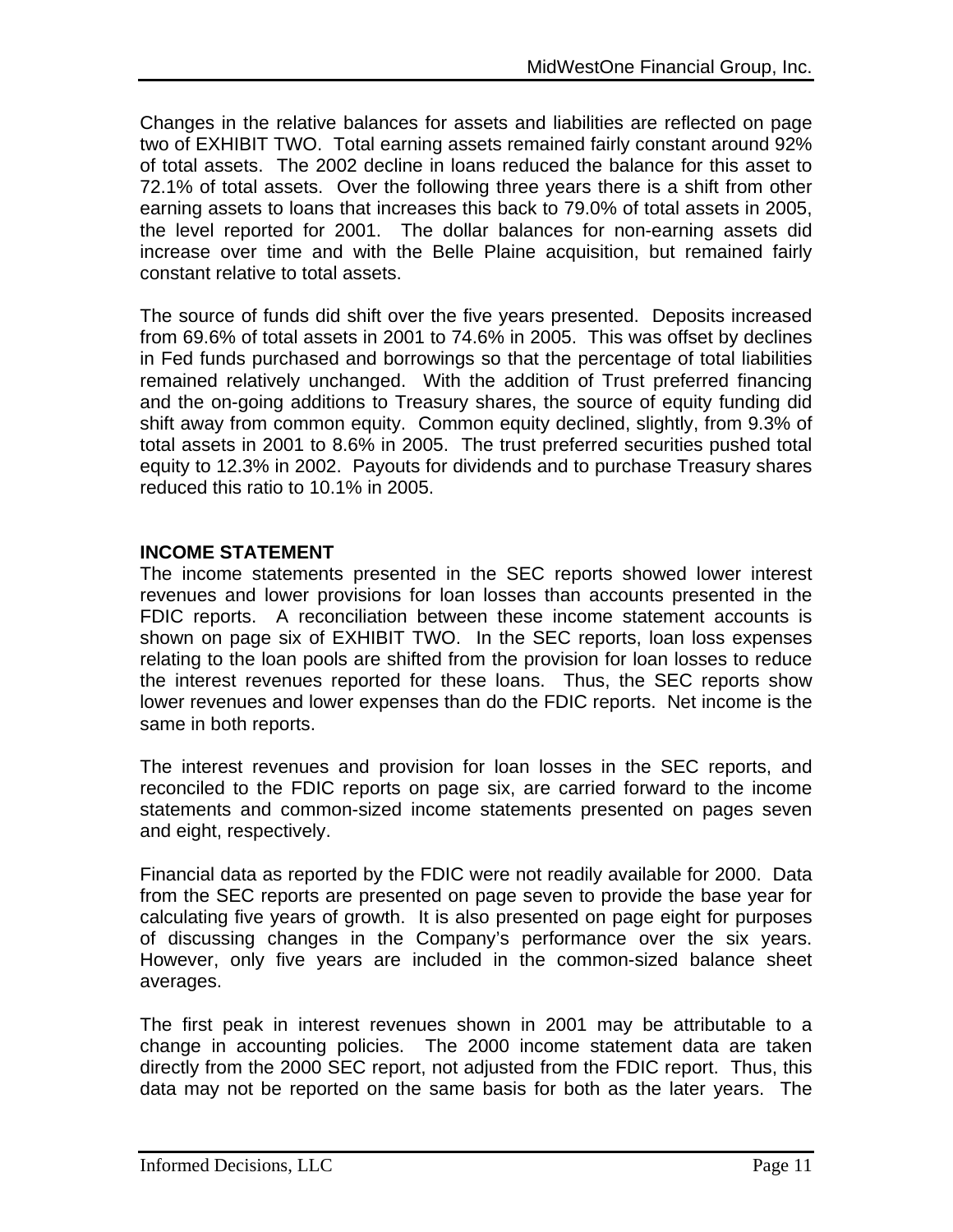adjustment attributable to the provision in loan losses is only \$299,000 in 2001, which is significantly less than the adjustments shown for subsequent years. Finally, no adjustments related to the loan loss provision were identified for the loan pools in 2001. If such adjustments were identified the adjusted income revenues would have been lower; however, these adjustments would not significantly impact the analysis.

Interest revenues dropped significantly from 2001 to 2002, \$2.3 million, due, in part, to the \$8.3 million decline in earning assets. However, the decline in interest expenses was greater, \$4.7 million, on a \$15.5 million decline in interestbearing liabilities. As a result, net interest income increased \$2.4 million in 2002 Interest revenues remained flat through 2004 in spite of the Belle Plaine acquisition in 2003 and the continued growth into 2004. However, interest expenses continued to decline through 2004 even as interest-bearing liabilities continued to increase. As a result, net interest income increased \$2.5 million in 2003 and \$1.3 million in 2004.

Interest rates were declining across the financial markets through 2004. This is reflected in the declining and flat interest revenues and the declining interest expenses. Net interest income increased as the declines in the cost of funds outpaced the decline in yields on earning assets. The impact of these changes is reflected in the common sized income statements presented on page eight of EXHIBIT TWO.

Interest revenues and interest expenses can be affected by changes in the mix of earning assets and source of funds. The average balances for higher yielding loan pools peaked relative to total loans in 2001 and 2002. This contributed to the level of non-interest revenues generated in these two years. Page five shows a shift in the loan portfolio from residential mortgages to higher yielding business loans. This trend would increase interest revenues and yields, all else being equal.

The level of non-interest funds relative to total assets increased slightly from 2001 through 2005, but the increases in DDA accounts were partially offset by the decline in common equity. The ratio of average deposits to average liabilities did not change significantly; higher cost CDs increased slightly relative to total assets but remained virtually unchanged relative to total deposits. Of the possible changes in these mixes, the level of loan pools would have the greatest impact but there was no clear trend in the relative loan balances. Thus, the decline in market interest rates through 2004 is the dominant factor that affected net interest income.

This trend was reversed in 2005 as the Federal Reserve Board started raising short-term interest rates and overall market interest rates increased. The results of this shift is reflected in the common-sized income statement on page eight and in the Interest- Yield, Cost, Spread, Margin section of page eleven. In 2005, both the yield on earning assets and the cost of interest-bearing liabilities increased.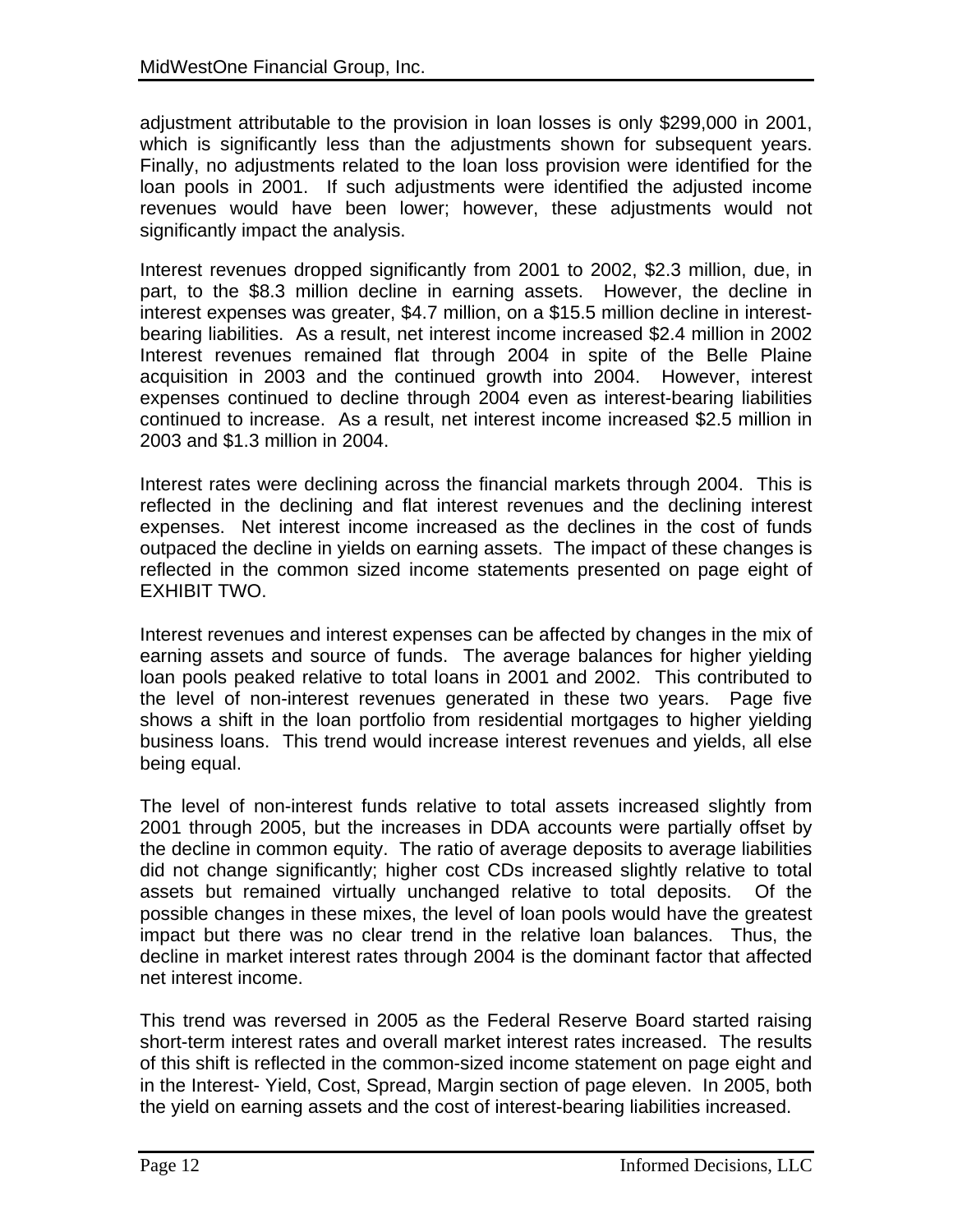As noted previously, the provision for loan losses from the FDIC reports is the total for all loans but the presentations on pages seven and eight have been adjusted to reflect only that portion of the provision related to the in-market loan portfolio from the SEC reports. The adjustments are shown on page six. Generally, the provision declined from 2001 through 2005 even as the balance for in-market loans increased and the mix shifted toward higher risk business loans from residential mortgages. As a result, the expense declined from .33% of average total assets in 2001 to .07% in 2005.

The Company's net income increased nearly \$2.1 million from 2000 through 2005, just over 52%. Most of the increase was generated in 2002 when net income increased \$1.4 million. This is primarily attributable to the improved performance reflected in the higher return on assets (ROA), as opposed to asset growth. In 2002, more than \$1.3 million of the total increase is due to the 25 basis point (bps) increase in the ROA. In turn, this improvement is directly related to the increases in net interest income discussed previously. The 38 bps increase in net interest income relative to total assets flowed through to net income. The reduction in the provision for loan losses contributed to the improved ROA.

The balance of the increase in net income is related to the growth in total assets. This observation holds for 2001 when average total assets increased \$37.3 million while the ROA improved only one basis point. From 2002 through 2005, average total assets increased another \$113.6 million, 21%, to \$654.6 million but the Company's ROA declined 14 bps to .93%. Relative to total assets, net interest income and non-interest income remained fairly constant for the three years 2003 through 2005. The provision for loan losses was reduced by 13 bps. However, the increase in non-interest expense, primarily salaries and benefits, was 38 bps, from 2.70% in 2002 to 3.08% in 2005. This offset the reduction in the provision for loan losses and flowed through to net income resulting in 14 bps reduction in the Company's ROA.

#### **LOAN PORTFOLIO**

The breakout of the Company's total loans between in-market loans and loan pools was discussed previously relative to the growth in total assets. The following discussion focuses on the composition of the in-market portfolio. The composition of the purchased loan pools may be an indication of the availability of problem loans. However, this provides no information as to the Company's market focus or the customers being served to generate the loans.

As shown in the lower half of page three (Loan portfolio, SEC reports), the inmarket loan portfolio increased \$121.4 million from 2000 through 2005, nearly 40%. Growth was driven by commercial and agricultural loans: residential mortgages and consumer loans both declined slightly, around 7.0%, over the five years. Much of the growth came in 2003 as a result of the Belle Plaine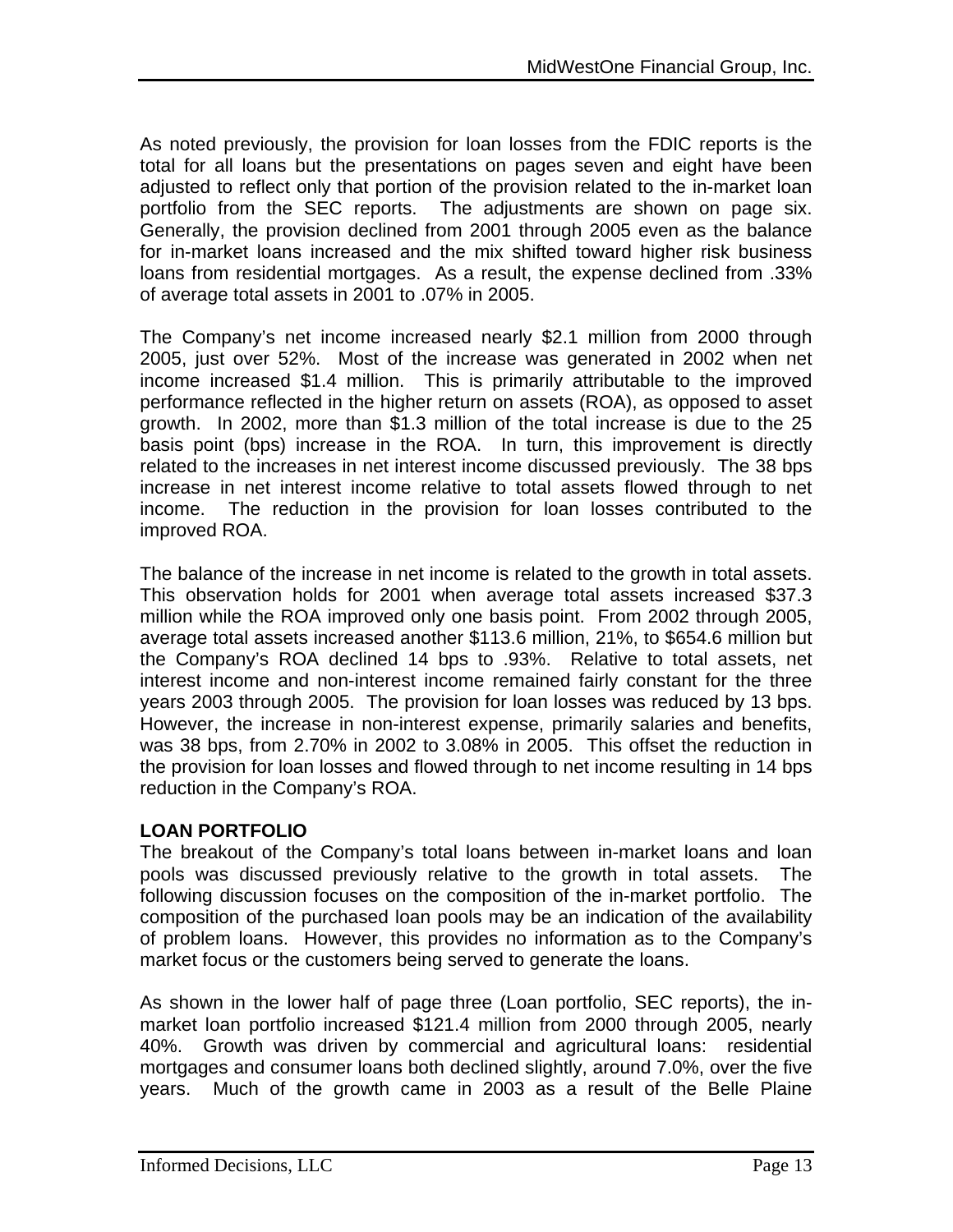acquisition, but residential mortgages and consumer loans even declined in this year. Increases in the various loan categories were generated in different years. Land & construction loans jumped 80% in 2005; the growth in commercial real estate was relatively steady; and the increases in commercial & industrial and agricultural loans, both production and land, were in 2003.

Page five shows that the Company's overall in-market loan portfolio was relatively balanced among business loans (land & construction, commercial real estate, and commercial & industrial), agricultural (production and land), and consumer (residential mortgages and consumer). However, there was a shift from consumer loans to business loans that began in 2003 and continued through 2005. Business loans increased from 26.6% of the total loan portfolio in 2000 to 44.8% in 2005. Consumer loans, primarily residential mortgages, declined from 51.0% in 2000 to 33.0% in 2005.

#### **CREDIT QUALITY**

Pages ten and eleven of EXHIBIT TWO provide various measures of the Company's credit quality and coverage of problem credits by the loan loss allowance. These schedules show the differences between the FDIC reports, which include the aggregate balances for the in-market loans and the loan pools, and the SEC reports, balances for only the in-market loans. That portion of 90 day past due loans, non-accruals, and OREO related to the loan pools provides no indication as to the Company's ability to manage credit quality or the economic conditions in the market served. The loan pools are priced based on the credit quality of the loans in the pool so that the level of non-performing assets is reflected in the price. Including the purchased loans that are categorized as 90 days past due per the FDIC reports would significantly distort the Company's apparent credit quality.

Over the five years presented, the in-market loans categorized as 90 days past due averaged \$1.1 million, .31% of the in-market portfolio. The non-performing assets related to the in-market loans, primarily non-accrual loans, remained fairly low throughout the five years presented. Non-accrual loans averaged \$1.7 million and OREO, \$582,000. In total, these assets averaged .74% of the inmarket loans plus OREO. Such a level is reasonable given a common benchmark of 1.0% for these non-performing assets.

The Company maintained its allowance at an average of 1.20% of the in-market loans. This provided a coverage of the related non-performing assets of 285%. At this level, the coverage would remain adequate, in excess of 100%, if the level of non-performing assets did slip to 1.00%. Due to a \$2.3 million increase in the OREO balance in 2005, non-performing assets increased to 1.48% of in-market loans plus OREO. This caused the coverage of non-performing assets to decline to .77% for the year-end.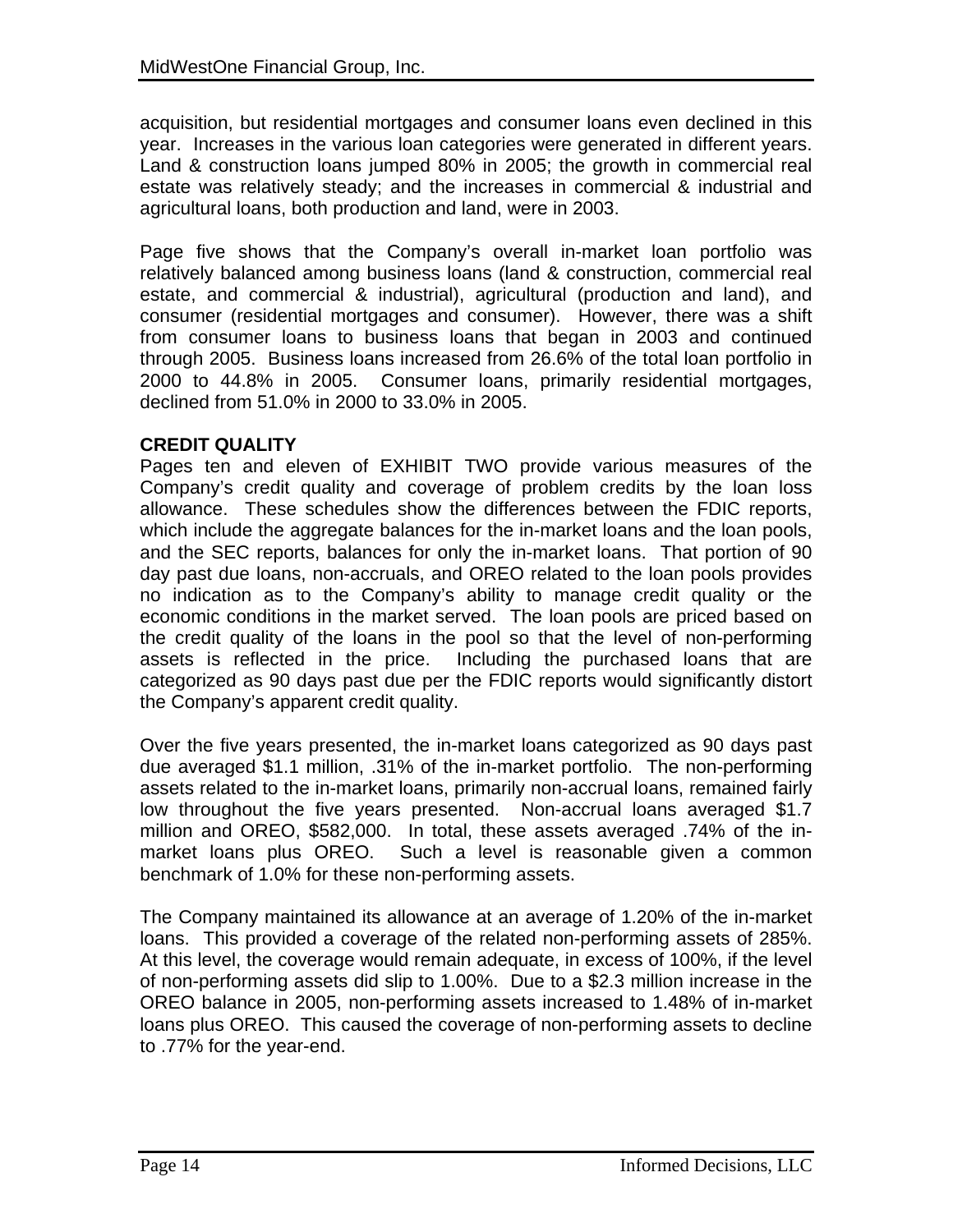At December 31, 2005, the OREO balance included \$2.5 million for a truck stop/convenience store complex that was in process of foreclosure. This property was sold during the first quarter of 2006 and refinanced. The Company did not realize any gains or losses as a result of this transaction. Adjusting the total non-performing assets for this amount increases the coverage significantly, to a reasonable level.

The provision for loan losses adjusted as discussed above declined from its peak of \$1.8 million in 2001 through 2003 and then remained relatively flat through 2005, in spite of the higher level reported for OREO in 2005. Net charge-offs were not excessive over the five years, averaging .19% of the in-market portfolio. This is an indication that the level of non-performing assets was not managed through charge-offs: a significant portion of these loans were either collected or reclassified as performing. The allowance for loan losses increased in four of the five years as would be expected given the on-going growth in the balance for inmarket loans.

#### **Core Bank**

Page twelve of EXHIBIT TWO presents a breakout of the loan pools from the aggregate Company as if it were a separate division; page thirteen presents the remaining balances assuming they represent core bank operations. The details in the SEC reports are sufficient to provide a reasonable level of confidence in this analysis.

The year-end and average balances for the loan pools are reported separately. No accrued interest is recorded for the loan pools so other non-earning assets are set at zero. Conversely, other liabilities are assumed to equal one month of interest expense. Common equity to support these assets is set at 9.0% to reflect the expectation that these loans would be risk-rated at 100% thus requiring higher risk-based capital than the in-market loans and securities. The balance of the funding is labeled as borrowings.

Interest revenues on the loan pools are reported separately. The assumption is that the average balances for the loan pools represent the amount to be financed. For calculating the interest expenses on these funds, the financing is assumed to be obtained first from the FHLB advances and then progressing through Fed funds purchased and total certificates of deposit (CDs) as needed. The average cost of funds for these sources are reported separately and are applied to the balances needed from each to support the average balance for the loan pools.

There are no non-interest revenues attributable to the purchased loan pools. The functions required to service the pools are provided by SRC; expenses related to this support are netted against interest revenues for reporting purposes as are the related provisions for loan losses. The tax rate on the net income from the loan pools is set at the average rate calculated for the aggregate Company.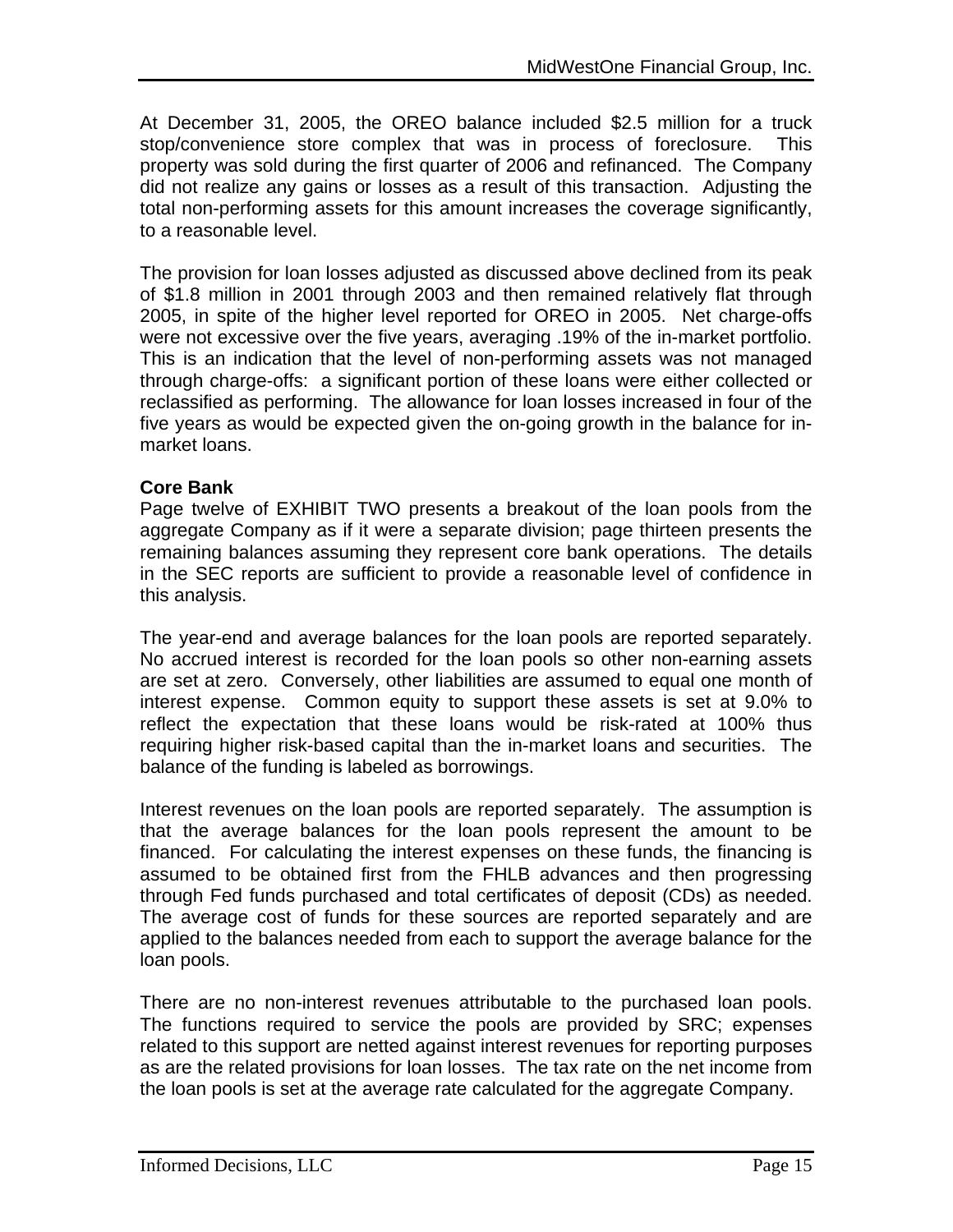The pro forma, summary balance sheets and income statements presented on page twelve were developed based on these assumptions and the information available from the SEC reports. These amounts are subtracted from the data presented for the aggregate Company on pages one and seven of EXHIBIT TWO to derive the pro forma, summary balance sheets and income statements presented on page thirteen for the core bank.

Separating the loan pools from the core bank on a pro forma basis provides key insights from two sources: 1) isolates the benefits from the interest revenues earned on the loan pools and the resulting spreads; 2) downsizes the Company's balance sheets to provide a more relevant measure of non-interest income and non-interest expense being generated relative to total assets.

Interest revenues relative to average total assets for the loan pools corresponds very closely to the yield on the loan pools from the SEC reports. Segregating these loans into a separate division reduces the interest revenues for the aggregate bank relative to total assets from an average of 6.66% shown on page eight to the 5.94% for the core bank shown on page thirteen. The comparable reduction in interest expense is from 2.75% to 2.35%. The highest earning loans are in the loan pools and the assumption is that the higher cost funds, except for the Harris term loan and line of credit, are shifted with these loans. The average net interest income for the loan pools over the five years is calculated at 5.58%; for the core bank, 3.59%, a 31bps reduction from that calculated for the aggregate company.

As noted, no other income or expenses are allocated to the loan pools until the provision for income taxes. Beyond net interest income, any differences in the common sized income statements for the aggregate Company to those for the core bank are a function of the reduction in average total assets. The core bank ratios for the income statement accounts are more relevant: the provision for loan losses relates only to the in-market loans; non-interest income is not generated from the loan pools; and the non-interest expense incurred to support the loan pools is minimal.

The common sized income statements on page thirteen show an average provision for loan losses of .20%; non-interest revenues, .78%; security gains/(losses), .07%; and non-interest expense, 3.42%. Each of these ratios is higher than that shown for the aggregate Company due to the lower level of average total assets related to the core bank. This indicates that the Company is more effective in generating non-interest revenues from total assets than indicated from its aggregate common sized income statement. Conversely, the Company incurs more non-interest expenses relative to average total assets than initially indicated. These measures indicate there is less room to improve on non-interest income and more room to reduce non-interest expenses than reflected by the aggregate common sized income statement.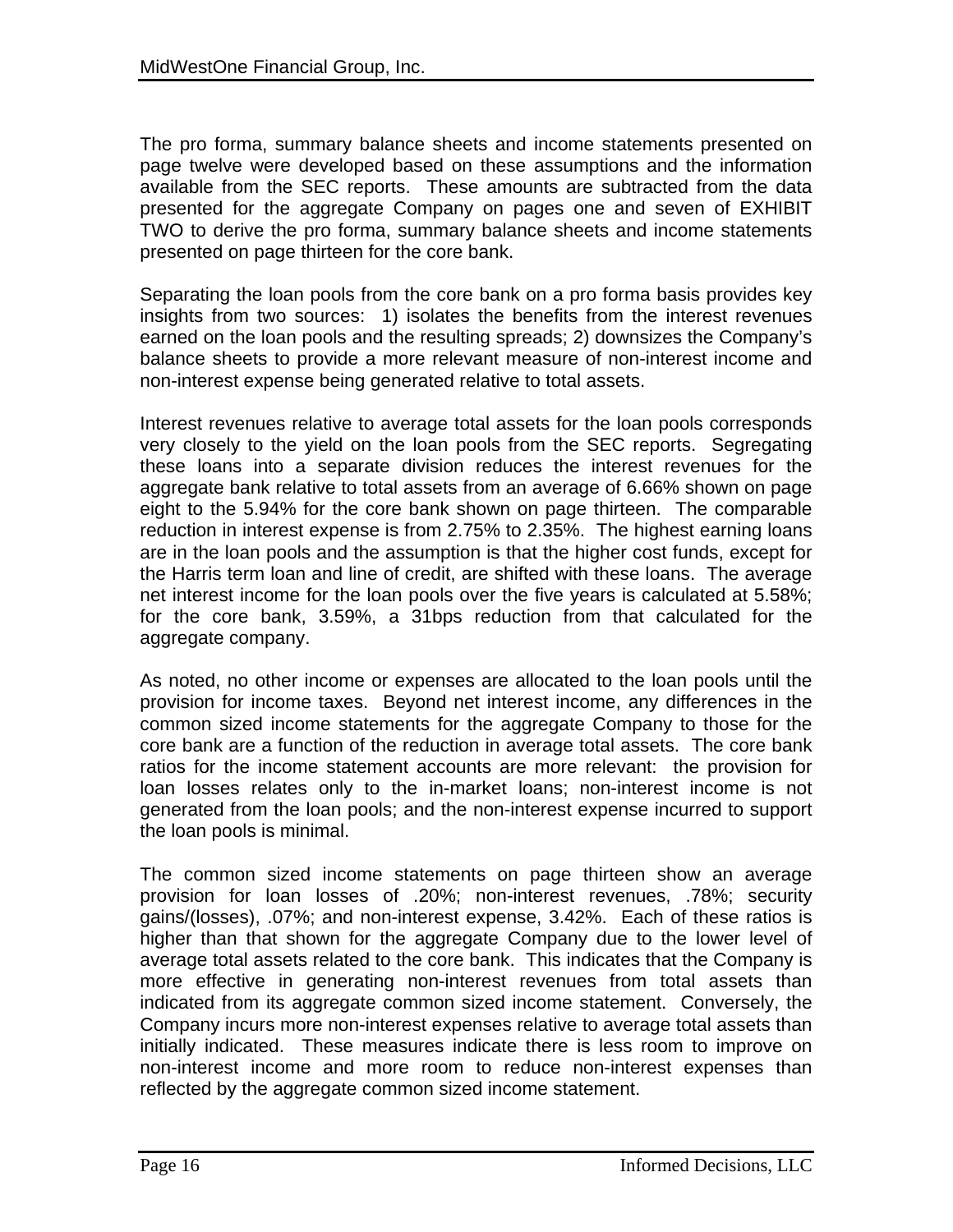The information reflected in the difference from the ratios calculated for the aggregate Company to those calculated for the core bank is revealing. The net change to the calculated ROA for the other income and expense items attributable to the lower assets was 26bps, and is greater than the 19bps reduction due to the change in net interest income. However, the changes in the other income and expense items are due only to the change in average total assets. The reduction attributable to net interest income is due to the reduction in the income account but is partially offset by the reduction in average assets.

#### **2006 FINANCIAL PERFORMANCE**

EXHIBIT THREE, pages one through thirteen, presents the December 31, 2005 financial statements taken from EXHIBIT TWO with financial data as of March 31, 2006 adjusted as discussed previously. The FDIC quarterly reports are presented in the same level of detail as the December 31<sup>st</sup> reports. However, the 10Q quarterly reports filed with the SEC do not contain the same level of detail as the 10K reports filed on an annual basis. Thus, a breakout of the in-market loans by category is not available.

Over the first three months of 2006, the Company's in-market loan portfolio increased 3.9% (page three) to \$450.2 million from \$433.4 million. In spite of this, total loans increased less than 1.0% and total assets declined, slightly, from \$678.0 million to \$674.0 million. The growth generated for the in-market loans was offset by a reduction in the balance for the loan pools. The increase in total loans was offset by a decline in securities so that total earning assets declined by \$2.2 million. Other real estate owned (OREO) was reduced by \$2.3 million as discussed below.

Fed funds purchased and borrowings were reduced due to the decline in total assets. Deposits remained flat and equity increased with retained earnings. The Company paid down the borrowings from Harris and the FHLB. Since the inmarket loan portfolio increased, the reduction in total assets was driven by the decision to reduce borrowings rather than investing the funds from the loan pools in other earning assets.

The Company's net income was \$1.9 million for the first three months of 2004, as shown on page six of EXHIBIT THREE. The annualized ROA increased to 1.12% from .93% for the 12 months ending December 31, 2005. Net interest income increased faster than total assets through March, 2006 as interest revenues continued to outpace interest expenses.

No provision for loan losses was taken. The Company realized a recovery on an agricultural loan that had been charged-off in 2001: \$901,000 was credited to the allowance for loan losses; \$364,000 was recorded as interest income; and \$50,000 was recorded as other loan income. In addition, the Company sold and refinanced a truck stock/convenience store complex. This accounted for the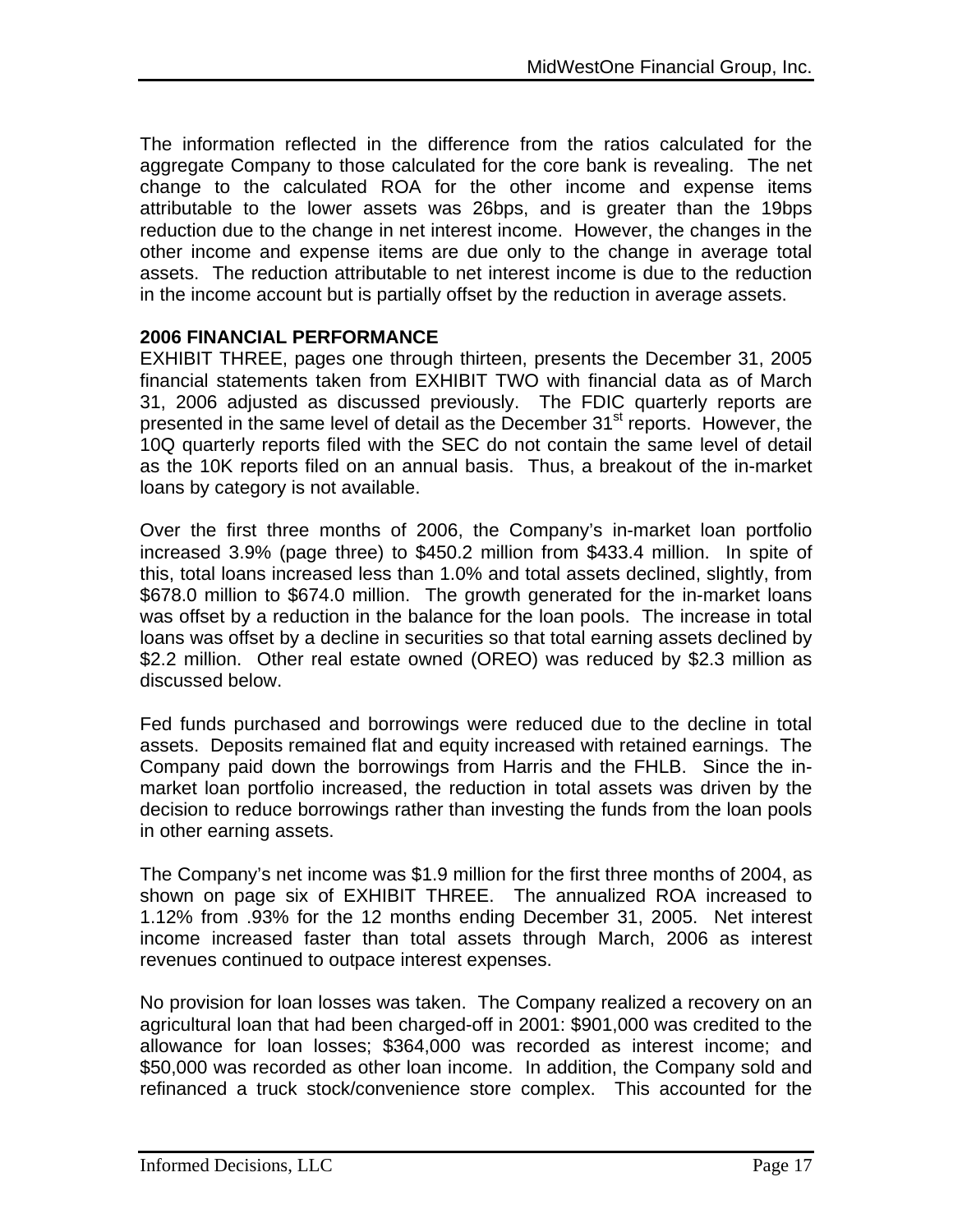largest portion of the \$865,000 reduction in non-accrual loans and a \$2.5 million to the in-market OREO balance. These reductions and the increase to the allowance for loan losses for recovery on the 2001 loan charge-off increased the coverage of non-performing assets so that management does not expect to record a provision for loan losses during 2006.

Non-interest income increased across most categories: deposit fees, following the implementation of an overdraft protection plan; brokerage fees, with more security sales, building on the 2004 Koogler acquisition; and insurance fees, following the September, 2005 Cook & Sons acquisition. Offsetting these revenue improvements were the security losses realized during the quarter and higher non-interest expenses.

Increases in non-interest expense were driven, primarily, by salaries and benefits. These were higher as personnel were added with the insurance agency acquisition and to staff the Davenport branch. Salaries increased with normal annual adjustments; benefit expenses were higher as health-care insurance premiums increased. Expenses were recognized for option grants due to changes in accounting rules.

The slight drop in total assets during 2006 is not critical. It resulted primarily from the decision to pay down the Company's borrowed funds and in spite of the increase to in-market loans. Net income, and the resulting ROA, was strong for the first quarter, but was boosted by the collection on the 2001 loan charge-off that contributed to net interest income and non-interest income and made it possible to take no provision for loan losses. This is a one-time item that, except for management's expectation that no provision for loan losses will be required for 2006, should not significantly impact the Company's on-going profitability. Non-interest expenses increased relative to average total assets to support the Company's expansion and to build infrastructure to support further in-market growth.

## **V. INDUSTRY, ECONOMY**

#### **INDUSTRY**

The banking industry is regulated by state and Federal agencies, such as the Federal Reserve, the FDIC, and the Controller of the Currency. The oversight is intended to assure the safety, soundness, and stability of the national financial system. Deposit insurance is provided to depository institutions to promote these objectives. In turn, the institutions are subject to examination to protect the insured deposits.

The aggregate banking industry was performing at, or near, record levels during the five-year period reviewed above. Although the average return on assets (ROA) declined moderately from 2003, it remained in the elevated range that has prevailed since the mid-1990s. Banks' profitability and balance sheets benefited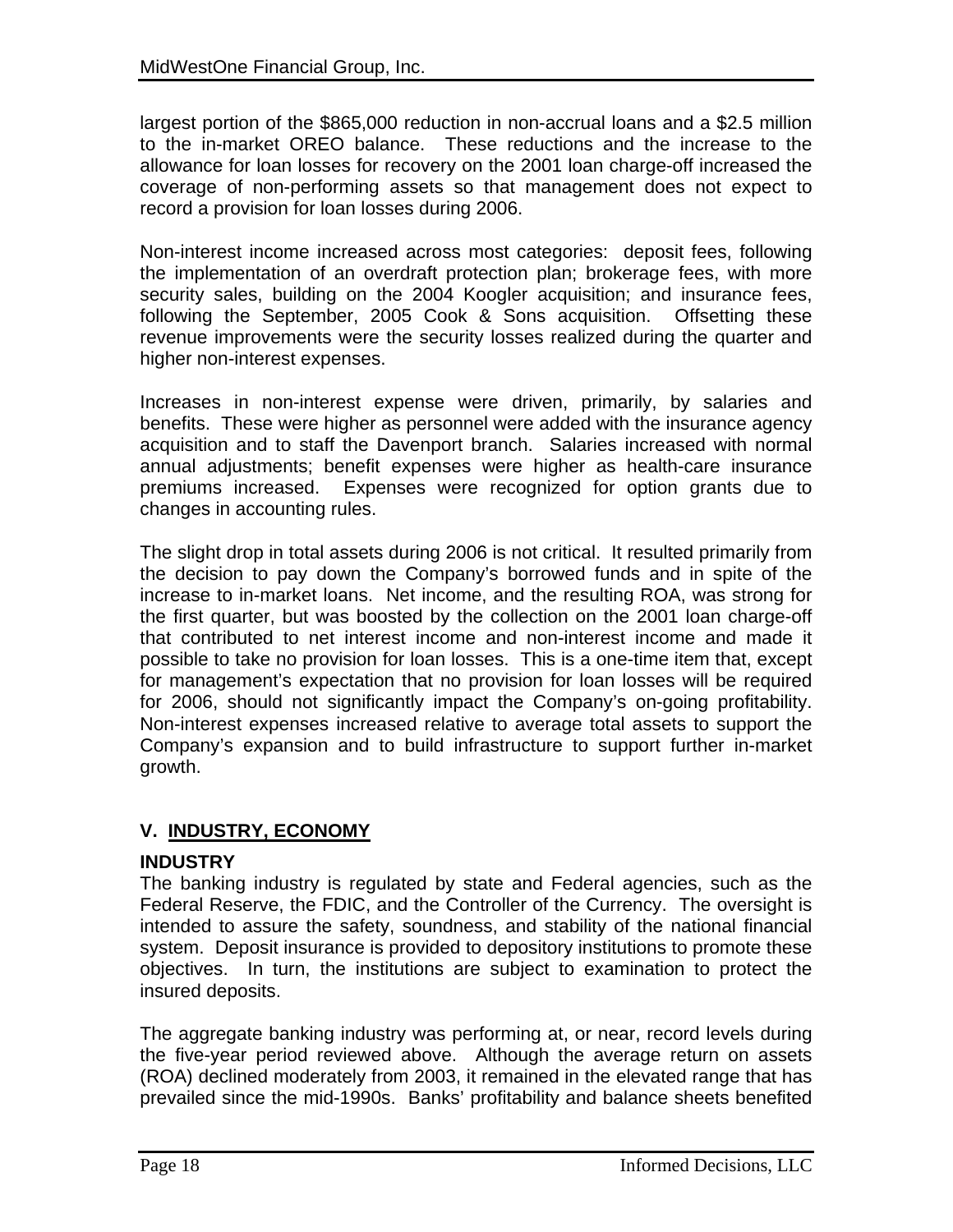from a brisk expansion of the economy and supportive financial conditions during 2004 and into 2005.

The average ROAs for insured commercial banks were at 1.39% in 2003 and 1.34% in 2004: Growth in revenues, particularly non-interest income, was strong while overhead expenses remained under control. However, this average fell further to around 1.31% for 2005.

Although the Federal Reserve gradually raised its target for the federal funds rate over the second half of 2004 and through 2005, reaching 4.5% in January 2006, the policy stance remained accommodative. Short- and intermediate-term interest rates rose over the course of the year but yields on longer-term Treasury securities were little changed, on net, and the Treasury yield curve flattened noticeably.

Interest rates on residential mortgages ended 2004 a touch lower, on balance, and supported robust housing activity that continued into 2005. Concerns regarding a housing price bubble were being raised at mid-year. Housing construction remained strong to year-end, prices and new home sales began to soften by year-end.

Longer-term interest rates continued to increase through 2005, the ten-year Treasury rate rose 16 basis points, but slowed from the rate of increase experienced in 2004. Through the first half of 2005, loans at bank holding companies increased 4.6% driven by mortgage-related loan categories, primarily adjustable-rate mortgages (ARMs) and including nontraditional ARM products. This growth was funded by borrowings at the larger institutions, as opposed to deposits. Smaller institutions funded their loans through deposits and by liquidating securities. Core deposits were about flat, on balance, in early 2005. As a consequence, banks continued to ramp up large time deposits and other liabilities at a brisk rate.

Although slightly below the record levels of recent years, the profitability of the overall banking industry was strong through the end of 2005. Asset quality was sound, but pressure on net interest margins lowered the return on assets. Growth in industry assets remained solid. These bank profit and balance sheet developments were in large part attributable to the generally favorable financial and economic conditions of the U.S. through 2005.

The profitability appears to have continued into 2006 according to the statements on first-quarter earnings of several large bank holding companies. Although results varied across institutions, some trimmed their loan loss provisions in the first quarter, citing solid asset quality. The pace of personal bankruptcy filings remained well below the level they had reached before the new bankruptcy law took effect this past October. Non-interest income was supported by gains in fee income and trading revenue.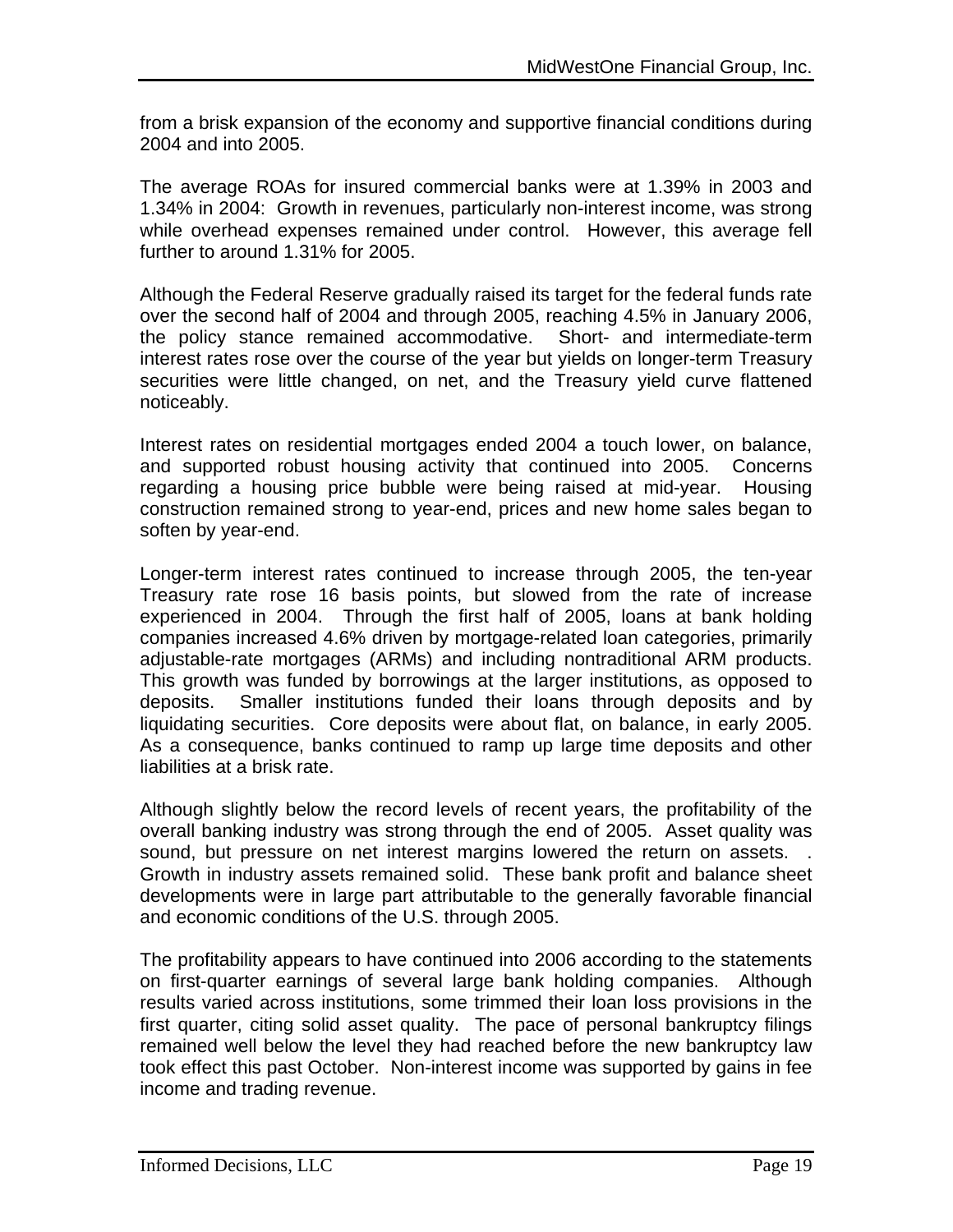The Federal Reserve firmed monetary policy by raising the target federal funds rate 25 basis points at each of its first two meetings in 2006. Longer-term interest rates also rose considerably over the first quarter as yields on ten-year nominal Treasury securities increased nearly 50 basis points. Despite continued increases in deposit rates, changes in net interest margins appear to have been mixed. With bank assets expanding notably, growth in net interest income appears to have been solid. Data for 2006 from the Federal Reserve indicate that asset growth for commercial banks was strong. Holdings of Treasury and agency debt expanded in spite of vigorous growth in commercial and real estate loans. Robust increases in deposits continued to help fund this expansion in assets.

#### **NATIONAL ECONOMY**

Following the 2001 downturn in the economy, growth in the real Gross Domestic Product strengthened from 2002 through 2005. In 2004, real GDP growth was 4.2%, a downward revision from the initial estimate of 4.4%; inflation, as measured by the core Consumer Price Index, was 1.8%; the unemployment rate, 5.5%. By virtually any measure the US economy was performing well in 2004. The strong economy was sustained through 2005 in spite of the natural disasters that struck the gulf coast and disrupted oil supplies. GDP increased at an annualized 4.1% rate during the third quarter of 2005; inflation as measured by the core personal consumption index (PCE) approximated 1.8%; and unemployment remained below 5.0%.

The economic outlook for 2006 is for these favorable economic conditions to continue with growth in real GDP above 3.5% through the first three quarters. Core inflation is expected to remain below 2.0% in spite of the potential impact of higher energy prices on the broader economy. And no significant increase in unemployment is anticipated.

The economy expanded briskly over the first three months of 2006. Growth in consumer spending and business purchases rebounded, and levels of resource utilization increased. The prices of crude oil and of some other commodities moved higher, and consumer energy prices rose further, but core inflation remained relatively low.

## **LOCAL ECONOMY, LOCAL MARKET**

The aggregate banking industry is affected by the national economy, particularly interest rates, which would lead to broad profitability trends for the industry on a national level. Conversely, the relative strength of a bank's local economy can cause its trends to move against those exhibited by the broader industry; can enhance the benefits of a broader economic expansion; or can exacerbate problems from an economic downturn. A discussion of the local economy and its affects on the Company follows.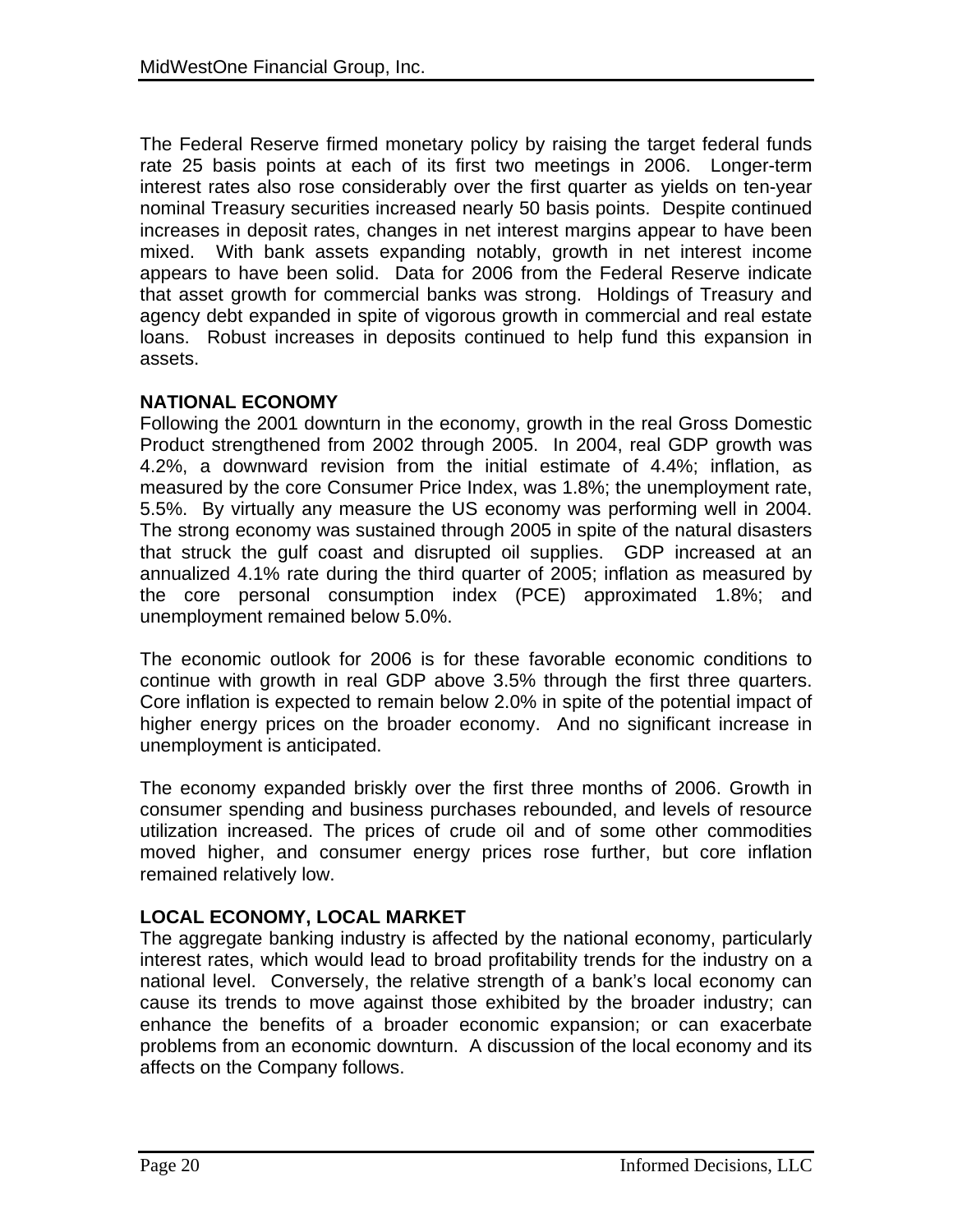The Company has fourteen branches across eight counties in the southeast quadrant of Iowa plus five branches in three counties in the northeast quadrant. EXHIBIT FOUR presents a summary of demographic and economic statistics for these counties.

The counties are segregated into three groups for discussion purposes: Central, Mississippi, and Metropolitan Statistical Areas (MSAs). The Central group includes the Company's oldest branches; the Mississippi group, those branches added with the Midwest FSLA acquisition dating back to 1999 in counties located along the Mississippi River. The MSA group includes those branches added in 2003 with the Belle Plaine acquisition plus the Davenport branch opened in January, 2006; each of these branches are in separate MSAs.

The southeast quadrant of Iowa is identified here as that area south of Interstate 80 and east of Interstate 35. It encompasses 18 counties in the three southern tiers of counties. The population is classified as predominantly rural although it includes six defined Micropolitan Areas (MPAs) and includes one of three counties included in the Iowa City MSA.

Agricultural is an important economic driver in southeastern Iowa. Crops include corn, beans, and hay. Livestock production includes cattle and hogs. Per the Iowa Economic Forecast prepared by The Institute for Economic Research at the University of Iowa (March, 2006 Revised), the nominal personal income for the state is projected to increase 4.15% in 2006, 4.88% in 2005, and 5.05% in 2008. However, nominal farm income is expected to drop more than 15% in 2006 and then increase 2.67% and 1.99% in 2007 and 2008, respectively. The expected downturn for 2006 is driven by lower crop prices, widespread drought conditions, and increased production costs related to higher oil prices that affect the cost of fuel and fertilizer.

Four of the five counties in the Central group each encompass one city that accounts for a large portion of the county's population:

| $\bullet$ | Mahaska   | Oskaloosa |
|-----------|-----------|-----------|
| $\bullet$ | Wapello   | Ottumwa   |
| $\bullet$ | Marion    | Pella     |
| $\bullet$ | Jefferson | Fairfield |

Except for Fairfield, these are defined as MPAs.

Two of the three counties along the Mississippi also have cities that account for a large portion of the county's population. Burlington, in Des Moines County, has a population of 27,000, 36% of the county total. In Lee County, the cities of Keokuk and Fort Madison each have populations approximating 11,000; combined, they account for nearly 90% of the county total. These are also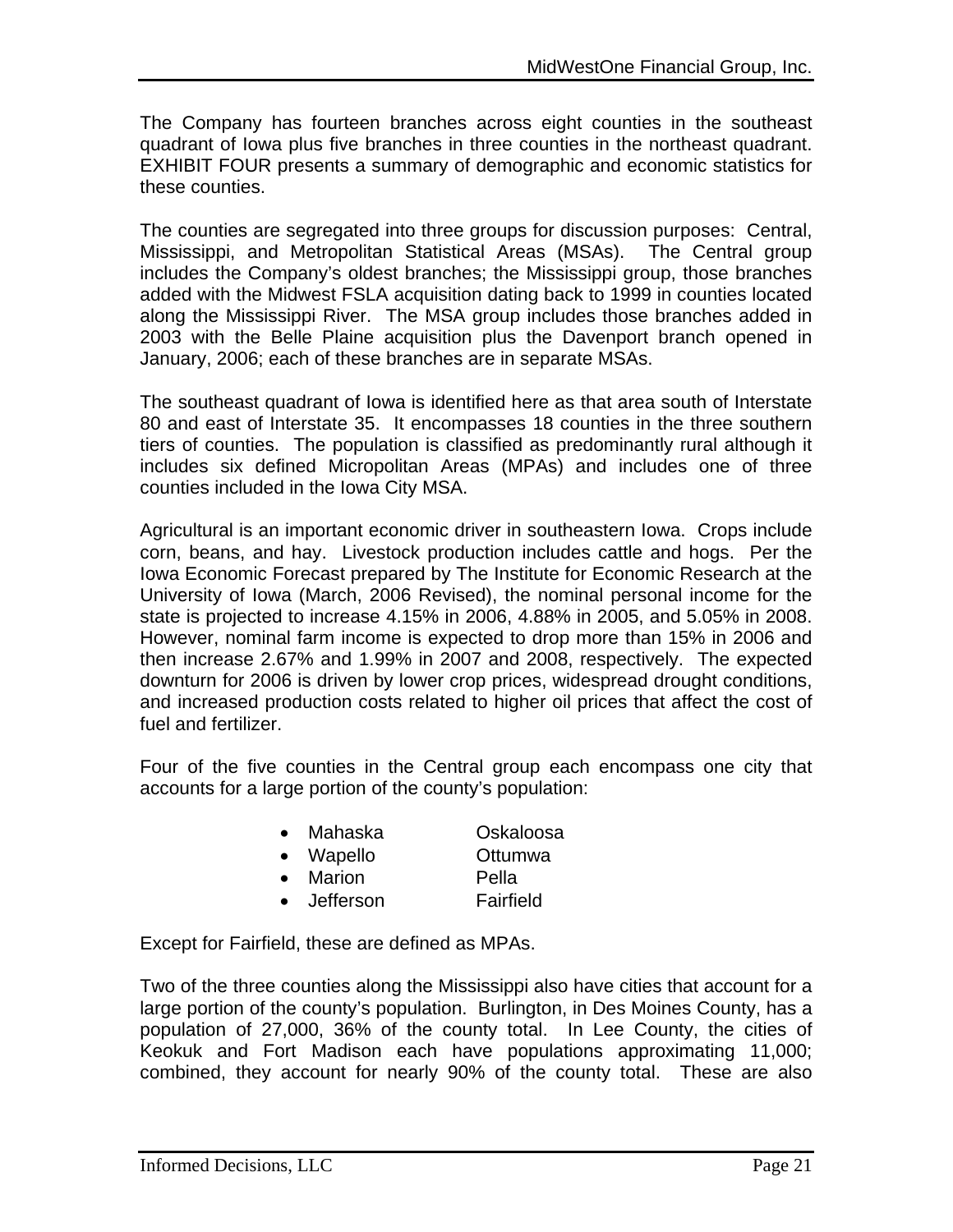classified as MPAs. The sixth MPA is Muscatine, also along the Mississippi River, but there is no Company branch in this market.

Sigourney has a population of 2,200, approximately 20% of the total for Keokuk County, is the county seat and the largest community in the county. Keokuk lies between Mahaska County on the west and Washington County, part of the Iowa City MSA, on the east.

The northern most portion of Louisa County is wedged between Washington and Muscatine Counties. Wapello, with a population of 2,000 is further south, closer to the Illinois border and Mercer County, which is across the Mississippi River and included in the Davenport-Moline-Rock Island MSA. With Columbus Junction, which is a similar size to Wapello, the two communities account for 50% of the county's total population.

The broad southeastern Iowa market is closely tied to agriculture but the towns defined as MPAs include light manufacturing, food processing, transportation, and distribution. The economic base also includes medical services, colleges, government facilities, and the necessary retail, service, and transportation industries required to support the population, which in turn is somewhat dependent on agriculture. In aggregate, the data for the eight counties used to represent the market served by the Company show slower population growth and lower income levels than the state averages for Iowa, which includes the more urban areas of Des Moines and the Quad Cities.

Belle Plaine, in Benton County, has a population approximating 3,000. The county, with a population of 25,000, is one of the fastest growing in Iowa and is part of the Cedar Rapids MSA with Linn and Jones Counties. Linn County, to the east, includes Cedar Rapids which has the bulk of the population. However, Belle Plaine is on the western edge of Benton County, 40 miles from Cedar Rapids and 15 miles from Interstate 80.

Cedar Rapids has several large food processing and manufacturing plants. It is connected to Iowa City, 30 miles to the south, by Interstate 380, known as the Technology Corridor. This area contains much of Iowa's high-tech industry and continues to attract new businesses. Cedar Rapids also has a number of small, private colleges.

Black Hawk County, which borders Benton County to the north, encompasses Hudson and is part of the Waterloo-Cedar Falls MSA, which also includes Grundy and Bremer Counties; Interstate 380 extends 50 miles northwest from Cedar Rapids to Waterloo. With a population approaching 140,000, Black Hawk County contains most of the population in the MSA. Hudson, with a population approximating 2,100, is ten miles southwest of Waterloo on U.S. Highway 63.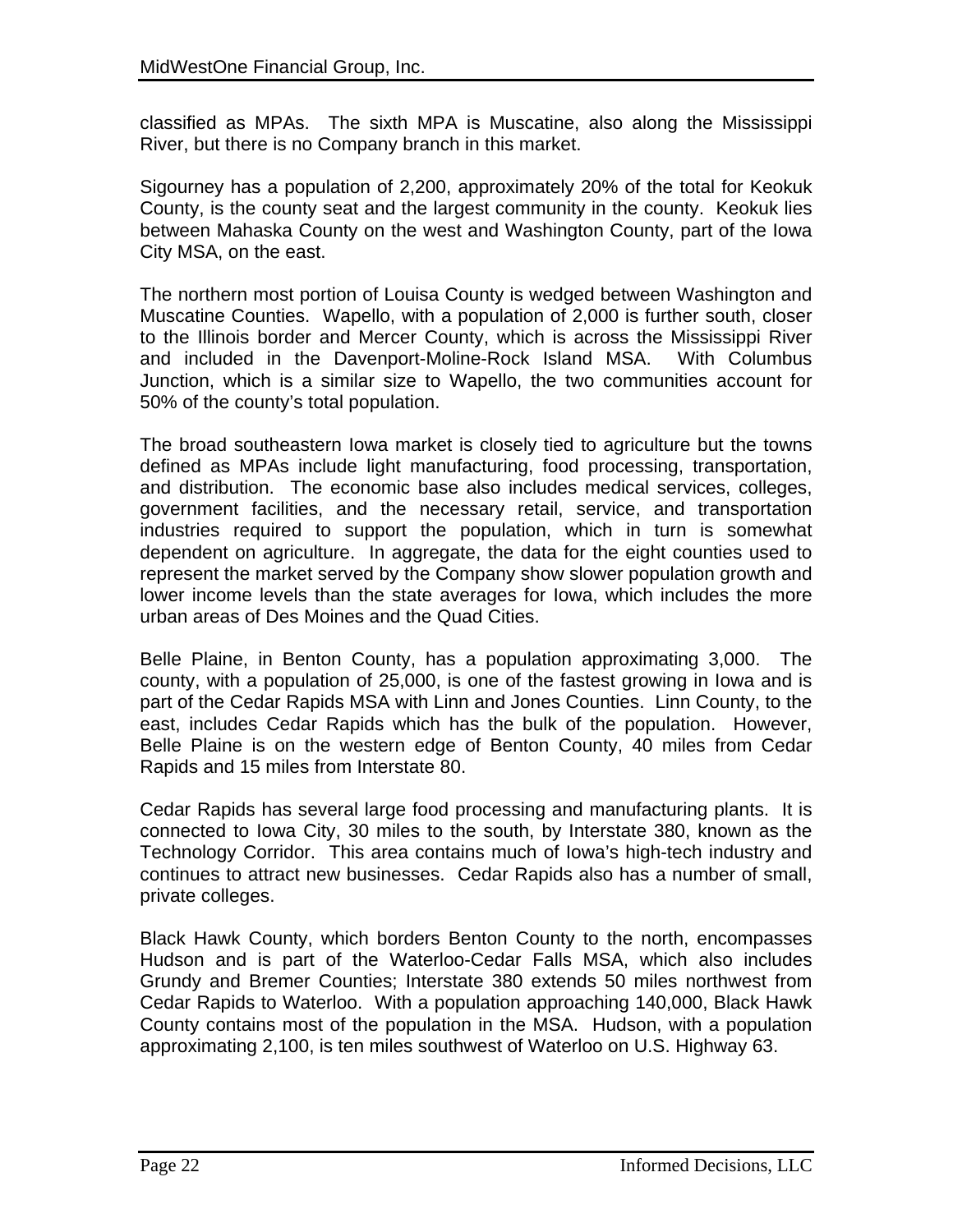Historically, Waterloo has been home to meatpacking plants and heavier manufacturing. Older, less efficient operations have closed but were replaced in the 1990's by a new IBP packing plant. Cedar Falls, to the north, has a population approximating 40,000 and is the home of the University of Northern Iowa.

Scott County is part of the Davenport-Moline-Rock Island MSA, commonly referred to as the Quad Cities. In 2004, Scott County reported a population approximating 160,000. Since 1990, it has shown modest growth of just over 6.0%. The broader Quad cities population was 375,000 in 2004, with growth of less than 2.0% since 1990 and no growth reported since 2000. The broader Quad Cities economy is largely based on manufacturing and transportation. The two largest employers are Deere & Company and the Rock Island Arsenal. Its central location on the Mississippi River, rail lines, and Interstate 80 running west from Chicago makes it a transportation hub. Scott County's economy also has a manufacturing and transportation base and the retail and personal services necessary to support its growing population. Beyond the more urbanized areas of Davenport and Bettendorf, the county has some of the most fertile farmland in Iowa.

As reflected in EXHIBIT FOUR, nearly 90% of the Company's deposits reported as of June 30, 2005 were generated in the more rural, southeastern markets. At December 31, 2005, 22.2% of its in-market loan portfolio was agricultural loans. Given the nature of the markets served, a large portion of the remaining loans would be affected, at least indirectly, by the farm economy.

The recent Belle Plaine acquisition and the Davenport branch that opened in January, 2006 provide access to MSAs and an opportunity for the Company to reduce its market concentration. However, the position in each market provides a special set of challenges to building deposits, assets, and market share. The Belle Plaine facility is distant from the population center for the Cedar Rapids MSA. The Waterloo-Cedar Falls market is not as strong. In both markets, the Company is starting from a relatively small base; the Davenport office is new. Each of these markets is highly competitive.

## **VI. CONCLUSIONS**

MidWest*One* Financial Group, Inc. is an established bank holding company with the largest portion of its market located in southeastern Iowa. This market is predominantly rural with an economy that is tied to agriculture. Many of the communities served are defined as micropolitan areas and include food processing plants, light manufacturing and services required to support the area population. The demographics reflect slower than average growth relative to the average for Iowa; lower than average income levels; and higher than average unemployment.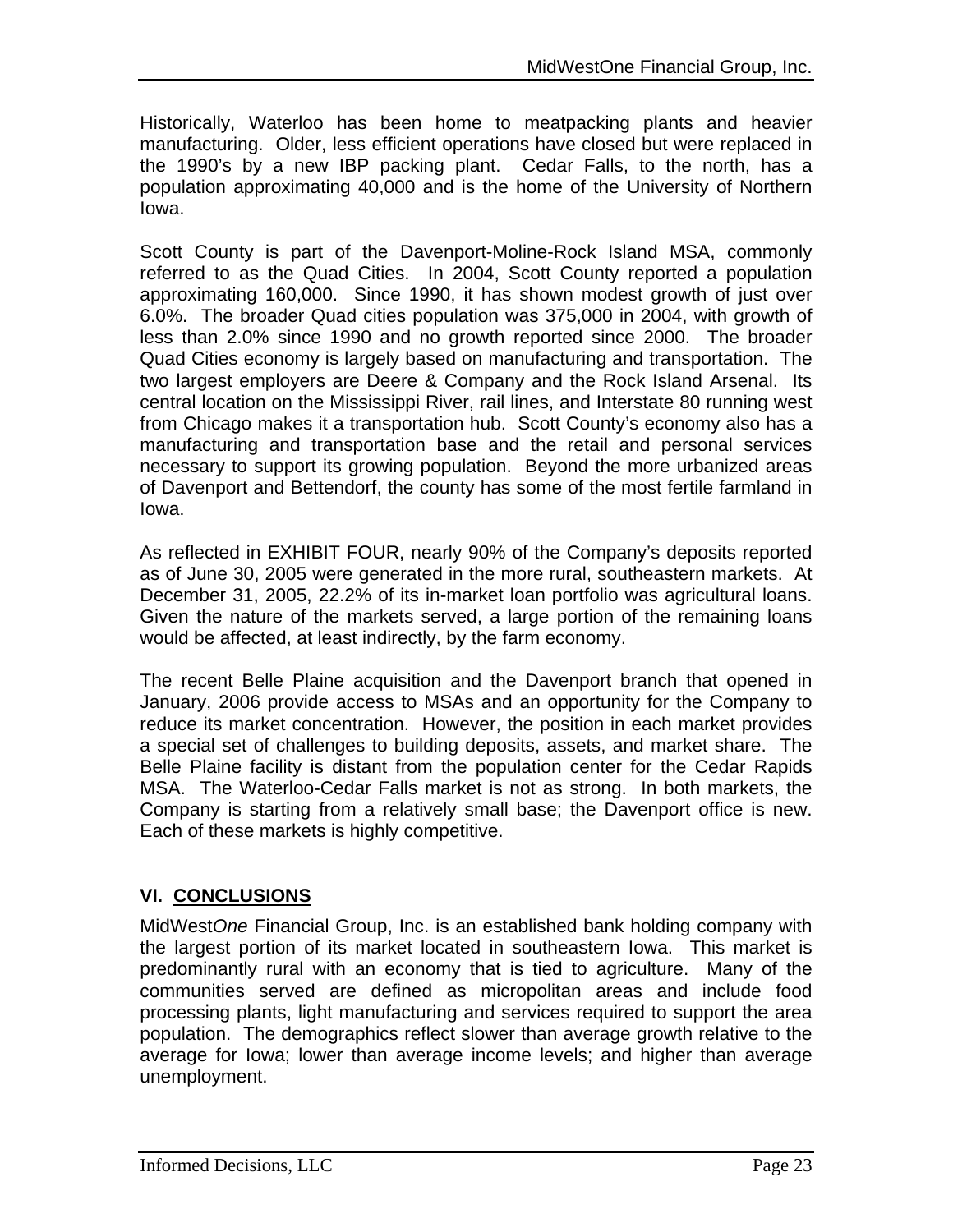Over the years, the Company has expanded geographically from its base in Oskaloosa, Iowa and nearby counties to more distant MSAs through de novo banks and acquisitions. It has expanded on the services provided through acquisitions.

In addition to these efforts to build its core business, the Company has purchased participations in loan pools serviced by States Recourse Services since 1988. This has contributed significantly to the Company's overall profitability but is not part of the core business of providing commercial banking services.

With its recent expansion into the MSAs, the Company has the opportunity to continue to build its core business. Access to these faster growing markets provides opportunities for sustained growth and to diversify away from the predominantly rural market in southeastern Iowa. However, the Company has significant challenges to meet to capture this growth and achieve the diversification.

Historically, the performance of the Company's core business has been well below the average for the banking industry. This could be attributable to the de novo expansion, acquisitions, and other such undertakings to grow. As asset growth is realized following the Belle Plaine acquisition and the opening of the Davenport branch, the Company could be expected to improve its profitability. Fee income generated following the brokerage and insurance agency acquisitions could be expected to contribute to this improvement.

## **VII. FINANCIAL PROJECTIONS**

EXHIBIT FIVE presents summary financial projections for each of the twelve month periods ending March 31, 2007 through 2011. The projections, as outlined below, are based on the foregoing analysis and developed without any discussions with ownership or management. In no way do these projections reflect management expectations except for the statement regarding that no provision for loan losses is expected for 2006 contained in the March 31, 2006 10Q report.

These projections build on the breakout between the loan pools and core bank presented on pages twelve and thirteen of EXHIBIT TWO and pages eleven and twelve of EXHIBIT THREE. The loan pool balances are held at their current level, approximately \$90.0 million, over the five years; these are assumed to be financed with borrowings. The balances for goodwill and other intangibles are projected to decrease as the other intangibles are amortized. Other assets and liabilities, generally related to core bank operations, are projected to increase 5.0%, annually. This is slightly below the historical average on a pro forma basis to allow for that growth attributable to the Belle Plaine acquisition and the fact that the growth rate is applied to higher balances.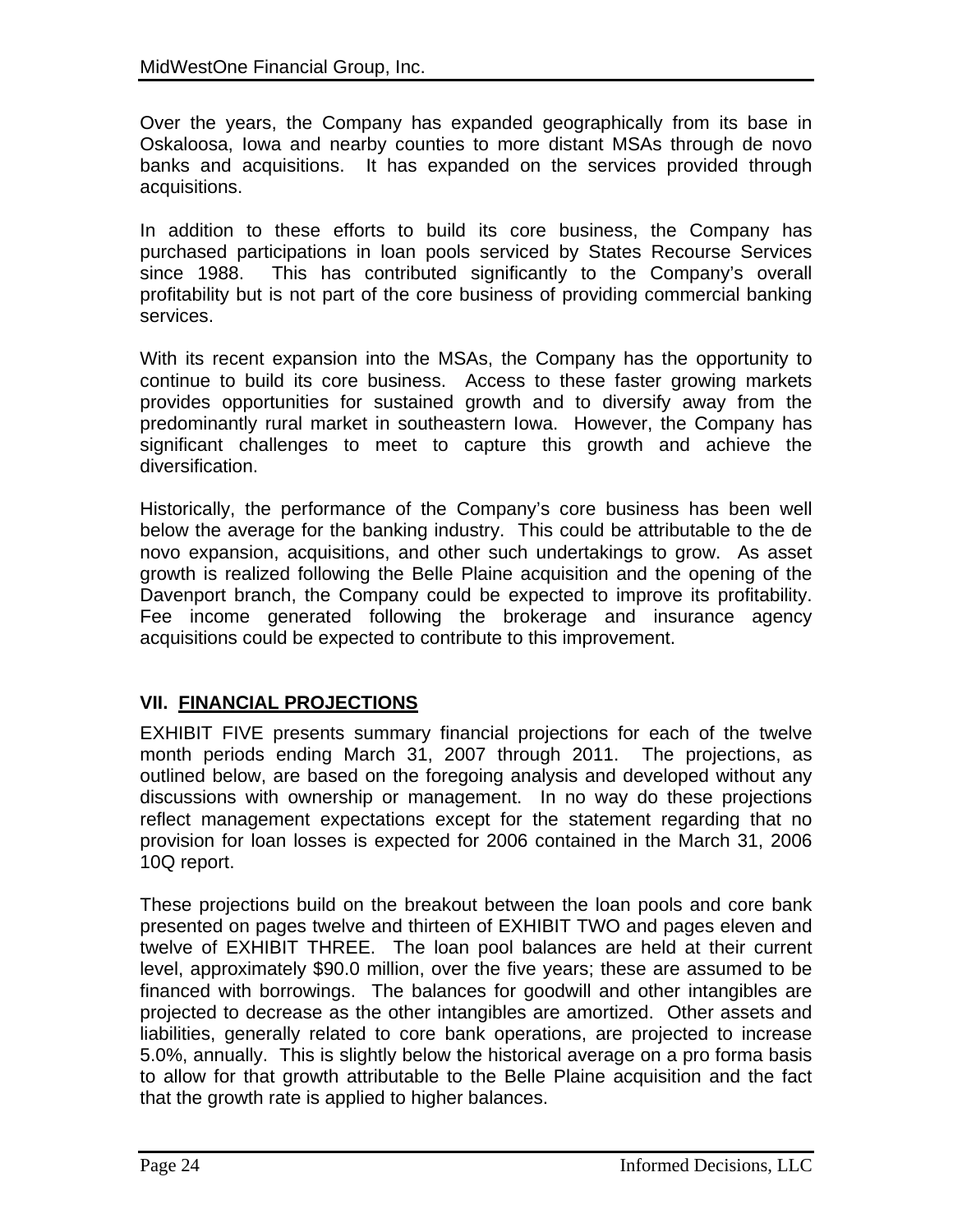The profits to be generated from the loan pools are projected in a similar manner to segregate these projections from the core bank projections. Historically, the pro forma ROA developed for the loan pools on page twelve of EXHIBIT TWO averaged 3.40%. Over the five years presented, it increased from 2.84% in 2001 to 3.61% in 2005. For the first three months of 2006, this ROA approximated 3.88%. Profitability on the loan pools is a function of the price paid and the SRC's ability to collect on these loans. Higher prices for the loans, lack of acceptable deeply-discounted loans, or SRC's inability to recoup the loan principle would reduce the yield on the pools and the pro forma ROA. Thus, the projected pro forma ROA is set at 3.40% over the next five years, slightly above the historical average but not reflecting the upward trend over the last five years.

The pro forma core bank ROA is projected to hold at .65% through March 31, 2007, above the .49% average through 2005. This allows for no provision for loan losses being recorded during this period. However, the .67% pro forma ROA reflected for the first quarter of 2006 is not sustainable given the one-time benefits generated during this period. Through March 31, 2011, the pro forma ROA for the core bank is projected to increase 1.00%. This allows for improvements to the Company's profitability as non-interest expenses grow at a slower rate than total assets and as fee income increases.

Given these assumptions developed separately for the loan pools and the core bank, the average growth rates and ROAs are as shown in EXHIBIT FIVE.

EXHIBIT SIX presents the changes to common equity given the income projections discussed previously. The dividend payout ratio is set at 70%, which is well above the five year average of 45.1% from page seven of EXHIBIT TWO. This higher payout rate is used to reflect the stock buybacks that the Company made during this period. In essence, these payouts are viewed as being made in lieu of dividends. Projecting stock buybacks into the future would require assumptions as to future stock prices and reductions in the number of shares outstanding. Setting the dividend rate to allow for such distributions generally captures the economics of the Company's historic practice to buyback its common stock.

To this point, the projections have reflected expectations based on the Company's historic performance, its dividend payouts and stock buybacks. EXHIBIT SEVEN was developed to reflect the Company's dividend paying capacity. This exhibit shows the level of dividends that can be paid while maintaining the tangible common equity at 7.0%. The dividends are reduced for the first twelve month period to increase tangible common equity to the target level and then are higher over the subsequent periods. These adjustments impact the level of funds available for investment and, in turn, net income is adjusted for the earnings to be generated from these funds. The adjusted net income and optimal dividends shown at the bottom of EXHIBIT SEVEN flow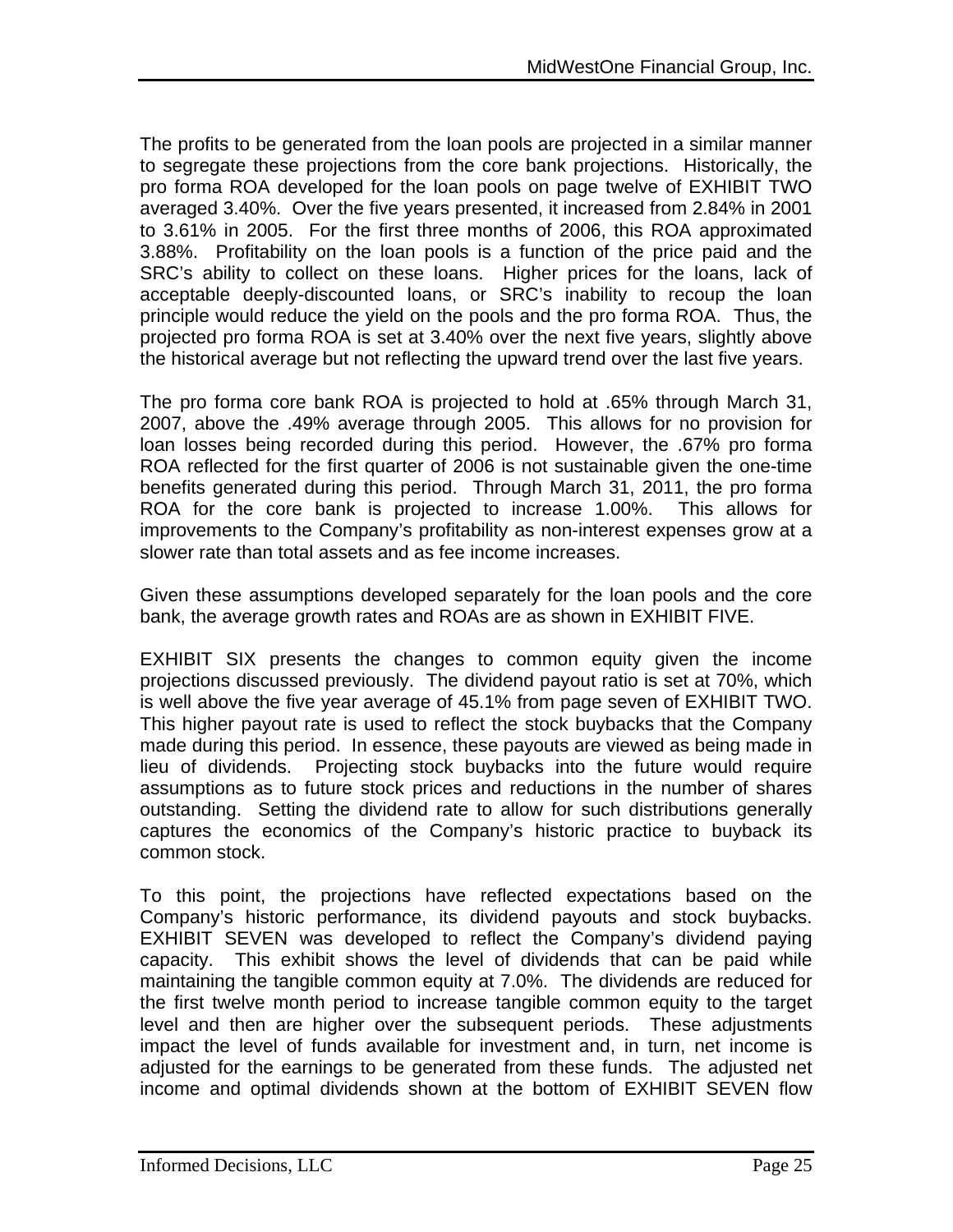through as the cash flows used in the discounted cash flow (DCF) model presented in EXHIBIT EIGHT.

## **VIII. VALUATION APPROACHES**

The American Society of Appraisers (ASA) advocates the use of three approaches for valuing a closely-held business: (1) Asset; (2) Income; and (3) Market. These approaches are developed below even though the Company's common stock is publicly-traded. Developing a determination of fair market value for ESOP shares is not uncommon for publicly-traded shares with limited trading volume.

#### **ASSET APPROACH**

Under the Asset Approach, the aggregate value of the underlying assets owned by the subject is to be considered net of its liabilities. This value can be presented in terms of either the proceeds from liquidation or the cost of replacing the assets. Values derived using these methodologies represent cash flows that are available in lieu of those available to the business as a going-concern. The liquidation proceeds could be considered as a minimum alternative value and the replacement cost as a maximum alternative value.

The Asset Approach has been extended to include the value of intangibles, including goodwill. Values for these intangibles have been determined as the difference between the value of the company's underlying assets and the value based on income. In essence, by including value based on income and assigning it to the company's intangible assets the Asset Approach becomes the Income Approach, which is addressed in the next section.

Generally, the liquidation and replacement methodologies of the Asset Approach are not relevant when valuing a bank. Given the financial leverage and regulation inherent to the industry, banks are not liquidated. If an existing bank is available, establishing a de novo bank as a replacement is not a relevant alternative.

#### **INCOME APPROACH**

The Income Approach quantifies the present value of future economic benefits by determining the present value of the subject's expected cash flows. This calculation is commonly based on either a capitalization of earnings or a discounted cash flow (DCF) model. The capitalization of earnings calculation is essentially a shortcut to development of a more detailed DCF model. Several constraints must be met for the use of this shortcut to produce a reasonable product: the earnings (cash flows) must be stable or expected to grow at a constant rate and a constant rate of growth must be identifiable.

The more detailed DCF model involves developing distinct expected cash flows for a specified number of periods to a future point in time. A terminal value is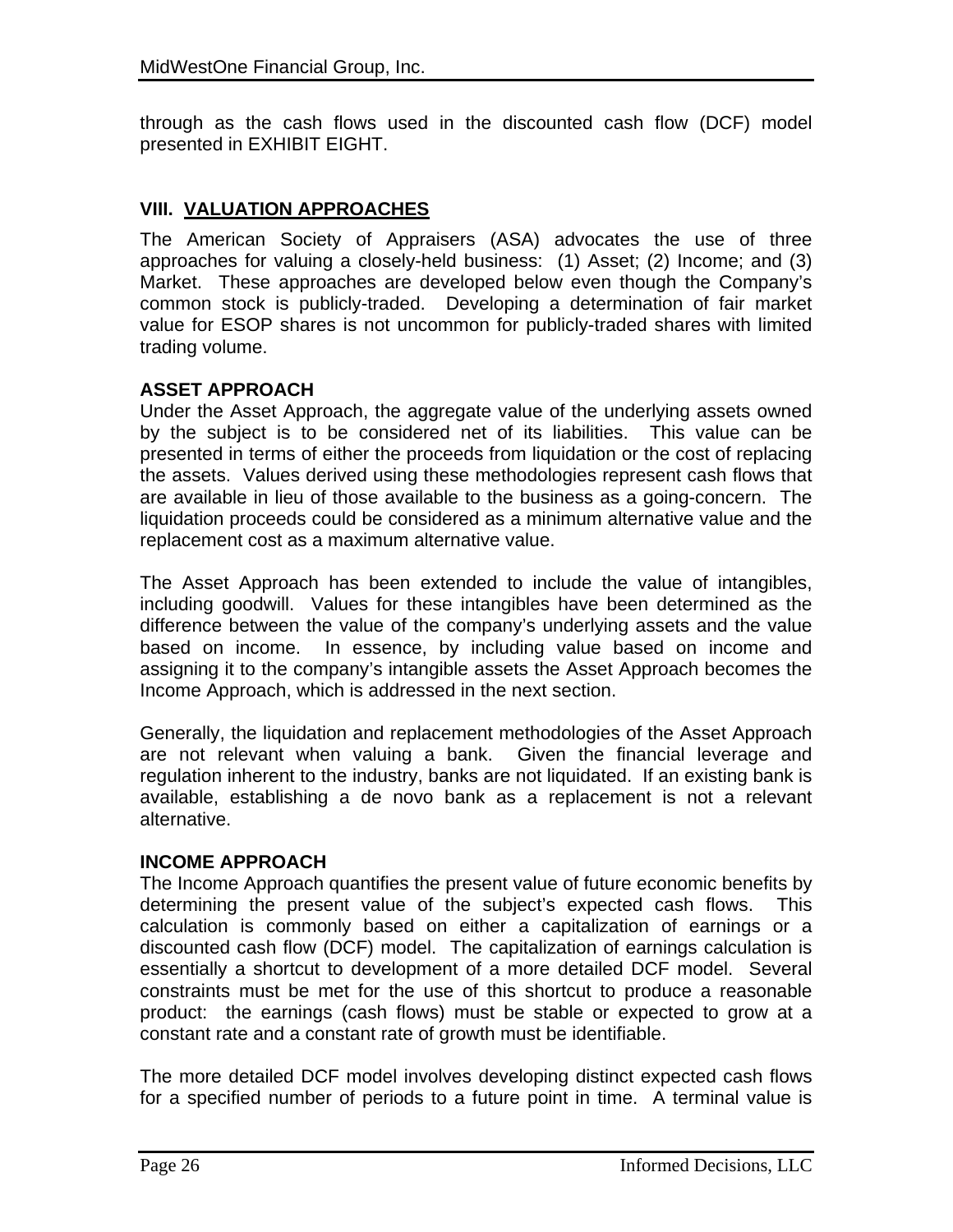calculated as of that future date using the capitalization of earnings calculation to approximate the value of the expected cash flows beyond the specified horizon. A discount rate that reflects the time value of money and the risk associated with these expected cash flows is applied to the periodic cash flows and the terminal value to calculate the present value.

**Cash Flows:** Summary projections of the Company's balance sheets, ROA, and net income for the twelve month periods ending March 31, 2007 through 2011 are presented in EXHIBIT FIVE. EXHIBIT SIX shows the impact of the net income and dividend projections on common and total equity. EXHIBIT SEVEN shows a slight adjustment to dividends. The resulting adjusted net income, retained earnings, and dividend components are carried forward to the discounted cash flow analysis in EXHIBIT EIGHT.

**Discount Rate:** Three approaches to estimating the cost of equity are mentioned in valuation literature: dividend yield plus growth; the bond yield plus risk premium; and the capital asset pricing model (CAPM). Theoretically, the cost of equity to be estimated using these approaches is for equity represented by publicly-traded shares of common stock. As such, the estimated cost reflects all factors that impact the prices for such publicly-traded shares.

In the dividend yield plus growth approach the cost of equity could be generated from the market portfolio, often represented by the S&P 500; from a relevant industry average; or from the historical performance for the company. The bond yield plus risk premium and the CAPM start from the base of a risk-free market interest rate to which is added adjustments to reflect the risk attributed to the equity interest to be valued. Unless the subject company has debt that is valued by the market, selection of the proxy for the bond yield is subjective. Also, selection of the risk premium to be added to the bond yield is subjective.

The CAPM begins with the risk free rate of return as indicated by the yield on Treasury bonds. To this is added the equity premium, commonly taken from the Ibbotson publications, adjusted by the stock's estimated beta. Technically, this is the extent of the CAPM approach as it was originally established for publiclytraded stocks. However, appraisers add a small-cap risk premium, also commonly taken from the Ibbotson publications, and a firm specific risk premium to the CAPM base.

Addition of the small-cap premium could be considered as an objective adjustment because it is taken from a widely published source but the firm specific risk premium is clearly subjective.

The CAPM theory was developed for comparing the returns on investment portfolios after being adjusted for the riskiness of the portfolio as measured by beta. Beta is a measure that expresses the total return for an investment portfolio relative to the total return for the aggregate market. This is a measure of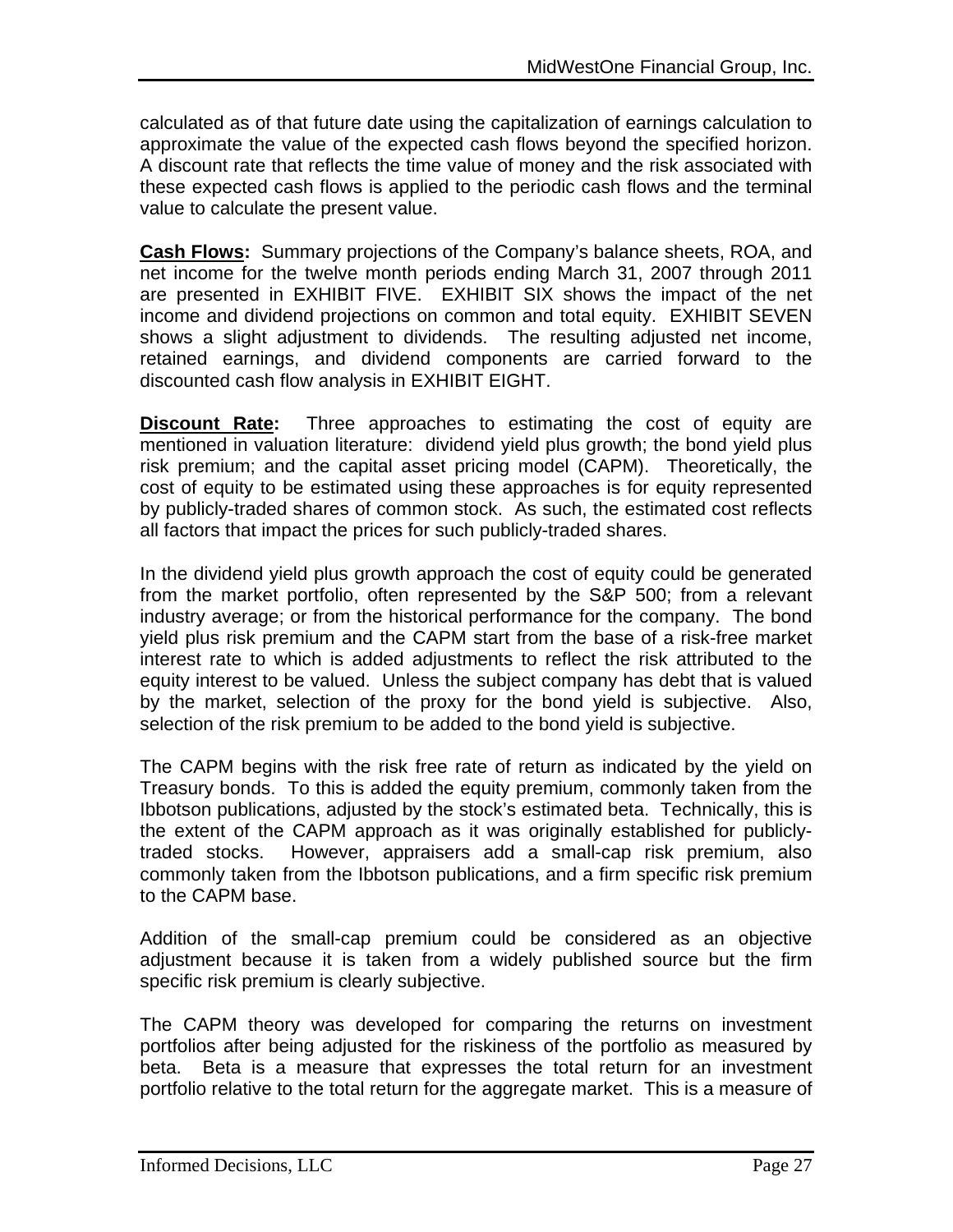the correlation between the portfolio's return to the market's return. The higher this correlation, the closer beta is to one. Based on CAPM, the rate of return to be expected for an investment portfolio given its historical beta would be calculated as follows:

Risk free rate of return + (Equity Risk Premium x Beta)

Two issues should be considered in utilizing CAPM for determining the required rate of return. First, it was not intended for this purpose. It was developed for evaluating a portfolio of diversified financial assets, not an investment in a single stock. Second, the beta is based on historical price changes, not the risk associated with expected cash flows. Economic and market factors that affected historical prices will be reflected in the beta but may not be relevant to the expected cash flows used in the DCF model.

As of March 31, 2006 the yield for 10 year Treasury constant maturities was reported as 4.86%, which is used as the risk-free rate of return. To this is added the equity risk premium multiplied by the beta for publicly-traded stocks from the financial services industry. An equity risk premium of 7.20% was used to reflect the historic average annual difference between returns on the intermediate U.S. Treasury Note and the total returns on stocks of large companies as calculated by Ibbotson Associates in its Stocks, Bonds, Bills and Inflation Valuation Edition 2005 Yearbook. A beta of .30 was derived based on a five year average for all financial institutions.

Based on the CAPM theory and the values set forth above, the initial discount rate can be calculated as follows:

- Risk free rate of return + (Equity Risk Premium x Beta)
- $\bullet$  4.86 + (7.2% x .30)
- $7.02\%$

Additional adjustments to the equity risk premium are considered due to the Company's size and other characteristics specific to the Company and the cash flow projections. In general, a size premium is often required by investors in companies with smaller market capitalizations. In its 2005 Yearbook, Ibbotson Associates calculates the size effect for the small company group of depository institutions to be 4.36% as of year-end 2004. Investment in a single company is riskier than an investment in a diversified portfolio. The additional premium for this difference is commonly set at between 1.00% and 3.00% for established community banks. This adjustment is set at 2.50% for the projections to derive the discount rate as follows: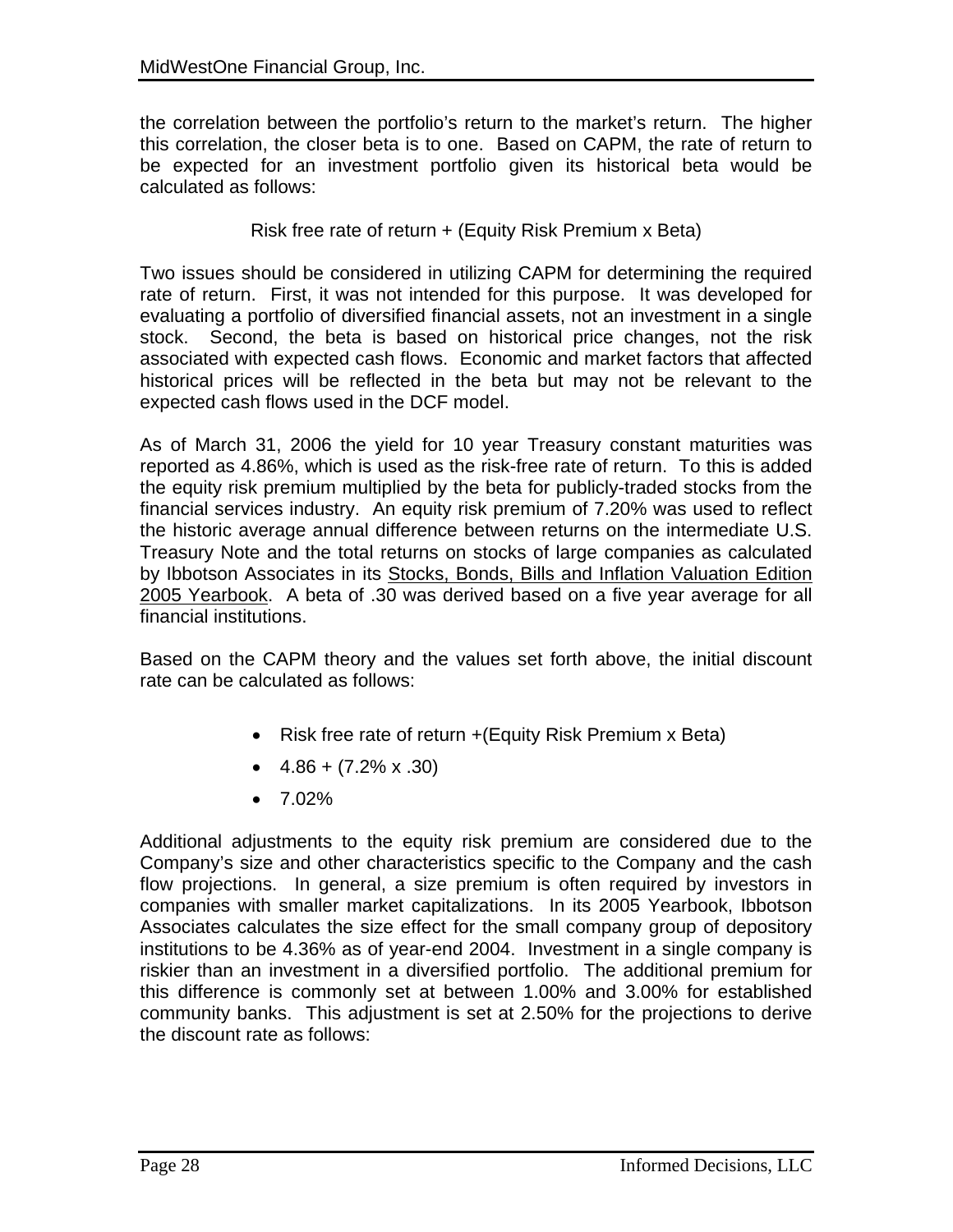| Risk-free rate of return      | 4.86%  |
|-------------------------------|--------|
| Equity risk premium, adjusted | 2.16%  |
| Size premium                  | 4.36%  |
| Firm specific premium         | 2.50%  |
| <b>TOTAL</b>                  | 13.88% |
| <b>ROUNDED TO:</b>            | 14.00% |

The firm specific premium is in the middle of the range for community banks but the resulting discount rate is at the high end of the range. The firm specific premium is balanced between the fact that given the Company's size and that it is publicly-traded the size premium may be at the high end. Conversely, the projections related to the loan pools are viewed as being relatively risky even though the Company has a long history with such investments and no growth is projected for the loan pools.

The resulting discount rate is at the high end of the range for community banks because the risk-free rate has increased approximately 50 to 150 basis points over levels in recent years. All else being equal, this increase would move the range for the discount rates applied to community banks higher. However, such increases in the risk-free rate may merely compress the premiums included to derive the discount rate.

Thus, a discount rate of 14.0% is applied to the dividend projections in each of the next five twelve month periods shown in EXHIBIT EIGHT to calculate the present value of the cash flows for this period.

**Terminal Value:** The present value of the terminal value is added to the present value of the annual cash flows to calculate the total present value of all expected cash flows. The terminal value is calculated by projecting earnings forward from year five to year six and applying a capitalization rate to the resulting terminal earnings projected for 2012. The capitalization rate is calculated as the discount rate minus the long-term growth rate projected for the period beyond year five, which is set at 4.0%. The present value of the terminal value is calculated by applying a discount factor for the end of year five.

The combination of the 14.0% required rate of return with the long-term growth rate of 4.0% results in the 10.0% earnings capitalization rate shown in EXHIBIT EIGHT. The inverse of this capitalization rate would equate to an earnings multiple of 10.0. However, the capitalization rate is applied to the 2011 earnings, which are effectively the forward earnings as of the end of the year 2010 date at which this calculation is being made. When the calculation is made using the trailing earnings for 2010, the effective earnings multiple is 10.4.

**Present Value:** As presented in EXHIBIT EIGHT, the present value of the terminal value plus the present value of the dividends for the first five years is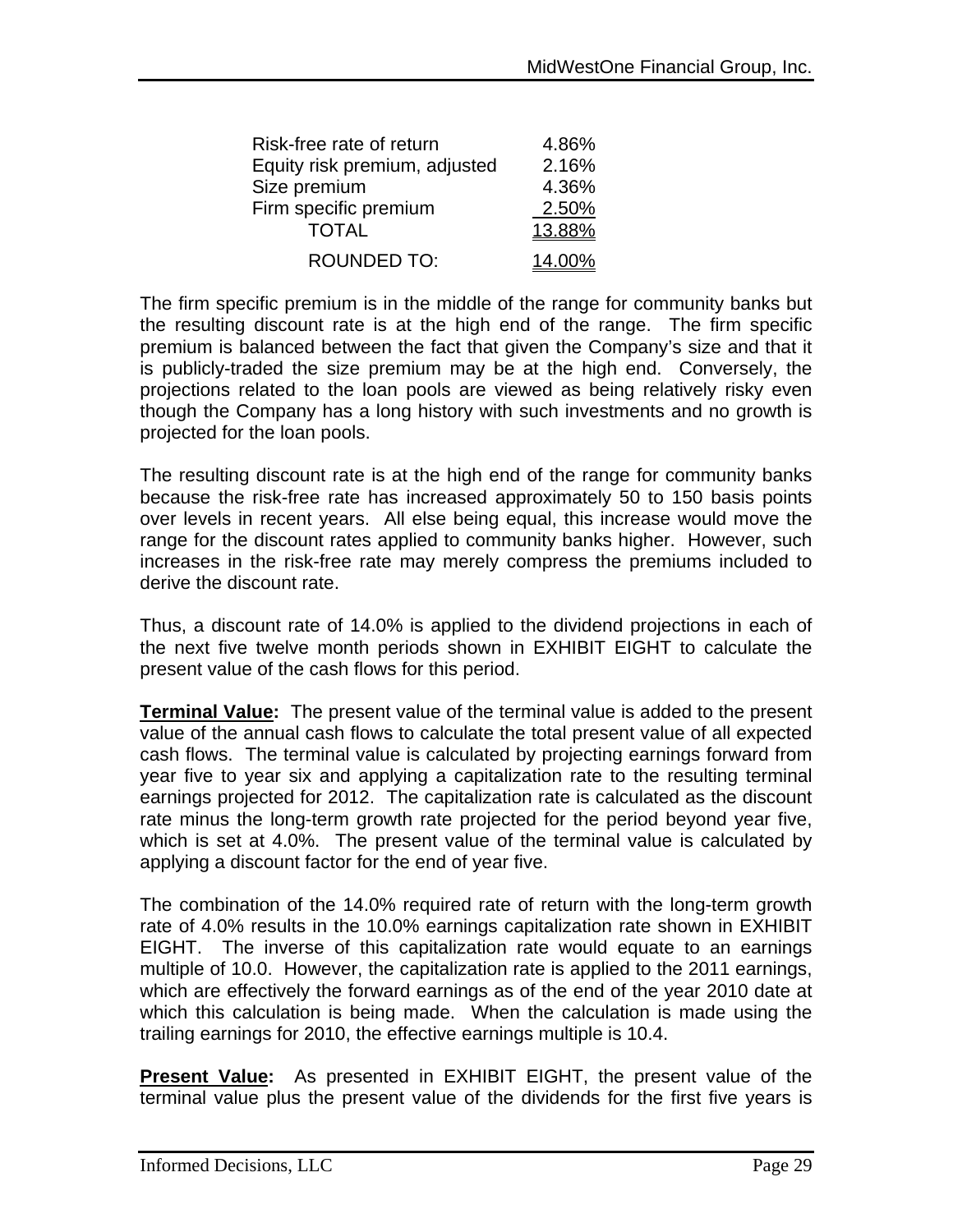\$77.1 million. This is derived using a discount rate based on a required rate of return of 14.0%. The required rate of return, built up from the CAPM approach as discussed previously, represents the risk associated with the Company's projected cash flows and the resulting terminal value projected for March 31, 2011.

## **MARKET APPROACH**

The Market Approach is used to estimate the value of a closely-held company by comparing it to similar companies that have recently been acquired or whose securities are publicly-traded. An estimate is developed by comparing the financial and operating characteristics of the subject company to those of the comparable companies and adjusting the pricing multiples to reflect relevant differences.

The banking industry is highly regulated so that financial data presented in a standardized format is readily available. Pricing data can be found for institutions with assets in excess of \$100 million for a variety of markets across the country. For comparison purposes, this is helpful in selecting institutions with market attributes at least somewhat similar to those of the subject company. Such pricing data facilitates development of a more reliable value for closely-held financial institutions than is generally possible for companies in other industries.

Variations of the price-to-book multiple and the price-to-earnings multiples are commonly used to assess the value of a financial institution. Both ratios are intended to relate the subject's expected future cash flows to some common financial metric. However, these price multiples are the result of the observed relationships between stock prices set in the marketplace and the financial metrics reported by the company. An inherent problem with these observations is that the price in the numerator is based on the economic expectations of investors interacting through financial markets but the earnings and book value in the denominator are based on historic numbers developed as a function of accounting practices.

As potential investors come together to trade securities through established markets, a single price is set based on the interaction of the buyers and the sellers, the supply and demand at various prices, and other pertinent factors. Relationships can be observed between the market prices for common stocks and an established financial metric: assets, book value, earnings. However, these are merely observations as to the relationship between the price set through a number of market trades and the selected financial metric. The decision to buy or sell was made by each investor based on their expectations regarding cash flows and risk.

This relationship between value and expected cash flows is fundamental to the valuation process. "In a market economy, ownership of an asset confers the rights to the stream of benefits generated by the asset. These benefits may be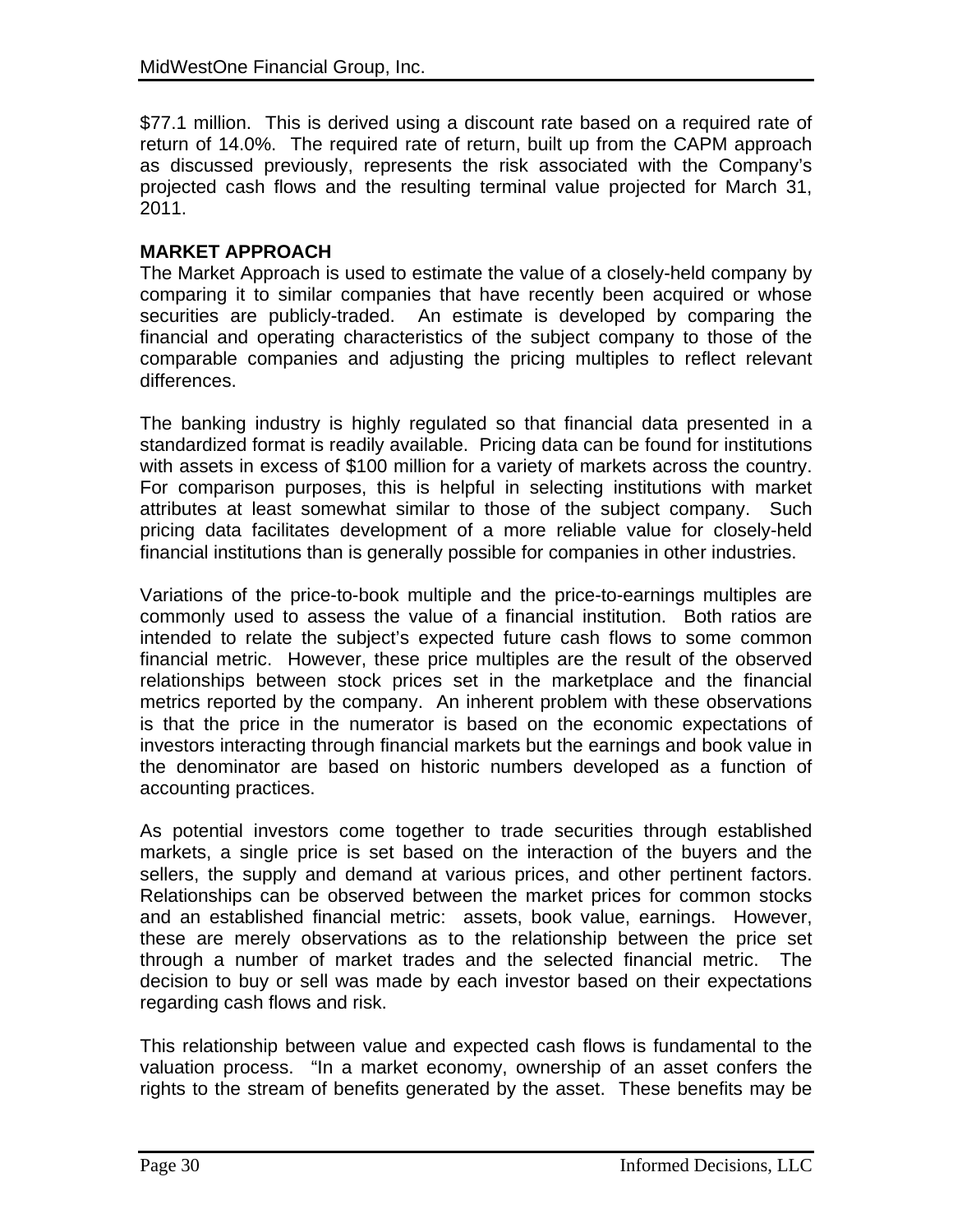tangible, like the interest payments on a government bond, or intangible, like the pleasure experienced from viewing a beautiful painting. Either way, the value of any asset equals the present value of all future benefits. Finance theory focuses primarily on tangible benefits, typically the cash flows paid by an asset over time." This is the introduction to a section on valuation fundamentals from a textbook written for an MBA level finance course. (Smart, Megginson, Gitman; Corporate Finance (Thompson Southwestern, 2004), page 115).

The discussion goes on to address the present value of bonds and of common stock, and the role that risk plays: "that pricing an asset requires knowledge of both its future benefits and the appropriate discount rate that converts future benefits into a present value . . . the valuation process links an asset's risk and return to determine its price." The text presents the fundamental valuation model as the present value of all future cash flows, the calculation underlying the discounted cash flow model commonly used by business appraisers for the Income Approach promulgated by the ASA.

Given this fundamental of finance, any value derived for an asset regardless of the approach used to derive the value should relate back to the cash flows to be derived from ownership of that asset and the risk associated with those cash flows. An investor may derive a value based on pricing multiples without undertaking a detailed cash flow analysis. However, there exists a combination of cash flow/risk assumptions required to justify the derived value, even if it is not explicitly identified. Moving from the derived value to the set of cash flow/risk assumptions can provide a reasonableness test. There also exists a set of cash flow/risk assumptions that are highly probable and readily supportable. Significant differences between these two sets of assumptions, required versus probable and supportable, should be readily explained. Of course, based on fundamental algebraic properties, the reasonableness test can be reversed to work from the present value calculated in the discounted cash flow model to the resulting pricing multiples, which can then be compared to those in the markets.

Pricing multiples affect market transactions and are, in turn, affected by the process. The parties to a transaction may adjust their price expectations based on observed multiples. However, using market multiples to value an asset is circular reasoning, becomes a self-fulfilling prophecy, and may exacerbate market movements, such as those that give rise to market bubbles.

Given the basis of the pricing multiples, the level of one financial metric affects the calculated price multiples relative to the other metrics. A financial institution with a high level of capital (book relative to total assets) will have a higher priceto-earnings ratio, all else being equal. Similarly, one with a high level of earnings will have a higher price-to-book multiple, all else being equal. As a purely mathematical function, an unsustainable high level of earnings will reduce the price-to-earnings ratio and an unusually high level of capital will reduce the priceto-book ratio.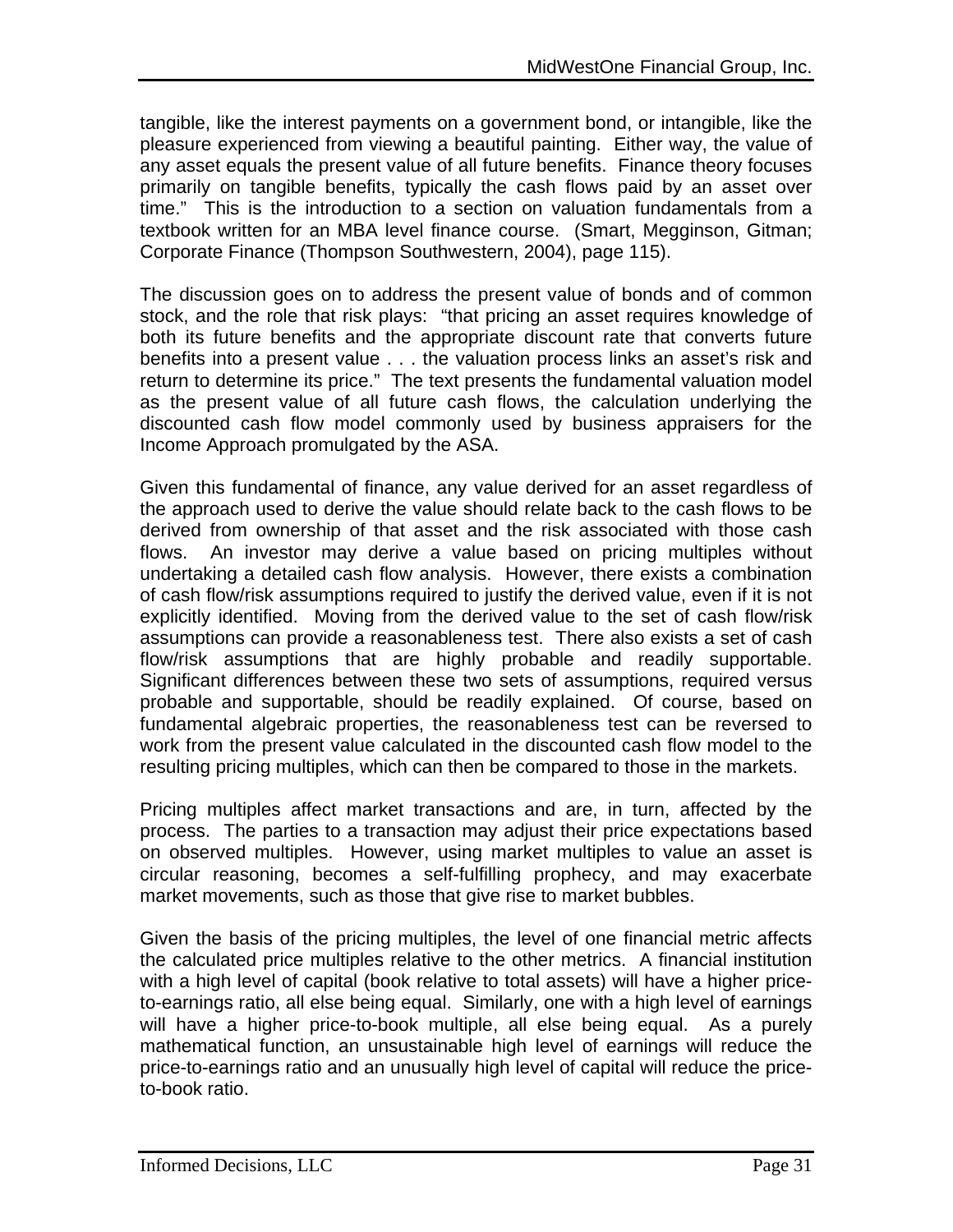Beyond these simple observations there are many other factors, both qualitative and quantitative, that impact value and the observed price multiples, such as management expertise, competitive environment, and potential for growth. The reliability of the Market Approach depends on the comparability to the subject, adjustments made to the observed financial measures for any significant differences, and reconciliation of the pricing multiples. Unless the observed financial metrics for the publicly-traded group correspond closely to those for the subject company, application of the average or median pricing multiples is not necessarily appropriate.

EXHIBIT NINE shows the pricing multiples resulting from the \$77.0 million value calculated above. These are presented with the median multiples from a group of publicly-traded financial institutions presented in EXHIBIT TEN for comparison purposes, as shown below.

|                     | <b>Midwest</b><br>One<br><b>Financial</b> | <b>Median</b><br><b>Publicly-</b><br><b>Traded</b><br>Group |  |  |
|---------------------|-------------------------------------------|-------------------------------------------------------------|--|--|
|                     | <b>Multiples</b>                          |                                                             |  |  |
| Price/earnings      | 10.0                                      | 15.6                                                        |  |  |
| Price/tangible book | 1.72                                      | 1.62                                                        |  |  |
| Price/7% book       | 1.70                                      | 1.62                                                        |  |  |
| Premium/Assets      | 4.9%                                      | 4.4%                                                        |  |  |

Based on total assets, the Company would be comparable to the average size for the group of publicly-traded companies. These financial institutions do not have a significant portion of the total assets invested in loan pools and serve markets that are generally more urban.

The Company's annualized ROA for the first three months of 2006 is about 40% above the median ROA calculated for the publicly-traded group. All else being equal, this would support a higher value for the Company's common stock. However, as noted, this ROA was boosted temporarily by one-time increases in income and reductions in expenses. Also, that portion of the Company's net income attributable to the loan pools would not warrant the same earnings multiple as that generated from the core bank. Each of these factors would contribute to a lower earnings multiple than the median calculated for the publicly-traded group.

The Company's ratio of Tangible book/Tangible assets is about 92% of the median for the publicly-treaded group. This and even the temporarily high ROA that is attributable, in part, to the loan pools would drive this book multiple and the 7% book multiple higher than the median calculated for the publicly-traded group.

The book multiples are adjusted to put both the Company and the publicly-traded group at a pro forma 7% tangible equity. Generally, this adjustment is necessary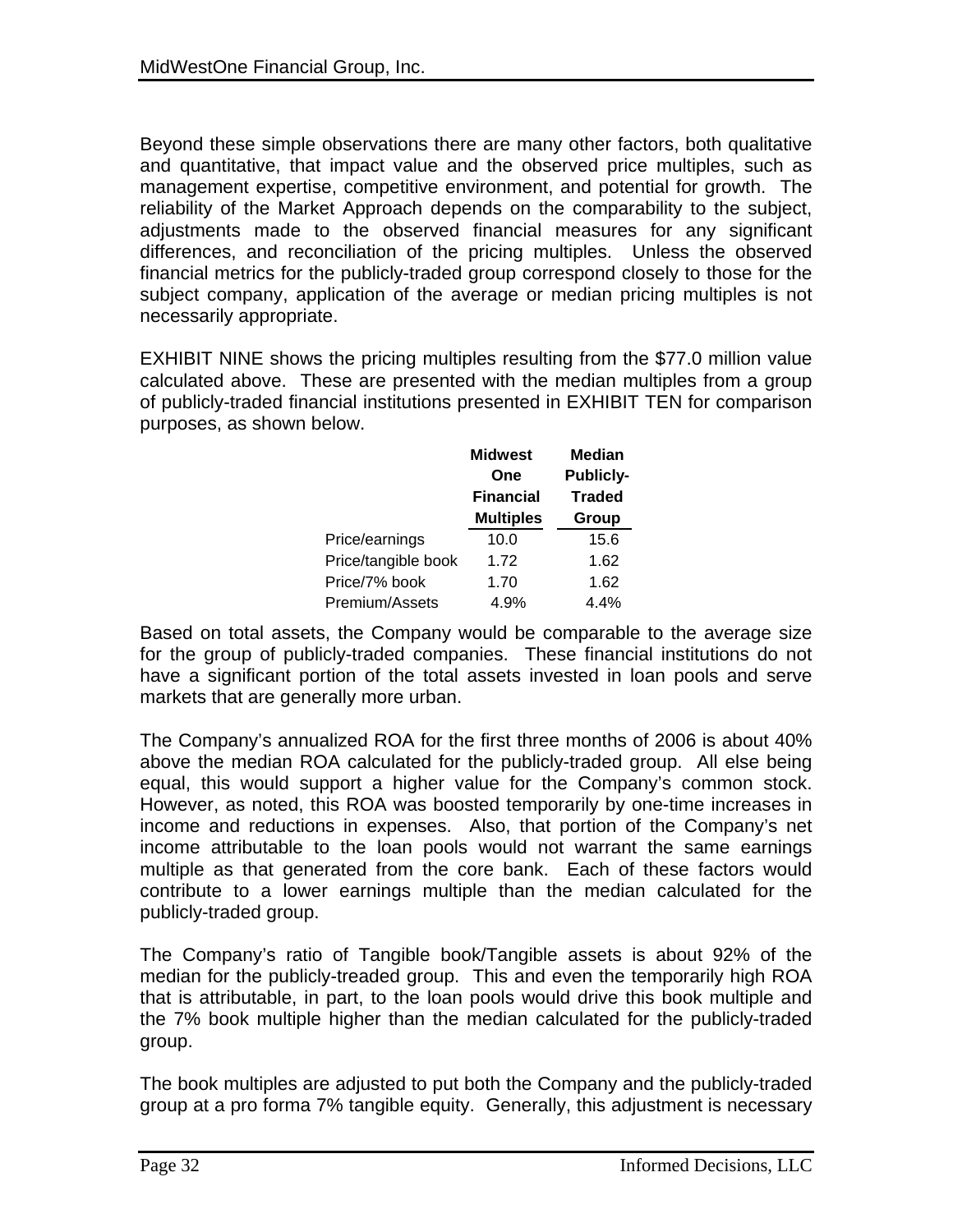to adjust for large differences between differences in tangible capital levels. This resulting impact to the book multiple is not significant here because both the Company and the publicly-traded group have tangible common equity not significantly different from 7.0%.

#### **PUBLICLY-TRADED VALUE**

The \$77.1 million value derived from the Income Approach is considered to be representative of Company's market capitalization if its common stock were publicly traded. This value is presented in EXHIBIT ELEVEN to calculate a per share value.

As of March 31, 2005 there are 3.7 million shares of common stock outstanding. The Company also has 431,096 exercisable options to purchase shares of its common stock under its 1998 Stock Incentive Plan. The average exercise price for these options is \$16.56. An estimate of the shares to be issued for these options is developed based on the Treasury method. This assumes that the proceeds from exercising the options are used to repurchase shares at the calculated value. Given the \$7.1 million available to repurchase shares, the net shares issued would approximate 80,511. The resulting estimate of total shares to be valued is 3,787,819. Thus, the pro rata value is calculated to be \$20.36 per share.

At March 31, 2006, the market price for the Company's common stock was \$19.80 based on trading volume of 1,900 shares. This price is at the high closing price for 2006. During 2005, the price range reported by the Company was from a low of \$17.25 to a high of \$20.26. The calculated pro rata value of \$20.36 is not significantly different from the closing price of \$19.80 as of the valuation date.

#### **IMPACT OF LOAN POOLS**

As discussed, the loan pools are purchased in conjunction with SRC, which services the loans in the pools. Changes in the balances are a function of management judgment regarding the benefits from purchasing the pools as an investment. These assets are inherent to the Company's core business. Unless new loan pools are purchased, the current balance of \$89.5 million will run-off in the normal course of collecting on the loans.

Various factors could cause management to not continue with this investment strategy: such loans may not continue to be readily available; loan pools might be priced higher thereby reducing the expected yields at the time of purchase; or credit problems could develop after the purchase to reduce the yields. The assumption that the loan pools will remain constant could be viewed as relatively aggressive.

A second set of projections is summarized in EXHIBIT TWELVE. This shows the loan pools running off to a zero balance as of March 31, 2010. Under this scenario, the aggregate, weighted ROA for the Company is only 1.00% in 2011,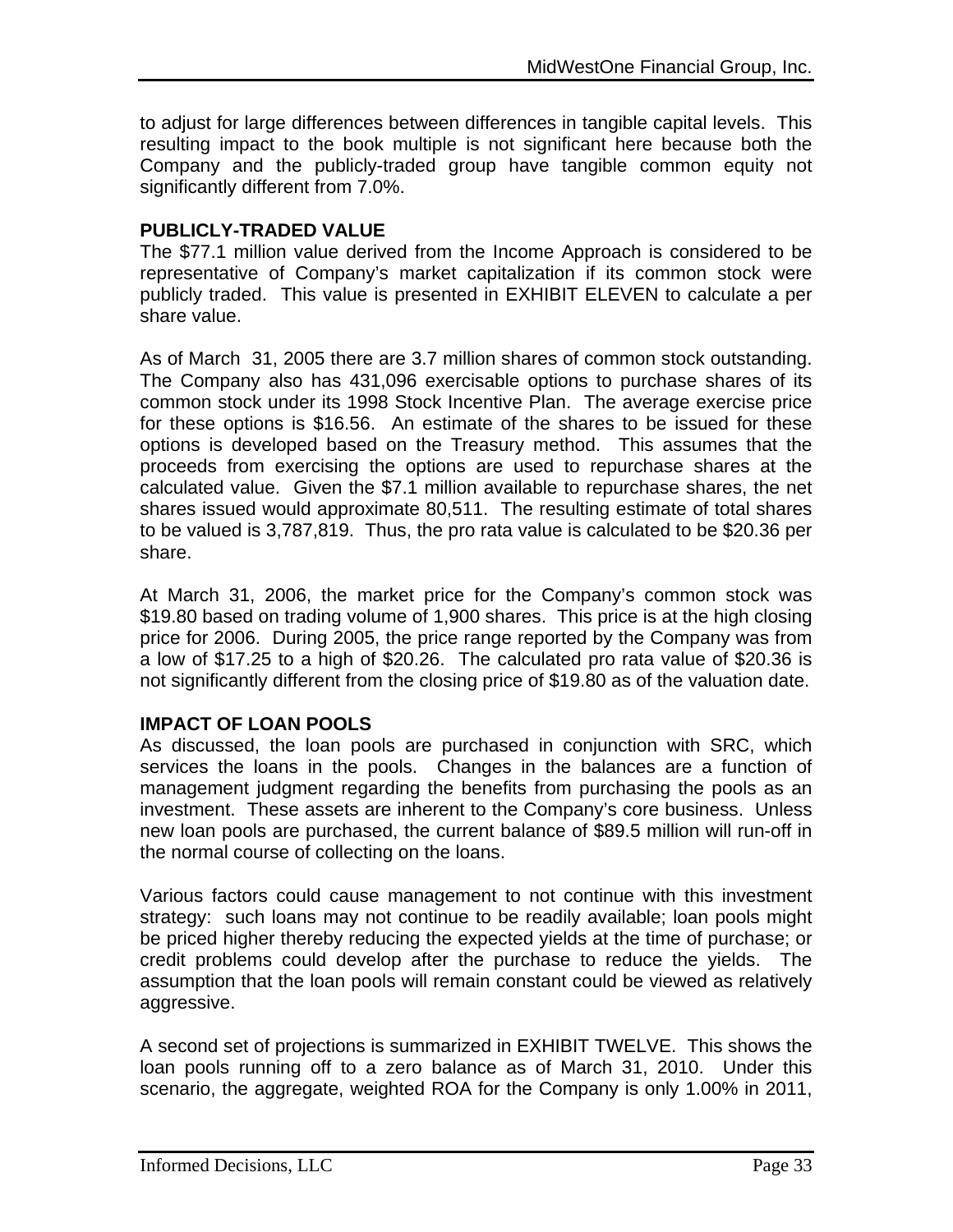the ROA projected for the core bank in EXHIBIT FIVE. Based on the adjustments, the aggregate value for the Company would be reduced to \$61.6 million, as shown on page two of EXHIBIT TWELVE. This present value calculation represents a 20% reduction from the \$77.1 million value derived in EXHIBIT EIGHT and carried through to EXHIBIT ELEVEN.

This set of projections developed in EXHIBIT TWELVE is not as risky as that developed in EXHIBIT FIVE. Given this assumption, the required rate of return used in EXHIBIT EIGHT may be excessive if it were used for these projections. EXHIBIT THIRTEEN indicates that a required rate of return of 12.2% would return the present value to \$77.1 million.

EXHIBIT FOURTEEN shows the valuation for the core bank on a stand-alone basis; EXHIBIT FIFTEEN, a valuation for the loan pools given the assumption that they runoff, as discussed previously, on a stand-alone basis. The total for these two independent values, assuming the required rate of return of 12.2%, is \$85.0 million, 10% above the present value derived in EXHIBIT THIRTEEN using the same set of assumptions. The difference arises because the equity attributable to the loan pools is shown as being paid-out in EXHIBIT FIFTEEN but not in EXHIBIT THIRTEEN. If the mechanics of the model were adjusted to eliminate this difference, the values would reconcile.

This analysis is an attempt to determine whether the market price of \$19.80 properly reflects the separate values of the core bank and the loan pools. To maintain this value assuming that the loan pools run-off, the required rate of return must be reduced to 12.2%. However, if the equity allocated to the loan pools is distributed as dividends or through stock buybacks, the required rate of return could be higher. The reduction from 14.0% to 12.2% is not excessive given the reduced risk inherent to the two sets of cash flows. This analysis indicates that the market price of \$19.80 as of March 31, 2006 does not significantly mis-price the core bank or the loan pools.

### **IX. OTHER VALUATION FACTORS**

### **DISCOUNTS**

Discounts for the fact that the ownership interest represents a minority interest in the subject and for the fact that no market exists for the interest being valued must be addressed.

The Income Approach was based on cash flows as if the Company's common stock were publicly-traded; the basis for the Market Approach was publicly-traded companies. Market prices for publicly-traded companies are predominately based on shares that represent a minority interest. Implicitly, for these companies, there is no block of stock that represents a controlling interest. Thus, the company is being managed for the benefit of all shareholders, equally, and not for the advantage of a controlling shareholder or to the detriment of the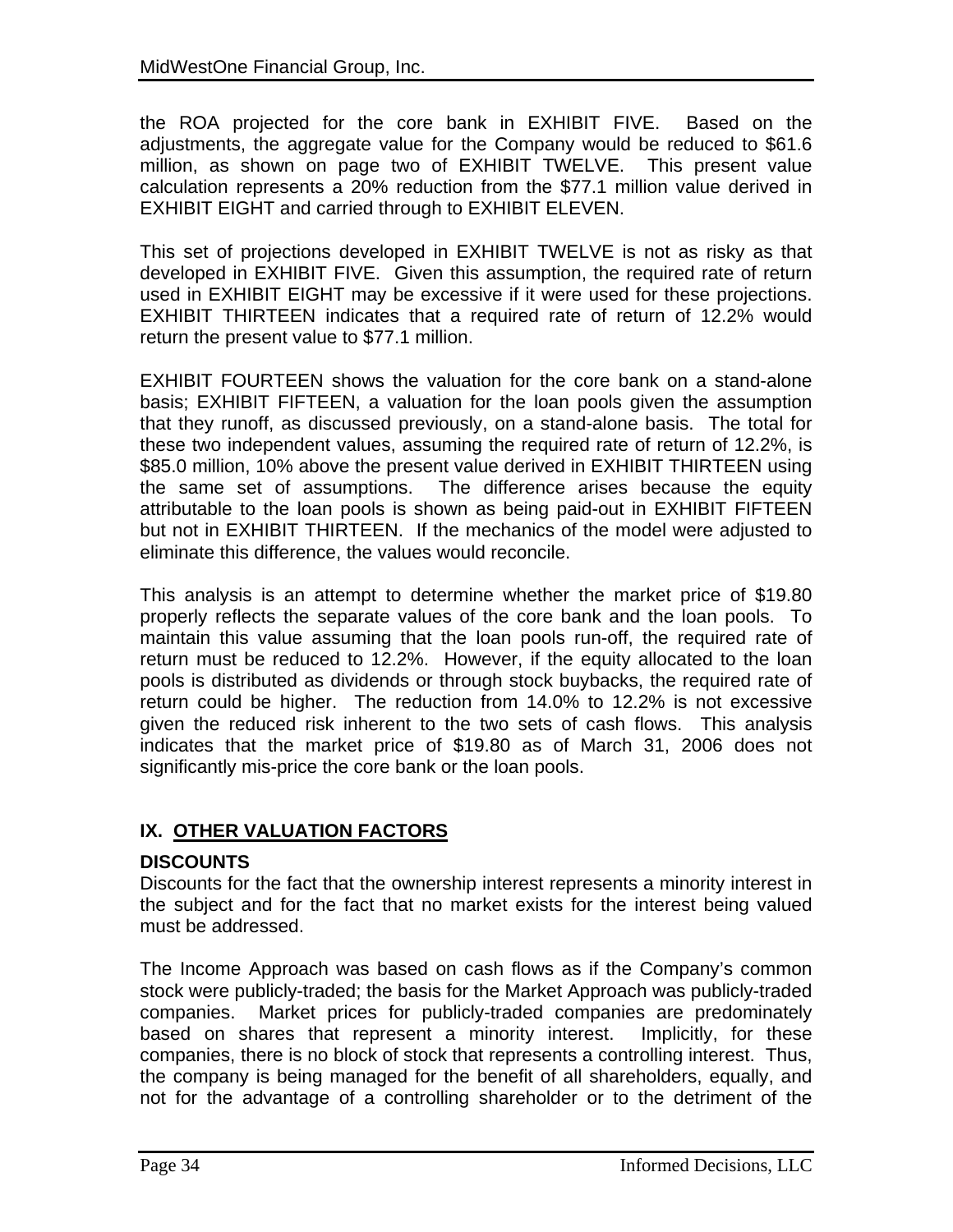minority shareholders. Given this condition and the basis for the valuation to this point, no additional minority discount is applicable.

The shares being valued are not publicly-traded: no market exists for the Company's stock. Thus, a marketability discount must be considered. Research has been conducted into the effective discounts observed on restricted shares of publicly-traded companies and on closely-held company shares prior to an initial public offering (IPO). These empirical studies are discussed and summarized in Valuing a Business  $(4^{th}$  ed., 2000) by Shannon Pratt, Robert Reilly, and Robert Schweis (pages 391 - 423). Marketability discounts observed in the restricted stock studies ranged from 23% to 45%.

The book goes on to discuss IPO studies based on observations as to the price set for stock before and after it became marketable. These studies reflected discounts ranging from 42% to 73%. As with pricing ratios, these observed discounts provide an indication of reasonableness.

The Valuing a Business  $(4<sup>th</sup>$  ed., 2000) goes on to discuss two court cases that addressed the lack of marketability discounts: 1) Bernard Mandelbaum, et al. vs. Commissioner, T.C. Memo 1995-255 (June 12, 1995); and 2) Esate of Barge v. Commissioner, T.C. Memo 1997-188 (April 23, 1995). Per the discussion presented in the book, the courts presented a variety of factors to be considered when determining the discount for lack of marketability, including:

- 1. Financial statement analysis
- 2. Nature of the company, history, industry, economic outlook
- 3. Company's management
- 4. Company's redemption policy
- 5. Company's dividend policy
- 6. Restrictions on transferability of the stock
- 7. Amount of control in transferred shares
- 8. Costs associated with public offering
- 9. Holding period for the stock
- 10. Required holding period return
- 11. Expected growth rate in value
- 12. Base value

These factors and the studies noted previously are factors to be considered when setting the discount for lack of marketability because although the Company's stock is publicly-traded, the number shares traded is relatively thin.

Over recent years, the Company has repurchased its shares and currently has a stock buyback in place. In addition, ESOP shares generally have a put option in place and the Company has a vested interest in the ESOP's ownership. These factors would reduce the discount for marketability.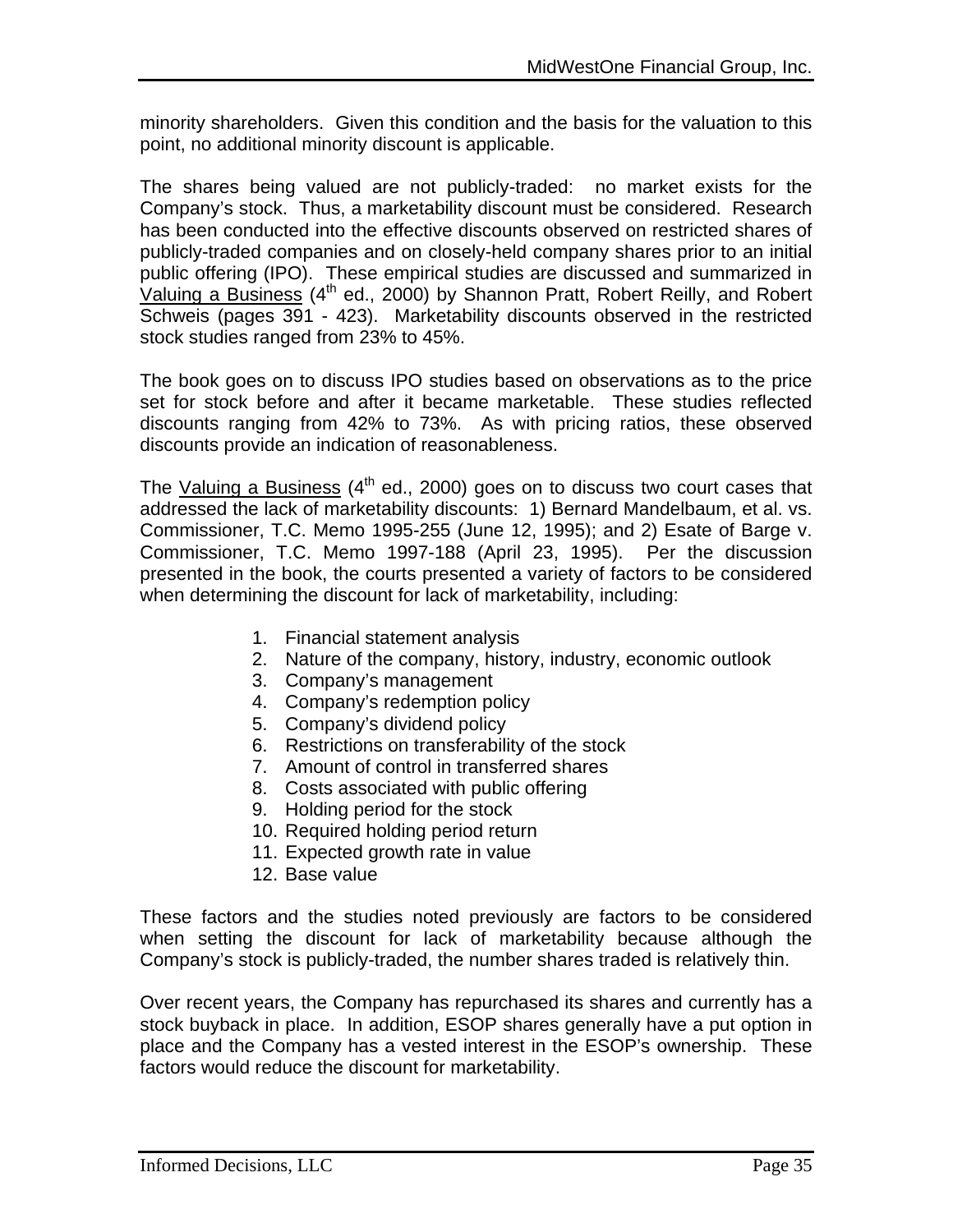EXHIBIT SIXTEEN presents two discounted cash flow models applied just to the equity distributions projected for the next five years. The first model, labeled Publicly-traded Pricing assumes that the stock can be sold based on the terminal value from EXHIBIT EIGHT. The second model, labeled On-going Dividends assume that the stock cannot be sold: the value is based on the receipt of dividends only beyond the fiver year horizon.

Given the assumption that the shares can be sold in five years, the present value for the dividends is higher than that calculated in EXHIBIT EIGHT. This is a function of the adjustment to increase the tangible common equity to 7.0% which reduced the dividends in year one. Also, the dividend payout rate is set at 70% to reflect the Company's stock buybacks.

In the second scenario, the value of \$15.81 is derived because the terminal value is based on dividends only and no a sale at the five year horizon. This price reflects a discount of 20% from the \$19.80 value established above.

Generally, the present values based on dividends generate much lower values than the present value calculated for the aggregate company. The values derived here are not significantly different from the Company's aggregate value because of the level of equity distributions. Based on these calculations, the factors noted previously, and the current market price for the Company's stock, the decision is that a lack of marketability discount is not warranted.

### **X. VALUATION SUMMARY**

EXHIBIT ELEVEN presents a summary of the value derived for the common stock outstanding for MidwestOne Financial Group, Inc. Given the aggregate value of \$77.1 million established for the Company on a publicly-traded basis, the per share value is calculated to be \$20.36. As noted, the Company's stock is publicly-traded on the NASDAQ National Market System. At Mach 31, 2006, the closing price was \$19.80, 3.0% below the calculated value. The analysis presented here is not such to conclude that the publicly-traded price is not reasonable. Thus, if Informed Decisions, LLC had been engaged to provide an opinion as to the Fair Market Value for the Company's common stock held in its ESOP, this value could have been determined to be \$19.80 per share based on the foregoing analysis and calculations.

This valuation would address only the Fair Market Value of these shares as of the date shown. It could not be relied on to determine the value of any other shares of the Company's common stock nor would it be valid as of any other date. The report is provided solely as a sample valuation.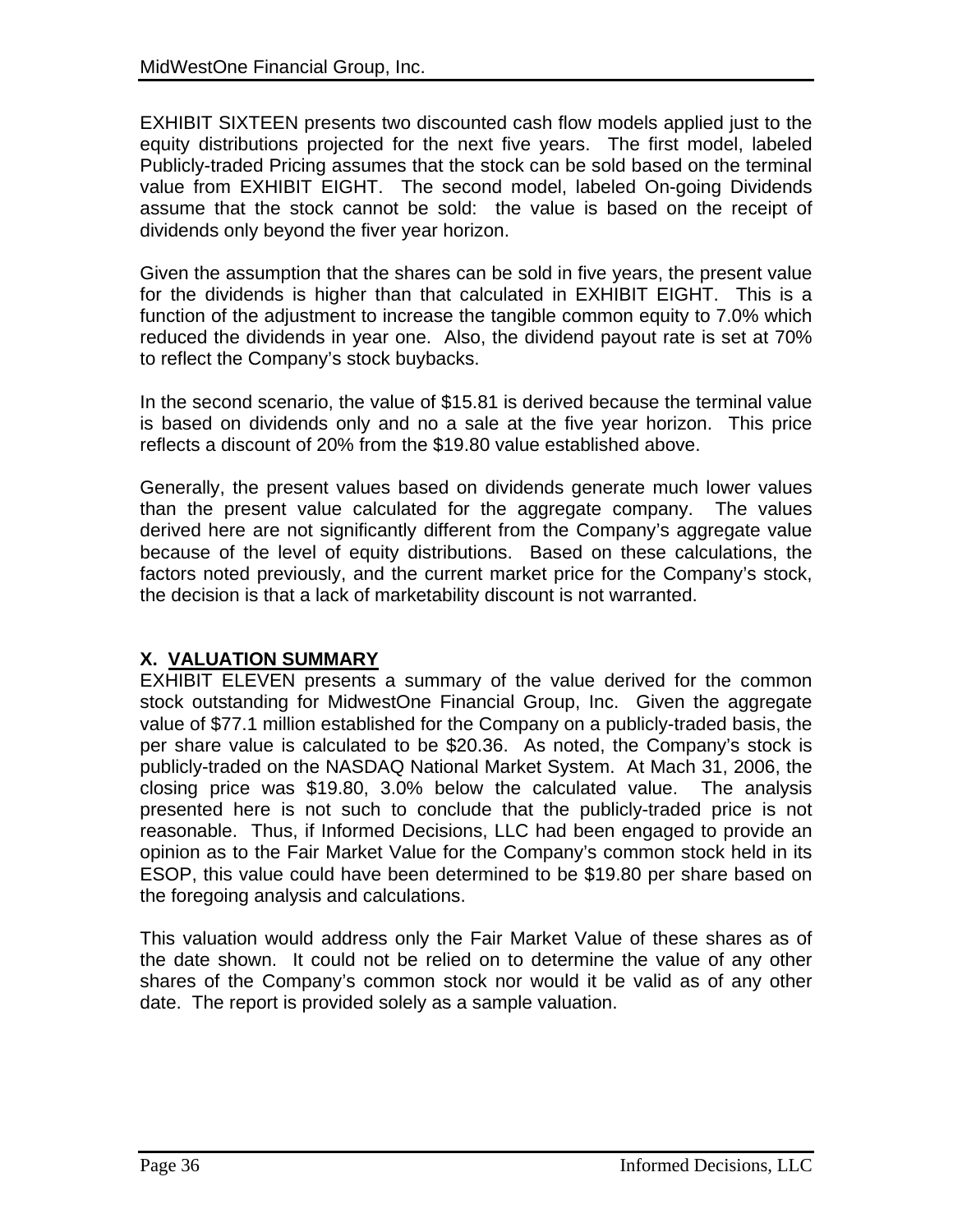### **A. CERTIFICATION**

- 1. The statements of fact contained in this report are true and correct to the best of my knowledge.
- 2. The reported analyses, opinions, and conclusions are limited only by the reported assumptions and limiting conditions and reflect my impartial and unbiased professional opinion.
- 3. I do not have any current or prospective interest in the subject assets and have no interest or bias with respect to the parties involved.
- 4. Neither this engagement nor any related compensation was contingent on a predetermined conclusion or an action or event resulting from the analysis, opinions, or conclusions in this report or its use.
- 5. The analyses, opinions, and conclusions were developed and this report has been prepared in conformity with the Uniform Standards of Professional Appraisal Practice.
- 6. No one provided significant professional assistance to the person signing this report.

INFORMED DECISIONS, LLC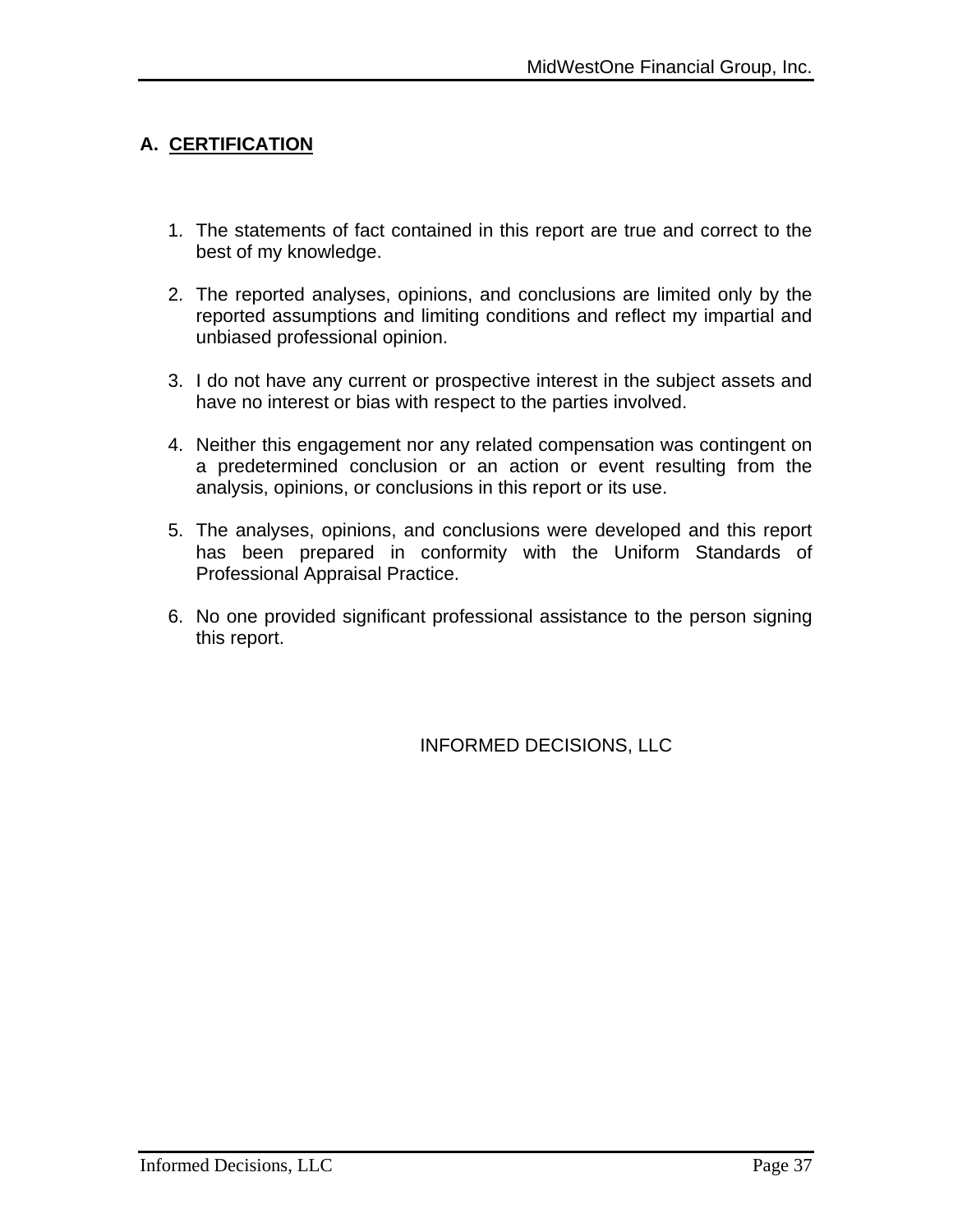### **B. QUALIFICATIONS**

Richard A. Place, the principal of Informed Decisions, LLC, has twenty-eight years of experience in financial management and consulting, including accounting, financial analysis, business valuations, and mergers and acquisitions. He served as Director of Valuations with Alex Sheshunoff & Company Investment Banking for six years. He was responsible for delivering nearly 200 bank valuations each year for PLANs, shareholder agreements, charitable gifts, estate taxes, ownership grants, fairness opinions, corporate reorganizations, and dissenter rights cases.

From 1990 to 1999, Rich was in mergers and acquisitions with Norwest Corporation, now Wells Fargo & Company. His responsibilities included financial modeling, managing due diligence, and supporting negotiations leading to the definitive agreement. He devised acquisition strategies and recommended specific targets in fifteen states; performed analysis on more than 250 banks and/or savings and loans; and managed 40 due diligence projects that led to 36 acquisitions with total assets exceeding \$7.0 billion.

Prior to joining Norwest's M&A department, Rich worked in investment banking with Norwest Corporation and First Bank System, both in Minneapolis, and has prior experience preparing business valuations and in public accounting. He has a BS degree in Finance from Drake University, an MBA with specializations in Finance and Economics from the University of Chicago, and his CPA certificate. He holds the Chartered Financial Analyst designation from the CFA Institute and the Accredited Senior Appraiser designation from the American Society of Appraisers. Rich served as an Adjunct Professor in the MBA program at St. Edwards University in Austin, Texas where he taught corporate finance for four years.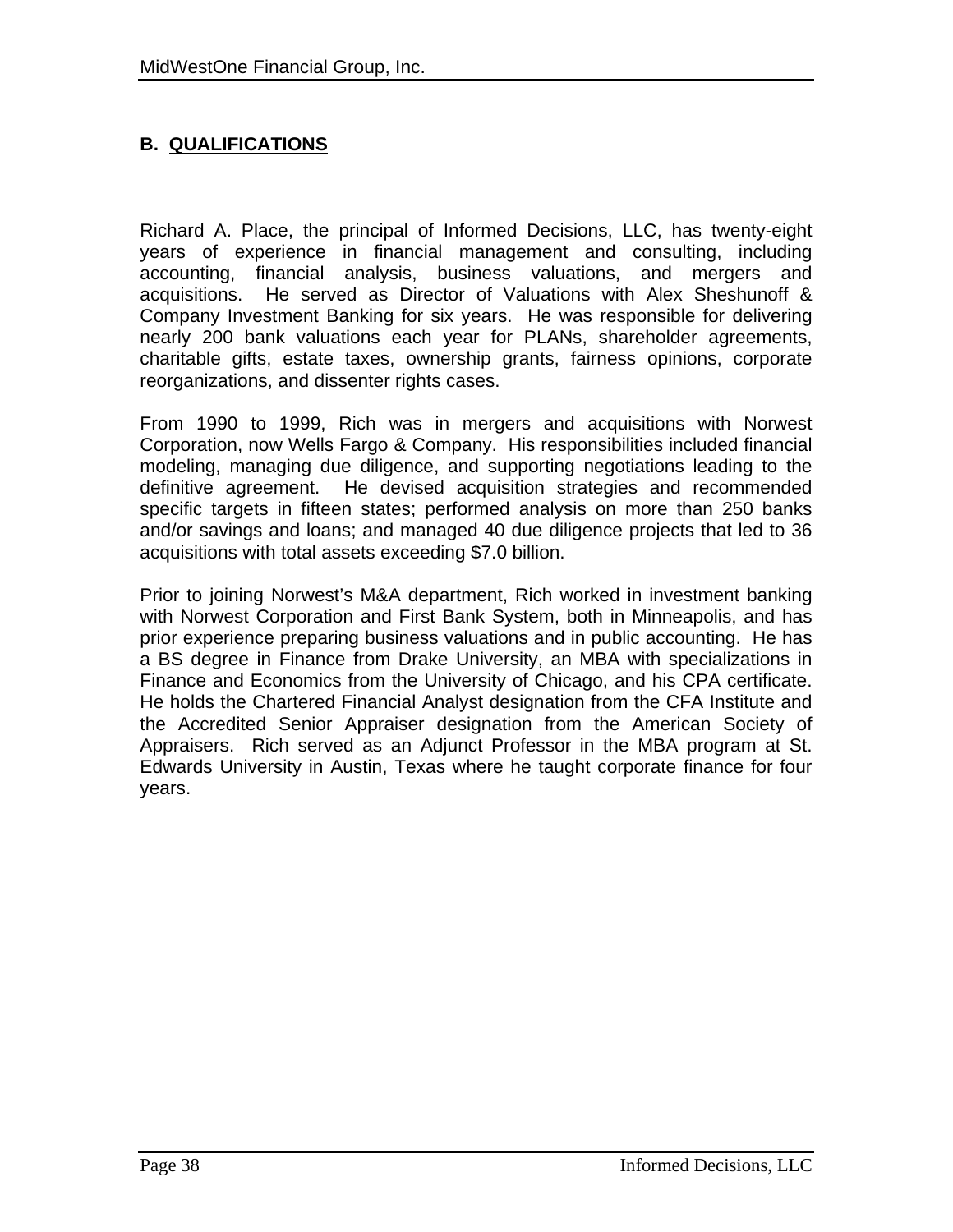### **C. STATEMENT OF LIMITING CONDITIONS**

This appraisal is subject to the following conditions, limitations, and assumptions:

- 1. The historical information presented in the report may be incomplete and/or depart from generally accepted accounting principles (GAAP).
- 2. As implied by the financial statements, the subject company is assumed to have those legal rights to the assets and be subject to those claims represented by the liabilities presented in its financial statements. No investigation was undertaken to confirm these legal rights or claims. Specifically, no loan reviews were undertaken to determine the reasonableness of the allowance for loan losses.
- 3. The subject company is assumed to have no contingent liabilities, unusual contractual obligations, or significant commitments other than those arising in the normal course of business, including any pending litigation, except as noted in the report.
- 4. The subject company is assumed to be in full compliance with all applicable Federal, state, and local laws except as specifically noted in the report. Further, it is assumed not to have any exposure for liabilities relating to toxic or hazardous materials except as specifically noted in the report.
- 5. The information provided to Informed Decisions, LLC was relied on in this analysis without independent verification of its accuracy or completeness. Publicly-available information that is believed to be accurate was also relied on without independent verification.
- 6. Forward looking statements and/or financial projections provided by the client and/or the subject company were considered in the valuation process. No assurance regarding the accuracy, reasonableness, or completeness of any such statements and projections is made herein. Actual performance and results will invariably differ from expectations and these differences may be material.
- 7. This report does not constitute a fairness opinion, solvency opinion, or an investment recommendation and should not be construed as such. No responsibility is assumed for market prices that differ from the values presented in this report.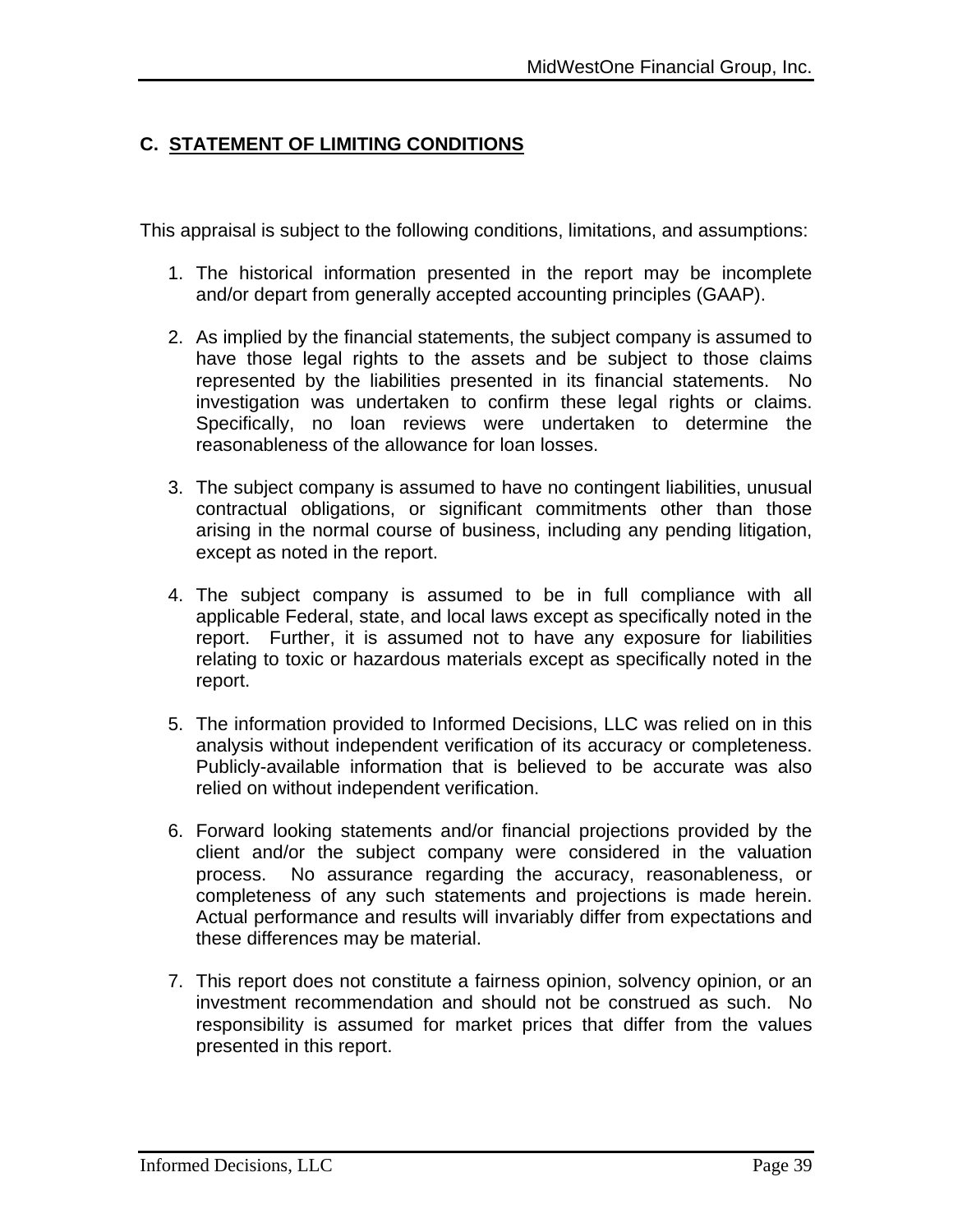- 8. Informed Decisions has no obligation to update this report due to events subsequent to the valuation date.
- 9. This report was prepared for the purposes stated and may not be used for any other purpose. The report, its contents, and its conclusions may not be referred to or quoted, in whole or in part, in any registration statement, prospectus, public filing, loan agreement or other document without the prior written approval of Informed Decisions, LLC. The analysis and the report are not intended for general circulation or publication; they are not to be reproduced or distributed except for the stated purpose of the valuation.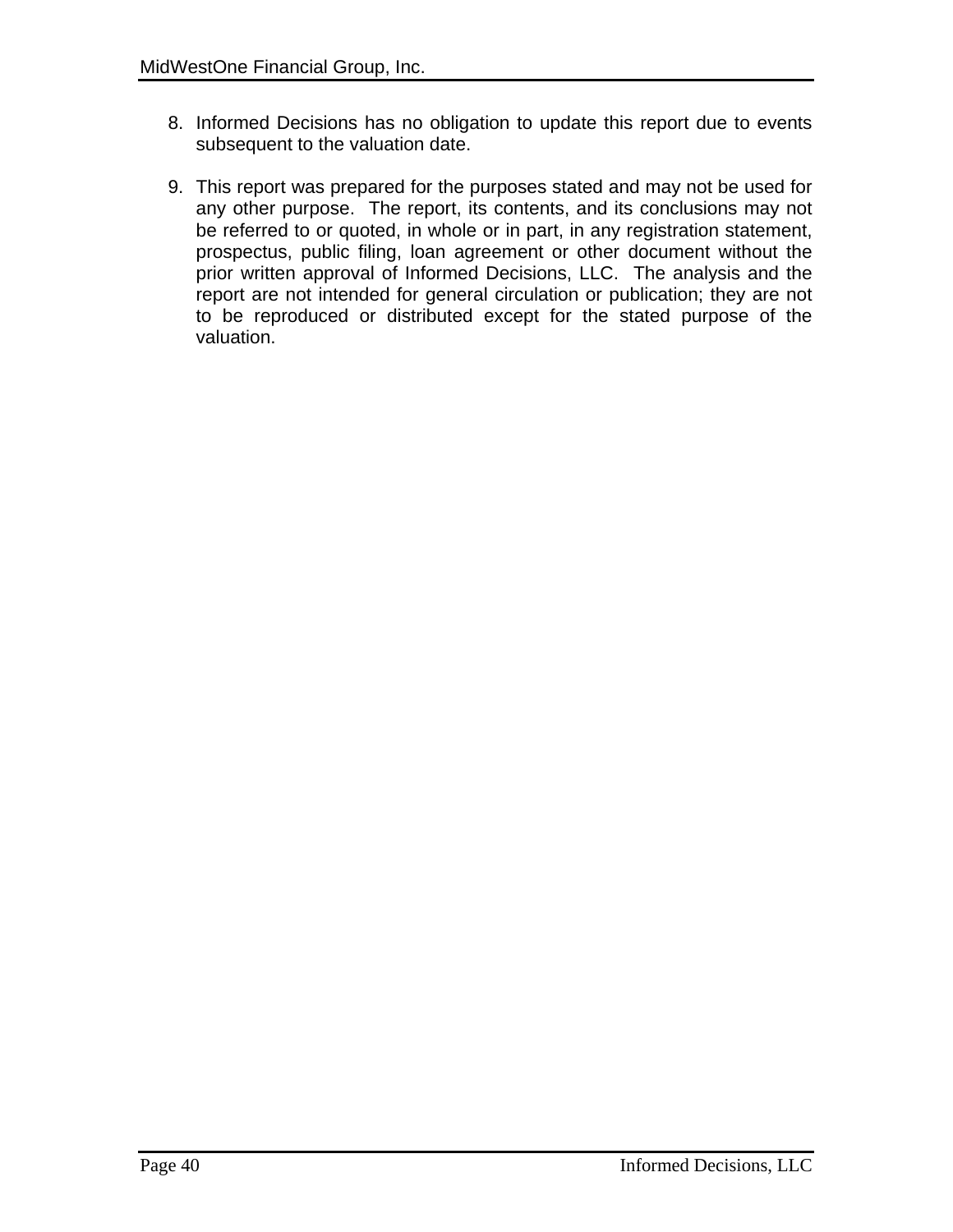### **D. DATA SOURCES**

- FR Y9Cs for MidwestOne Financial Group, Inc. as of December 31 for the six years 2000 - 2005 and March 31, 2006 as reported on the Federal Reserve System website.
- Form 10-K for MidwestOne Financial Group, Inc. as of December 31 for the six years
- Form 10-K for MidwestOne Financial Group, Inc. as of December 31 for 2005 and 2004 provided by the company.
- Proxy Statements for the years 2000 2005 and as reported on the U.S. Securities and Exchange Commission website.
- Proxy Statement dated March 23, 2006 for the year-ending December 31, 2005 provided by management.
- Annual Reports for MidwestOne Financial Group, Inc. as of December 31 for 2005 and 2004 provided by the company.
- MidwestOne Bank website.
- Financial data for MidwestOne Financial Group, Inc. as reported on Yahoo Finance.
- National Economic Trends, December, 2004, Research Division of the Federal Reserve Bank of St. Louis.
- Federal Reserve Bulletin, Spring 2005.
- U.S. Economy: 2005 in Review and Prospects for 2006, President of the Federal Reserve Bank of San Francisco, December 2, 2005.
- Economic Research and Data, January 13, 2006, Mark Spiegel, Vice President, Federal Reserve Bank of San Francisco.
- Federal Reserve Bulletin, 2006: Profits and Balance Sheet Developments at U.S. Commercial Banks in 2005.
- U.S. Census Bureau, State and County Quickfacts.
- Deposit data reported by the FDIC as of June 30, 2005 and 2004.
- Iowa Workforce Development website: Industry Projections 2004 2014 by defined regions.
- Iowa Workforce Development website: Labor Force Summary for Micropolitan Areas.
- State Data Center of Iowa website.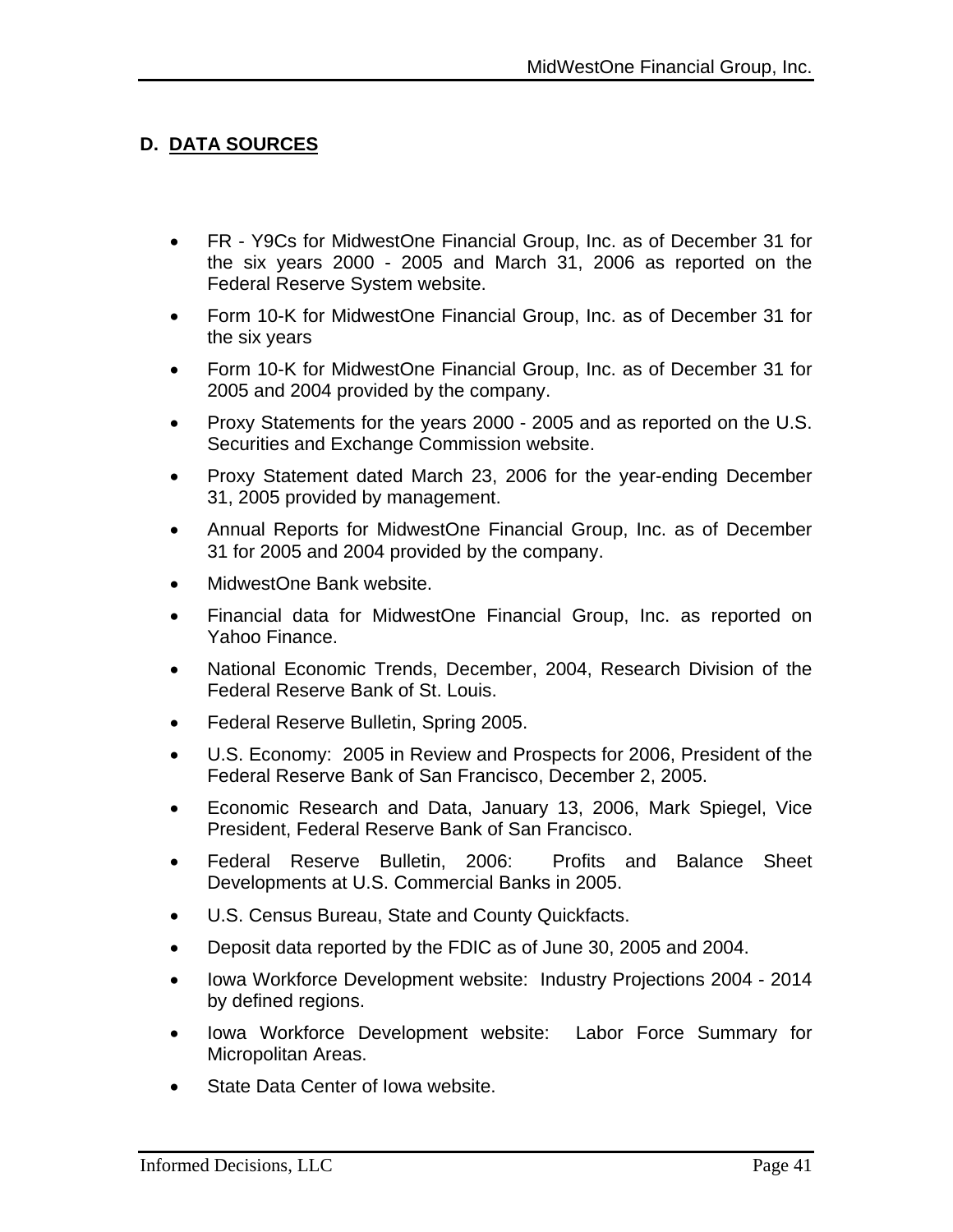- The University of Iowa, Institute for Economic Research, Iowa Revenue Growth Forecast dated March 9, 2006.
- USDA National Agricultural Statistics Service, Iowa State Agriculture Overview - 2005; 2002 Census of Agriculture State Profile.
- USDA Economic Research Service, Iowa Farm and Farm-Related Employment, 2002.
- USDA/NASS Fact Finders for Agriculture, 2002 Census of Agriculture County Profiles
- Federal Reserve Bank of Chicago, Agricultural Newsletter, February, 2006.
- Federal Reserve Bank of Kansas City, Survey of Agricultural Credit Conditions, First Quarter, 2006: Drought conditions and high input costs signal caution.
- Federal Reserve Bank of Kansas City, The Main Street Economist, 2006, Volume I, Issue I: A Robust Rural Economy.
- Federal Reserve Bank of Kansas City, The Main Street Economist, 2006, Volume I, Issue III: U.S. Agricultural Credit Conitions: A Softening in 2006.
- Financial data as of December 31, 2005 and market prices as of March 31, 2005 for publicly-traded companies as reported on Yahoo Finance.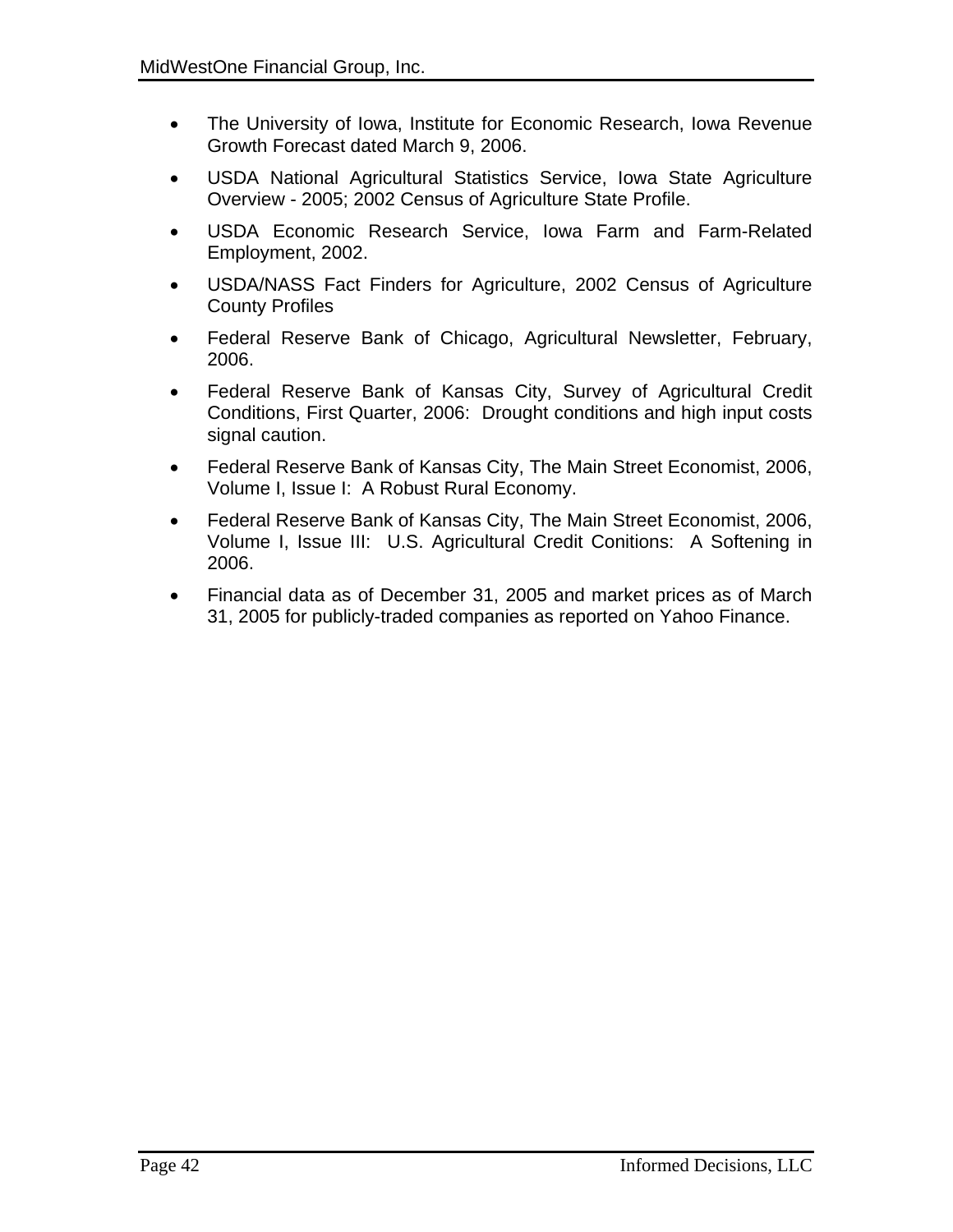# **EXHIBIT ONE MIDWESTONE FINANCIAL GROUP, INC. BRANCH LISTING JUNE 30, 2005 (000s)**

|                |                                |                     |                   |                 | June 30, 2005 |                 | June 30, 2004   |                 | <b>June 30,</b> |        |
|----------------|--------------------------------|---------------------|-------------------|-----------------|---------------|-----------------|-----------------|-----------------|-----------------|--------|
|                |                                |                     |                   |                 | $%$ of        |                 |                 |                 | 2003            | Year   |
|                | <b>Address</b>                 | <b>City</b>         | County            | <b>Deposits</b> | Inst          | <b>Increase</b> | <b>Deposits</b> | <b>Increase</b> | <b>Deposits</b> | Opened |
| 1              | 124 South First Street         | Oskaloosa           | Mahaska           | \$140,767       | 30.1%         | 5.0%            | \$134,105       | 0.6%            | \$133,354       | 1934   |
| $\overline{2}$ | 301 A Avenue West              | Oskaloosa           | Mahaska           | 3,544           | 0.8%          | $-4.1%$         | 3,696           | $-6.0%$         | 3,932           | 1934   |
| 3              | 222 First Avenue East          | Oskaloosa           | Mahaska           |                 | 0.0%          | <b>NM</b>       |                 | <b>NM</b>       |                 | 1967   |
|                | <b>TOTAL MAHASKA COUNTY</b>    |                     |                   | \$144,311       | 30.9%         | 4.7%            | \$137,801       | 0.4%            | \$137,286       |        |
| 4              | 3225 Division Street           | <b>Burlington</b>   | Des Moines        | \$52,505        | 11.2%         | 5.9%            | \$49,579        | 0.1%            | \$49,538        | 1919   |
| 5              | 323 Jefferson Street           | <b>Burlington</b>   | Des Moines        | 21,614          | 4.6%          | $-6.2%$         | 23,032          | $-7.6%$         | 24,933          | 1919   |
|                | TOTAL BENTON COUNTY            |                     |                   | \$74,119        | 15.9%         | 2.1%            | \$72,611        | $-2.5%$         | \$74,471        |        |
| 6              | 700 Main Street                | Pella               | Marion            | \$50,599        | 10.8%         | 1.8%            | \$49,707        | 13.4%           | \$43,834        | 1997   |
| $\overline{7}$ | 500 Oskaloosa Street           | Pella               | Marion            | 4,859           | 1.0%          | $-16.3%$        | 5,805           | 4.5%            | 5,555           | 2001   |
|                | <b>TOTAL BENTON COUNTY</b>     |                     |                   | \$55,458        | 11.9%         | $-0.1%$         | \$55,512        | 12.4%           | \$49,389        |        |
| 8              | 112 North Main Street          | Sigourney           | Keokuk            | \$37,568        | 8.0%          | 2.7%            | \$36,597        | 0.2%            | \$36,521        | 1990   |
| 9              | Highway 148 South              | North English       | Keokuk            | 15,886          | 3.4%          | 1.6%            | 15,640          | 3.0%            | 15,187          | 1897   |
|                | <b>TOTAL BENTON COUNTY</b>     |                     |                   | \$53,454        | 11.4%         | 2.3%            | \$52,237        | 1.0%            | \$51,708        |        |
| 10             | 822 12th Street                | <b>Belle Plaine</b> | <b>Benton</b>     | \$34,800        | 7.4%          | $-4.8%$         | \$36,557        | $-1.5%$         | \$37,109        | 1996   |
| 11             | 804-806 13th Street            | <b>Belle Plaine</b> | <b>Benton</b>     |                 | 0.0%          | <b>NM</b>       |                 | <b>NM</b>       |                 | 1976   |
|                | TOTAL BENTON COUNTY            |                     |                   | \$34,800        | 7.4%          | $-4.8%$         | \$36,557        | $-1.5%$         | \$37,109        |        |
| 13             | 58 East Burlington             | Fairfield           | Jefferson         | \$24,091        | 5.2%          | $-3.3%$         | \$24,919        | $-5.4%$         | \$26,331        | 1919   |
| 12             | 2408 W. Burlington             | Fairfield           | Jefferson         | 6,673           | 1.4%          | 17.0%           | 5,702           | 13.5%           | 5,022           | 1995   |
|                | <b>TOTAL BENTON COUNTY</b>     |                     |                   | \$30,764        | 6.6%          | 0.5%            | \$30,621        | $-2.3%$         | \$31,353        |        |
| 14             | 116 West Main Street           | Ottumwa             | Wapello           | 25,954          | 5.6%          | $-0.3%$         | 26,043          | 5.3%            | 24,733          | 1994   |
| 15             | 926 Avenue G                   | Fort Madison        | Lee               | 25,063          | 5.4%          | $-1.8%$         | 25,531          | $-7.8%$         | 27,682          | 1919   |
| 16             | 405 Jefferson Street           | Waterloo            | <b>Black Hawk</b> | \$7,796         | 1.7%          | 35.3%           | \$5,762         | $-49.7%$        | \$11,445        | 1997   |
| 17             | 100 Eddystone Drive            | Hudson              | <b>Black Hawk</b> | 7,242           | 1.6%          | $-12.6%$        | 8,283           | $-5.1%$         | 8,728           | 1869   |
|                | <b>TOTAL BLACK HAWK COUNTY</b> |                     |                   | \$15,038        | 3.2%          | 7.1%            | \$14,045        | $-30.4%$        | \$20,173        |        |
| 18             | Highway 61 & Isett             | Wapello             | Louisa            | 8,261           | 1.8%          | 9.6%            | 7,540           | $-5.1%$         | 7,949           | 1919   |
| 19             | 200 West Third Street          | Davenport           | Scott             |                 | 0.0%          | <b>NA</b>       |                 | <b>NA</b>       |                 | 2006   |
|                | <b>TOTAL INSTITUTION</b>       |                     |                   | \$467,222       | 100.0%        | 1.9%            | \$458,498       | $-0.7%$         | \$461,853       |        |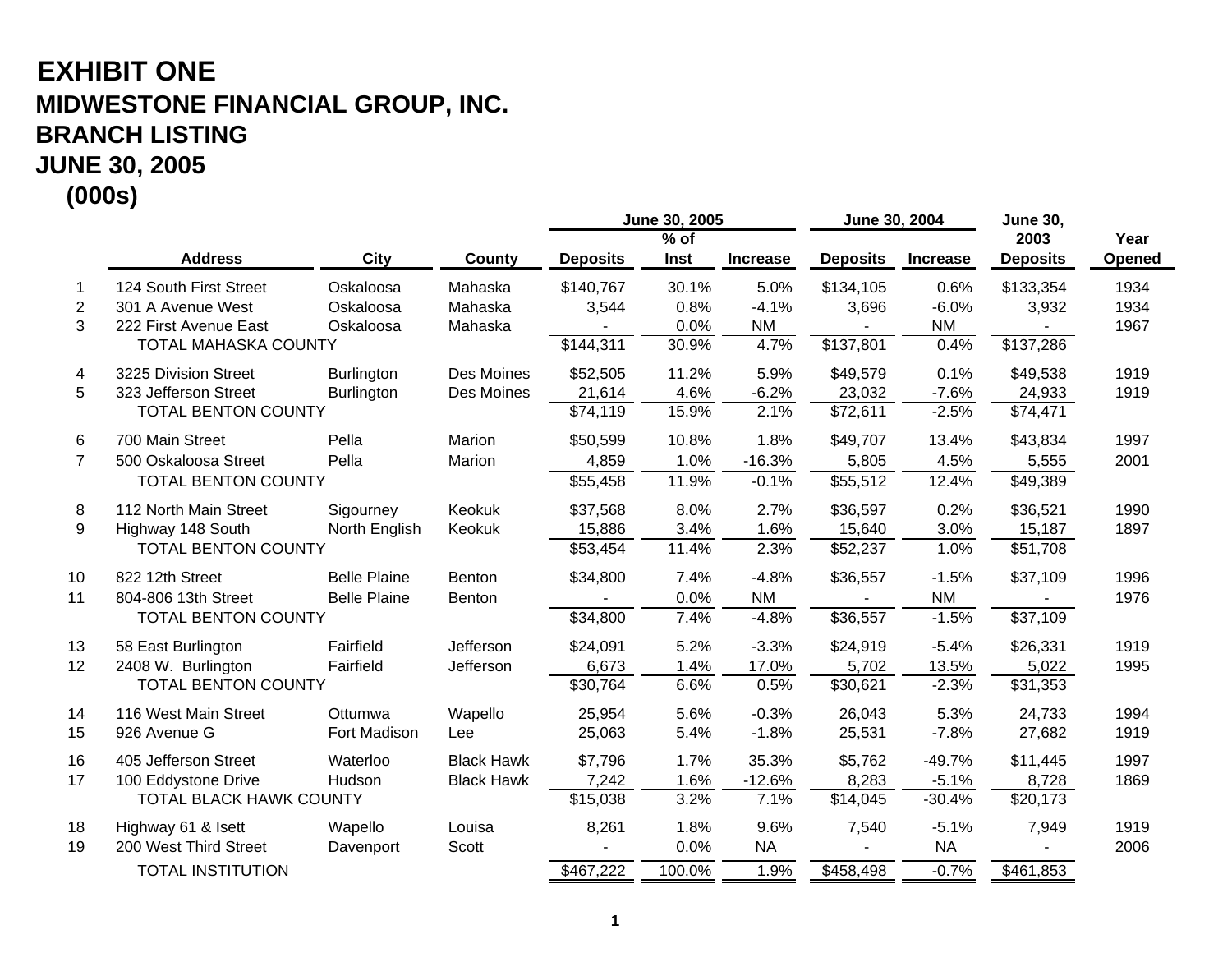|                |                                  |              |               | <b>Branch</b>           |                       | $%$ of        |
|----------------|----------------------------------|--------------|---------------|-------------------------|-----------------------|---------------|
|                | <b>Institution</b>               | <b>State</b> | <b>Type</b>   | Count                   | <b>Deposits</b>       | <b>Market</b> |
|                | <b>MAHASKA COUNTY:</b>           |              |               |                         |                       |               |
| $\overline{1}$ | MIDWESTONE FINANCIAL GROUP, INC. | IA           | <b>Bank</b>   | $\overline{\mathbf{3}}$ | \$144,311             | 37.7%         |
| $\overline{2}$ | IT&S OF IOWA, INC.               | IA           | <b>Bank</b>   | 1                       | 74,596                | 19.5%         |
| 3              | <b>BANK IOWA CORPORATION</b>     | IA           | <b>Bank</b>   | $\overline{c}$          | 67,474                | 17.6%         |
| 4              | HORIZON FEDERAL SAVINGS BANK     | IA           | <b>Thrift</b> | $\overline{2}$          | 50,417                | 13.2%         |
| 5              | <b>U.S. BANCORP</b>              | <b>MN</b>    | <b>Bank</b>   | 1                       | 16,009                | 4.2%          |
| 6              | LEIGHTON INVESTMENT COMPANY      | IA           | <b>Bank</b>   |                         | 15,262                | 4.0%          |
| 7              | <b>COMMERCIAL FED BK A FSB</b>   | <b>NE</b>    | <b>Thrift</b> | 1                       | 14,930                | 3.9%          |
|                |                                  |              | <b>TOTAL</b>  | 11                      | \$382,999             | 100.0%        |
|                | <b>KEOKUK COUNTY:</b>            |              |               |                         |                       |               |
| 1              | MIDWESTONE FINANCIAL GROUP, INC. | IA           | <b>Bank</b>   | $\overline{\mathbf{2}}$ | \$53,454              | 24.8%         |
| $\overline{2}$ | <b>FARMERS SAVINGS BANK</b>      | IA           | <b>Thrift</b> | 1                       | 44,139                | 20.5%         |
| 3              | FOUNTAIN VIEW BANCORP., INC.     | IA           | <b>Bank</b>   | 1                       | 40,118                | 18.6%         |
| 4              | <b>COUNTRY BANCORPORATION</b>    | IA           | <b>Bank</b>   | 1                       | 19,269                | 8.9%          |
| 5              | <b>GIBSON INVESTMENT COMPANY</b> | IA           | <b>Bank</b>   | 2                       | 18,336                | 8.5%          |
| 6              | HEDRICK BANCORP, INC.            | IA           | <b>Bank</b>   |                         | 14,391                | 6.7%          |
| $\overline{7}$ | IT&S OF IOWA, INC.               | IA           | <b>Bank</b>   |                         | 13,159                | 6.1%          |
| 8              | <b>U.S. BANCORP</b>              | <b>MN</b>    | <b>Bank</b>   |                         | 8,634                 | 4.0%          |
| 9              | <b>WASHINGTON BANCORP</b>        | IA           | <b>Bank</b>   | 1                       | 4,333                 | 2.0%          |
|                |                                  |              | <b>TOTAL</b>  | 11                      | $\overline{$}215,833$ | 100.0%        |
|                | <b>MARION COUNTY:</b>            |              |               |                         |                       |               |
| $\mathbf 1$    | PELLA FINANCIAL GROUP, INC.      | IA           | <b>Bank</b>   | $\overline{2}$          | \$125,660             | 24.2%         |
| $\overline{2}$ | <b>U.S. BANCORP</b>              | MN           | <b>Bank</b>   | 1                       | 84,297                | 16.2%         |
| 3              | <b>WELLS FARGO &amp; COMPANY</b> | CA           | <b>Bank</b>   | 3                       | 83,585                | 16.1%         |
| $\overline{4}$ | DUCLARKEE, INC.                  | IA           | <b>Bank</b>   | $\overline{\mathbf{4}}$ | 71,049                | 13.7%         |
| 5              | MIDWESTONE FINANCIAL GROUP, INC. | IA           | <b>Bank</b>   | $\overline{2}$          | 55,458                | 10.7%         |
| 6              | LEIGHTON INVESTMENT COMPANY      | IA           | <b>Bank</b>   | 1                       | 33,380                | 6.4%          |
| $\overline{7}$ | HORIZON FEDERAL SAVINGS BANK     | ΙA           | <b>Thrift</b> | 1                       | 26,540                | 5.1%          |
| 8              | PLEASANTVILLE BANCORPORATION     | IA           | <b>Bank</b>   | 2                       | 24,192                | 4.7%          |
| 9              | TWIN CEDARS BANCORP.             | IA           | <b>Bank</b>   | 1                       | 15,796                | 3.0%          |
|                |                                  |              |               | $\overline{17}$         | \$519,957             | 100.0%        |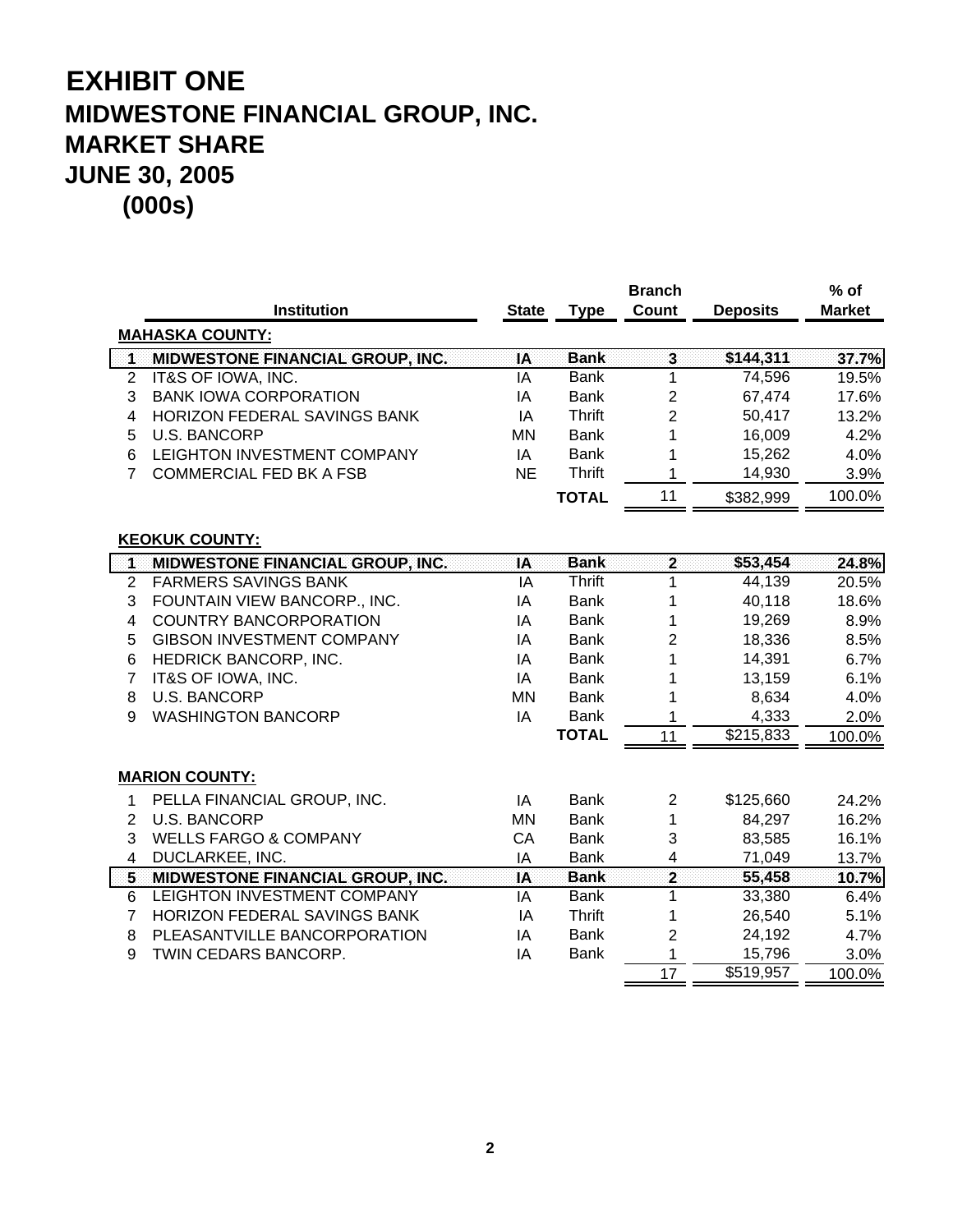|                         |                                       |              |               | <b>Branch</b>                |                    | $%$ of        |
|-------------------------|---------------------------------------|--------------|---------------|------------------------------|--------------------|---------------|
|                         | <b>Institution</b>                    | <b>State</b> | <b>Type</b>   | Count                        | <b>Deposits</b>    | <b>Market</b> |
|                         | <b>JEFFERSON COUNTY:</b>              |              |               |                              |                    |               |
| 1                       | IOWA FIRST BANCSHARES CORP.           | ΙA           | <b>Bank</b>   | $\overline{2}$               | \$82,367           | 30.9%         |
| 2                       | VILLAGE INVESTMENT COMPANY            | ΙA           | <b>Bank</b>   | $\overline{c}$               | 70,723             | 26.5%         |
| 3                       | IOWA STATE FINANCIAL SERVICES CORP.   | IA           | <b>Bank</b>   | 2                            | 69,567             | 26.1%         |
| $\overline{\mathbf{4}}$ | MIDWESTONE FINANCIAL GROUP, INC.      | IA           | <b>Bank</b>   | $\overline{2}$               | 30,764             | 11.5%         |
| 5                       | PILOT GROVE SAVINGS BANK              | IA           | <b>Bank</b>   | 1                            | 12,971             | 4.9%          |
|                         |                                       |              |               | 9                            | \$266,392          | 100.0%        |
|                         |                                       |              |               |                              |                    |               |
|                         | <b>WAPELLO COUNTY:</b>                |              |               |                              |                    |               |
| 1.                      | CORNERSTONE FIN. SERVICES GROUP       | IA           | <b>Bank</b>   | 4                            | \$198,450          | 44.8%         |
| $\overline{2}$          | <b>U.S. BANCORP</b>                   | <b>MN</b>    | <b>Bank</b>   | 3                            | 78,070             | 17.6%         |
| 3                       | <b>WELLS FARGO &amp; COMPANY</b>      | CA           | <b>Bank</b>   | 1                            | 59,043             | 13.3%         |
| $\overline{4}$          | HEDRICK BANCORP, INC.                 | IA           | <b>Bank</b>   | 2                            | 37,298             | 8.4%          |
| $\overline{\mathbf{5}}$ | MIDWESTONE FINANCIAL GROUP, INC.      | IA           | <b>Bank</b>   | 1                            | 25,954             | 5.9%          |
| 6                       | VILLAGE INVESTMENT COMPANY            | IA           | <b>Bank</b>   | 1                            | 23,984             | 5.4%          |
| $\overline{7}$          | <b>COMMERCIAL FED BK A FSB</b>        | <b>NE</b>    | <b>Thrift</b> | 1                            | 15,982             | 3.6%          |
| 8                       | <b>GIBSON INVESTMENT COMPANY</b>      | IA           | <b>Bank</b>   | 1                            | 4,448              | 1.0%          |
|                         |                                       |              |               | 14                           | \$443,229          | 100.0%        |
|                         | <b>LEE COUNTY:</b>                    |              |               |                              |                    |               |
| 1                       | PILOT GROVE SAVINGS BANK EMPLOYEE STO | IA           | <b>Bank</b>   | 4                            | \$125,385          | 20.0%         |
| 2                       | LOGAN INVESTMENT CORP.                | IA           | <b>Bank</b>   | 6                            | 106,582            | 17.0%         |
| 3                       | KSB, LTD.                             | IA           | <b>Bank</b>   | 5                            | 87,225             | 13.9%         |
| $\overline{4}$          | LEE CAPITAL CORP.                     | IA           | <b>Bank</b>   | 3                            | 83,893             | 13.4%         |
| 5                       | FORT MADISON FINANCIAL COMPANY        | IA           | <b>Bank</b>   | 3                            | 82,315             | 13.2%         |
|                         | HEARTLAND FINANCIAL USA, INC.         |              | <b>Bank</b>   | $\overline{c}$               | 81,329             | 13.0%         |
| 6<br>$\overline{7}$     | <b>FSB BANCORP</b>                    | IA           | <b>Bank</b>   |                              |                    |               |
| $\bf{8}$                | MIDWESTONE FINANCIAL GROUP, INC.      | ΙA<br>IA     | <b>Bank</b>   | $\overline{\mathbf{c}}$<br>1 | 33,985<br>25,063   | 5.4%<br>4.0%  |
|                         |                                       |              |               | 26                           | \$625,777          | 100.0%        |
|                         | <b>DES MOINES COUNTY:</b>             |              |               |                              |                    |               |
|                         |                                       |              |               |                              |                    |               |
| 1                       | FARMERS AND MERCHANTS BANCSHARES, IN  | IA           | Bank          | $\overline{7}$               | \$178,027          | 25.1%         |
| $\overline{2}$          | GREAT RIVER FINANCIAL GROUP, INC.     | IA           | <b>Bank</b>   | 5                            | 159,993            | 22.6%         |
| 3                       | MEDIAPOLIS BANCORPORATION             | IA           | Bank          | $\overline{2}$               | 89,280             | 12.6%         |
| 4                       | <b>U.S. BANCORP</b>                   | <b>MN</b>    | <b>Bank</b>   | 3                            | 75,100             | 10.6%         |
| 5 <sub>5</sub>          | MIDWESTONE FINANCIAL GROUP, INC.      | IA           | <b>Bank</b>   | $\overline{\mathbf{2}}$      | 74,119             | 10.5%         |
| 6                       | FIRST FSB OF IOWA                     | IA           | Thrift        | $\overline{c}$               | 72,645             | 10.2%         |
| 7                       | DANVILLE BANCSHARES, INC.             | ΙA           | <b>Bank</b>   | 1                            | 50,254             | 7.1%          |
| 8                       | RIVER VALLEY BANCORP, INC.            | IA           | <b>Bank</b>   | 1                            | 9,578<br>\$708,996 | 1.4%          |
|                         |                                       |              |               | 23                           |                    | 100.0%        |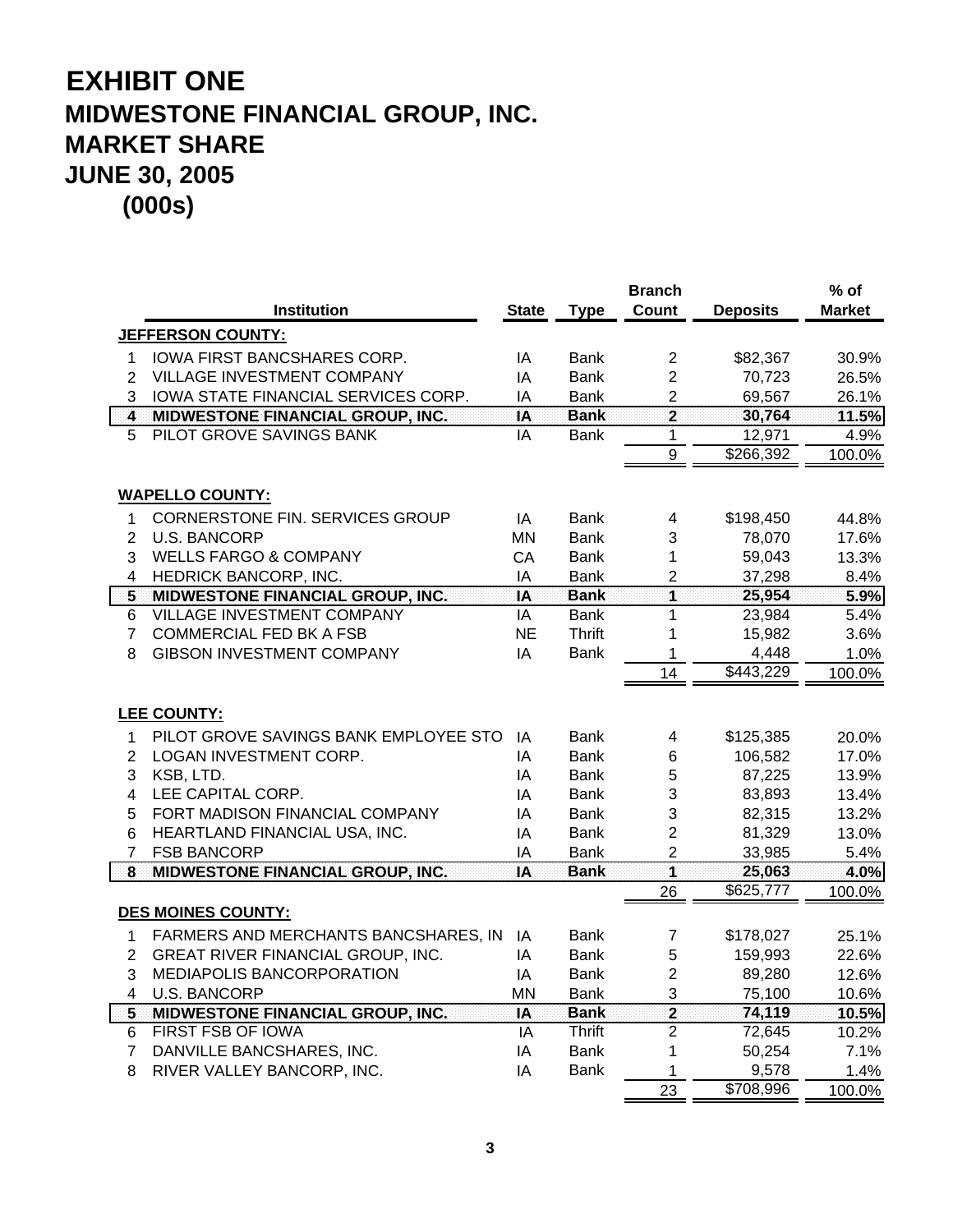|                |                                      |                 |               | <b>Branch</b>           |                 | % of   |
|----------------|--------------------------------------|-----------------|---------------|-------------------------|-----------------|--------|
|                | <b>Institution</b>                   | <b>State</b>    | <b>Type</b>   | <b>Count</b>            | <b>Deposits</b> | Market |
|                | <b>LOUISA COUNTY:</b>                |                 |               |                         |                 |        |
| 1.             | <b>CJSB BANCORPORATION</b>           | IA              | Bank          | 1                       | \$39,237        | 27.8%  |
| $\overline{2}$ | C-B-G, INC.                          | IA              | Bank          | 1                       | 38,146          | 27.0%  |
| 3              | MORNING SUN BANK CORP.               | IA              | <b>Bank</b>   | $\overline{c}$          | 27,533          | 19.5%  |
| 4              | WAPELLO BANKSHARES, INC.             | IA              | <b>Bank</b>   | 1                       | 26,457          | 18.7%  |
| 5 <sup>1</sup> | MIDWESTONE FINANCIAL GROUP, INC.     | $\overline{IA}$ | <b>Bank</b>   | $\overline{\mathbf{1}}$ | 8,261           | 5.8%   |
| 6              | FARMERS AND MERCHANTS BANCSHARES, IN | IA              | <b>Bank</b>   | $\mathbf 1$             | 1,581           | 1.1%   |
|                |                                      |                 |               | $\overline{7}$          | \$141,215       | 100.0% |
|                |                                      |                 |               |                         |                 |        |
|                | <b>BENTON COUNTY:</b>                |                 |               |                         |                 |        |
| 1              | TALEN, INC.                          | IA              | <b>Bank</b>   | $\mathbf 1$             | \$52,032        | 13.3%  |
| 2              | <b>CHEBELLE CORPORATION</b>          | IA              | <b>Bank</b>   | $\overline{2}$          | 42,790          | 11.0%  |
| 3              | <b>U.S. BANCORP</b>                  | <b>MN</b>       | <b>Bank</b>   | $\overline{2}$          | 42,521          | 10.9%  |
| 4              | MIDWESTONE FINANCIAL GROUP, INC.     | IA              | <b>Bank</b>   | $\overline{\mathbf{2}}$ | 34,800          | 8.9%   |
| 5              | <b>TERRY BANCORPORATION</b>          | IA              | <b>Bank</b>   | $\mathbf{1}$            | 33,639          | 8.6%   |
| 6              | <b>WATKINS SAVINGS BANK</b>          | IA              | <b>Thrift</b> | 1                       | 33,586          | 8.6%   |
| $\overline{7}$ | <b>WELLS FARGO &amp; COMPANY</b>     | CA              | <b>Bank</b>   | 3                       | 31,052          | 8.0%   |
| 8              | <b>ATKINS SAVINGS BANK&amp;TRUST</b> | IA              | <b>Thrift</b> | 1                       | 27,438          | 7.0%   |
| 9              | KEYSTONE COMMUNITY BANCORPORATION    | IA              | <b>Bank</b>   | 1                       | 26,948          | 6.9%   |
| 10             | BLAIRSTOWN BANCORP, INC.             | IA              | <b>Bank</b>   | 1                       | 21,516          | 5.5%   |
| 11             | REGIONS FINANCIAL CORPORATION        | <b>AL</b>       | <b>Bank</b>   | 1                       | 17,746          | 4.5%   |
| 12             | FIDELITY BAN CORPORATION             | IA              | Bank          | 1                       | 16,729          | 4.3%   |
| 13             | D & D BANCSHARES, INC.               | IA              | Bank          | 1                       | 6,983           | 1.8%   |
| 14             | INDEPENDENCE BANCSHARES, INC.        | IA              | <b>Bank</b>   | 1                       | 2,413           | 0.6%   |
|                |                                      |                 | <b>TOTAL</b>  | 19                      | 3390,193        | 100.0% |
|                |                                      |                 |               |                         |                 |        |
|                | <b>BLACK HAWK COUNTY:</b>            |                 |               |                         |                 |        |
| 1              | REGIONS FINANCIAL CORPORATION        | <b>AL</b>       | Bank          | 8                       | \$316,698       | 23.5%  |
| $\overline{2}$ | <b>WELLS FARGO &amp; COMPANY</b>     | CA              | Bank          | 5                       | 262,574         | 19.5%  |
| 3              | U.S. BANCORP                         | <b>MN</b>       | Bank          | $6\phantom{1}6$         | 251,176         | 18.7%  |
| 4              | COMMUNITY NATIONAL BANCORPORATION    | IA              | Bank          | 4                       | 180,750         | 13.4%  |
| 5              | <b>LINCOLN BANCORP</b>               | IA              | Bank          | 4                       | 72,651          | 5.4%   |
| 6              | EVANS BANCSHARES, INC.               | IA              | <b>Bank</b>   | 3                       | 72,302          | 5.4%   |
| $\overline{7}$ | FIDELITY BAN CORPORATION             | IA              | <b>Bank</b>   | $\overline{c}$          | 63,223          | 4.7%   |
| 8              | FIRST OF WAVERLY CORPORATION         | IA              | <b>Bank</b>   | $\overline{2}$          | 47,848          | 3.6%   |
| 9              | JESUP BANCSHARES, INC.               | IA              | <b>Bank</b>   | 3                       | 44,250          | 3.3%   |
| 10             | D & D BANCSHARES, INC.               | IA              | <b>Bank</b>   | $\mathbf{1}$            | 19,387          | 1.4%   |
| 11             | MIDWESTONE FINANCIAL GROUP, INC.     | IA              | <b>Bank</b>   | $\overline{\mathbf{2}}$ | 15,038          | 1.1%   |
|                |                                      |                 |               | 40                      | \$1,345,897     | 100.0% |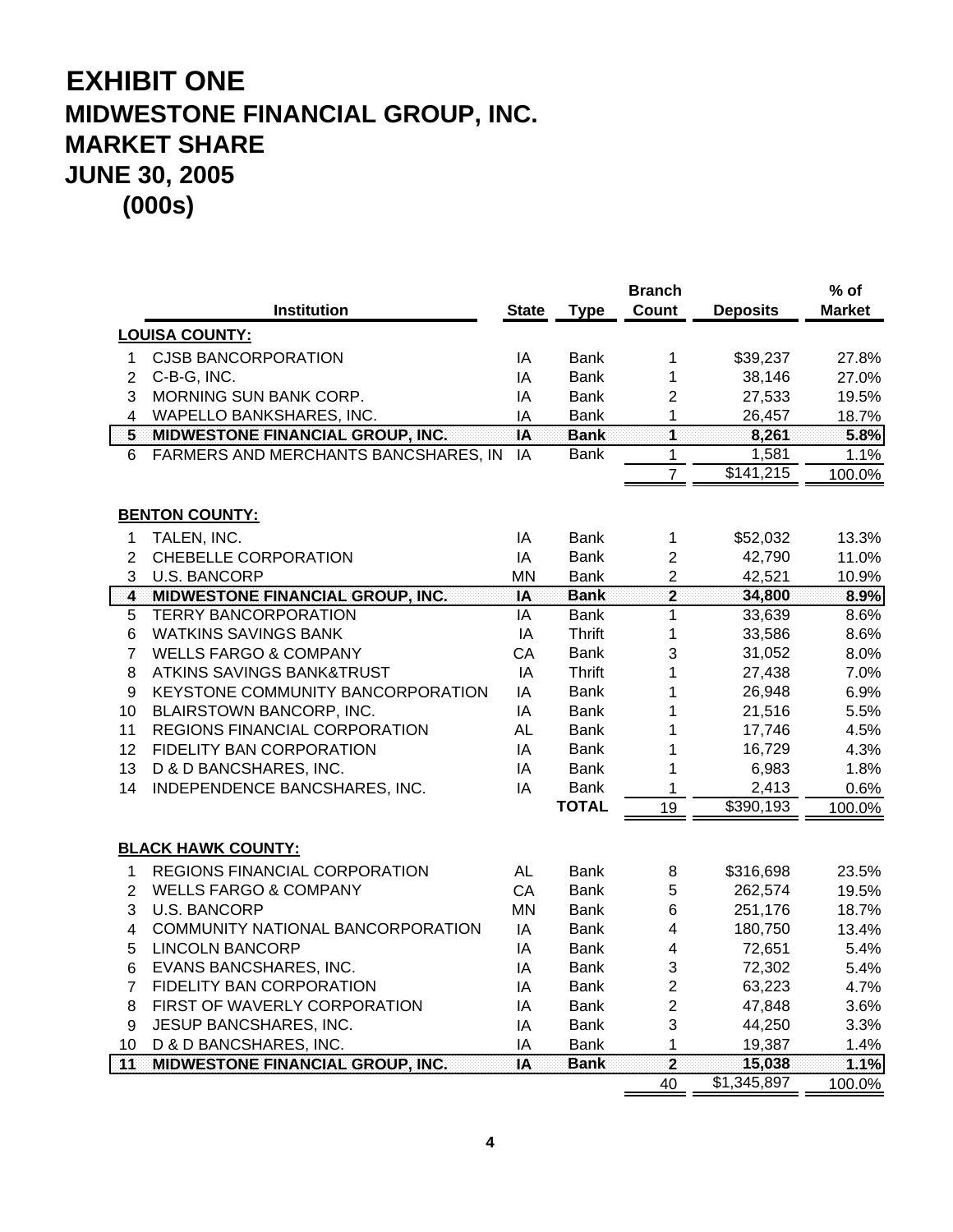|                |                                         | <b>Branch</b> |             |                |                 | $%$ of        |
|----------------|-----------------------------------------|---------------|-------------|----------------|-----------------|---------------|
|                | <b>Institution</b>                      | <b>State</b>  | <b>Type</b> | Count          | <b>Deposits</b> | <b>Market</b> |
|                | <b>SCOTTCOUNTY:</b>                     |               |             |                |                 |               |
| 1              | <b>WELLS FARGO &amp; COMPANY</b>        | CA            | Bank        | 10             | \$595,850       | 26.1%         |
| 2              | QCR HOLDINGS, INC.                      | IL            | <b>Bank</b> | 4              | 358,528         | 15.7%         |
| 3              | <b>U.S. BANCORP</b>                     | <b>MN</b>     | Bank        | 5              | 319,262         | 14.0%         |
| 4              | RIVER VALLEY BANCORP, INC.              | ΙA            | <b>Bank</b> | 8              | 187,478         | 8.2%          |
| 5              | NORTHWEST BANK&TRUST CO                 | IA            | Thrift      | 3              | 141,093         | 6.2%          |
| 6              | FIRST MIDWEST BANCORP, INC.             | IL            | <b>Bank</b> | 4              | 121,555         | 5.3%          |
| $\overline{7}$ | E M F CORPORATION                       | ΙA            | Bank        | 1              | 120,924         | 5.3%          |
| 8              | NATIONAL BANCSHARES, INC.               | ΙA            | <b>Bank</b> | $\overline{2}$ | 91,940          | 4.0%          |
| 9              | AMBANK HOLDINGS, INC.                   | ΙA            | Bank        | 2              | 83,044          | 3.6%          |
| 10             | PRINCETON/LECLAIRE AGENCY, INC.         | IA            | Bank        | 3              | 63,655          | 2.8%          |
| 11             | <b>WALCOTT TRUST&amp;SAVINGS BANK</b>   | ΙA            | Thrift      | 1              | 44,117          | 1.9%          |
| 12             | OHNWARD BANCSHARES, INC.                | ΙA            | <b>Bank</b> | 3              | 39,008          | 1.7%          |
| 13             | METROCORP, INC.                         | IL            | Bank        | $\overline{2}$ | 37,904          | 1.7%          |
| 14             | APM BANCORP, INC.                       | ΙA            | <b>Bank</b> | 1              | 31,605          | 1.4%          |
| 15             | <b>COMMERCIAL FED BK A FSB</b>          | <b>NE</b>     | Thrift      | $\overline{2}$ | 12,128          | 0.5%          |
| 16             | UPTOWN BANCORPORATION, INC.             | <b>SD</b>     | Bank        | $\overline{2}$ | 10,433          | 0.5%          |
| 17             | <b>WHEATLAND BANCORPORATION</b>         | ΙA            | <b>Bank</b> |                | 8,974           | 0.4%          |
| 18             | <b>LIBERTY BANCORPORATION</b>           | ΙA            | <b>Bank</b> |                | 8,067           | 0.4%          |
| 19             | MCLAUGHLIN HOLDING COMPANY              | IL            | Bank        |                | 4,358           | 0.2%          |
| 20             | <b>MIDWESTONE FINANCIAL GROUP, INC.</b> | ÏĽ.           | <b>Bank</b> |                |                 | 0.0%          |
|                |                                         |               |             | 57             | \$2,279,923     | 100.0%        |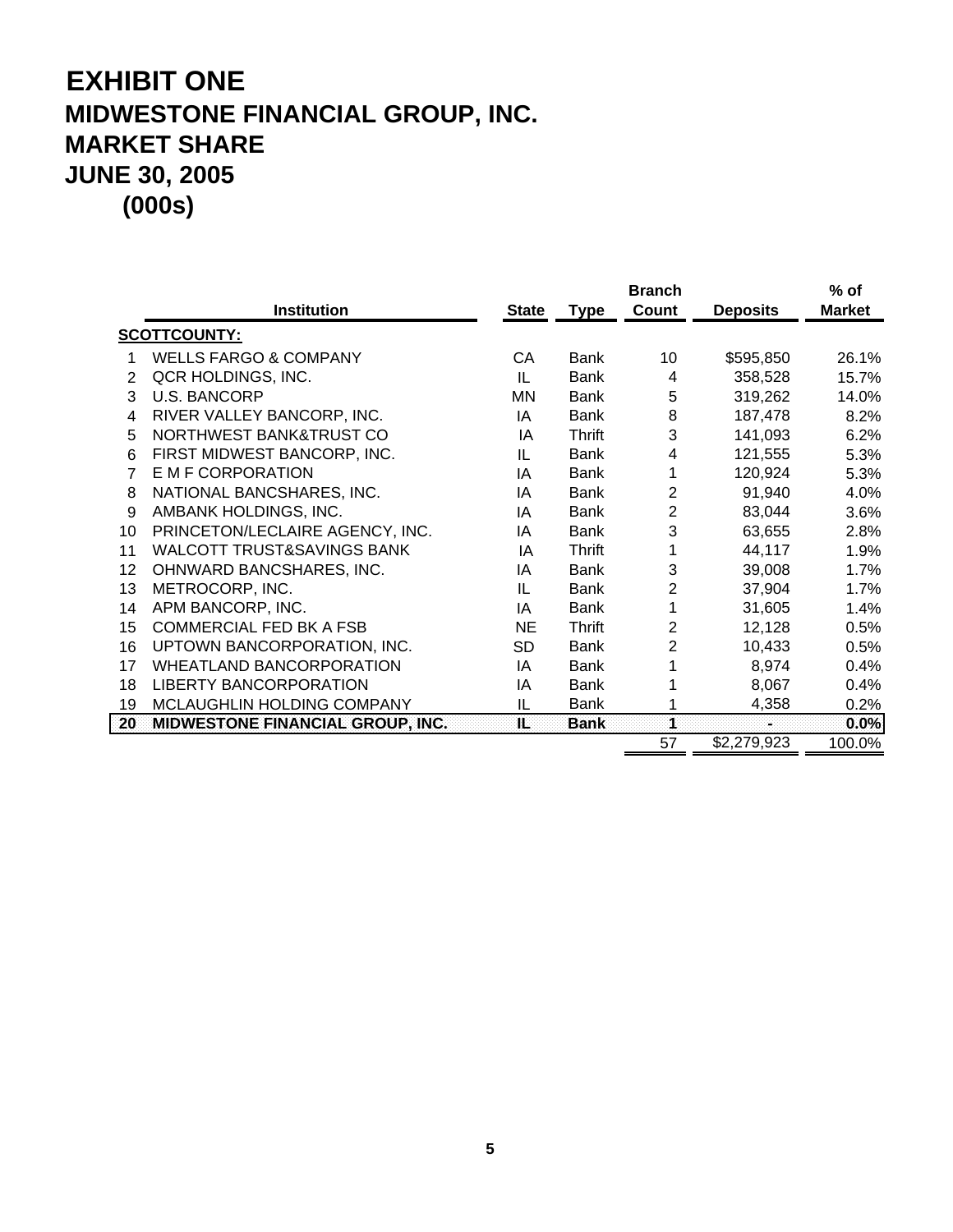#### **EXHIBIT TWOMIDWESTONE FINANCIAL GROUP, INC.**  $\blacksquare$ **BALANCE SHEETSS** Growth the contract of the contract of the contract of the contract of the contract of the contract of the contract of the contract of the contract of the contract of the contract of the contract of the contract of the

#### **(millions) Increase 2004 - 05 Rate 2000 2001 2002 2003 2004 2005 \$s % Five Years EARNING ASSETS**Bank, interest-bearing deposits  $$3.818$   $$3.064$   $$2.663$   $$0.857$   $$0.368$   $$0.417$   $$0.049$   $13.3\%$  -35.8% Fed funds sold 1.155 - 1.950 - 0.930 - (0.930) -100.0% -200.0% Securities 86.679 66.131 102.123 106.250 91.545 82.211 (9.334) -10.2% -1.1% Loans 386.836 433.373 387.507 462.428 502.383 535.554 33.171 6.6% 6.7% EARNING ASSETS \$478.488 \$502.568 \$494.243 \$569.535 \$595.226 \$618.182 \$22.956 3.9% 5.3% **OTHER ASSETS**Allowance for loan losses (2.933) (3.680) (4.771) (6.112) (6.799) (7.245) (0.446) 6.6% 19.8% Cash 10.544 13.252 12.765 14.077 14.340 13.806 (0.534) -3.7% 5.5% Fixed assets 6.318 8.354 8.459 10.436 10.492 10.815 0.323 3.1% 11.3%Other real estate owned (OREO) 0.572 0.185 0.862 4.994 4.125 6.144 2.019 48.9% 60.8% Goodwill 10.125 9.352 9.351 12.976 13.156 13.268 0.112 0.9% 5.6%Intangibles 1.600 1.323 1.034 1.244 1.318 1.417 0.099 7.5% -2.4% Other assets 10.498 14.399 15.418 16.285 19.134 21.602 2.468 12.9% 15.5% TOTAL ASSETS \$515.212 \$545.753 \$537.361 \$623.435 \$650.992 \$677.989 \$26.997 4.1% 5.6% **DEPOSITS**Demand deposits (DDA) \$26.031 \$27.739 \$29.612 \$40.755 \$46.288 \$51.097 \$4.809 10.4% 14.4% NOW accounts 43.380 47.816 47.825 60.718 70.342 67.693 (2.649) -3.8% 9.3% Money market, savings 88.378 96.050 99.822 117.863 122.906 112.969 (9.937) -8.1% 5.0% Certificates of deposit (CDs) < \$100k 177.515 178.518 187.057 198.765 195.057 215.816 20.759 10.6% 4.0% Certificates of deposit (CDs) > \$100k 34.840 29.937 32.052 35.712 40.791 58.471 17.680 43.3% 10.9% TOTAL DEPOSITS \$370.144 \$380.060 \$396.368 \$453.813 \$475.384 \$506.046 \$30.662 6.4% 6.5% **OTHER LIABILITIES**Fed funds purchased 2.345 10.650 1.500 10.450 2.090 7.575 5.485 262.4% 26.4% Borrowings 88.250 100.374 69.293 87.944 101.574 89.200 (12.374) -12.2% 0.2% Other liabilities 5.178 3.842 4.192 4.774 4.704 6.472 1.768 37.6% 4.6% TOTAL LIABILITIES \$465.917 \$494.926 \$471.353 \$556.981 \$583.752 \$609.293 \$25.541 4.4% 5.5% **EQUITY**Trust preferred - - 10.310 10.310 10.310 10.310 - 0.0% NM Common stock 60.793 62.679 65.881 69.372 72.605 76.080 3.475 4.8% 4.6%Accumulated adjustment  $0.371$   $0.743$   $1.780$   $1.361$   $(0.035)$   $(0.743)$   $(0.708)$  NM  $-214.9\%$ Treasury stock (11.869) (12.595) (11.963) (14.589) (15.640) (16.951) (1.311) 8.4% 7.4% TOTAL COMMON EQUITY \$49.295 \$50.827 \$55.698 \$56.144 \$56.930 \$58.386 \$1.456 2.6% 3.4% TOTAL EQUITY \$49.295 \$50.827 \$66.008 \$66.454 \$67.240 \$68.696 \$1.456 2.2% 6.9% TOTAL LIABS. & EQUITY **5515.212**  $\overline{3545.753}$   $\overline{3537.361}$   $\overline{3623.435}$   $\overline{3650.992}$   $\overline{3677.989}$   $\overline{3678.997}$   $\overline{4.1\%}$  5.6%

- - - - -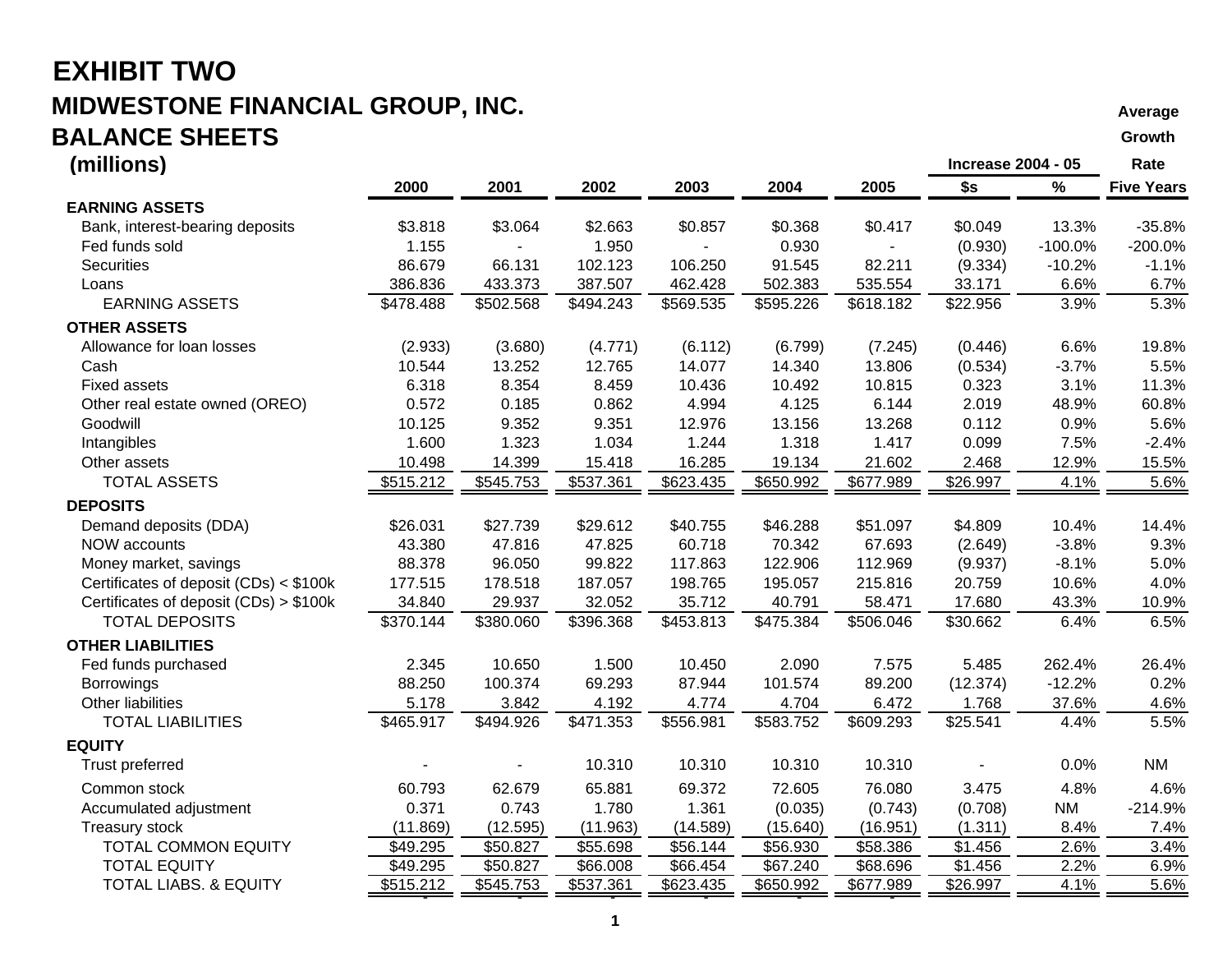### **EXHIBIT TWO MIDWESTONE FINANCIAL GROUP, INC. BALANCE SHEETS - COMMON SIZED**

| DALANUE SHEETS - UUIWIWUN SIZED        |         |         |         |         |         | <b>Averages</b> |
|----------------------------------------|---------|---------|---------|---------|---------|-----------------|
|                                        | 2001    | 2002    | 2003    | 2004    | 2005    | 2001-05         |
| <b>EARNING ASSETS</b>                  |         |         |         |         |         |                 |
| Bank, interest-bearing deposits        | 0.6%    | 0.5%    | 0.1%    | 0.1%    | 0.1%    | 0.3%            |
| Fed funds sold                         |         | 0.4%    |         | 0.1%    |         | 0.1%            |
| <b>Securities</b>                      | 12.1%   | 19.0%   | 17.0%   | 14.1%   | 12.1%   | 14.9%           |
| Loans                                  | 79.4%   | 72.1%   | 74.2%   | 77.2%   | 79.0%   | 76.4%           |
| <b>EARNING ASSETS</b>                  | 92.1%   | 92.0%   | 91.4%   | 91.4%   | 91.2%   | 91.6%           |
| <b>OTHER ASSETS</b>                    |         |         |         |         |         |                 |
| Allowance for loan losses              | $-0.7%$ | $-0.9%$ | $-1.0%$ | $-1.0%$ | $-1.1%$ | $-0.9%$         |
| Cash                                   | 2.4%    | 2.4%    | 2.3%    | 2.2%    | 2.0%    | 2.3%            |
| <b>Fixed assets</b>                    | 1.5%    | 1.6%    | 1.7%    | 1.6%    | 1.6%    | 1.6%            |
| Other real estate owned (OREO)         | 0.0%    | 0.2%    | 0.8%    | 0.6%    | 0.9%    | 0.5%            |
| Goodwill                               | 1.7%    | 1.7%    | 2.1%    | 2.0%    | 2.0%    | 1.9%            |
| Intangibles                            | 0.2%    | 0.2%    | 0.2%    | 0.2%    | 0.2%    | 0.2%            |
| Other assets                           | 2.6%    | 2.9%    | 2.6%    | 2.9%    | 3.2%    | 2.8%            |
| <b>TOTAL ASSETS</b>                    | 100.0%  | 100.0%  | 100.0%  | 100.0%  | 100.0%  | 100.0%          |
| <b>DEPOSITS</b>                        |         |         |         |         |         |                 |
| Demand deposits (DDA)                  | 5.1%    | 5.5%    | 6.5%    | 7.1%    | 7.5%    | 6.4%            |
| NOW accounts                           | 8.8%    | 8.9%    | 9.7%    | 10.8%   | 10.0%   | 9.6%            |
| Money market, savings                  | 17.6%   | 18.6%   | 18.9%   | 18.9%   | 16.7%   | 18.1%           |
| Certificates of deposit (CDs) < \$100k | 32.7%   | 34.8%   | 31.9%   | 30.0%   | 31.8%   | 32.2%           |
| Certificates of deposit (CDs) > \$100k | 5.5%    | 6.0%    | 5.7%    | 6.3%    | 8.6%    | 6.4%            |
| <b>TOTAL DEPOSITS</b>                  | 69.6%   | 73.8%   | 72.8%   | 73.0%   | 74.6%   | 72.8%           |
| <b>OTHER LIABILITIES</b>               |         |         |         |         |         |                 |
| Fed funds purchased                    | 2.0%    | 0.3%    | 1.7%    | 0.3%    | 1.1%    | 1.1%            |
| <b>Borrowings</b>                      | 18.4%   | 12.9%   | 14.1%   | 15.6%   | 13.2%   | 14.8%           |
| Other liabilities                      | 0.7%    | 0.8%    | 0.8%    | 0.7%    | 1.0%    | 0.8%            |
| <b>TOTAL LIABILITIES</b>               | 90.7%   | 87.7%   | 89.3%   | 89.7%   | 89.9%   | 89.5%           |
| <b>EQUITY</b>                          |         |         |         |         |         |                 |
| Trust preferred securities             | 0.0%    | 1.9%    | 1.7%    | 1.6%    | 1.5%    | 1.3%            |
| Common stock                           | 11.5%   | 12.3%   | 11.1%   | 11.2%   | 11.2%   | 11.4%           |
| Accumulated adjustment                 | 0.1%    | 0.3%    | 0.2%    | 0.0%    | $-0.1%$ | 0.1%            |
| Treasury stock                         | $-2.3%$ | $-2.2%$ | $-2.3%$ | $-2.4%$ | $-2.5%$ | $-2.4%$         |
| <b>TOTAL COMMON EQUITY</b>             | 9.3%    | 10.4%   | 9.0%    | 8.7%    | 8.6%    | 9.2%            |
| <b>TOTAL EQUITY</b>                    | 9.3%    | 12.3%   | 10.7%   | 10.3%   | 10.1%   | 10.5%           |
| <b>TOTAL LIABS. &amp; EQUITY</b>       | 100.0%  | 100.0%  | 100.0%  | 100.0%  | 100.0%  | 100.0%          |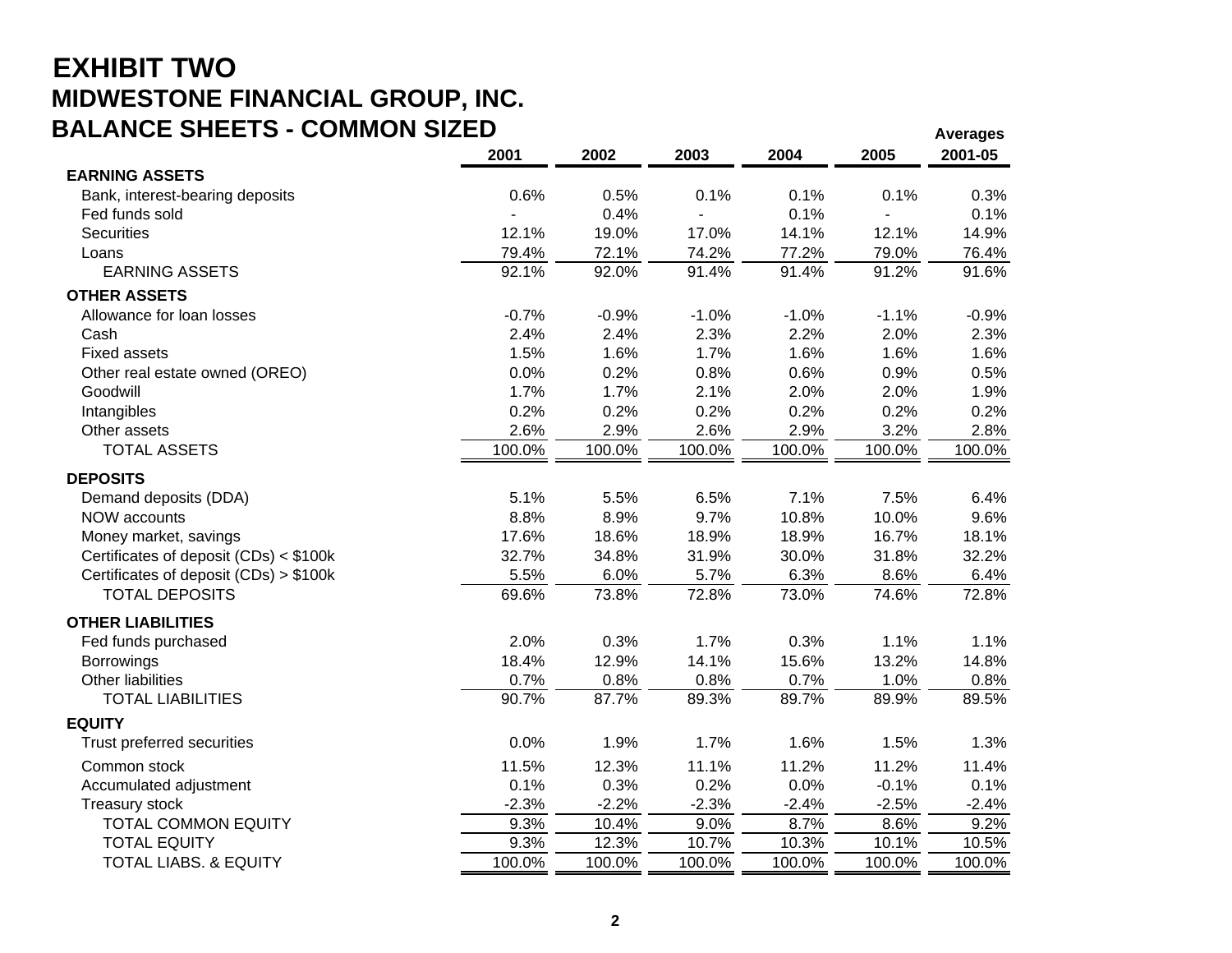### **EXHIBIT TWO MIDWESTONE FINANCIAL GROUP, INC. LOAN PORTFOLIO - FDIC/SEC COMPARISON (millions)**

|                                        | 2000      | 2001      | 2002      | 2003      | 2004      | 2005      | <b>Averages</b><br>2001-05 |
|----------------------------------------|-----------|-----------|-----------|-----------|-----------|-----------|----------------------------|
| <b>LOAN PORTFOLIO, FDIC REPORTS</b>    |           |           |           |           |           |           |                            |
| Land & construction                    | <b>NA</b> | \$14.250  | \$10.919  | \$12.376  | \$21.410  | \$38.295  | \$19.450                   |
| Commercial real estate                 | <b>NA</b> | 98.758    | 82.299    | 103.165   | 124.261   | 131.149   | 107.926                    |
| Commercial & industrial                | <b>NA</b> | 47.218    | 49.713    | 64.526    | 90.028    | 90.909    | 68.479                     |
| Agricultural - production              | <b>NA</b> | 41.731    | 38.164    | 57.845    | 55.237    | 56.188    | 49.833                     |
| Agricultural - land                    | <b>NA</b> | 31.846    | 33.969    | 57.716    | 49.922    | 62.063    | 47.103                     |
| Residential mortgages                  | <b>NA</b> | 165.895   | 147.981   | 143.536   | 138.115   | 133.409   | 145.787                    |
| Consumer                               | <b>NA</b> | 31.938    | 23.186    | 21.059    | 21.525    | 21.212    | 23.784                     |
| Other, lease financing                 | <b>NA</b> | 1.737     | 1.276     | 2.205     | 1.885     | 2.329     | 1.886                      |
| TOTAL LOANS PER FDIC                   | \$386.836 | \$433.373 | \$387.507 | \$462.428 | \$502.383 | \$535.554 | \$464.249                  |
|                                        |           |           |           |           |           |           |                            |
| <u> LOAN PORTFOLIO, SEC REPORTS</u>    |           |           |           |           |           |           |                            |
| Land & construction                    | \$10.007  | \$12.555  | \$8.058   | \$10.475  | \$20.113  | \$36.654  | \$17.571                   |
| Commercial real estate                 | 33.914    | 43.596    | 45.995    | 63.683    | 73.544    | 85.463    | 62.456                     |
| Commercial & industrial                | 39.081    | 40.180    | 39.324    | 60.532    | 70.104    | 72.248    | 56.478                     |
| Agricultural - production              | 45.404    | 41.084    | 38.004    | 56.036    | 53.545    | 55.471    | 48.828                     |
| Agricultural - land                    | 23.855    | 28.075    | 28.947    | 42.809    | 38.163    | 40.641    | 35.727                     |
| Residential mortgages                  | 139.098   | 138.900   | 133.850   | 132.801   | 132.702   | 130.605   | 133.772                    |
| Consumer                               | 20.196    | 17.854    | 11.517    | 10.415    | 10.464    | 12.355    | 12.521                     |
| Other, lease financing                 | 0.526     | 0.736     | 0.329     | 0.266     | 0.219     |           | 0.310                      |
| <b>SUBTOTAL IN-MARKET LOANS</b>        | \$312.081 | \$322.980 | \$306.024 | \$377.017 | \$398.854 | \$433.437 | \$367.662                  |
| Loan pools per SEC                     | 74.755    | 110.393   | 82.341    | 89.059    | 105.502   | 103.570   | 98.173                     |
| <b>COMBINED LOAN PORTFOLIOS</b>        | \$386.836 | \$433.373 | \$388.365 | \$466.076 | \$504.356 | \$537.007 | \$465.835                  |
| Direct write-down, offset to provision | <b>NA</b> |           | (0.804)   | (1.255)   | (2.054)   | (2.234)   | (1.269)                    |
| Other adjustment                       | NA        |           | (0.054)   | (2.393)   | 0.081     | 0.781     | (0.317)                    |
| <b>TOTAL LOANS PER FDIC</b>            | \$386.836 | \$433.373 | \$387.507 | \$462.428 | \$502.383 | \$535.554 | \$464.249                  |
|                                        |           |           |           |           |           |           |                            |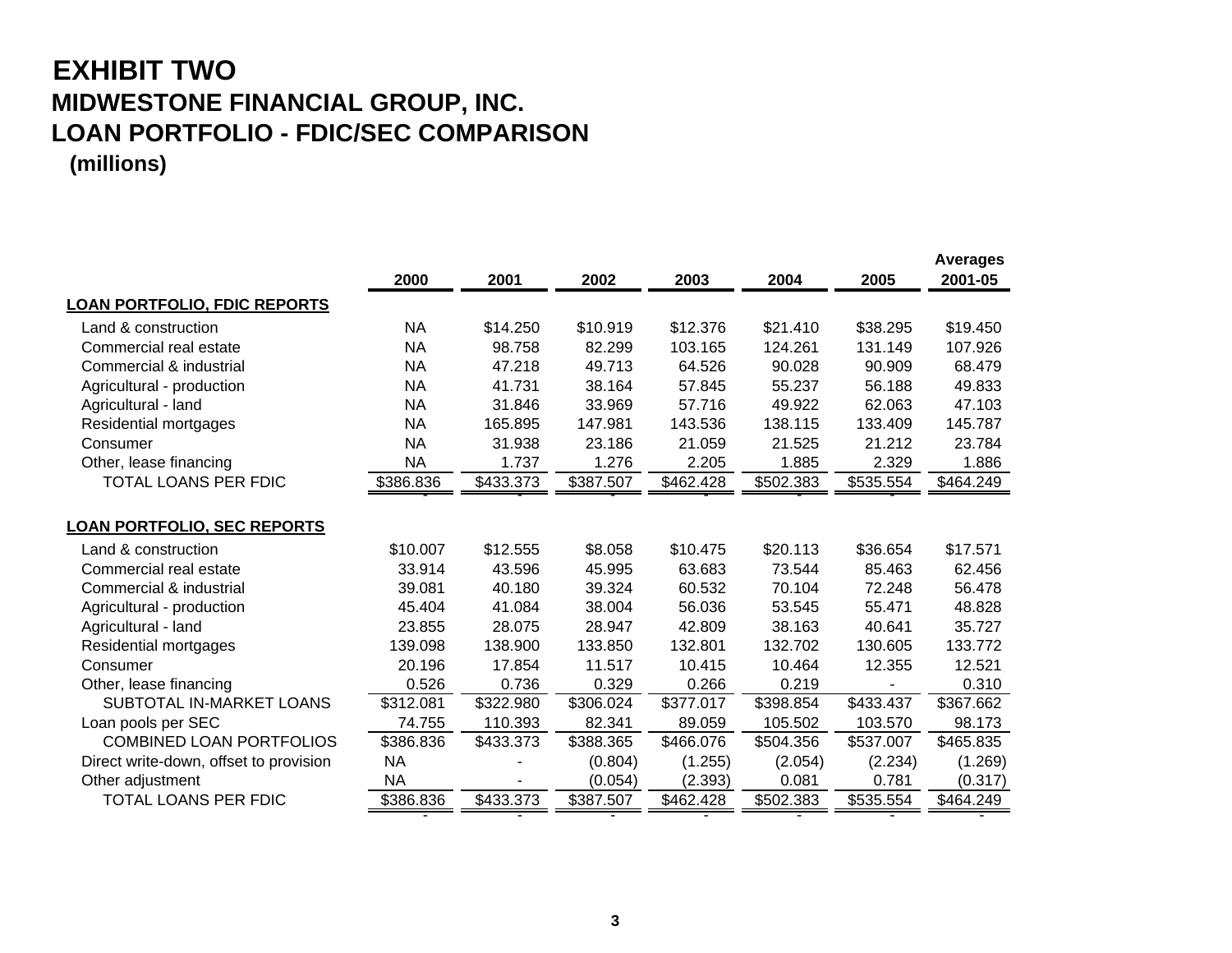### **EXHIBIT TWO MIDWESTONE FINANCIAL GROUP, INC. LOAN PORTFOLIO COMPOSITION (millions)**

|                                             | 2000      | 2001      | 2002      | 2003      | 2004      | 2005      | <b>Averages</b><br>2001-05 |
|---------------------------------------------|-----------|-----------|-----------|-----------|-----------|-----------|----------------------------|
| <u>LOAN POOLS FDIC REPORTS</u>              |           |           |           |           |           |           |                            |
| Loan pools per SEC                          | \$74.755  | \$110.393 | \$82.341  | \$89.059  | \$105.502 | \$103.570 | \$98.173                   |
| Direct write-down, offset to provision      | <b>NA</b> |           | (0.804)   | (1.255)   | (2.054)   | (2.234)   | (1.269)                    |
| Other adjustment                            | <b>NA</b> |           | (0.054)   | (2.393)   | 0.081     | 0.781     | (0.317)                    |
| NET LOAN POOLS PER FDIC                     | \$74.755  | \$110.393 | \$81.483  | \$85.411  | \$103.529 | \$102.117 | \$96.587                   |
| <u>LOAN POOLS (CALCULATED)</u>              |           |           |           |           |           |           |                            |
|                                             |           |           |           |           |           |           |                            |
| Land & construction                         | <b>NA</b> | \$1.695   | \$2.861   | \$1.901   | \$1.297   | \$1.641   | \$1.879                    |
| Commercial real estate                      | <b>NA</b> | 55.162    | 36.304    | 39.482    | 50.717    | 45.686    | 45.470                     |
| Commercial & industrial                     | <b>NA</b> | 7.038     | 10.389    | 3.994     | 19.924    | 18.661    | 12.001                     |
| Agricultural - production                   | <b>NA</b> | 0.647     | 0.160     | 1.809     | 1.692     | 0.717     | 1.005                      |
| Agricultural - land                         | <b>NA</b> | 3.771     | 5.022     | 14.907    | 11.759    | 21.422    | 11.376                     |
| Residential mortgages                       | <b>NA</b> | 26.995    | 14.131    | 10.735    | 5.413     | 2.804     | 12.016                     |
| Consumer                                    | <b>NA</b> | 14.084    | 11.669    | 10.644    | 11.061    | 8.857     | 11.263                     |
| Other, lease financing                      | <b>NA</b> | 1.001     | 0.947     | 1.939     | 1.666     | 2.329     | 1.576                      |
| <b>LOAN POOLS</b>                           | \$74.755  | \$110.393 | \$81.483  | \$85.411  | \$103.529 | \$102.117 | \$96.587                   |
| Direct write-down, offset to provision      | <b>NA</b> |           | 0.804     | 1.255     | 2.054     | 2.234     | 1.269                      |
| Other adjustment                            | <b>NA</b> |           | 0.054     | 2.393     | (0.081)   | (0.781)   | 0.317                      |
| <b>BALANCE PER SEC</b>                      | \$74.755  | \$110.393 | \$82.341  | \$89.059  | \$105.502 | \$103.570 | \$98.173                   |
| <b>CALCULATED BREAKOUT FOR FDIC REPORTS</b> |           |           |           |           |           |           |                            |
| Subtotal in-market loans                    | \$312.081 | \$322.980 | \$306.024 | \$377.017 | \$398.854 | \$433.437 | \$367.662                  |
| Net loan pools                              | 74.755    | 110.393   | 81.483    | 85.411    | 103.529   | 102.117   | 96.587                     |

TOTAL LOANS PER FDIC \$386.836 \$433.373 \$387.507 \$462.428 \$502.383 \$535.554 \$464.249

- - - - - -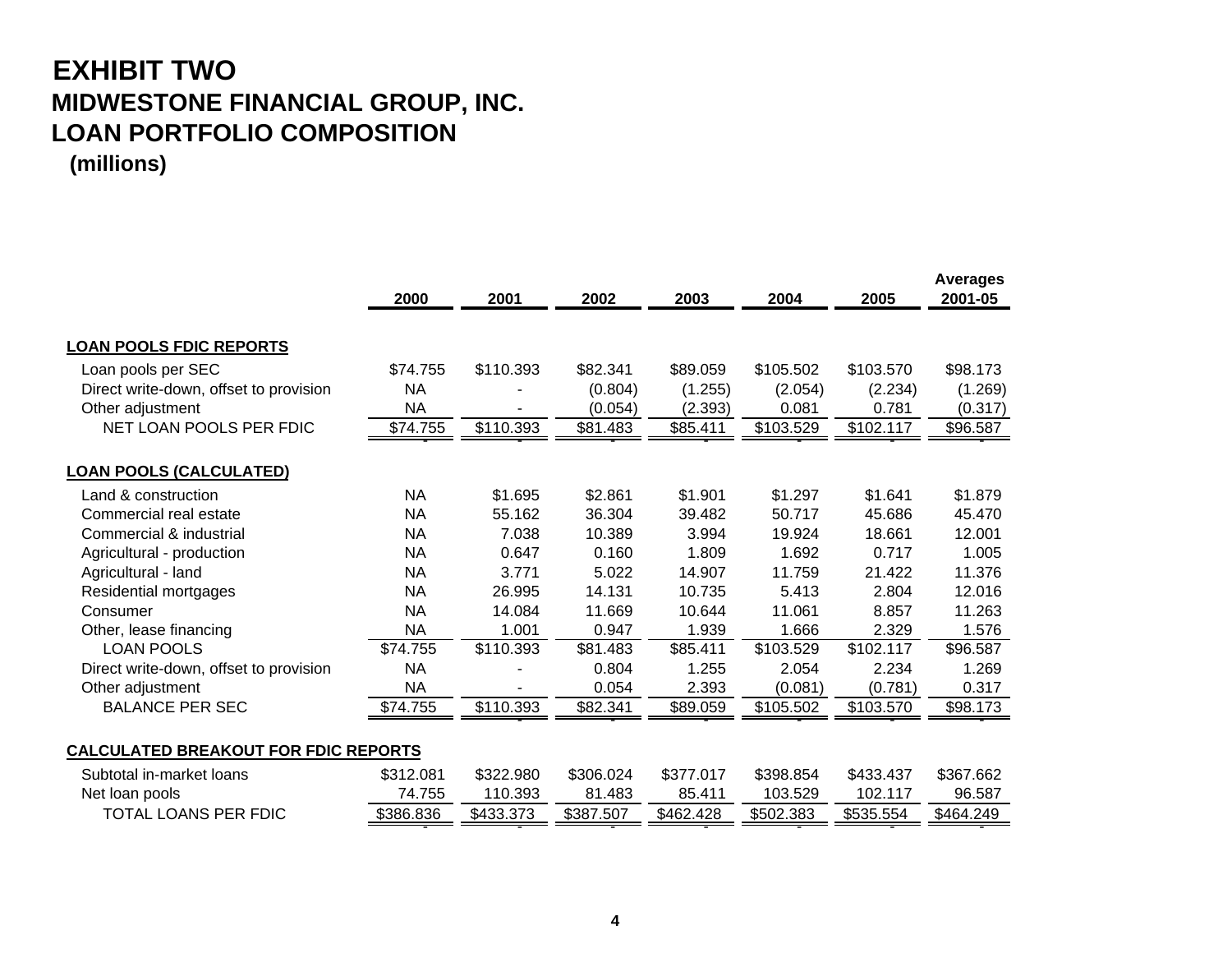### **EXHIBIT TWO MIDWESTONE FINANCIAL GROUP, INC. LOAN PORTFOLIO COMPOSITION**

|                                                    | 2000      | 2001   | 2002   | 2003   | 2004    | 2005    | <b>Averages</b><br>2001-05 |
|----------------------------------------------------|-----------|--------|--------|--------|---------|---------|----------------------------|
| BREAKOUT BETWEEN IN-MARKET LOANS AND LOAN POOLS    |           |        |        |        |         |         |                            |
| In-market loans                                    | 80.7%     | 74.5%  | 79.0%  | 81.5%  | 79.4%   | 80.9%   | 79.1%                      |
| Loan pools                                         | 19.3%     | 25.5%  | 21.0%  | 18.5%  | 20.6%   | 19.1%   | 20.9%                      |
| TOTAL LOANS PER FDIC                               | 100.0%    | 100.0% | 100.0% | 100.0% | 100.0%  | 100.0%  | 100.0%                     |
| <b>COMPOSITION OF THE IN-MARKET LOAN PORTFOLIO</b> |           |        |        |        |         |         |                            |
| Land & construction                                | 3.2%      | 3.9%   | 2.6%   | 2.8%   | 5.0%    | 8.5%    | 4.6%                       |
| Commercial real estate                             | 10.9%     | 13.5%  | 15.0%  | 16.9%  | 18.4%   | 19.7%   | 16.7%                      |
| Commercial & industrial                            | 12.5%     | 12.4%  | 12.8%  | 16.1%  | 17.6%   | 16.7%   | 15.1%                      |
| Agricultural - production                          | 14.5%     | 12.7%  | 12.4%  | 14.9%  | 13.4%   | 12.8%   | 13.2%                      |
| Agricultural - land                                | 7.6%      | 8.7%   | 9.5%   | 11.4%  | 9.6%    | 9.4%    | 9.7%                       |
| Residential mortgages                              | 44.6%     | 43.0%  | 43.7%  | 35.2%  | 33.3%   | 30.1%   | 37.1%                      |
| Consumer                                           | 6.5%      | 5.5%   | 3.8%   | 2.8%   | 2.6%    | 2.9%    | 3.5%                       |
| Other, lease financing                             | 0.2%      | 0.2%   | 0.1%   | 0.1%   | 0.1%    | 0.0%    | 0.1%                       |
| TOTAL IN-MARKET LOANS                              | 100.0%    | 100.0% | 100.0% | 100.0% | 100.0%  | 100.0%  | 100.0%                     |
| <b>COMPOSITION OF LOAN POOLS</b>                   |           |        |        |        |         |         |                            |
| Land & construction                                | <b>NA</b> | 1.5%   | 3.5%   | 2.1%   | 1.2%    | 1.6%    | 2.0%                       |
| Commercial real estate                             | <b>NA</b> | 50.0%  | 44.1%  | 44.3%  | 48.1%   | 44.1%   | 46.1%                      |
| Commercial & industrial                            | <b>NA</b> | 6.4%   | 12.6%  | 4.5%   | 18.9%   | 18.0%   | 12.1%                      |
| Agricultural - production                          | <b>NA</b> | 0.6%   | 0.2%   | 2.0%   | 1.6%    | 0.7%    | 1.0%                       |
| Agricultural - land                                | <b>NA</b> | 3.4%   | 6.1%   | 16.7%  | 11.1%   | 20.7%   | 11.6%                      |
| Residential mortgages                              | <b>NA</b> | 24.5%  | 17.2%  | 12.1%  | 5.1%    | 2.7%    | 12.3%                      |
| Consumer                                           | <b>NA</b> | 12.8%  | 14.2%  | 12.0%  | 10.5%   | 8.6%    | 11.6%                      |
| Other, lease financing                             | <b>NA</b> | 0.9%   | 1.2%   | 2.2%   | 1.6%    | 2.2%    | 1.6%                       |
| <b>LOAN POOLS</b>                                  | <b>NA</b> | 100.0% | 99.0%  | 95.9%  | 98.1%   | 98.6%   | 98.3%                      |
| Direct write-down, offset to provision             | <b>NA</b> | 0.0%   | 1.0%   | 1.4%   | 1.9%    | 2.2%    | 1.3%                       |
| Other adjustment                                   | <b>NA</b> | 0.0%   | 0.1%   | 2.7%   | $-0.1%$ | $-0.8%$ | 0.4%                       |
| <b>BALANCE PER SEC</b>                             | <b>NA</b> | 100.0% | 100.0% | 100.0% | 100.0%  | 100.0%  | 100.0%                     |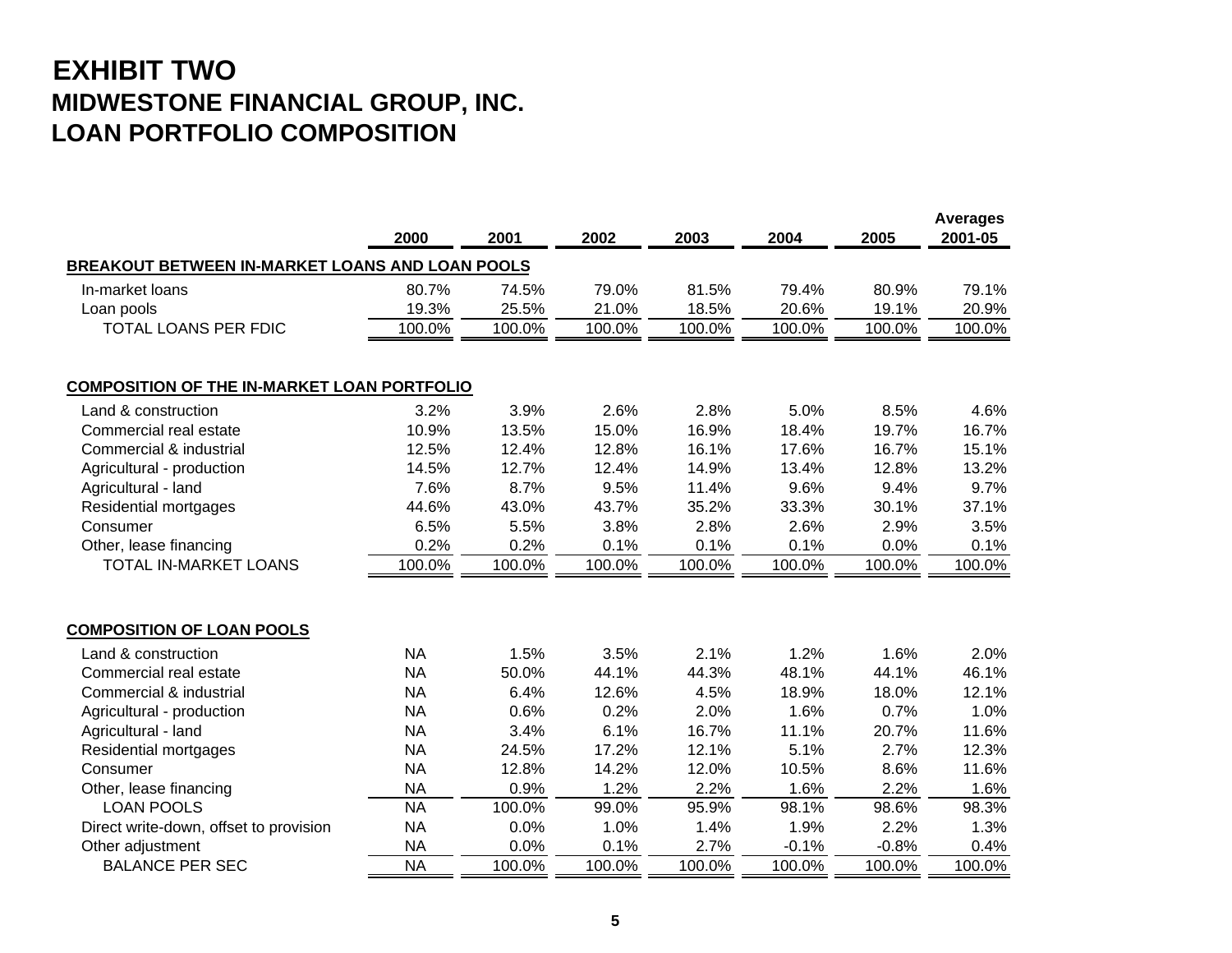# **EXHIBIT TWO MIDWESTONE FINANCIAL GROUP, INC. RECONCILIATION: FDIC TO SEC ADJUSTMENTS TO INTEREST REVENUESAND TO THE PROVISION FOR LOAN LOSSES**

**(millions)**

|                                                      | 2001     | 2002     | 2003     | 2004     | 2005     |
|------------------------------------------------------|----------|----------|----------|----------|----------|
| <b>RECONCILIATION</b>                                |          |          |          |          |          |
| Interest revenues per FDIC reports                   | \$40.404 | \$41.085 | \$40.520 | \$40.319 | \$42.744 |
| Shift from provision for loan losses                 | (0.299)  | (3.545)  | (2.942)  | (2.947)  | (2.664)  |
| <b>INTEREST REVENUES PER SEC REPORTS</b>             | \$40.105 | \$37.540 | \$37.578 | \$37.372 | \$40.080 |
| Tax equivalent adjustment                            | 0.366    | 0.623    | 0.563    | 0.615    | 0.868    |
| PRO FORMA INTEREST REVENUES                          | \$40.471 | \$38.163 | \$38.141 | \$37.987 | \$40.948 |
| <b>INTEREST REVENUES, SEC REPORTS</b>                |          |          |          |          |          |
| In-market loans                                      | \$25.172 | \$22.845 | \$23.894 | \$23.885 | \$26.518 |
| Loan pools, net of provision                         | 9.595    | 10.058   | 8.985    | 9.395    | 10.222   |
| Other earning assets (TE) *                          | 5.704    | 5.260    | 5.262    | 4.707    | 4.208    |
| TOTAL INTEREST REVENUES                              | \$40.471 | \$38.163 | \$38.141 | \$37.987 | \$40.948 |
|                                                      |          |          |          |          |          |
| <b>COMPOSITION OF INTEREST REVENUES, SEC REPORTS</b> |          |          |          |          |          |
| In-market loans                                      | 62.2%    | 59.9%    | 62.6%    | 62.9%    | 64.8%    |
| Loan pools, net of provision                         | 23.7%    | 26.4%    | 23.6%    | 24.7%    | 25.0%    |
| Other earning assets (TE) *                          | 14.1%    | 13.8%    | 13.8%    | 12.4%    | 10.3%    |
| <b>TOTAL INTEREST REVENUES</b>                       | 100.0%   | 100.0%   | 100.0%   | 100.0%   | 100.0%   |
|                                                      |          |          |          |          |          |
| ADJUSTMENTS FOR LOAN POOLS LOSS PROVISION            |          |          |          |          |          |
| Loan pools, gross interest revenues                  | \$9.894  | \$13.603 | \$11.927 | \$12.342 | \$12.886 |
| Loan loss provision                                  | (0.299)  | (3.545)  | (2.942)  | (2.947)  | (2.664)  |
| <b>NET PER SEC REPORTS</b>                           | \$9.595  | \$10.058 | \$8.985  | \$9.395  | \$10.222 |
|                                                      |          |          |          |          |          |
| Provision for loan losses per FDIC reports           | \$2.075  | \$4.615  | \$3.531  | \$3.805  | \$3.132  |
| Loan loss provision to loan pools                    | (0.299)  | (3.545)  | (2.942)  | (2.947)  | (2.664)  |
| ADJUSTED LOAN LOSS PROVISION                         | \$1.776  | \$1.070  | \$0.589  | \$0.858  | \$0.468  |
|                                                      |          |          |          |          |          |

\* Adjusted to tax equivalent basis for tax exempt securities.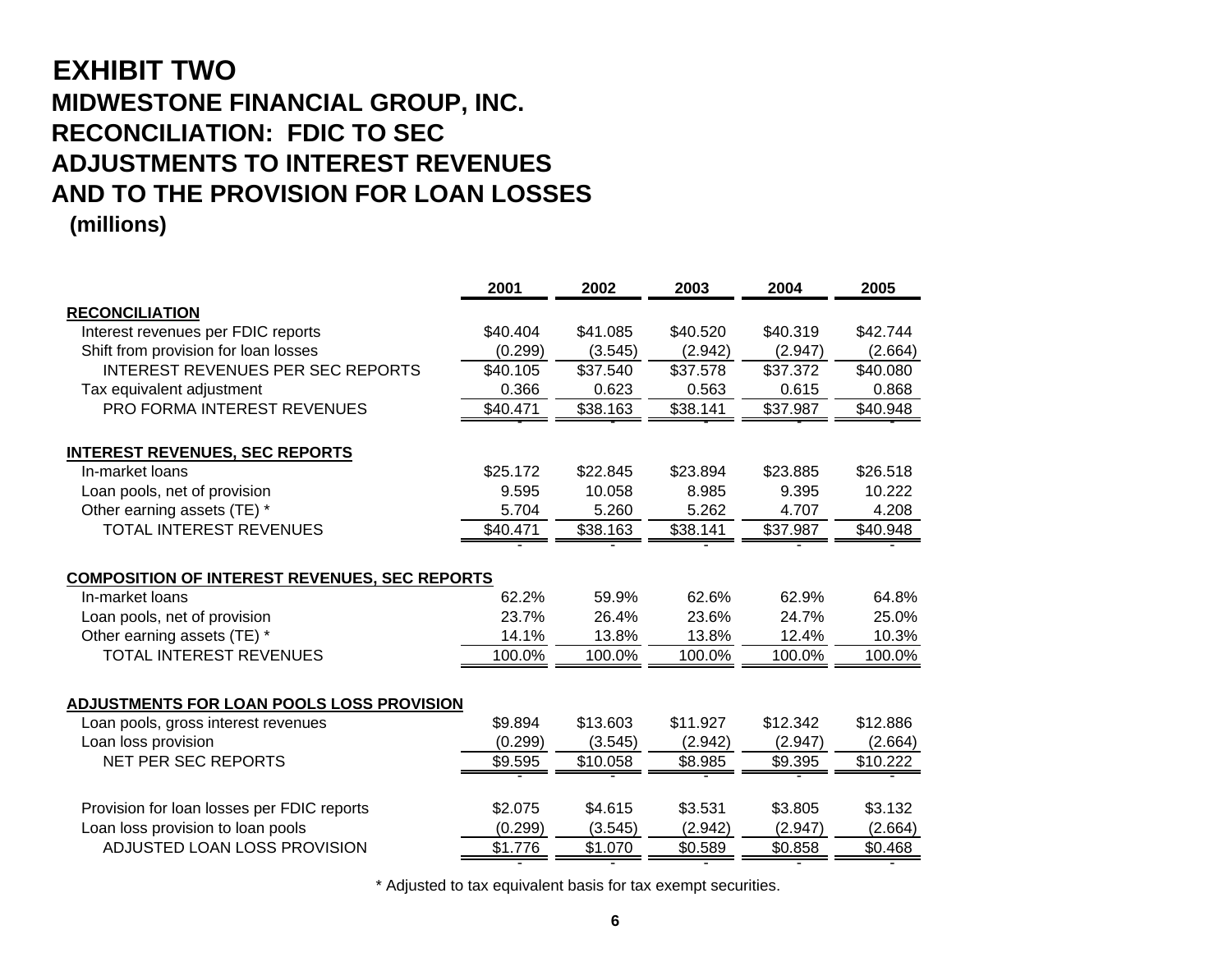#### **EXHIBIT TWO MIDWESTONE FINANCIAL GROUP, INC. INCOME STATEMENTSスプレイン しょうしょう しょうしょう しょうしょう しょうしょう しょうしょう しょうしょう しょうしょう しょうしょう しょうしょう しょうしょう しょうしょうしょう しょうしょうしょう しょうしょうしょう しょうしょうしょう**

#### **(millions) Growth**

|                                   |           |           |           |           |           |           | <b>Increase 2004 - 05</b> |                         | Rate              |
|-----------------------------------|-----------|-----------|-----------|-----------|-----------|-----------|---------------------------|-------------------------|-------------------|
|                                   | 2000      | 2001      | 2002      | 2003      | 2004      | 2005      | \$s                       | $\%$                    | <b>Five Years</b> |
| <b>INTEREST INCOME</b>            |           |           |           |           |           |           |                           |                         |                   |
| Interest revenue (TE) *           | \$39.178  | \$40.471  | \$38.163  | \$38.141  | \$37.987  | \$40.948  | \$2.960                   | 7.8%                    | 0.9%              |
| Interest expense                  | 21.427    | 21.427    | 16.731    | 14.247    | 12.822    | 14.677    | 1.855                     | 14.5%                   | $-7.3%$           |
| NET INTEREST INCOME (TE) *        | \$17.751  | \$19.044  | \$21.432  | \$23.894  | \$25.165  | \$26.271  | \$1.105                   | 4.4%                    | 8.2%              |
| Provision for loan losses         | 0.892     | 1.776     | 1.070     | 0.589     | 0.858     | 0.468     | (0.390)                   | $-45.5%$                | $-12.1%$          |
| <b>NON-INTEREST INCOME</b>        |           |           |           |           |           |           |                           |                         |                   |
| <b>Trust services</b>             |           | 0.142     | 0.103     | 0.096     | 0.136     | 0.112     | (0.024)                   | $-17.6%$                | <b>NM</b>         |
| Service charges                   | 1.821     | 1.456     | 1.422     | 1.572     | 1.611     | 1.588     | (0.023)                   | $-1.4%$                 | $-2.7%$           |
| Miscellaneous fees, commissions   |           | 0.162     | 0.366     | 0.257     | 0.425     | 0.790     | 0.365                     | 85.9%                   | <b>NM</b>         |
| Other gains / (losses)            |           | 0.328     | 0.465     | 0.721     | 0.425     | 0.426     | 0.001                     | 0.2%                    | <b>NM</b>         |
| Other non-interest income         | 0.705     | 1.181     | 1.333     | 1.545     | 1.285     | 1.464     | 0.179                     | 13.9%                   | 15.7%             |
| NON-INTEREST INCOME               | \$2.526   | \$3.269   | \$3.689   | \$4.191   | \$3.882   | \$4.380   | \$0.498                   | 12.8%                   | 11.6%             |
| Security gains / (losses)         | 0.040     | 1.018     |           | 0.167     | 0.332     | 0.028     | (0.304)                   | $-91.6%$                | $-6.9%$           |
| <b>NON-INTEREST EXPENSE</b>       |           |           |           |           |           |           |                           |                         |                   |
| Salaries and benefits             | 6.378     | 7.146     | 7.745     | 9.882     | 10.700    | 11.151    | 0.451                     | 4.2%                    | 11.8%             |
| Occupancy                         | 2.535     | 2.162     | 2.339     | 2.874     | 3.222     | 3.468     | 0.246                     | 7.6%                    | 6.5%              |
| Amortization expense              | 1.125     | 1.050     | 0.290     | 0.344     | 0.308     | 0.305     | (0.003)                   | $-1.0%$                 | $-23.0%$          |
| Other expenses                    | 3.275     | 4.109     | 4.250     | 4.807     | 4.769     | 5.220     | 0.451                     | 9.5%                    | 9.8%              |
| NON-INTEREST EXPENSE              | \$13.313  | \$14.467  | \$14.624  | \$17.907  | \$18.999  | \$20.144  | \$1.145                   | 6.0%                    | 8.6%              |
| NET BEFORE TAXES (TE)*            | \$6.112   | \$7.088   | \$9.427   | \$9.756   | \$9.522   | \$10.067  | \$0.544                   | 5.7%                    | 10.5%             |
| Provision for income taxes (TE) * | 2.111     | 2.732     | 3.638     | 3.830     | 3.693     | 3.979     | 0.285                     | 7.7%                    | 13.5%             |
| <b>NET INCOME</b>                 | \$4.001   | \$4.356   | \$5.789   | \$5.926   | \$5.829   | \$6.088   | \$0.259                   | 4.4%                    | 8.8%              |
| Effective tax rate                | 34.5%     | 38.5%     | 38.6%     | 39.3%     | 38.8%     | 39.5%     |                           |                         |                   |
| Sub-chapter S election?           | No        | No        | No        | No        | No        | No        |                           |                         |                   |
| Common dividends                  | 2.410     | \$2.376   | \$2.496   | \$2.469   | \$2.576   | \$2.543   |                           |                         |                   |
| Common payout ratio               | 60.2%     | 54.5%     | 43.1%     | 41.7%     | 44.2%     | 41.8%     |                           | 45.1% Five year average |                   |
| Reported shares, net of Treasury  | 3,939,314 | 3,872,594 | 3,930,508 | 3,782,708 | 3,751,386 | 3,701,387 |                           |                         |                   |

\* Adjusted to tax equivalent basis for tax exempt securities.

**7**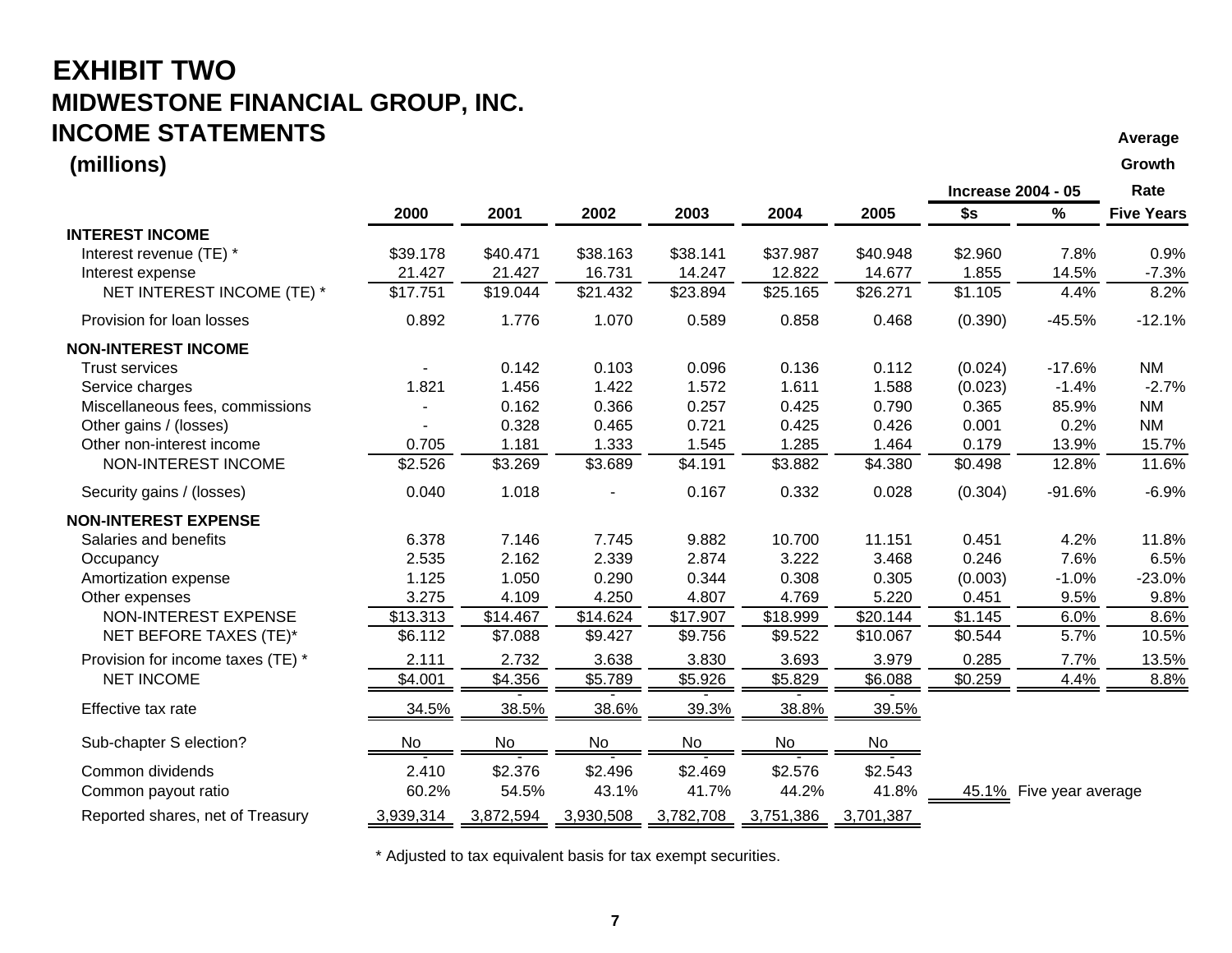# **EXHIBIT TWO MIDWESTONE FINANCIAL GROUP, INC. INCOME STATEMENTS - COMMON SIZED**

**% of Average Assets**

|                                   |           |           |           |           |           |           | <b>Averages</b> |
|-----------------------------------|-----------|-----------|-----------|-----------|-----------|-----------|-----------------|
|                                   | 2000      | 2001      | 2002      | 2003      | 2004      | 2005      | 2001-05         |
| <b>INTEREST INCOME</b>            |           |           |           |           |           |           |                 |
| Interest revenue (TE) *           | 7.93%     | 7.62%     | 7.05%     | 6.31%     | 6.00%     | 6.26%     | 6.65%           |
| Interest expense                  | 4.34%     | 4.03%     | 3.09%     | 2.36%     | 2.02%     | 2.24%     | 2.75%           |
| NET INTEREST INCOME (TE) *        | 3.59%     | 3.58%     | 3.96%     | 3.95%     | 3.97%     | 4.01%     | 3.90%           |
| Provision for loan losses         | 0.18%     | 0.33%     | 0.20%     | 0.10%     | 0.14%     | 0.07%     | 0.17%           |
| <b>NON-INTEREST INCOME</b>        |           |           |           |           |           |           |                 |
| <b>Trust services</b>             | 0.00%     | 0.03%     | 0.02%     | 0.02%     | 0.02%     | 0.02%     | 0.02%           |
| Service charges                   | 0.37%     | 0.27%     | 0.26%     | 0.26%     | 0.25%     | 0.24%     | 0.26%           |
| Miscellaneous fees, commissions   | 0.00%     | 0.03%     | 0.07%     | 0.04%     | 0.07%     | 0.12%     | 0.07%           |
| Other gains / (losses)            | 0.00%     | 0.06%     | 0.09%     | 0.12%     | 0.07%     | 0.07%     | 0.08%           |
| Other non-interest income         | 0.14%     | 0.22%     | 0.25%     | 0.26%     | 0.20%     | 0.22%     | 0.23%           |
| NON-INTEREST INCOME               | 0.51%     | 0.62%     | 0.68%     | 0.69%     | 0.61%     | 0.67%     | 0.65%           |
| Security gains / (losses)         | 0.01%     | 0.19%     | 0.00%     | 0.03%     | 0.05%     | 0.00%     | 0.06%           |
| <b>NON-INTEREST EXPENSE</b>       |           |           |           |           |           |           |                 |
| Salaries and benefits             | 1.29%     | 1.35%     | 1.43%     | 1.63%     | 1.69%     | 1.70%     | 1.56%           |
| Occupancy                         | 0.51%     | 0.41%     | 0.43%     | 0.48%     | 0.51%     | 0.53%     | 0.47%           |
| Amortization expense              | 0.23%     | 0.20%     | 0.05%     | 0.06%     | 0.05%     | 0.05%     | 0.08%           |
| Other expenses                    | 0.66%     | 0.77%     | 0.79%     | 0.79%     | 0.75%     | 0.80%     | 0.78%           |
| NON-INTEREST EXPENSE              | 2.70%     | 2.72%     | 2.70%     | 2.96%     | 3.00%     | 3.08%     | 2.89%           |
| NET BEFORE TAXES (TE)*            | 1.24%     | 1.33%     | 1.74%     | 1.61%     | 1.50%     | 1.54%     | 1.55%           |
| Provision for income taxes (TE) * | 0.43%     | 0.51%     | 0.67%     | 0.63%     | 0.58%     | 0.61%     | 0.60%           |
| <b>NET INCOME</b>                 | 0.81%     | 0.82%     | 1.07%     | 0.98%     | 0.92%     | 0.93%     | 0.94%           |
| Average total assets              | \$493.951 | \$531.220 | \$541.028 | \$604.694 | \$633.587 | \$654.624 | millions        |

\* Adjusted to tax equivalent basis for tax exempt securities.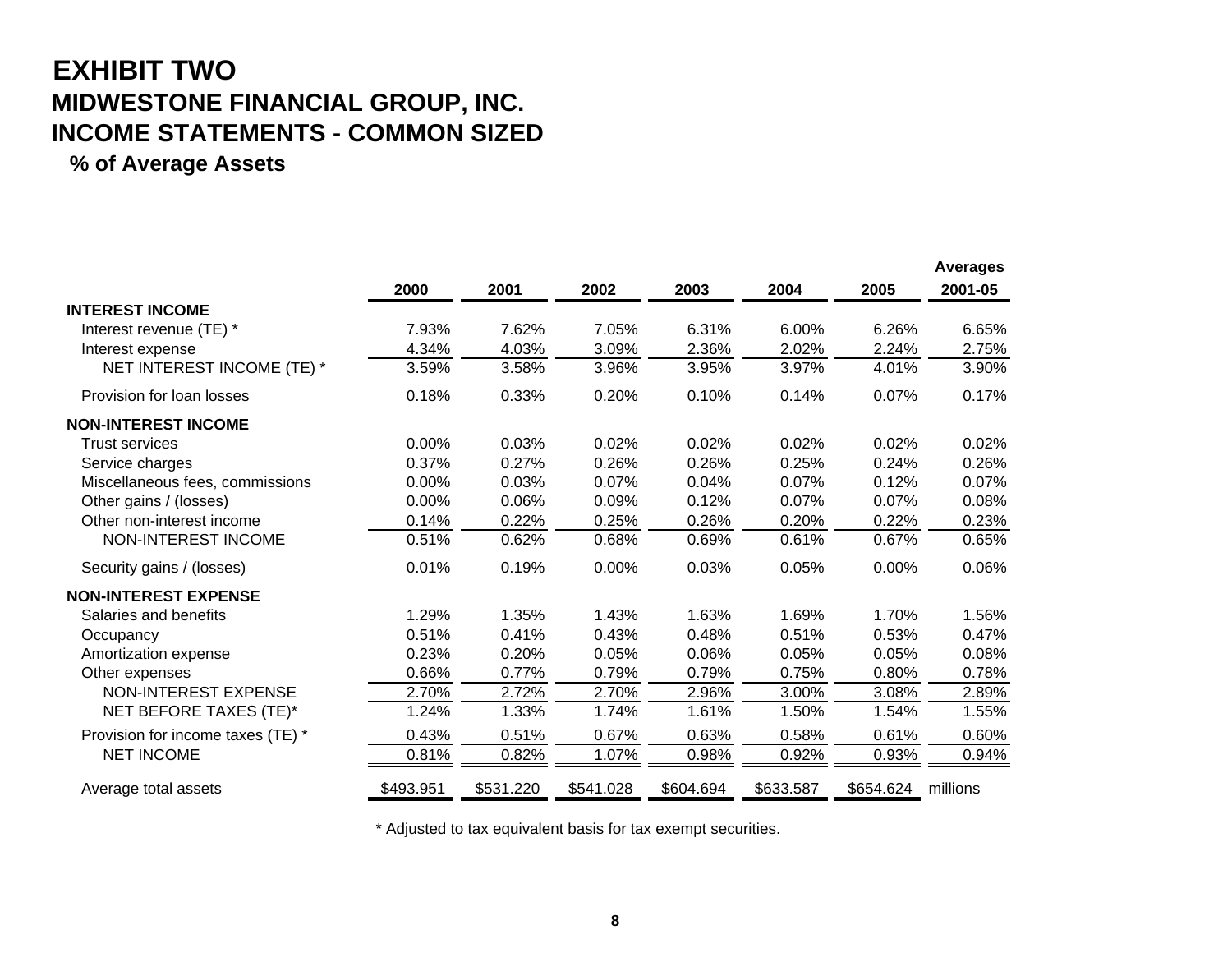# **EXHIBIT TWO MIDWESTONE FINANCIAL GROUP, INC. CREDIT QUALITY**

**(millions)**

|                                                                           | 2001               | 2002                 | 2003                 | 2004                 | 2005                 | <b>Averages</b><br>2001-05 |
|---------------------------------------------------------------------------|--------------------|----------------------|----------------------|----------------------|----------------------|----------------------------|
| <b>PAST DUE, NON-PERFORMING ASSETS</b>                                    |                    |                      |                      |                      |                      |                            |
| Total loans 90 days past due (FDIC)<br>Loans 90 days past due, loan pools | \$0.927<br>(0.001) | \$21.462<br>(20.061) | \$23.377<br>(22.552) | \$37.256<br>(36.398) | \$30.240<br>(28.569) | \$22.652<br>(21.516)       |
| IN-MARKET LOANS 90 PAST DUE (SEC)                                         | \$0.926            | \$1.401              | \$0.825              | \$0.858              | \$1.671              | \$1.003                    |
| Non-accrual loans (FDIC reports equal SEC reports)                        | \$2.559            | \$1.039              | \$1.737              | \$1.571              | \$1.522              | \$1.686                    |
| Total other real estate owned (FDIC)                                      | \$0.185            | \$0.862              | \$4.994              | \$4.125              | \$6.144              | \$3.262                    |
| OREO loan pools                                                           | (0.185)            | (0.729)              | (4.831)              | (3.984)              | (3.671)              | (2.680)                    |
| IN-MARKET OREO (SEC)                                                      | \$0.000            | \$0.133              | \$0.163              | \$0.141              | \$2.473              | \$0.109                    |
| IN-MARKET NON-PERFORMING ASSETS                                           | \$2.559            | \$1.172              | \$1.900              | \$1.712              | \$3.995              | \$1.795                    |
| PAST DUE, NON-PERFORMING RATIOS FOR IN-MARKET LOANS                       |                    |                      |                      |                      |                      |                            |
| In- market 90 days past due / In-market loans                             | 0.29%              | 0.46%                | 0.22%                | 0.22%                | 0.39%                | 0.31%                      |
| In-market non-accrual loans /In-market loans                              | 0.79%              | 0.34%                | 0.46%                | 0.39%                | 0.35%                | 0.47%                      |
| In-market non-perf. assets/(In-mkt loans plus OREO)                       | 0.79%              | 0.38%                | 0.50%                | 0.43%                | 0.92%                | 0.60%                      |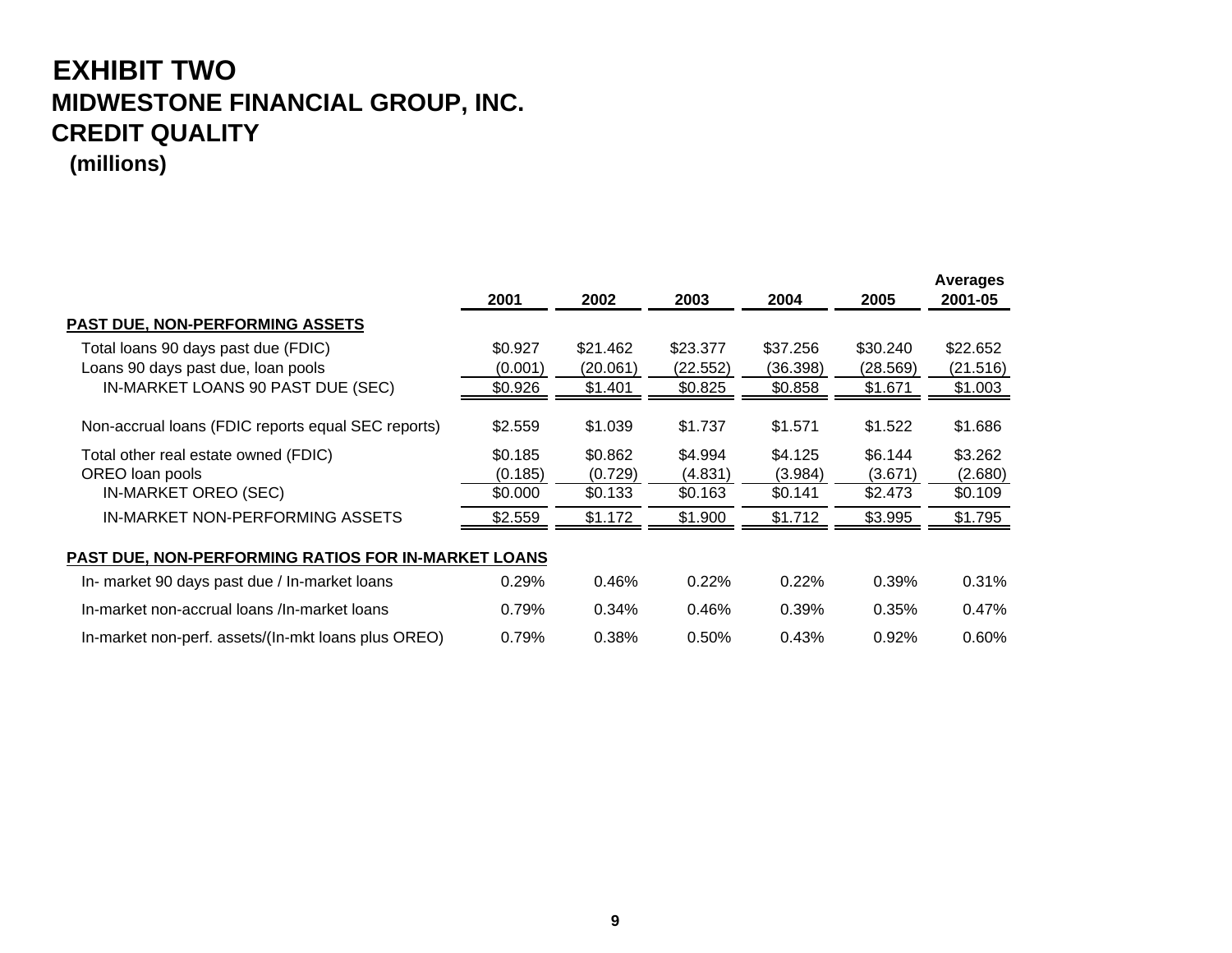# **EXHIBIT TWO MIDWESTONE FINANCIAL GROUP, INC. CREDIT QUALITY**

**(millions)**

|                                                     | 2001    | 2002    | 2003    | 2004      | 2005    | <b>Averages</b><br>2001-05 |
|-----------------------------------------------------|---------|---------|---------|-----------|---------|----------------------------|
| ALLOWANCE COVERAGE, NON-PERFORMING IN-MARKET ASSETS |         |         |         |           |         |                            |
| Total allowance for loan losses (FDIC)              | \$3.680 | \$4.771 | \$6.112 | \$6.799   | \$7.245 | \$5.721                    |
| Direct write-downs against loan pools               |         | (0.804) | (1.255) | (2.054)   | (2.234) | (1.269)                    |
| IN-MARKET ALLOWANCE (SEC)                           | \$3.381 | \$3.967 | \$4.857 | \$4.745   | \$5.011 | \$4.238                    |
| In-market allowance/In-market loans                 | 1.05%   | 1.30%   | 1.29%   | 1.19%     | 1.16%   | 1.20%                      |
| In-market allowance/In-market non-accruals          | 132%    | 382%    | 280%    | 302%      | 329%    | 285%                       |
| In-market allowance/In-market non-performing assets | 132%    | 338%    | 256%    | 277%      | 125%    | 226%                       |
| <b>PROVISION, NET CHARGE-OFFS:</b>                  |         |         |         |           |         |                            |
| Provision for loan losses                           | \$1.776 | \$1.070 | \$0.589 | \$0.858   | \$0.468 |                            |
| Total loans charged-off (FDIC)                      | \$1.486 | \$3.995 | \$3.639 | \$4.227   | \$4.699 |                            |
| Charge-offs against loan pools                      |         | (3.422) | (3.292) | (3.185)   | (4.234) |                            |
| IN-MARKET LOANS CHARGED-OFF (SEC)                   | \$1.486 | \$0.573 | \$0.347 | \$1.042   | \$0.465 |                            |
| Total loan recoveries (FDIC)                        | \$0.158 | \$0.471 | \$0.842 | \$1.109   | \$2.013 |                            |
| Recoveries on loan pools                            |         | (0.382) | (0.801) | (1.037)   | (1.750) |                            |
| IN-MARKET LOAN RECOVERIES (SEC)                     | \$0.158 | \$0.089 | \$0.041 | \$0.072   | \$0.263 |                            |
| NET IN-MARKET CHARGE-OFFS                           | \$1.328 | \$0.484 | \$0.306 | \$0.970   | \$0.202 |                            |
| <b>CHANGE TO ALLOWANCE</b>                          | \$0.448 | \$0.586 | \$0.283 | (\$0.112) | \$0.266 |                            |
| Net in-market charge-offs/In-market loans           | 0.41%   | 0.16%   | 0.08%   | 0.24%     | 0.05%   | 0.19%                      |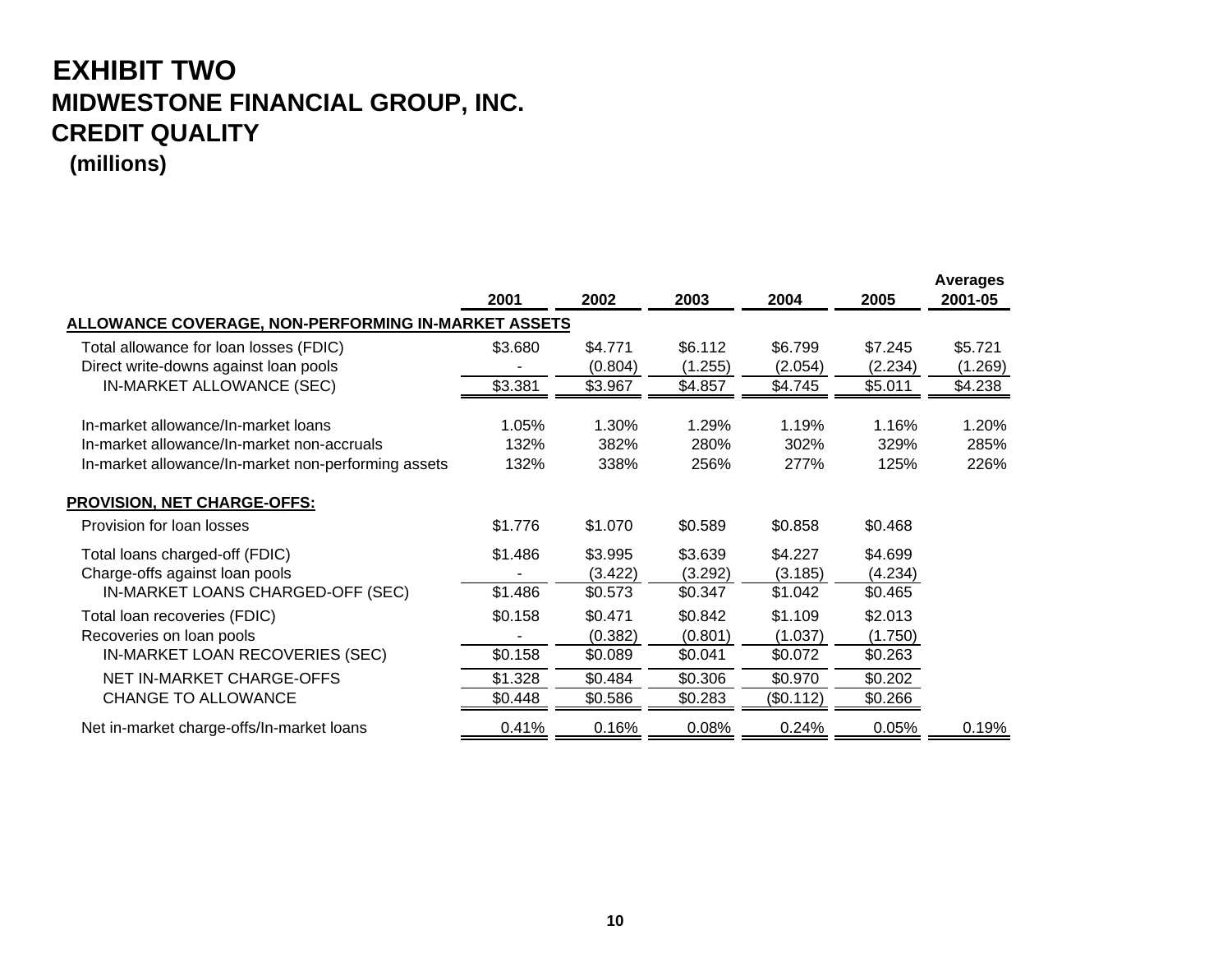## **EXHIBIT TWO MIDWESTONE FINANCIAL GROUP, INC. MISCELLANEOUS RATIOS**

| 2002<br>2001<br>2003<br>2004<br>2005                                              | <b>Five Years</b>          |         |
|-----------------------------------------------------------------------------------|----------------------------|---------|
| <b>GROWTH RATES</b>                                                               |                            |         |
| 12.0%<br>$-10.6%$<br>19.3%<br>8.6%<br>6.6%<br>Loans                               | 6.7%                       |         |
| 2.7%<br>4.3%<br>14.5%<br>4.8%<br>6.4%<br>Deposits                                 | 6.5%                       |         |
| 5.9%<br>16.0%<br>4.4%<br>$-1.5%$<br>4.1%<br>Assets                                | 5.6%                       |         |
| 8.9%<br>32.9%<br>2.4%<br>$-1.6%$<br>4.4%<br>Income                                | 8.8%                       |         |
| 2003<br>2005<br>2001<br>2002<br>2004                                              | <b>Averages</b><br>2001-05 |         |
| <b>BALANCE SHEET RATIOS</b>                                                       |                            |         |
| 7.7%<br>8.8%<br>7.1%<br>6.9%<br>6.8%<br>Tang. common equity/Tang. assets          | 7.4%                       |         |
| 8.3%<br>8.2%<br>Tier I capital ratio<br>7.3%<br>10.2%<br>8.3%                     | 8.5%                       |         |
| Tier I risk based capital<br>9.8%<br>14.3%<br>11.2%<br>10.9%<br>10.4%             | 11.3%                      |         |
| 114.0%<br>97.8%<br>101.9%<br>105.7%<br>105.8%<br>Total loans / Deposits           | 105.0%                     |         |
| <b>INCOME STATEMENT PERFORMANCE RATIOS</b>                                        |                            |         |
| Full-time equivalent employees (FTEs)<br>163<br>165<br>197<br>202<br>207          | 187                        |         |
| Assets / FTE<br>\$3.348<br>\$3.257<br>\$3.165<br>\$3.223<br>\$3.275               | \$3.254                    | million |
| 58.2%<br>63.8%<br>65.4%<br>65.7%<br>64.8%<br><b>Efficiency ratio</b>              | 63.6%                      |         |
| <b>INTEREST - YIELD, COST, SPREAD, MARGIN</b>                                     |                            |         |
| 8.17%<br>6.78%<br>7.52%<br>6.47%<br>6.74%<br>Yield on earning assets (TE)*        | 7.14%                      |         |
| 3.65%<br>2.81%<br>2.68%<br>Cost of interest-bearing liabilities<br>4.77%<br>2.42% | 3.27%                      |         |
| YIELD / COST SPREAD (TE) *<br>3.41%<br>3.87%<br>3.97%<br>4.05%<br>4.06%           | 3.87%                      |         |
| 3.85%<br>4.22%<br>4.25%<br>4.29%<br>4.33%<br>Net interest margin (TE) *           | 4.19%                      |         |
| <b>RETURN ON COMMON EQUITY</b><br>8.6%<br>10.9%<br>10.5%<br>10.2%<br>10.5%        | 10.1%                      |         |

\* Adjusted to tax equivalent basis for tax exempt securities.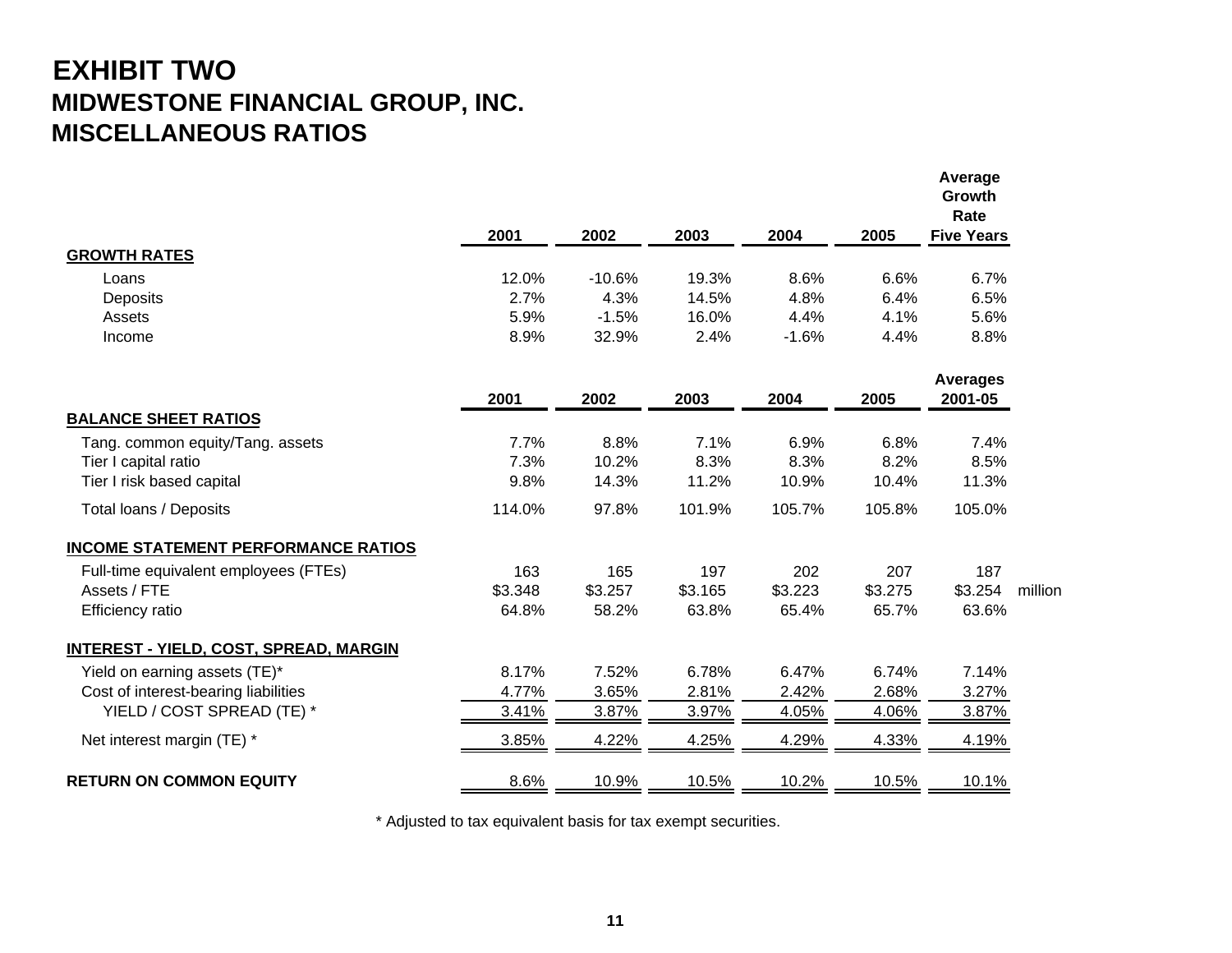# **EXHIBIT TWO MIDWESTONE FINANCIAL GROUP, INC. LOAN POOLS AS SEPARATE DIVISION**

| (millions)                                      |                    |                   |                     |                    |                    | <b>Averages</b>   |
|-------------------------------------------------|--------------------|-------------------|---------------------|--------------------|--------------------|-------------------|
|                                                 | 2001               | 2002              | 2003                | 2004               | 2005               | 2001-05           |
| <b>PRO FORMA BALANCE SHEETS</b>                 |                    |                   |                     |                    |                    |                   |
| Other earning assets                            | \$0.000<br>110.393 | \$0.000<br>81.483 | \$0.000<br>85.411   | \$0.000<br>103.529 | \$0.000<br>102.117 | \$0.000<br>96.587 |
| Loans<br>Intangible assets                      |                    |                   |                     |                    |                    |                   |
| Other non-earning assets                        |                    |                   |                     |                    |                    |                   |
| <b>TOTAL ASSETS</b>                             | \$110.393          | \$81.483          | \$85.411            | \$103.529          | \$102.117          | \$96.587          |
| Deposits                                        | \$0.000            | \$0.000           | \$0.000             | \$0.000            | \$0.000            | \$0.000           |
| Borrowings                                      | 99.997             | 73.742            | 77.396              | 93.874             | 92.576             | 87.517            |
| Other liabilities                               | 0.460              | 0.408             | 0.328               | 0.338              | 0.351              | 0.377             |
| <b>Trust preferred</b>                          |                    |                   |                     |                    |                    |                   |
| Common equity                                   | 9.935              | 7.333             | 7.687               | 9.318              | 9.191              | 8.693             |
| <b>TOTAL LIABS &amp; EQUITY</b>                 | \$110.393          | \$81.483          | \$85.411            | \$103.529          | \$102.117          | \$96.587          |
| <b>PRO FORMA INCOME STATEMENTS</b>              |                    |                   |                     |                    |                    |                   |
| Interest revenues                               | \$9.595            | \$10.058          | \$8.985             | \$9.395            | \$10.222           | \$9.651           |
| Interest expense                                | 5.525              | 4.892             | 3.941               | 4.055              | 4.206              | 4.524             |
| NET INTEREST INCOME                             | \$4.070            | \$5.166           | $\overline{$}5.044$ | \$5.340            | \$6.016            | \$5.127           |
| Provision for loan losses                       |                    |                   |                     |                    |                    |                   |
| Non-interest income                             |                    |                   |                     |                    |                    |                   |
| Security gains/(losses)                         |                    |                   |                     |                    |                    |                   |
| Non-interest expense                            |                    |                   |                     |                    |                    |                   |
| <b>NET BEFORE TAXES</b>                         | \$4.070            | \$5.166           | \$5.044             | \$5.340            | \$6.016            | \$5.127           |
| Provision for income taxes                      | 1.569              | 1.994             | 1.980               | 2.071              | 2.378              | 1.998             |
| <b>NET INCOME</b>                               | \$2.502            | \$3.172           | \$3.064             | \$3.269            | \$3.638            | \$3.129           |
| <b>PRO FORMA COMMON SIZED INCOME STATEMENTS</b> |                    |                   |                     |                    |                    |                   |
| Interest revenues                               | 10.91%             | 10.60%            | 10.45%              | 10.51%             | 10.14%             | 10.52%            |
| Interest expense                                | 6.28%              | 5.16%             | 4.58%               | 4.53%              | 4.17%              | 4.95%             |
| <b>NET INTEREST INCOME</b>                      | 4.63%              | 5.45%             | 5.87%               | 5.97%              | 5.97%              | 5.58%             |
| Provision for loan losses                       |                    |                   |                     |                    |                    |                   |
| Non-interest income                             |                    |                   |                     |                    |                    |                   |
| Security gains/(losses)                         |                    |                   |                     |                    |                    |                   |
| Non-interest expense                            |                    |                   |                     |                    |                    |                   |
| <b>NET BEFORE TAXES</b>                         | 4.63%              | 5.45%             | 5.87%               | 5.97%              | 5.97%              | 5.58%             |
| Provision for income taxes                      | 1.78%              | 2.10%             | 2.30%               | 2.32%              | 2.36%              | 2.17%             |
| <b>NET INCOME</b>                               | 2.84%              | 3.34%             | 3.56%               | 3.66%              | 3.61%              | 3.40%             |
| LOAN POOLS: Pro forma average assets            | \$87.970           | \$94.861          | \$85.959            | \$89.430           | \$100.808          |                   |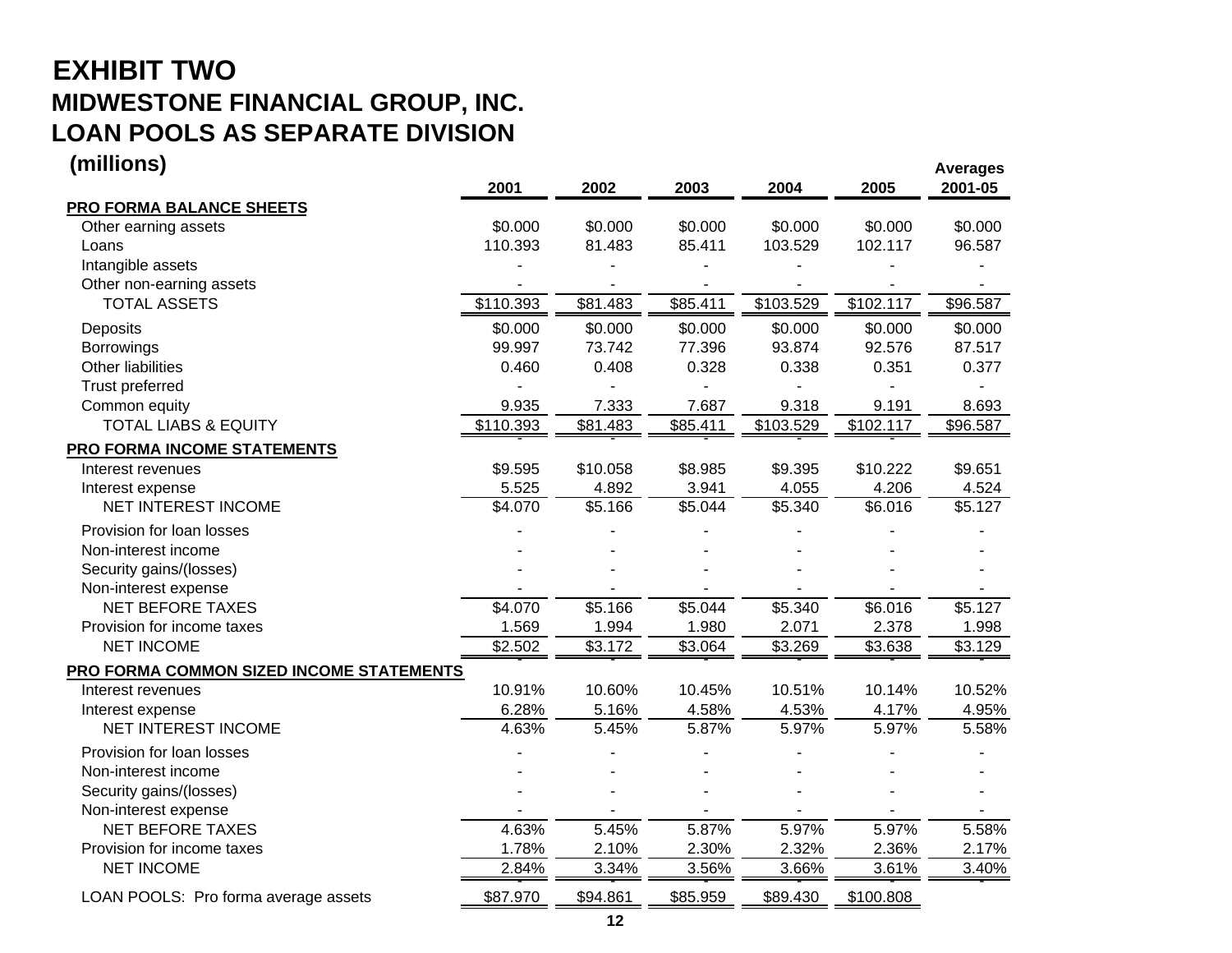# **EXHIBIT TWO MIDWESTONE FINANCIAL GROUP, INC. CORE BANK AS SEPARATE DIVISION**

| (millions)                               |           |           |           |           |           | <b>Averages</b> |
|------------------------------------------|-----------|-----------|-----------|-----------|-----------|-----------------|
|                                          | 2001      | 2002      | 2003      | 2004      | 2005      | 2001-05         |
| PRO FORMA BALANCE SHEETS                 |           |           |           |           |           |                 |
| Other earning assets                     | \$69.195  | \$106.736 | \$107.107 | \$92.843  | \$82.628  | \$91.702        |
| Loans                                    | 322.980   | 306.024   | 377.017   | 398.854   | 433.437   | 367.662         |
| Intangible assets                        | 10.675    | 10.385    | 14.220    | 14.474    | 14.685    | 12.888          |
| Other non-earning assets                 | 32.510    | 32.733    | 39.680    | 41.292    | 45.122    | 38.267          |
| <b>TOTAL ASSETS</b>                      | \$435.360 | \$455.878 | \$538.024 | \$547.463 | \$575.872 | \$510.519       |
| Deposits                                 | \$380.060 | \$396.368 | \$453.813 | \$475.384 | \$506.046 | \$442.334       |
| <b>Borrowings</b>                        | 11.027    | (2.949)   | 20.998    | 9.790     | 4.199     | 8.613           |
| Other liabilities                        | 3.382     | 3.784     | 4.446     | 4.366     | 6.121     | 4.420           |
| Trust preferred                          |           | 10.310    | 10.310    | 10.310    | 10.310    | 8.248           |
| Common equity                            | 40.892    | 48.365    | 48.457    | 47.612    | 49.195    | 46.904          |
| <b>TOTAL LIABS &amp; EQUITY</b>          | \$435.360 | \$455.878 | \$538.024 | \$547.463 | \$575.872 | \$510.519       |
| <b>PRO FORMA INCOME STATEMENTS</b>       |           |           |           |           |           |                 |
| Interest revenues (TE)                   | \$30.876  | \$28.105  | \$29.156  | \$28.592  | \$30.726  | \$29.491        |
| Interest expense                         | 15.902    | 11.839    | 10.306    | 8.767     | 10.471    | 11.457          |
| NET INTEREST INCOME (TE)                 | \$14.974  | \$16.266  | \$18.849  | \$19.825  | \$20.255  | \$18.034        |
| Provision for loan losses                | 1.776     | 1.070     | 0.589     | 0.858     | 0.468     | 0.952           |
| Non-interest income                      | 3.269     | 3.689     | 4.191     | 3.882     | 4.380     | 3.882           |
| Security gains/(losses)                  | 1.018     |           | 0.167     | 0.332     | 0.028     | 0.309           |
| Non-interest expense                     | 14.467    | 14.624    | 17.907    | 18.999    | 20.144    | 17.228          |
| <b>NET BEFORE TAXES</b>                  | \$3.018   | \$4.261   | \$4.711   | \$4.182   | \$4.051   | \$4.045         |
| Provision for income taxes (TE)          | 1.163     | 1.644     | 1.850     | 1.622     | 1.601     | 1.576           |
| <b>NET INCOME</b>                        | \$1.854   | \$2.617   | \$2.862   | \$2.560   | \$2.450   | \$2.469         |
| PRO FORMA COMMON SIZED INCOME STATEMENTS |           |           |           |           |           |                 |
| Interest revenues (TE)                   | 6.97%     | 6.30%     | 5.62%     | 5.25%     | 5.55%     | 5.94%           |
| Interest expense                         | 3.59%     | 2.65%     | 1.99%     | 1.61%     | 1.89%     | 2.35%           |
| NET INTEREST INCOME (TE)                 | 3.38%     | 3.65%     | 3.63%     | 3.64%     | 3.66%     | 3.59%           |
| Provision for loan losses                | 0.40%     | 0.24%     | 0.11%     | 0.16%     | 0.08%     | 0.20%           |
| Non-interest income                      | 0.74%     | 0.83%     | 0.81%     | 0.71%     | 0.79%     | 0.78%           |
| Security gains/(losses)                  | 0.23%     | 0.00%     | 0.03%     | 0.06%     | 0.01%     | 0.07%           |
| Non-interest expense                     | 3.26%     | 3.28%     | 3.45%     | 3.49%     | 3.64%     | 3.42%           |
| <b>NET BEFORE TAXES</b>                  | 0.68%     | 0.96%     | 0.91%     | 0.77%     | 0.73%     | 0.81%           |
| Provision for income taxes (TE)          | 0.26%     | 0.37%     | 0.36%     | 0.30%     | 0.29%     | 0.31%           |
| <b>NET INCOME</b>                        | 0.42%     | 0.59%     | 0.55%     | 0.47%     | 0.44%     | 0.49%           |
| CORE BANK: Pro forma average assets      | \$443.250 | \$446.167 | \$518.735 | \$544.157 | \$553.816 |                 |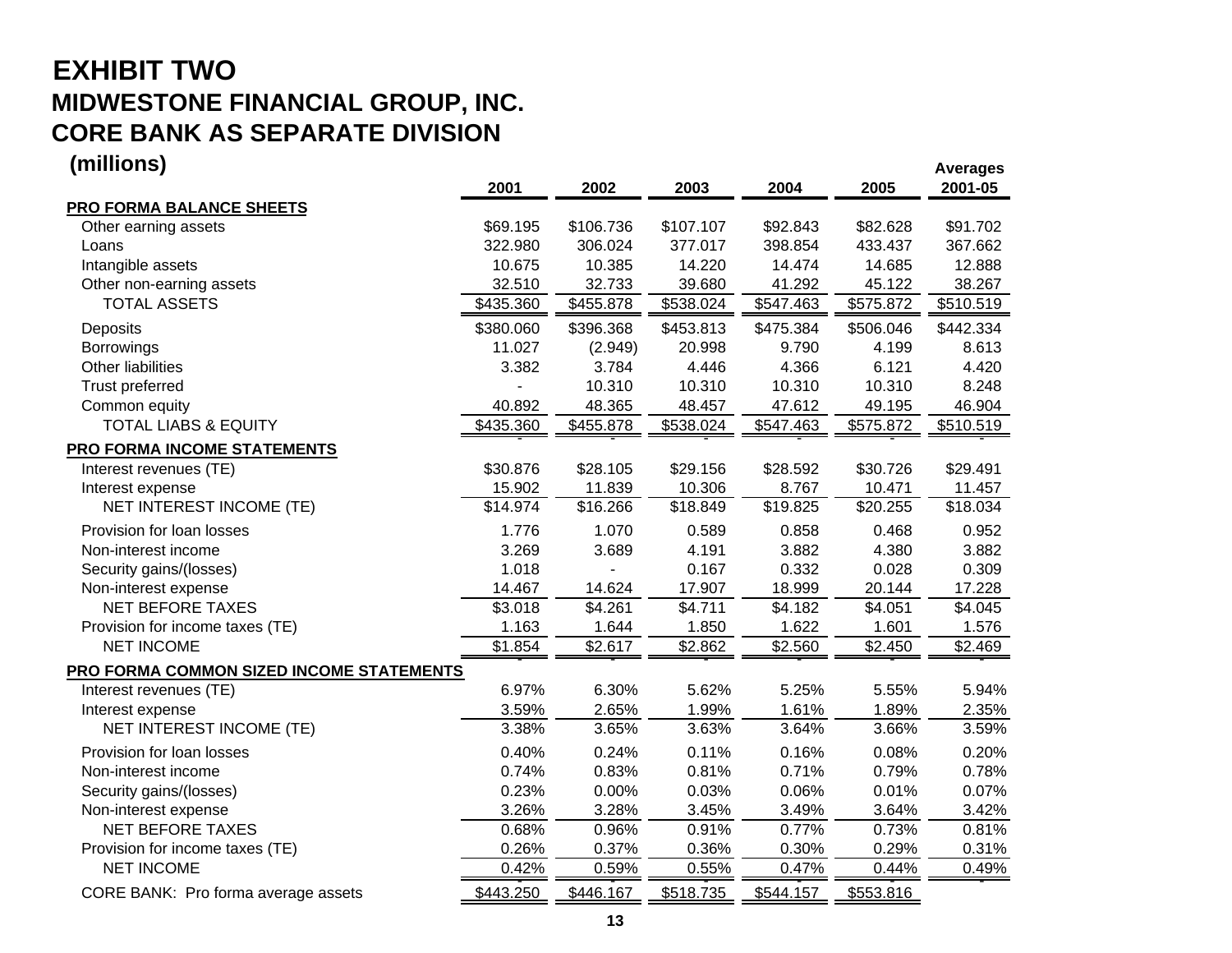# **EXHIBIT THREE MIDWESTONE FINANCIAL GROUP, INC. BALANCE SHEETS**

|                                        | <b>FDIC/SEC</b>  |                  |  |
|----------------------------------------|------------------|------------------|--|
|                                        | Dec. 31,<br>2005 | Mar. 31,<br>2006 |  |
| <b>EARNING ASSETS</b>                  |                  |                  |  |
| Bank, interest-bearing deposits        | \$0.417          | \$0.373          |  |
| Fed funds sold                         |                  |                  |  |
| <b>Securities</b>                      | 82.211           | 75.895           |  |
| Loans                                  | 535.554          | 539.701          |  |
| EARNING ASSETS                         | \$618.182        | \$615.969        |  |
| <b>OTHER ASSETS</b>                    |                  |                  |  |
| Allowance for loan losses              | (7.245)          | (8.027)          |  |
| Cash                                   | 13.806           | 14.685           |  |
| <b>Fixed assets</b>                    | 10.815           | 11.918           |  |
| Other real estate owned (OREO)         | 6.144            | 3.808            |  |
| Goodwill                               | 13.268           | 13.405           |  |
| Intangibles                            | 1.417            | 1.339            |  |
| Other assets                           | 21.602           | 20.896           |  |
| <b>TOTAL ASSETS</b>                    | \$677.989        | \$673.993        |  |
| <b>DEPOSITS</b>                        |                  |                  |  |
| Demand deposits (DDA)                  | \$51.097         | \$46.057         |  |
| <b>NOW accounts</b>                    | 67.693           | 73.327           |  |
| Money market, savings                  | 112.969          | 111.000          |  |
| Certificates of deposit (CDs) < \$100k | 215.816          | 221.507          |  |
| Certificates of deposit (CDs) > \$100k | 58.471           | 54.954           |  |
| <b>TOTAL DEPOSITS</b>                  | \$506.046        | \$506.845        |  |
| <b>OTHER LIABILITIES</b>               |                  |                  |  |
| Fed funds purchased                    | 7.575            | 4.590            |  |
| <b>Borrowings</b>                      | 89.200           | 86.700           |  |
| <b>Other liabilities</b>               | 6.472            | 5.830            |  |
| <b>TOTAL LIABILITIES</b>               | \$609.293        | \$603.965        |  |
| <b>EQUITY</b>                          |                  |                  |  |
| Trust preferred                        | 10.310           | 10.310           |  |
| Common stock                           | 76.080           | 77.374           |  |
| Accumulated adjustment                 | (0.743)          | (0.788)          |  |
| Treasury stock                         | (16.951)         | (16.868)         |  |
| <b>TOTAL COMMON EQUITY</b>             | \$58.386         | \$59.718         |  |
| <b>TOTAL EQUITY</b>                    | \$68.696         | \$70.028         |  |
| <b>TOTAL LIABS. &amp; EQUITY</b>       | \$677.989        | \$673.993        |  |
|                                        |                  |                  |  |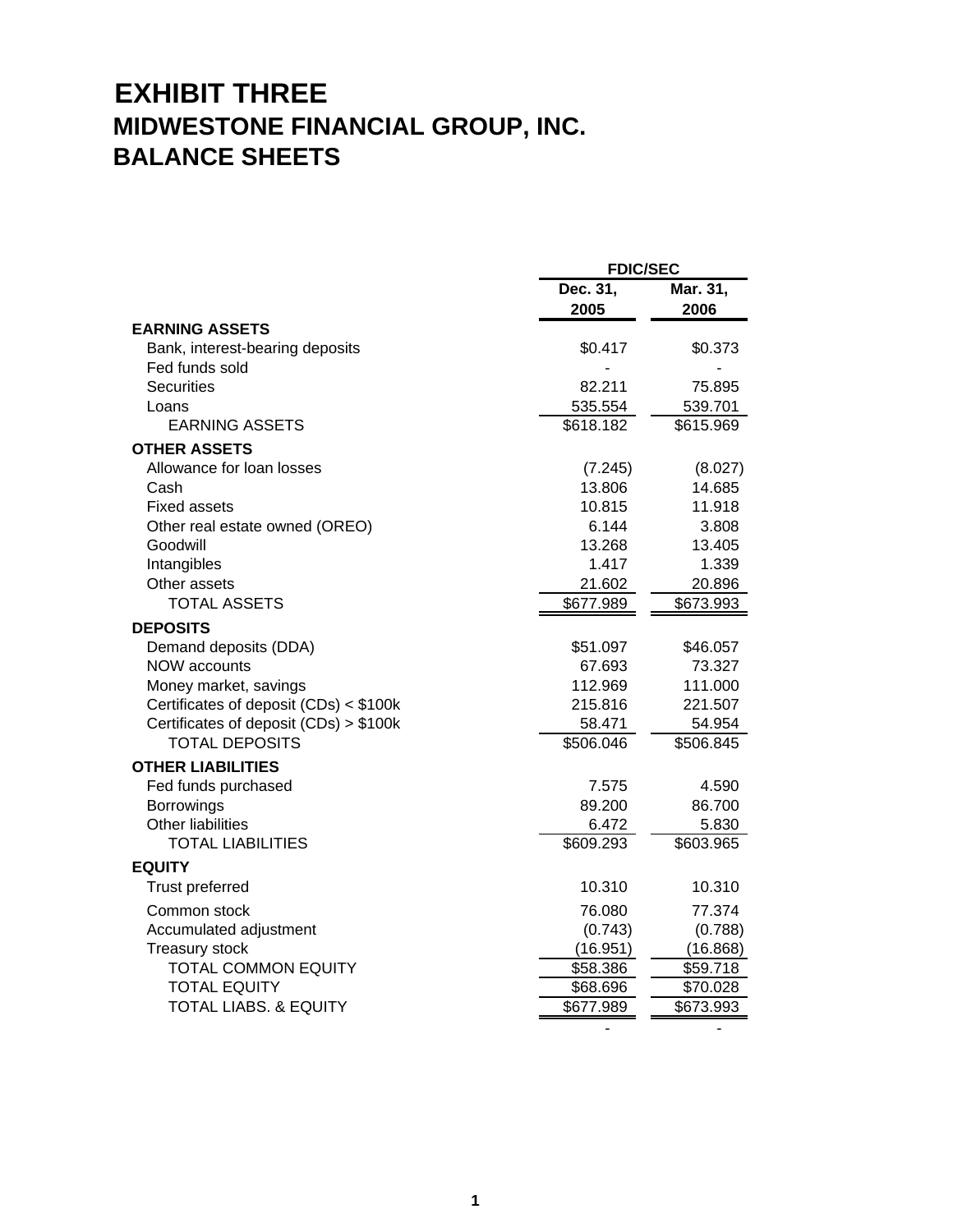# **EXHIBIT THREE MIDWESTONE FINANCIAL GROUP, INC. BALANCE SHEETS - COMMON SIZED**

|                                        | <b>FDIC/SEC</b> |          |
|----------------------------------------|-----------------|----------|
|                                        | Dec. 31,        | Mar. 31, |
|                                        | 2005            | 2006     |
| <b>EARNING ASSETS</b>                  |                 |          |
| Bank, interest-bearing deposits        | 0.1%            | 0.1%     |
| Fed funds sold                         |                 |          |
| <b>Securities</b>                      | 12.1%           | 11.3%    |
| Loans                                  | 79.0%           | 80.1%    |
| <b>EARNING ASSETS</b>                  | 91.2%           | 91.4%    |
| <b>OTHER ASSETS</b>                    |                 |          |
| Allowance for loan losses              | $-1.1%$         | $-1.2%$  |
| Cash                                   | 2.0%            | 2.2%     |
| <b>Fixed assets</b>                    | 1.6%            | 1.8%     |
| Other real estate owned (OREO)         | 0.9%            | 0.6%     |
| Goodwill                               | 2.0%            | 2.0%     |
| Intangibles                            | 0.2%            | 0.2%     |
| Other assets                           | 3.2%            | 3.1%     |
| <b>TOTAL ASSETS</b>                    | 100.0%          | 100.0%   |
| <b>DEPOSITS</b>                        |                 |          |
| Demand deposits (DDA)                  | 7.5%            | 6.8%     |
| <b>NOW accounts</b>                    | 10.0%           | 10.9%    |
| Money market, savings                  | 16.7%           | 16.5%    |
| Certificates of deposit (CDs) < \$100k | 31.8%           | 32.9%    |
| Certificates of deposit (CDs) > \$100k | 8.6%            | 8.2%     |
| <b>TOTAL DEPOSITS</b>                  | 74.6%           | 75.2%    |
| <b>OTHER LIABILITIES</b>               |                 |          |
| Fed funds purchased                    | 1.1%            | 0.7%     |
| <b>Borrowings</b>                      | 13.2%           | 12.9%    |
| <b>Other liabilities</b>               | 1.0%            | 0.9%     |
| <b>TOTAL LIABILITIES</b>               | 89.9%           | 89.6%    |
| <b>EQUITY</b>                          |                 |          |
| Trust preferred securities             | 1.5%            | 1.5%     |
| Common stock                           | 11.2%           | 11.5%    |
| Accumulated adjustment                 | $-0.1%$         | $-0.1%$  |
| Treasury stock                         | $-2.5%$         | $-2.5%$  |
| <b>TOTAL COMMON EQUITY</b>             | 8.6%            | 8.9%     |
| <b>TOTAL EQUITY</b>                    | 10.1%           | 10.4%    |
| <b>TOTAL LIABS, &amp; EQUITY</b>       | 100.0%          | 100.0%   |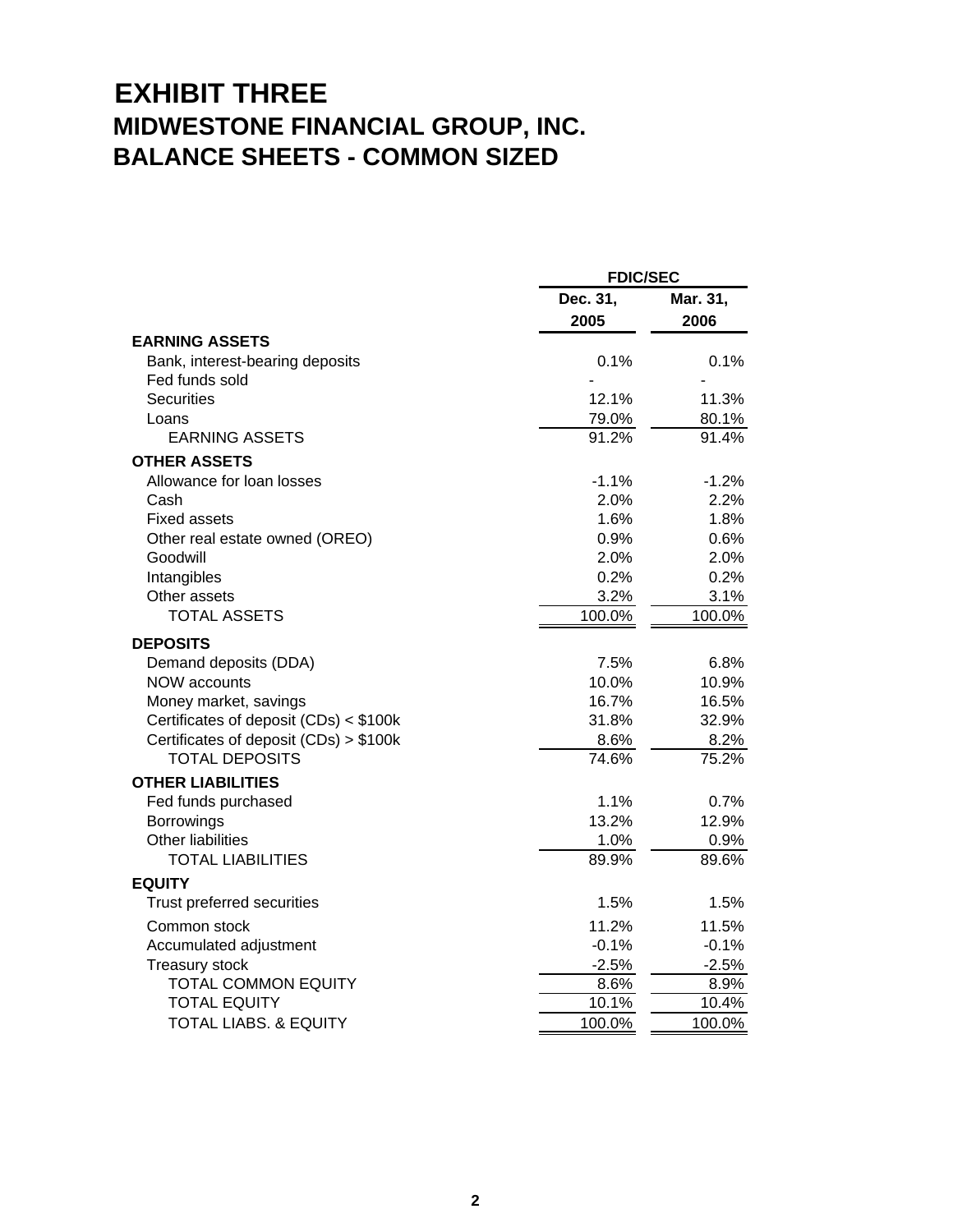## **EXHIBIT THREE MIDWESTONE FINANCIAL GROUP, INC. LOAN PORTFOLIO - FDIC/SEC COMPARISON**

|                                                                                                                                                                                                                                   | <b>FDIC/SEC</b>                                                       |                                                                                                |
|-----------------------------------------------------------------------------------------------------------------------------------------------------------------------------------------------------------------------------------|-----------------------------------------------------------------------|------------------------------------------------------------------------------------------------|
|                                                                                                                                                                                                                                   | Dec. 31,<br>2005                                                      | Mar. 31,<br>2006                                                                               |
| <b>LOAN PORTFOLIO, FDIC REPORTS</b>                                                                                                                                                                                               |                                                                       |                                                                                                |
| Land & construction                                                                                                                                                                                                               | \$38.295                                                              | \$41.930                                                                                       |
| Commercial real estate                                                                                                                                                                                                            | 131.149                                                               | 127.577                                                                                        |
| Commercial & industrial                                                                                                                                                                                                           | 90.909                                                                | 83.238                                                                                         |
| Agricultural - production                                                                                                                                                                                                         | 56.188                                                                | 58.766                                                                                         |
| Agricultural - land                                                                                                                                                                                                               | 62.063                                                                | 65.054                                                                                         |
| Residential mortgages                                                                                                                                                                                                             | 133.409                                                               | 132.711                                                                                        |
| Consumer                                                                                                                                                                                                                          | 21.212                                                                | 21.201                                                                                         |
| Other, lease financing                                                                                                                                                                                                            | 2.329                                                                 | 9.224                                                                                          |
| <b>TOTAL LOANS</b>                                                                                                                                                                                                                | \$535.554                                                             | \$539.701                                                                                      |
| <b>LOAN PORTFOLIO, SEC REPORTS</b><br>Land & construction<br>Commercial real estate<br>Commercial & industrial<br>Agricultural - production<br>Agricultural - land<br>Residential mortgages<br>Consumer<br>Other, lease financing | \$36.654<br>85.463<br>72.248<br>55.471<br>40.641<br>130.605<br>12.355 | NA.<br><b>NA</b><br><b>NA</b><br><b>NA</b><br><b>NA</b><br><b>NA</b><br><b>NA</b><br><b>NA</b> |
| SUBTOTAL IN-MARKET LOANS                                                                                                                                                                                                          | \$433.437                                                             | \$450.219                                                                                      |
| Loan pools per SEC                                                                                                                                                                                                                | 103.570                                                               | 90.712                                                                                         |
| <b>COMBINED LOAN PORTFOLIOS</b>                                                                                                                                                                                                   | \$537.007                                                             | \$540.931                                                                                      |
| Direct write-down, offset to provision                                                                                                                                                                                            | (2.234)                                                               | (2.234)                                                                                        |
| Other adjustment                                                                                                                                                                                                                  | 0.781                                                                 | 1.004                                                                                          |
| TOTAL LOANS PER FDIC                                                                                                                                                                                                              | \$535.554                                                             | \$539.701                                                                                      |
|                                                                                                                                                                                                                                   |                                                                       |                                                                                                |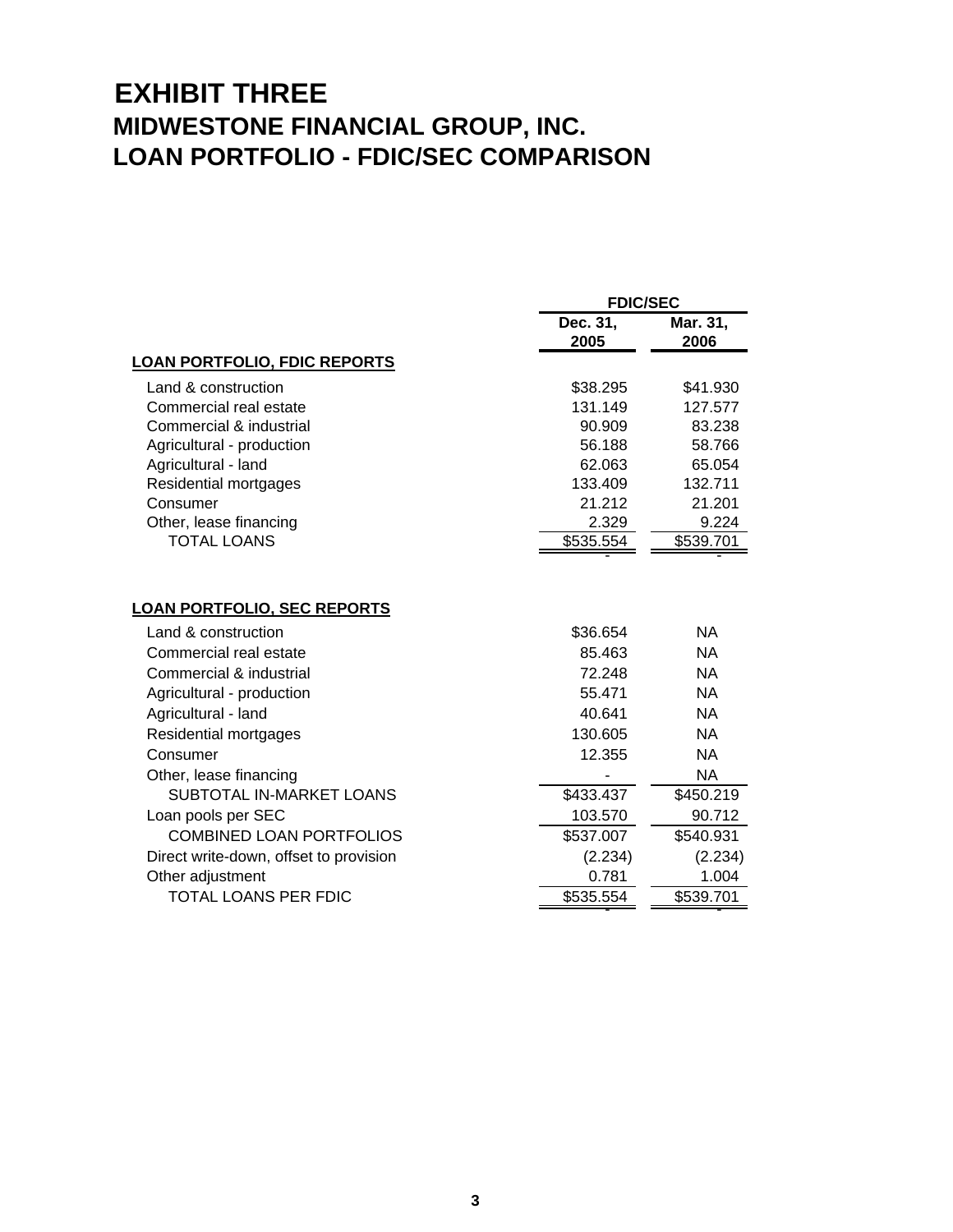## **EXHIBIT THREE LOAN PORTFOLIO - FDIC/SEC COMPARISON LOAN PORTFOLIO COMPOSITION (millions)**

|                                             | <b>FDIC/SEC</b> |           |  |
|---------------------------------------------|-----------------|-----------|--|
|                                             | Dec. 31,        | Mar. 31,  |  |
| <b>LOAN POOLS FDIC REPORTS</b>              |                 |           |  |
| Loan pools per SEC                          | \$103.570       | \$90.712  |  |
| Direct write-down, offset to provision      | (2.234)         | (2.234)   |  |
| Other adjustment                            | 0.781           | 1.004     |  |
| NET LOAN POOLS PER FDIC                     | \$102.117       | \$89.482  |  |
| <b>LOAN POOLS (CALCULATED)</b>              |                 |           |  |
| Land & construction                         | \$1.641         | NA.       |  |
| Commercial real estate                      | 45.686          | <b>NA</b> |  |
| Commercial & industrial                     | 18.661          | NA.       |  |
| Agricultural - production                   | 0.717           | NA.       |  |
| Agricultural - land                         | 21.422          | NA.       |  |
| Residential mortgages                       | 2.804           | NA.       |  |
| Consumer                                    | 8.857           | <b>NA</b> |  |
| Other, lease financing                      | 2.329           | NA.       |  |
| <b>LOAN POOLS</b>                           | \$102.117       | \$89.482  |  |
| Direct write-down, offset to provision      | 2.234           | 2.234     |  |
| Other adjustment                            | (0.781)         | (1.004)   |  |
| <b>BALANCE PER SEC</b>                      | \$103.570       | \$90.712  |  |
| <b>CALCULATED BREAKOUT FOR FDIC REPORTS</b> |                 |           |  |
| Subtotal in-market loans                    | \$433.437       | \$450.219 |  |
| Net loan pools                              | 102.117         | 89.482    |  |
| TOTAL LOANS PER FDIC                        | \$535.554       | \$539.701 |  |
|                                             |                 |           |  |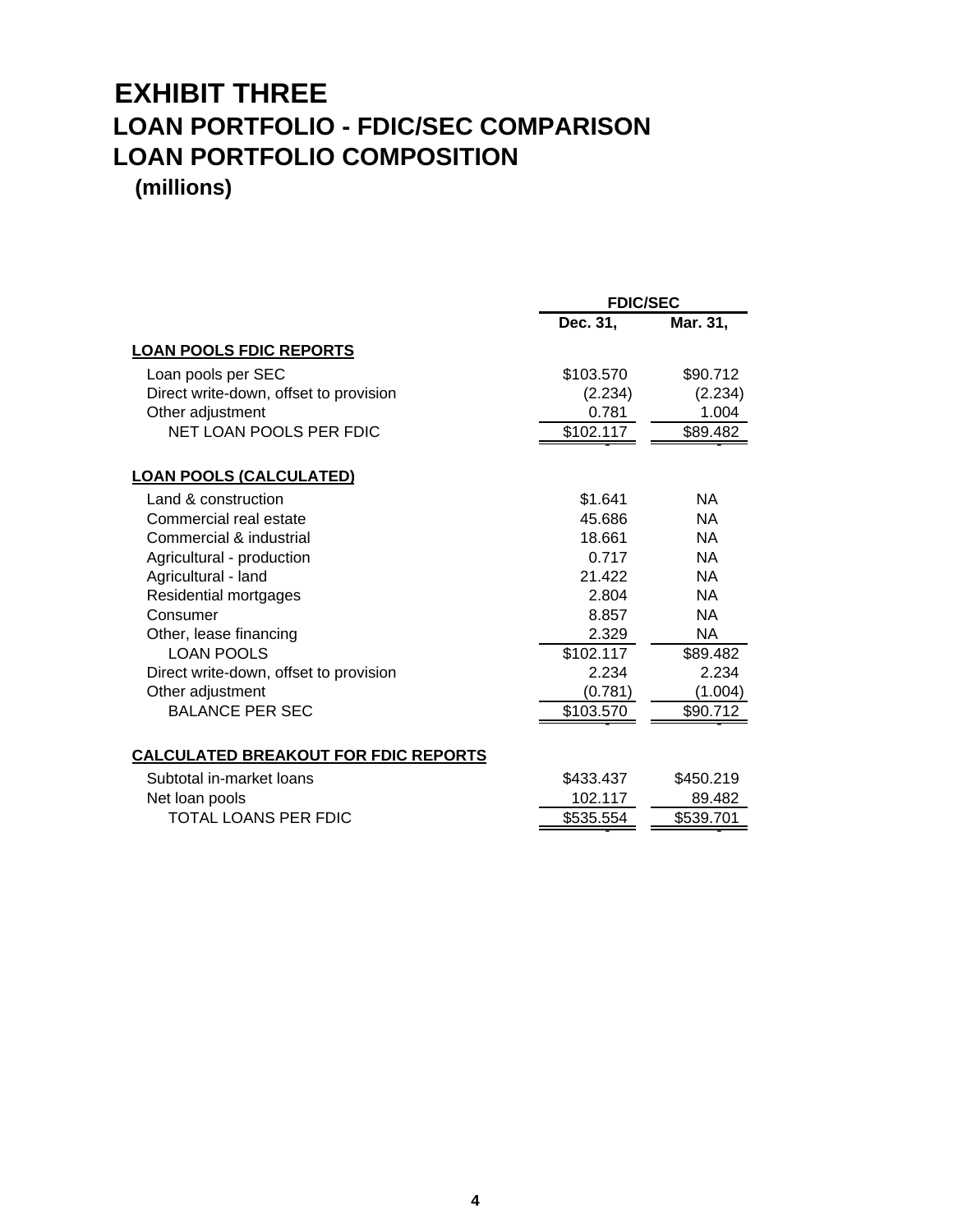# **EXHIBIT THREE MIDWESTONE FINANCIAL GROUP, INC. LOAN PORTFOLIO COMPOSITION**

| Dec. 31,                                               | Mar. 31,                                                                                                                                     |
|--------------------------------------------------------|----------------------------------------------------------------------------------------------------------------------------------------------|
|                                                        | 2006                                                                                                                                         |
| <b>BREAKOUT BETWEEN IN-MARKET LOANS AND LOAN POOLS</b> |                                                                                                                                              |
| 80.9%                                                  | 83.4%                                                                                                                                        |
| 19.1%                                                  | 16.6%                                                                                                                                        |
| 100.0%                                                 | 100.0%                                                                                                                                       |
|                                                        |                                                                                                                                              |
|                                                        | NA.                                                                                                                                          |
|                                                        | <b>NA</b>                                                                                                                                    |
| 16.7%                                                  | <b>NA</b>                                                                                                                                    |
| 12.8%                                                  | <b>NA</b>                                                                                                                                    |
| 9.4%                                                   | <b>NA</b>                                                                                                                                    |
| 30.1%                                                  | <b>NA</b>                                                                                                                                    |
| 2.9%                                                   | <b>NA</b>                                                                                                                                    |
| 0.0%                                                   | <b>NA</b>                                                                                                                                    |
| 100.0%                                                 | <b>NA</b>                                                                                                                                    |
|                                                        |                                                                                                                                              |
| 1.6%                                                   | NA.                                                                                                                                          |
| 44.1%                                                  | <b>NA</b>                                                                                                                                    |
| 18.0%                                                  | <b>NA</b>                                                                                                                                    |
| 0.7%                                                   | <b>NA</b>                                                                                                                                    |
| 20.7%                                                  | <b>NA</b>                                                                                                                                    |
| 2.7%                                                   | <b>NA</b>                                                                                                                                    |
| 8.6%                                                   | <b>NA</b>                                                                                                                                    |
|                                                        | <b>NA</b>                                                                                                                                    |
|                                                        | 98.6%                                                                                                                                        |
|                                                        | 2.5%                                                                                                                                         |
|                                                        | $-1.1%$                                                                                                                                      |
|                                                        | 100.0%                                                                                                                                       |
|                                                        | <b>FDIC/SEC</b><br>2005<br><b>COMPOSITION OF THE IN-MARKET LOAN PORTFOLIO</b><br>8.5%<br>19.7%<br>2.2%<br>98.6%<br>2.2%<br>$-0.8%$<br>100.0% |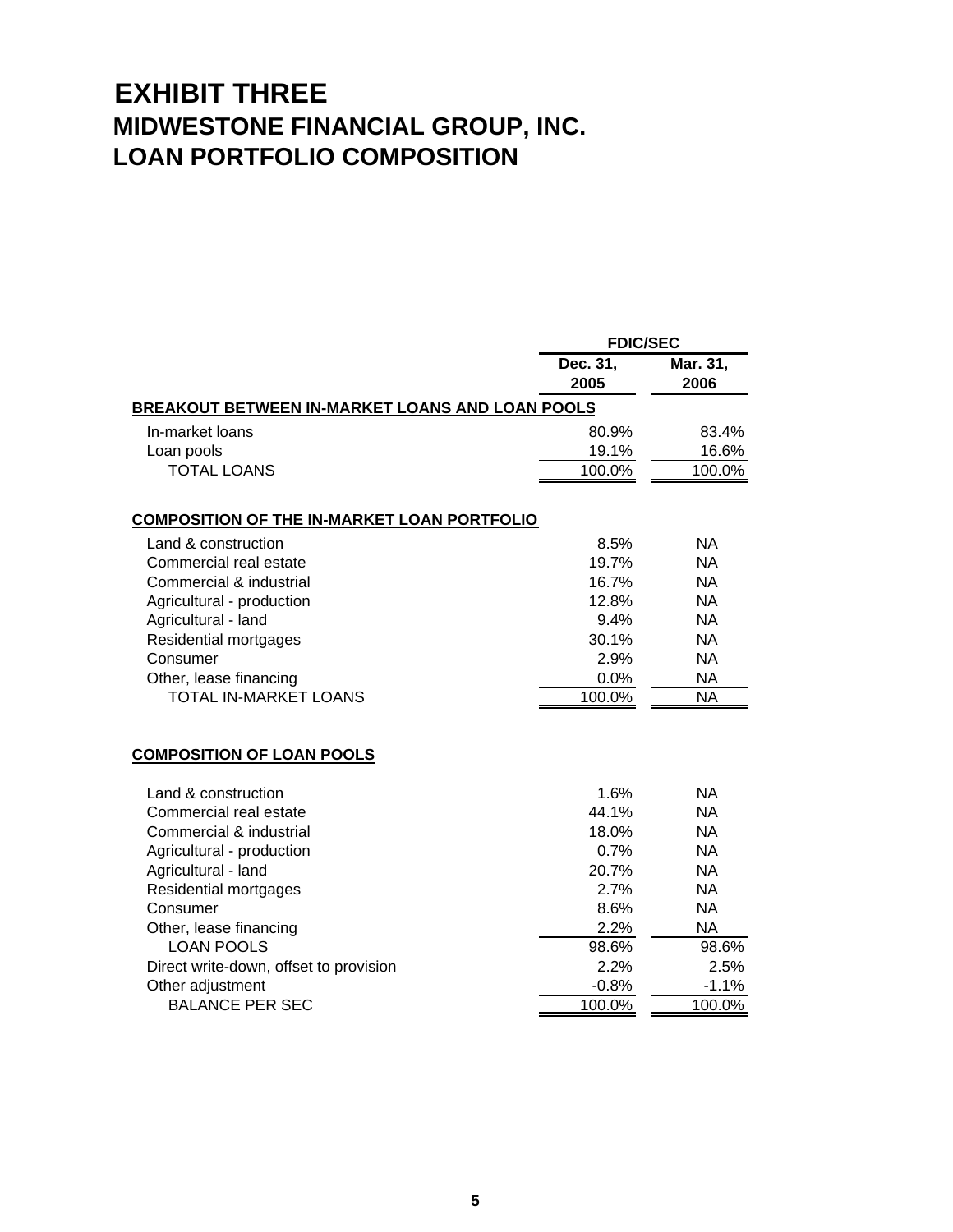### **EXHIBIT THREE MIDWESTONE FINANCIAL GROUP, INC. RECONCILIATION: FDIC TO SEC ADJUSTMENTS TO INTEREST REVENUES AND TO THE PROVISION FOR LOAN LOSSES**

|                                                      | <b>FDIC/SEC</b>  |                  |  |
|------------------------------------------------------|------------------|------------------|--|
|                                                      | Dec. 31,<br>2005 | Mar. 31,<br>2006 |  |
| <b>RECONCILIATION</b>                                |                  |                  |  |
| Interest revenues per FDIC reports                   | \$42.744         | \$11.726         |  |
| Shift from provision for loan losses                 | (2.664)          | (0.448)          |  |
| <b>INTEREST REVENUES PER SEC REPORTS</b>             | \$40.080         | \$11.278         |  |
| Tax equivalent adjustment                            | 0.868            | 0.260            |  |
| <b>PRO FORMA INTEREST REVENUES</b>                   | \$40.948         | \$11.538         |  |
| <b>INTEREST REVENUES, SEC REPORTS</b>                |                  |                  |  |
| In-market loans                                      | \$26.518         | \$7.874          |  |
| Loan pools, net of provision                         | 10.222           | 2.609            |  |
| Other earning assets (TE) *                          | 4.208            | 1.055            |  |
| <b>TOTAL INTEREST REVENUES</b>                       | \$40.948         | \$11.538         |  |
| <b>COMPOSITION OF INTEREST REVENUES, SEC REPORTS</b> |                  |                  |  |
| In-market loans                                      | 64.8%            | 68.2%            |  |
| Loan pools, net of provision                         | 25.0%            | 22.6%            |  |
| Other earning assets (TE) *                          | 10.3%            | 9.1%             |  |
| <b>TOTAL INTEREST REVENUES</b>                       | 100.0%           | 100.0%           |  |
| ADJUSTMENTS FOR LOAN POOL LOSS PROVISION             |                  |                  |  |
| Loan pools, gross interest revenues                  | \$12.886         | \$3.057          |  |
| Loan loss provision                                  | (2.664)          | (0.448)          |  |
| NET PER SEC REPORTS                                  | \$10,222         | \$2.609          |  |
| Provision for loan losses per FDIC reports           | \$3.132          | \$0.448          |  |
| Loan loss provision to loan pools                    | (2.664)          | (0.448)          |  |
| ADJUSTED LOAN LOSS PROVISION                         | \$0.468          | \$0.000          |  |

\* Adjusted to tax equivalent basis for tax exempt securities.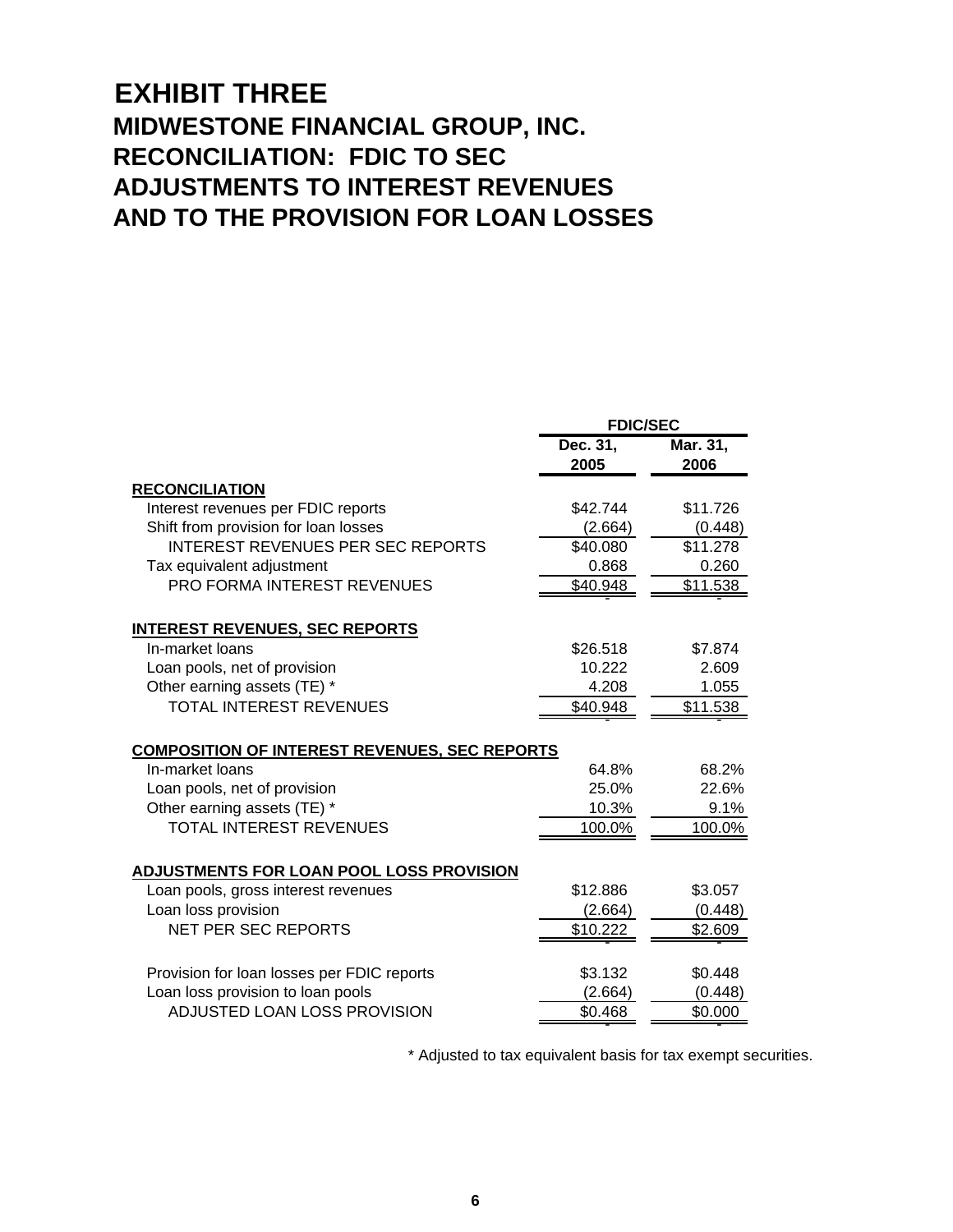# **EXHIBIT THREE MIDWESTONE FINANCIAL GROUP, INC. INCOME STATEMENTS**

**(millions)**

|                                   |                  | <b>FDIC/SEC</b>  |  |
|-----------------------------------|------------------|------------------|--|
|                                   | Dec. 31,<br>2005 | Mar. 31,<br>2006 |  |
| <b>INTEREST INCOME</b>            |                  |                  |  |
| Interest revenue (TE) *           | \$40.948         | \$11.538         |  |
| Interest expense                  | 14.677           | 4.275            |  |
| NET INTEREST INCOME (TE) *        | \$26.271         | \$7.263          |  |
| Provision for loan losses         | 0.468            | 0.000            |  |
| <b>NON-INTEREST INCOME</b>        |                  |                  |  |
| <b>Trust services</b>             | 0.112            | 0.089            |  |
| Service charges                   | 1.588            | 0.474            |  |
| Miscellaneous fees, commissions   | 0.790            | 0.400            |  |
| Other gains / (losses)            | 0.426            | 0.104            |  |
| Other non-interest income         | 1.464            | 0.498            |  |
| <b>NON-INTEREST INCOME</b>        | \$4.380          | \$1.565          |  |
| Security gains / (losses)         | 0.028            | (0.126)          |  |
| <b>NON-INTEREST EXPENSE</b>       |                  |                  |  |
| Salaries and benefits             | 11.151           | 3.201            |  |
| Occupancy                         | 3.468            | 0.887            |  |
| Amortization expense              | 0.305            | 0.078            |  |
| Other expenses                    | 5.220            | 1.381            |  |
| <b>NON-INTEREST EXPENSE</b>       | \$20.144         | \$5.547          |  |
| <b>NET BEFORE TAXES</b>           | \$10.067         | \$3.155          |  |
| Provision for income taxes (TE) * | 3.979            | 1.236            |  |
| <b>NET INCOME</b>                 | \$6.088          | \$1.919          |  |
| Effective tax rate                | 39.5%            | 39.2%            |  |
| Sub-chapter S election?           | No               | No               |  |
| Common dividends                  | \$2.543          | \$0.631          |  |
| Common payout ratio               | 41.8%            | 32.9%            |  |
| Reported shares, net of Treasury  | 3,701,387        | 3,707,308        |  |

\* Adjusted to tax equivalent basis for tax exempt securities except for audited financials.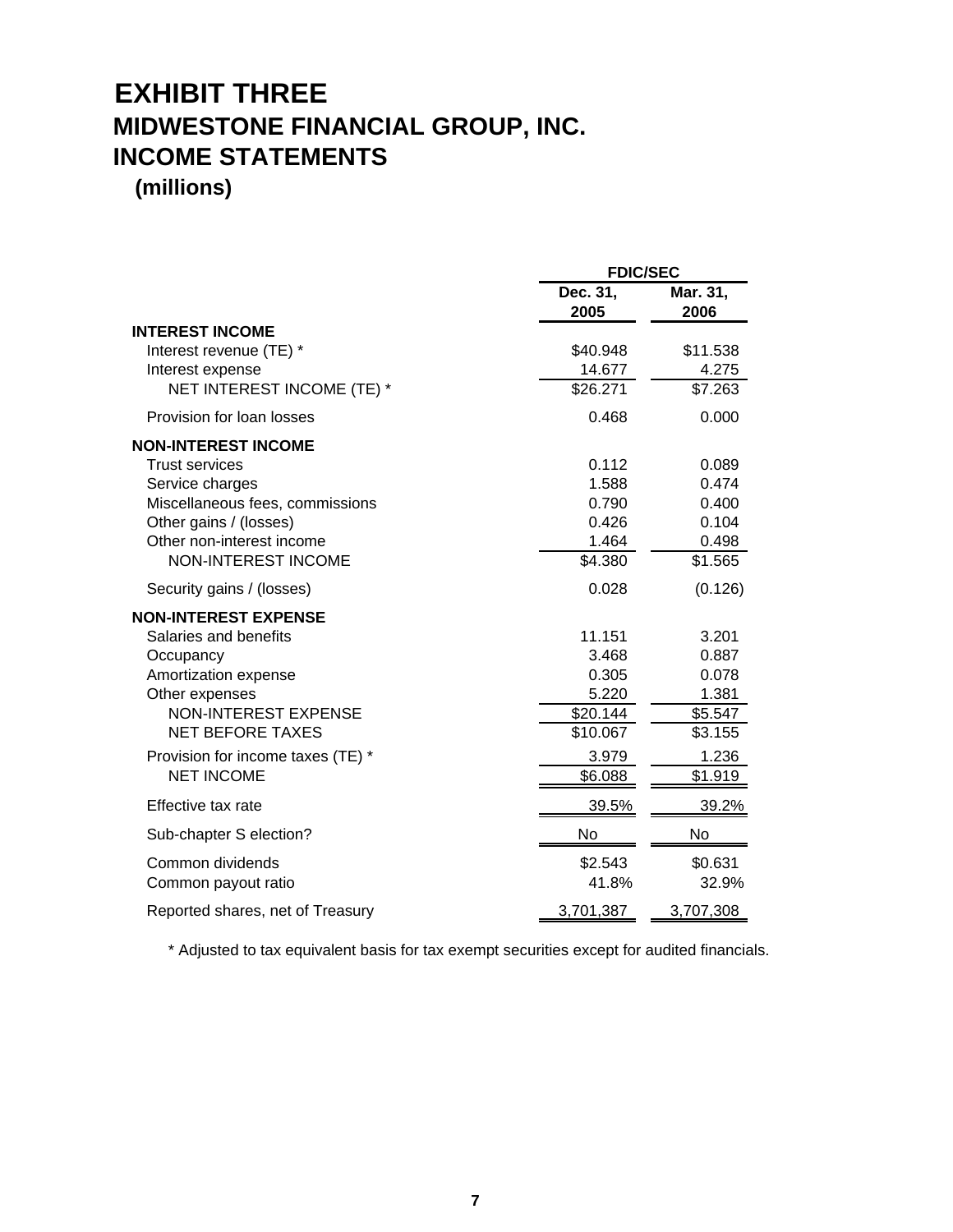## **EXHIBIT THREE MIDWESTONE FINANCIAL GROUP, INC. INCOME STATEMENTS - COMMON SIZED**

|                                   | <b>FDIC/SEC</b>  |                                       |  |
|-----------------------------------|------------------|---------------------------------------|--|
|                                   | Dec. 31,<br>2005 | <b>Annualized</b><br>Mar. 31,<br>2006 |  |
| <b>INTEREST INCOME</b>            |                  |                                       |  |
| Interest revenue (TE) *           | 6.26%            | 6.76%                                 |  |
| Interest expense                  | 2.24%            | 2.51%                                 |  |
| NET INTEREST INCOME (TE) *        | 4.01%            | 4.26%                                 |  |
| Provision for loan losses         | 0.07%            | 0.00%                                 |  |
| <b>NON-INTEREST INCOME</b>        |                  |                                       |  |
| <b>Trust services</b>             | 0.02%            | 0.05%                                 |  |
| Service charges                   | 0.24%            | 0.28%                                 |  |
| Miscellaneous fees, commissions   | 0.12%            | 0.23%                                 |  |
| Other gains / (losses)            | 0.07%            | 0.06%                                 |  |
| Other non-interest income         | 0.22%            | 0.29%                                 |  |
| NON-INTEREST INCOME               | 0.67%            | 0.92%                                 |  |
| Security gains / (losses)         | 0.00%            | $-0.07%$                              |  |
| <b>NON-INTEREST EXPENSE</b>       |                  |                                       |  |
| Salaries and benefits             | 1.70%            | 1.88%                                 |  |
| Occupancy                         | 0.53%            | 0.52%                                 |  |
| Amortization expense              | 0.05%            | 0.05%                                 |  |
| Other expenses                    | 0.80%            | 0.81%                                 |  |
| NON-INTEREST EXPENSE              | 3.08%            | 3.25%                                 |  |
| <b>NET BEFORE TAXES</b>           | 1.54%            | 1.85%                                 |  |
| Provision for income taxes (TE) * | 0.61%            | 0.72%                                 |  |
| <b>NET INCOME</b>                 | 0.93%            | 1.12%                                 |  |
| Average total assets              | \$654.624        | \$682.323<br>millions                 |  |

\* Adjusted to tax equivalent basis for tax exempt securities except for audited financials.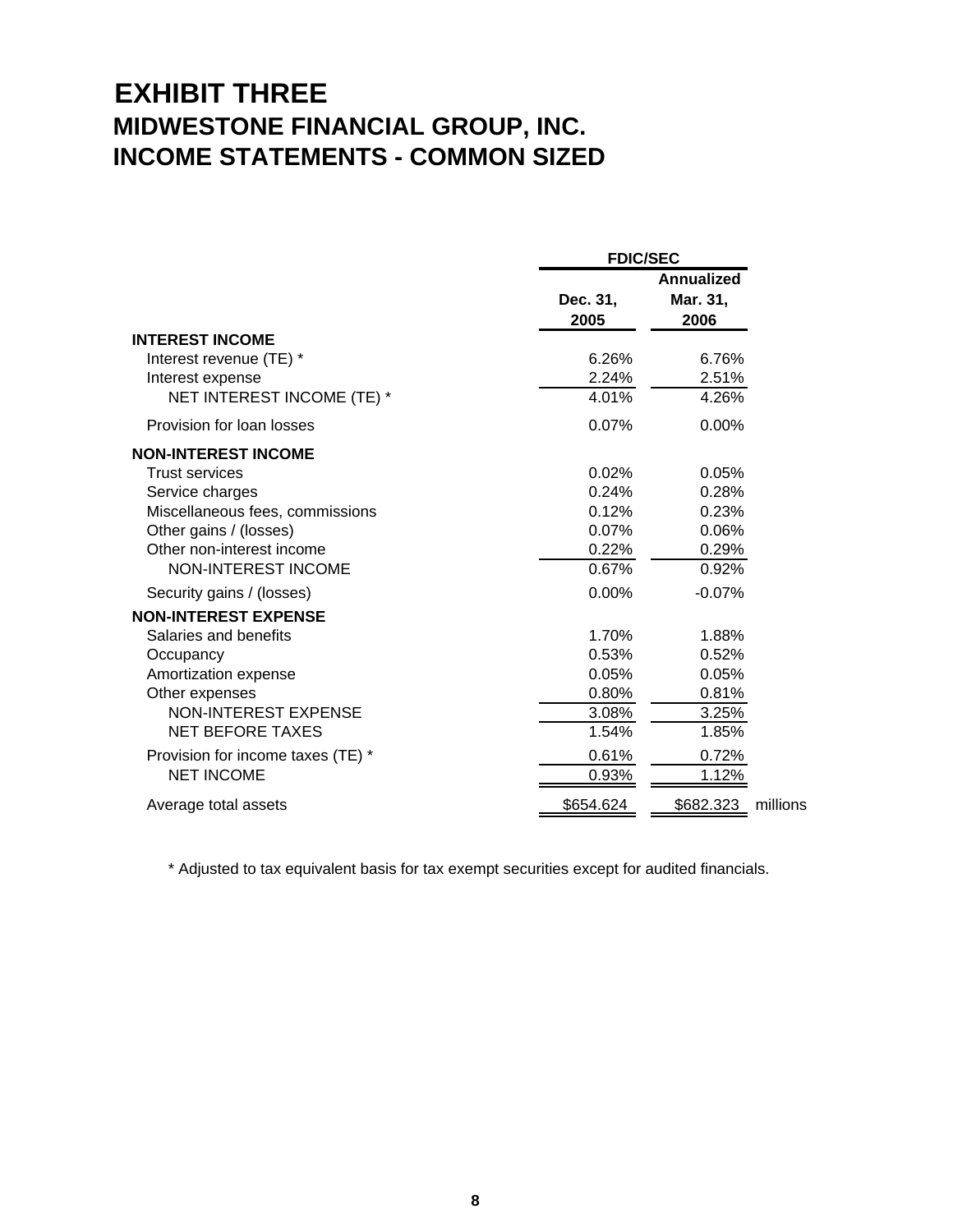# **EXHIBIT THREE MIDWESTONE FINANCIAL GROUP, INC. CREDIT QUALITY**

**(millions)**

|                                                                                                                    | <b>FDIC/SEC</b>                          |                                          |  |
|--------------------------------------------------------------------------------------------------------------------|------------------------------------------|------------------------------------------|--|
|                                                                                                                    | Dec. 31,<br>2005                         | Mar. 31,<br>2006                         |  |
| <b>PAST DUE, NON-PERFORMING ASSETS</b>                                                                             |                                          |                                          |  |
| Total loans 90 days past due (FDIC)<br>Loans 90 days past due, loan pools<br>IN-MARKET LOANS 90 PAST DUE (SEC)     | \$30.240<br>(28.569)<br>\$1.671          | \$25.092<br>(24.459)<br>\$0.633          |  |
| Non-accrual loans (FDIC reports equal SEC reports)                                                                 | \$1.522                                  | \$0.660                                  |  |
| Total other real estate owned (FDIC)<br>OREO loan pools<br>IN-MARKET OREO (SEC)<br>IN-MARKET NON-PERFORMING ASSETS | \$6.144<br>(3.671)<br>\$2.473<br>\$3.995 | \$3.808<br>(3.358)<br>\$0.450<br>\$1.110 |  |
| <b>PAST DUE, NON-PERFORMING RATIOS FOR IN-MARKET LOANS</b>                                                         |                                          |                                          |  |
| In- market 90 days past due / In-market loans                                                                      | 0.39%                                    | 0.14%                                    |  |
| In-market non-accrual loans /In-market loans                                                                       | 0.35%                                    | 0.15%                                    |  |

In-market non-perf. assets/(In-mkt loans plus OREO) 0.92% 0.25%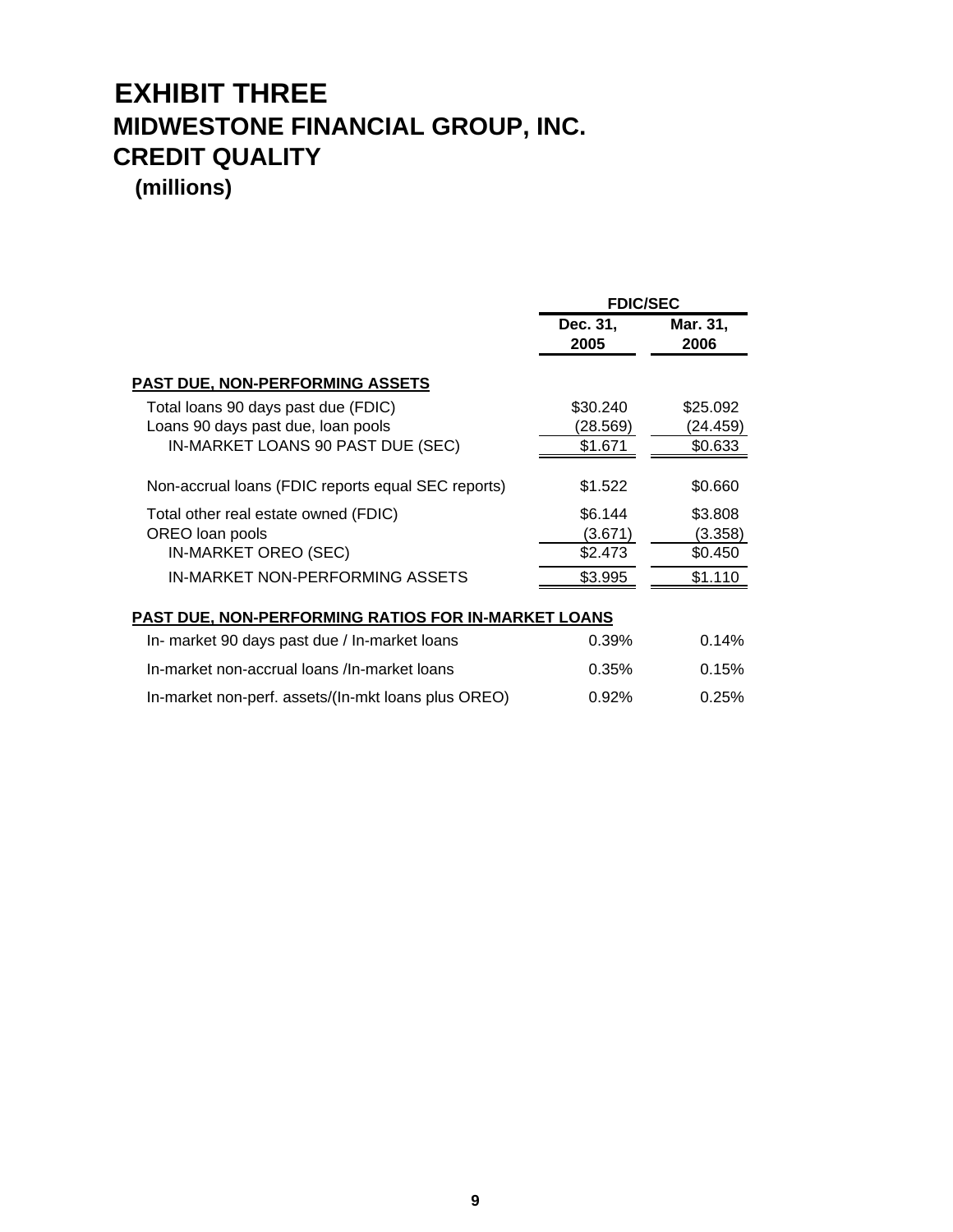# **EXHIBIT THREE MIDWESTONE FINANCIAL GROUP, INC. CREDIT QUALITY**

|                                                            |                  | <b>FDIC/SEC</b>  |                     |  |
|------------------------------------------------------------|------------------|------------------|---------------------|--|
|                                                            | Dec. 31,<br>2005 | Mar. 31,<br>2006 |                     |  |
| <u>ALLOWANCE COVERAGE, NON-PERFORMING IN-MARKET ASSETS</u> |                  |                  |                     |  |
| Total allowance for loan losses (FDIC)                     | \$7.245          | \$8.027          |                     |  |
| Direct write-downs against loan pools                      | (2.234)          | (2.234)          |                     |  |
| IN-MARKET ALLOWANCE (SEC)                                  | \$5.011          | \$5.793          |                     |  |
| In-market allowance/In-market loans                        | 1.16%            | 1.29%            |                     |  |
| In-market allowance/In-market non-accruals                 | 329%             | 878%             |                     |  |
| In-market allowance/In-market non-performing assets        | 125%             | 522%             |                     |  |
| <b>PROVISION, NET CHARGE-OFFS:</b>                         |                  |                  |                     |  |
| Provision for loan losses                                  | \$0.468          | \$0.000          |                     |  |
| Total loans charged-off (FDIC)                             | \$4.699          | \$1.281          |                     |  |
| Charge-offs against loan pools                             | (4.234)          | (1.097)          |                     |  |
| IN-MARKET LOANS CHARGED-OFF (SEC)                          | \$0.465          | \$0.184          |                     |  |
| Total loan recoveries (FDIC)                               | \$2.013          | \$1.615          |                     |  |
| Recoveries on loan pools                                   | (1.750)          | (0.649)          |                     |  |
| IN-MARKET LOAN RECOVERIES (SEC)                            | \$0.263          | \$0.966          |                     |  |
| <b>NET IN-MARKET CHARGE-OFFS</b>                           | \$0.202          | (\$0.782)        |                     |  |
| <b>CHANGE TO ALLOWANCE</b>                                 | \$0.266          | \$0.782          |                     |  |
| Net in-market charge-offs/In-market loans                  | 0.05%            |                  | -0.17% Year-to-date |  |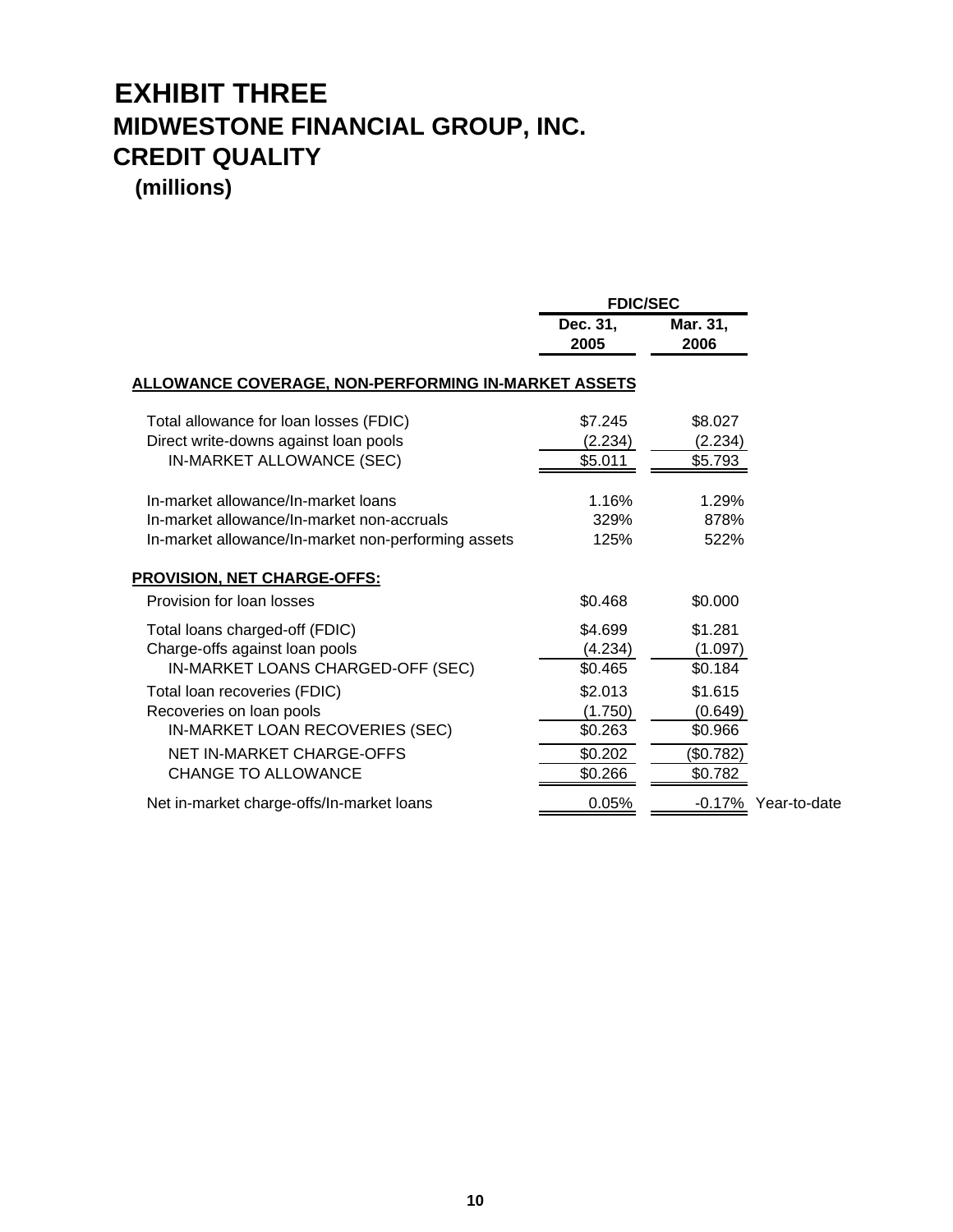## **EXHIBIT THREE MIDWESTONE FINANCIAL GROUP, INC. MISCELLANEOUS RATIOS**

|                     | <b>FDIC/SEC</b>  |                  |                         |
|---------------------|------------------|------------------|-------------------------|
|                     | Dec. 31,<br>2005 | Mar. 31,<br>2006 |                         |
| <b>GROWTH RATES</b> |                  |                  |                         |
| Loans               | 6.6%             |                  | 0.8% Year-to-date       |
| Deposits            | 6.4%             |                  | 0.2% Year-to-date       |
| Assets              | 4.1%             |                  | -0.6% Year-to-date      |
| Income              | 4.4%             |                  | 26.1% Y-T-D, annualized |

|                                                                                       | 2005                  | Mar. 31,<br>2006      |                  |
|---------------------------------------------------------------------------------------|-----------------------|-----------------------|------------------|
| <b>BALANCE SHEET RATIOS</b>                                                           |                       |                       |                  |
| Tang. common equity/Tang. assets<br>Tier I capital ratio<br>Tier I risk based capital | 6.8%<br>8.2%<br>10.4% | 7.0%<br>8.5%<br>10.7% |                  |
| Loans / Deposits                                                                      | 105.8%                | 106.5%                |                  |
| <b>INCOME STATEMENT PERFORMANCE RATIOS</b>                                            |                       |                       |                  |
| Full-time equivalent employees (FTEs)                                                 | 207                   | 216                   |                  |
| Assets / FTE                                                                          | \$3.275               | \$3.120               | million          |
| Efficiency ratio                                                                      | 65.7%                 | 62.8%                 |                  |
| <b>INTEREST - YIELD, COST, SPREAD, MARGIN</b>                                         |                       |                       |                  |
| Yield on earning assets (TE)*                                                         | 6.74%                 |                       | 7.47% Annualized |
| Cost of interest-bearing liabilities                                                  | 2.68%                 |                       | 3.20% Annualized |
| YIELD / COST SPREAD (TE) *                                                            | 4.06%                 | 4.27%                 | Annualized       |
| Net interest margin (TE) *                                                            | 4.33%                 | 4.70%                 | Annualized       |
| <b>RETURN ON COMMON EQUITY</b>                                                        | 10.5%                 | 12.9%                 | Annualized       |

\* Adjusted to tax equivalent basis for tax exempt securities.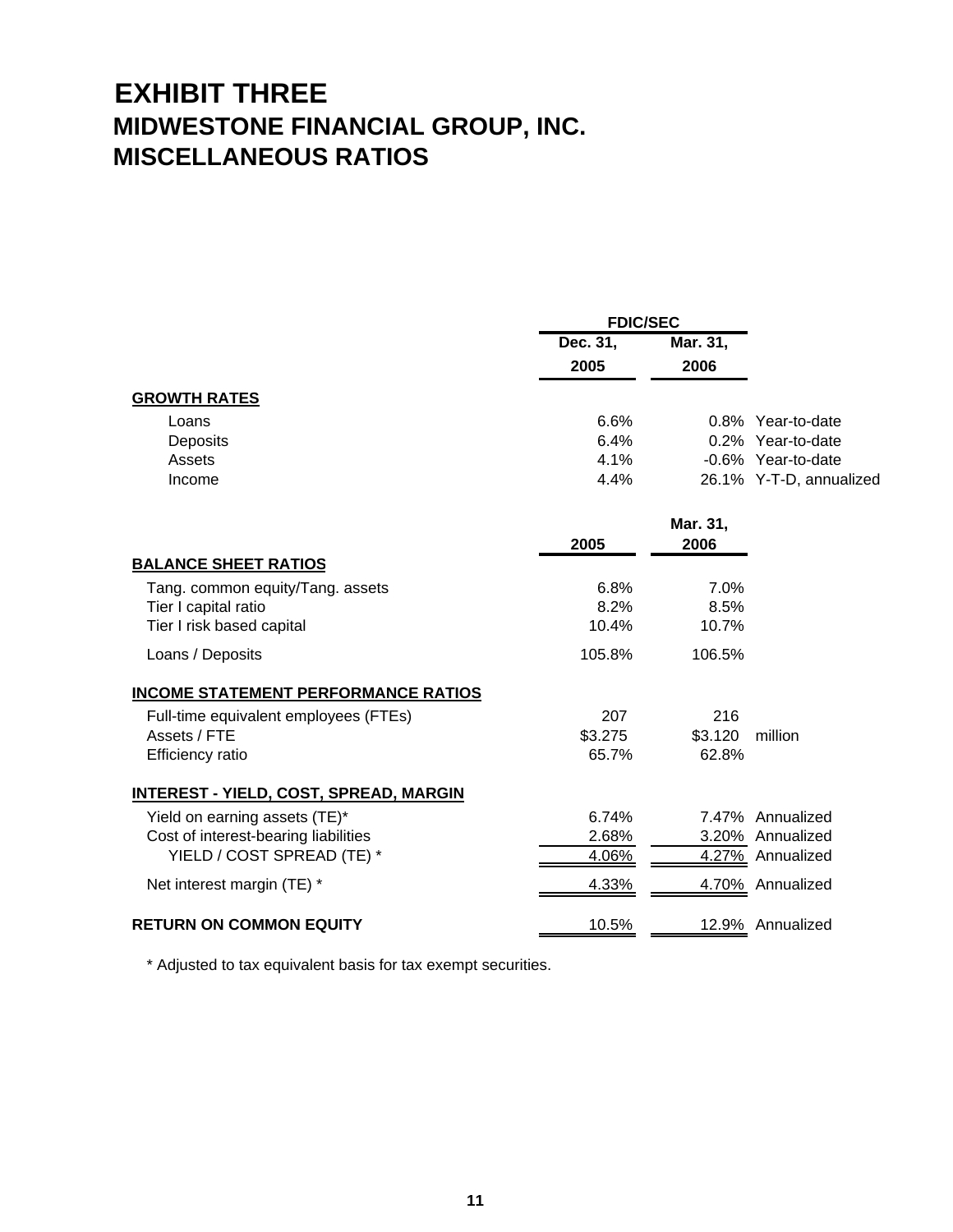### **EXHIBIT THREE MIDWESTONE FINANCIAL GROUP, INC. LOAN POOLS AS SEPARATE DIVISION (millions)**

|                                                       | <b>FDIC/SEC</b>  |                  |  |
|-------------------------------------------------------|------------------|------------------|--|
|                                                       | Dec. 31,<br>2005 | Mar. 31,<br>2006 |  |
| <b>PRO FORMA BALANCE SHEETS</b>                       |                  |                  |  |
| Other earning assets                                  | \$0.000          | \$0.000          |  |
| Loans                                                 | 102.117          | 89.482           |  |
| Intangible assets                                     |                  |                  |  |
| Other non-earning assets                              |                  |                  |  |
| <b>TOTAL ASSETS</b>                                   | \$102.117        | \$89.482         |  |
| Deposits                                              | \$0.000          | \$0.000          |  |
| Borrowings                                            | 92.576           | 81.339           |  |
| Other liabilities                                     | 0.351            | 0.089            |  |
| Trust preferred                                       |                  |                  |  |
| Common equity                                         | 9.191            | 8.053            |  |
| <b>TOTAL LIABS &amp; EQUITY</b>                       | \$102.117        | \$89.482         |  |
|                                                       |                  |                  |  |
| <b>PRO FORMA INCOME STATEMENTS</b>                    |                  |                  |  |
| Interest revenues                                     | \$10.222         | \$2.609          |  |
| Interest expense                                      | 4.206            | 1.071            |  |
| <b>NET INTEREST INCOME</b>                            | \$6.016          | \$1.538          |  |
| Provision for loan losses                             |                  |                  |  |
| Non-interest income                                   |                  |                  |  |
| Security gains/(losses)                               |                  |                  |  |
| Non-interest expense                                  |                  |                  |  |
| <b>NET BEFORE TAXES</b>                               | 6.016            | 1.538            |  |
| Provision for income taxes (TE) *                     | 2.378            | 0.603            |  |
| <b>NET INCOME</b>                                     | \$3.638          | \$0.936          |  |
| PRO FORMA COMMON SIZED INCOME STATEMENTS (ANNUALIZED) |                  |                  |  |
| Interest revenues                                     | 10.14%           | 10.83%           |  |
| Interest expense                                      | 4.17%            | 4.44%            |  |
| <b>NET INTEREST INCOME</b>                            | 5.97%            | 6.38%            |  |
| Provision for loan losses                             |                  |                  |  |
| Non-interest income                                   |                  |                  |  |
| Security gains/(losses)                               |                  |                  |  |
| Non-interest expense                                  |                  |                  |  |
| <b>NET BEFORE TAXES</b>                               | 5.97%            | 6.38%            |  |
| Provision for income taxes (TE) *                     | 2.36%            | 2.50%            |  |
| <b>NET INCOME</b>                                     | 3.61%            | 3.88%            |  |
|                                                       |                  |                  |  |

LOAN POOLS: Pro forma average assets \$100.808 \$96.401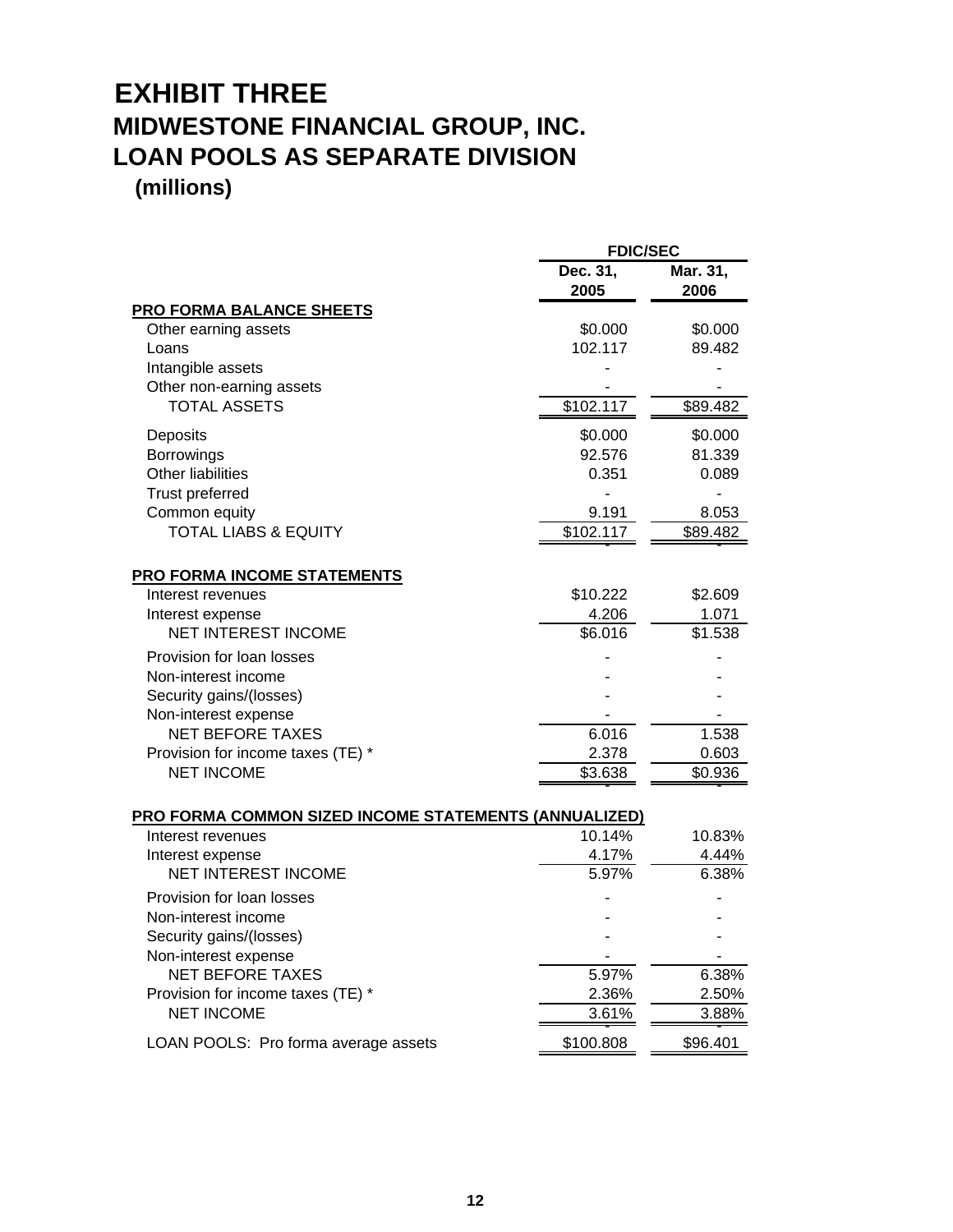# **EXHIBIT THREE MIDWESTONE FINANCIAL GROUP, INC. CORE BANK AS SEPARATE DIVISION**

|                                                       | <b>FDIC/SEC</b> |           |  |
|-------------------------------------------------------|-----------------|-----------|--|
|                                                       | Dec. 31,        | Mar. 31,  |  |
|                                                       | 2005            | 2006      |  |
| <b>PRO FORMA BALANCE SHEETS</b>                       |                 |           |  |
| Other earning assets                                  | \$82.628        | \$76.268  |  |
| Loans                                                 | 433.437         | 450.219   |  |
| Intangible assets                                     | 14.685          | 14.744    |  |
| Other non-earning assets                              | 45.122          | 43.280    |  |
| <b>TOTAL ASSETS</b>                                   | \$575.872       | \$584.511 |  |
| Deposits                                              | \$506.046       | \$506.845 |  |
| Borrowings                                            | 4.199           | 9.951     |  |
| <b>Other liabilities</b>                              | 6.121           | 5.741     |  |
| <b>Trust preferred</b>                                | 10.310          | 10.310    |  |
| Common equity                                         | 49.195          | 51.665    |  |
| <b>TOTAL LIABS &amp; EQUITY</b>                       | \$575.872       | \$584.511 |  |
| PRO FORMA INCOME STATEMENTS                           |                 |           |  |
| Interest revenues                                     | \$30.726        | \$8.929   |  |
| Interest expense                                      | 10.471          | 3.204     |  |
| <b>NET INTEREST INCOME</b>                            | \$20.255        | \$5.725   |  |
| Provision for loan losses                             | 0.468           | 0.000     |  |
| Non-interest income                                   | 4.380           | 1.565     |  |
| Security gains/(losses)                               | 0.028           | (0.126)   |  |
| Non-interest expense                                  | 20.144          | 5.547     |  |
| <b>NET BEFORE TAXES</b>                               | \$4.051         | \$1.617   |  |
| Provision for income taxes (TE) *                     | 1.601           | 0.633     |  |
| <b>NET INCOME</b>                                     | \$2.450         | \$0.983   |  |
| PRO FORMA COMMON SIZED INCOME STATEMENTS (ANNUALIZED) |                 |           |  |
| Interest revenues                                     | 5.55%           | 6.10%     |  |
| Interest expense                                      | 1.89%           | 2.19%     |  |
| <b>NET INTEREST INCOME</b>                            | 3.66%           | 3.91%     |  |
| Provision for loan losses                             | 0.08%           | 0.00%     |  |
| Non-interest income                                   | 0.79%           | 1.07%     |  |
| Security gains/(losses)                               | 0.01%           | $-0.09%$  |  |
| Non-interest expense                                  | 3.64%           | 3.79%     |  |
| <b>NET BEFORE TAXES</b>                               | 0.73%           | 1.10%     |  |
| Provision for income taxes (TE) *                     | 0.29%           | 0.43%     |  |
| <b>NET INCOME</b>                                     | 0.44%           | 0.67%     |  |
|                                                       |                 |           |  |
| CORE BANK: Pro forma average assets                   | \$553.816       | \$585.922 |  |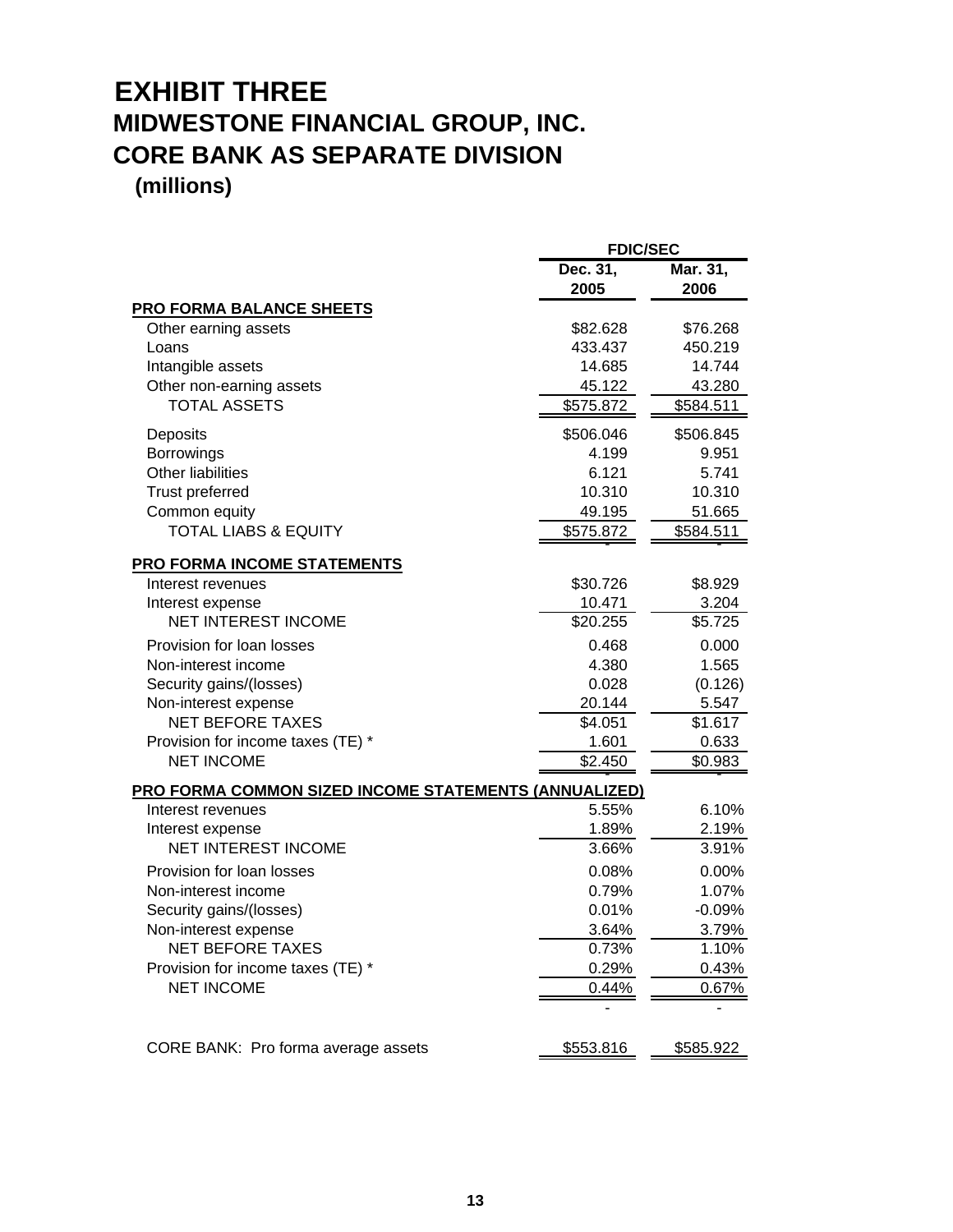### **EXHIBIT FOUR MIDWESTONE FINANCIAL GROUP, INC. MARKET DEMOGRAPHIC DATA**

|    |                   |                                    | <b>COUNTY DATA</b>            |                           |                         |                 |              |             |                       |                                |                         |
|----|-------------------|------------------------------------|-------------------------------|---------------------------|-------------------------|-----------------|--------------|-------------|-----------------------|--------------------------------|-------------------------|
|    |                   |                                    |                               | 6/30/05 INSTITUTION DATA  |                         | 2005 Population | Change       | 2003 Median | household income      | %                              |                         |
|    | County            | <b>Primary City</b><br>with Branch | <b>Branch</b><br><b>Count</b> | <b>Deposits</b><br>(000s) | $%$ of<br><b>Market</b> | 2005            | from<br>2000 | (000s)      | $%$ of<br><b>lowa</b> | <b>Below</b><br><b>Poverty</b> | 2005<br><b>Unemploy</b> |
|    | Mahaska           | Oskaloosa                          | 3                             | \$144,311                 | 30.9%                   | 22,364          | 0.1%         | \$38.6      | 84.6%                 | 10.5%                          | 4.6%                    |
| 2  | Keokuk            | Sigourney                          | $\overline{c}$                | 53,454                    | 11.4%                   | 11,157          | $-2.1%$      | \$36.2      | 79.3%                 | 10.0%                          | 5.1%                    |
| 3  | Marion            | Pella                              | $\overline{2}$                | 55,458                    | 11.9%                   | 32,984          | 2.9%         | \$44.5      | 97.4%                 | 7.8%                           | 4.1%                    |
| 4  | Jefferson         | Fairfield                          | $\overline{2}$                | 30,764                    | 6.6%                    | 15,972          | $-1.3%$      | \$33.7      | 73.9%                 | 11.2%                          | 5.0%                    |
| 5  | Wapello           | Ottumwa                            |                               | 25,954                    | 5.6%                    | 35,965          | $-0.2%$      | \$34.4      | 75.5%                 | 12.2%                          | 5.7%                    |
|    |                   | SUBTOTALS/AVERAGES                 | 10                            | $\overline{$}309,941$     | 66.3%                   | 118,442         | 0.4%         | \$38.1      | 83.5%                 | 10.3%                          | 4.9%                    |
| 6  | Lee               | Fort Madison                       |                               | 25,063                    | 5.4%                    | 36,705          | $-3.5%$      | \$35.6      | 77.9%                 | 11.2%                          | 7.1%                    |
| 7  | Des Moines        | <b>Burlington</b>                  | $\overline{2}$                | 74,119                    | 15.9%                   | 40,810          | $-3.6%$      | \$37.8      | 82.8%                 | 11.4%                          | 5.9%                    |
| 8  | Louisa            | Wapello                            |                               | 8,261                     | 1.8%                    | 11,842          | $-2.8%$      | \$41.2      | 90.2%                 | 8.9%                           | 4.7%                    |
|    |                   | SUBTOTALS/AVERAGES                 | 4                             | \$107,443                 | 23.0%                   | 89,357          | $-3.5%$      | \$37.3      | 81.7%                 | 11.0%                          | 6.2%                    |
| 9  | Benton            | <b>Belle Plaine</b>                | $\overline{2}$                | 34,800                    | 7.4%                    | 27,000          | 6.7%         | \$46.8      | 102.6%                | 6.5%                           | 5.0%                    |
| 10 | <b>Black Hawk</b> | Hudson                             | $\overline{2}$                | 15,038                    | 3.2%                    | 125,891         | $-1.7%$      | \$39.4      | 86.3%                 | 11.5%                          | 4.7%                    |
| 11 | Scott             | Davenport                          |                               |                           | 0.0%                    | 160,998         | 1.5%         | \$45.6      | 100.0%                | 10.3%                          | 4.7%                    |
|    |                   | SUBTOTALS/AVERAGES                 | 5                             | \$49,838                  | 10.7%                   | 313,889         | 0.7%         | \$43.2      | 94.7%                 | 10.5%                          | 4.7%                    |
|    |                   | <b>TOTALS - AVERAGES</b>           | 19                            | \$467,222                 | 100.0%                  | 521,688         | $-0.1%$      | \$41.1      | 89.9%                 | 10.5%                          | 5.0%                    |
|    |                   |                                    |                               |                           | <b>IOWA</b>             | 3,000,000       | 1.4%         | \$45.6      |                       | 9.1%                           | 4.6%                    |

**COUNTY DATA**

United States \_\_\_\_\_\_ 5.1%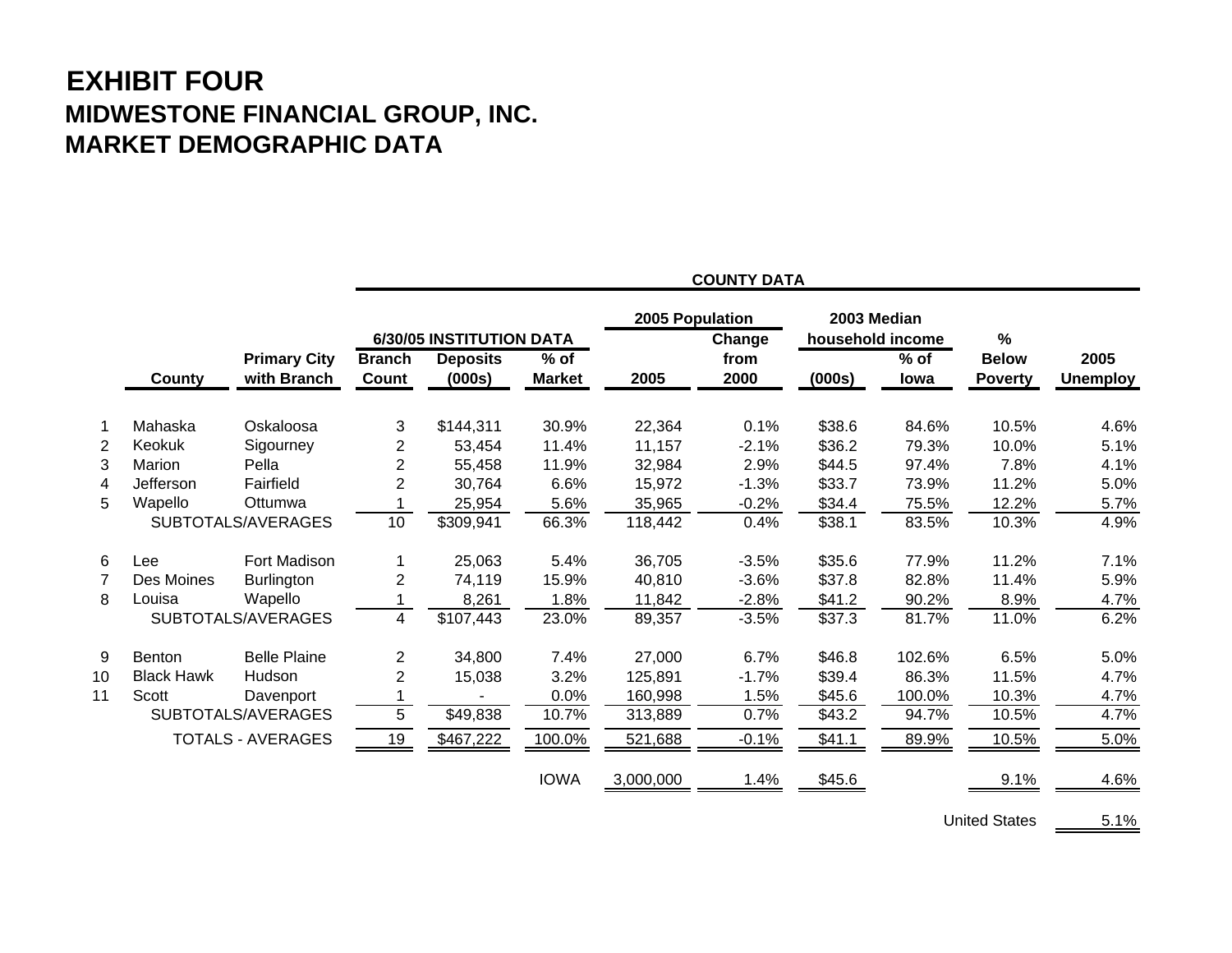### **EXHIBIT FIVEMIDWESTONE FINANCIAL GROUP, INC. PROJECTED SUMMARY FINANCIAL STATEMENTS (millions)**

|                                     | Mar. 31, | March 31, |         |         |         |          |  |
|-------------------------------------|----------|-----------|---------|---------|---------|----------|--|
|                                     | 2006     | 2007      | 2008    | 2009    | 2010    | 2011     |  |
| <b>SUMMARY BALANCE SHEET</b>        |          |           |         |         |         |          |  |
| In-market loans                     | \$450.2  | \$472.7   | \$496.3 | \$521.1 | \$547.2 | \$574.6  |  |
| Loan pools                          | 89.5     | 90.0      | 90.0    | 90.0    | 90.0    | 90.0     |  |
| Other earning assets                | 76.3     | 80.1      | 84.1    | 88.3    | 92.7    | 97.3     |  |
| Goodwill, other intangibles         | 14.7     | 14.5      | 14.2    | 14.0    | 13.8    | 13.7     |  |
| Other assets                        | 43.3     | 45.4      | 47.7    | 50.1    | 52.6    | 55.2     |  |
| <b>TOTAL ASSETS</b>                 | \$674.0  | \$702.7   | \$732.3 | \$763.5 | \$796.3 | \$830.8  |  |
| Deposits                            | \$506.8  | \$532.2   | \$558.8 | \$586.7 | \$616.0 | \$646.8  |  |
| Fed funds purchased                 | 4.6      | 2.3       | 2.9     | 3.3     | 3.8     | 4.0      |  |
| <b>Borrowings</b>                   | 86.7     | 90.0      | 90.0    | 90.0    | 90.0    | 90.0     |  |
| Other liabilities                   | 5.8      | 6.1       | 6.4     | 6.7     | 7.0     | 7.4      |  |
| <b>TOTAL LIABILITIES</b>            | \$604.0  | \$630.6   | \$658.1 | \$686.7 | \$716.8 | \$748.2  |  |
| Trust preferred securities          | 10.3     | 10.3      | 10.3    | 10.3    | 10.3    | 10.3     |  |
| Common equity                       | 59.7     | 61.7      | 63.9    | 66.4    | 69.2    | 72.3     |  |
| <b>TOTAL LIABS. &amp; EQUITY</b>    | \$674.0  | \$702.7   | \$732.3 | \$763.5 | \$796.3 | \$830.8  |  |
| Average assets                      | \$682.3  | \$688.3   | \$717.5 | \$747.9 | \$779.9 | \$813.5  |  |
| Total assets growth (2006 3 months) | $-0.6%$  | 4.3%      | 4.2%    | 4.3%    | 4.3%    | 4.3%     |  |
| NET INCOME (2006 annualized)        | \$7.676  | \$6.650   | \$7.452 | \$8.323 | \$9.269 | \$10.295 |  |
| RETURN ON ASSETS (2006 annualized)  | 1.12%    | 0.97%     | 1.04%   | 1.11%   | 1.19%   | 1.27%    |  |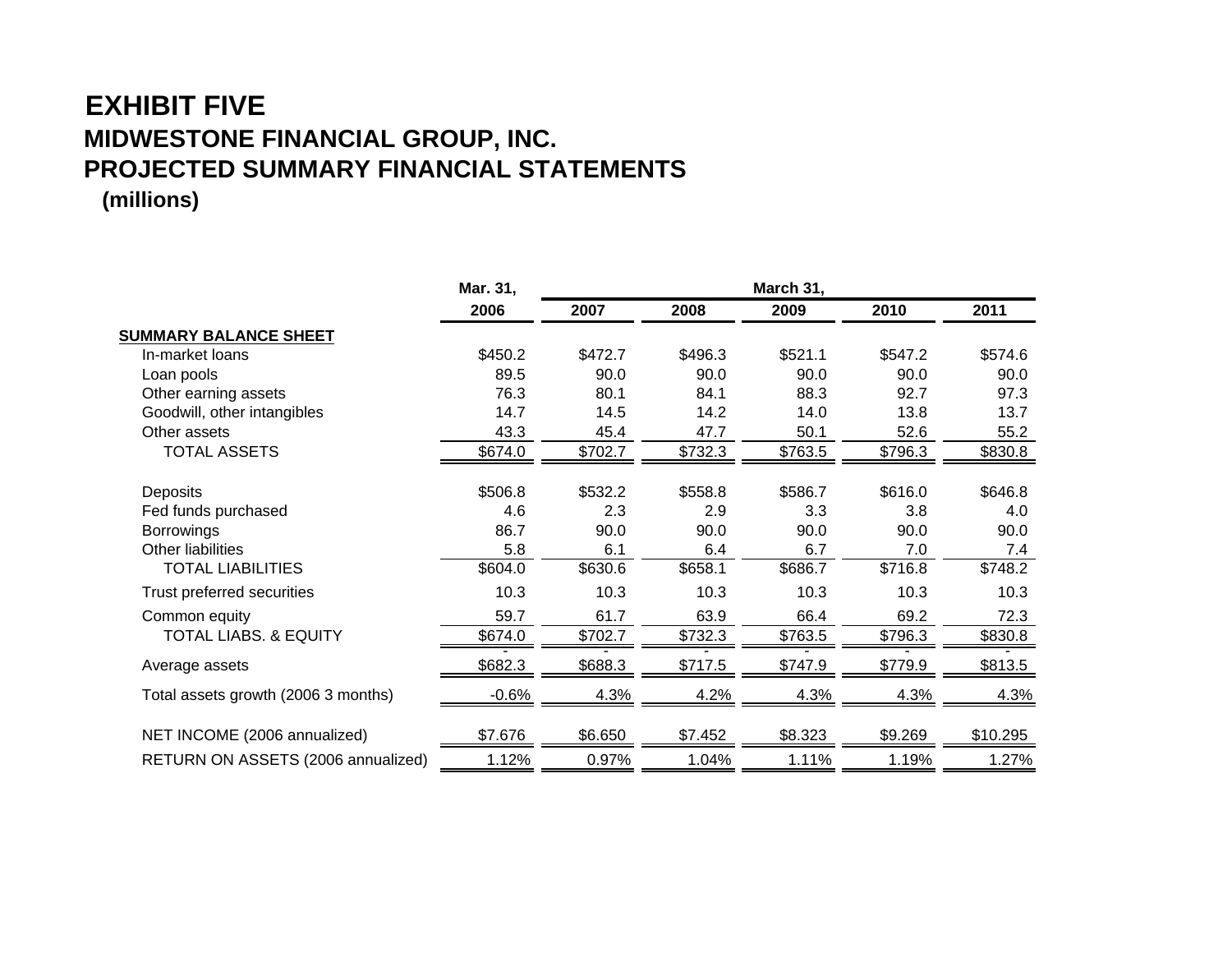### **EXHIBIT SIXMIDWESTONE FINANCIAL GROUP, INC. EQUITY CAPITAL RECONCILIATION (millions)**

|                                     | March 31, |          |          |          |          |
|-------------------------------------|-----------|----------|----------|----------|----------|
|                                     | 2007      | 2008     | 2009     | 2010     | 2011     |
| <b>COMMON EQUITY, TOTAL EQUITY</b>  |           |          |          |          |          |
| Beginning balance                   | \$59.718  | \$61.713 | \$63.949 | \$66.446 | \$69.226 |
| Net income                          | \$6.650   | \$7.452  | \$8.323  | \$9.269  | \$10.295 |
| Projected dividend payout           | (4.655)   | (5.217)  | (5.826)  | (6.488)  | (7.207)  |
| <b>RETAINED EARNINGS</b>            | \$1.995   | \$2.236  | \$2.497  | \$2.781  | \$3.089  |
| <b>ENDING COMMON EQUITY</b>         | \$61.713  | \$63.949 | \$66.446 | \$69.226 | \$72.315 |
| Other equity components             | 10.310    | 10.310   | 10.310   | 10.310   | 10.310   |
| <b>TOTAL EQUITY</b>                 | \$72.023  | \$74.259 | \$76.756 | \$79.536 | \$82.625 |
| Dividend payout ratio               | 70%       | 70%      | 70%      | 70%      | 70%      |
| <b>CAPITAL RATIOS</b>               |           |          |          |          |          |
| Common Equity/Total assets          | 8.78%     | 8.73%    | 8.70%    | 8.69%    | 8.70%    |
| Tangible common equity/Tang. assets | 6.86%     | 6.93%    | 7.00%    | 7.08%    | 7.17%    |
| Total tangible equity/Tang. assets  | 8.36%     | 8.36%    | 8.37%    | 8.40%    | 8.44%    |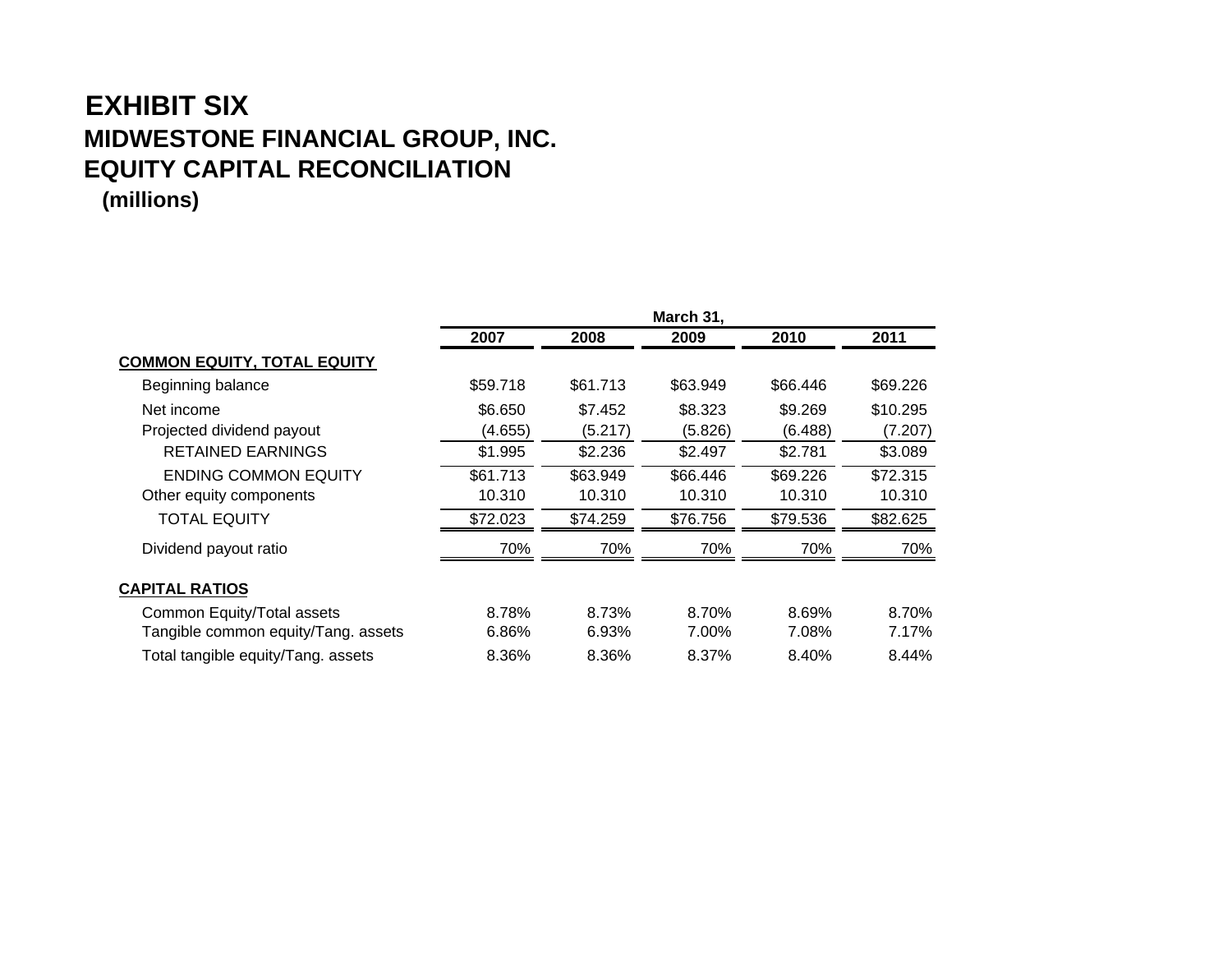### **EXHIBIT SEVEN MIDWESTONE FINANCIAL GROUP, INC. ADJUSTMENTS TO EQUITY AND NET INCOME (millions)**

|                                                         |                 |           | March 31, |          |          |
|---------------------------------------------------------|-----------------|-----------|-----------|----------|----------|
|                                                         | 2007            | 2008      | 2009      | 2010     | 2011     |
| <b>ADJUSTMENTS TO EQUITY, INCREASED DIVIDEND PAYOUT</b> |                 |           |           |          |          |
| Beginning equity                                        | \$59.718        | \$62.644  | \$64.487  | \$66.452 | \$68.579 |
| Adjusted net income                                     | 6.650           | 7.483     | 8.340     | 9.268    | 10.273   |
| Adjusted dividends                                      | (3.724)         | (5.640)   | (6.376)   | (7.140)  | (7.960)  |
| <b>ENDING EQUITY</b>                                    | \$62.644        | \$64.487  | \$66.452  | \$68.579 | \$70.891 |
| Goodwill, excluded intangibles                          | (14.470)        | (14.220)  | (13.987)  | (13.804) | (13.694) |
| <b>ADJUSTED TANGIBLE COMMON</b>                         | \$48.174        | \$50.267  | \$52.465  | \$54.775 | \$57.197 |
| Other equity components                                 | 10.310          | 10.310    | 10.310    | 10.310   | 10.310   |
| <b>ADJUSTED TANGIBLE TOTAL</b>                          | \$58.484        | \$60.577  | \$62.775  | \$65.085 | \$67.507 |
| <b>CAPITAL RATIOS</b>                                   |                 |           |           |          |          |
| Common Equity/Total assets                              | 8.92%           | 8.81%     | 8.70%     | 8.61%    | 8.53%    |
| Tangible common equity/Tang. assets                     | 7.00%           | 7.00%     | 7.00%     | 7.00%    | 7.00%    |
| Total tangible equity/Tang. assets                      | 8.50%           | 8.44%     | 8.38%     | 8.32%    | 8.26%    |
| <b>CHANGE IN DIVIDENDS</b>                              |                 |           |           |          |          |
| Adjusted dividends                                      | \$3.724         | \$5.640   | \$6.376   | \$7.140  | \$7.960  |
| Base dividends                                          | 4.655           | 5.217     | 5.826     | 6.488    | 7.207    |
| <b>INCR/(DECR) IN DIVIDENDS</b>                         | (\$0.931)       | \$0.423   | \$0.549   | \$0.652  | \$0.754  |
| NET INCOME ADJUSTMENT FOR OPTIMAL DIVIDENDS             |                 |           |           |          |          |
| Prior year cumulative divdend adjustment                |                 | (\$0.931) | (\$0.508) | \$0.042  | \$0.694  |
| Interest, dividend adjustment                           | 5.0%<br>\$0.000 | (\$0.047) | (\$0.025) | \$0.002  | \$0.035  |
| Tax adjustment                                          | 34.0%           | 0.016     | 0.009     | (0.001)  | (0.012)  |
| NET INCOME ADJUSTMENT                                   | \$0.000         | (\$0.031) | (\$0.017) | \$0.001  | \$0.023  |
| Projected net income                                    | \$6.650         | \$7.452   | \$8.323   | \$9.269  | \$10.295 |
| Net income adjustment                                   |                 | 0.031     | 0.017     | (0.001)  | (0.023)  |
| ADJUSTED NET INCOME                                     | \$6.650         | \$7.483   | \$8.340   | \$9.268  | \$10.273 |
| <b>OPTIMAL DIVIDENDS</b>                                | \$3.724         | \$5.640   | \$6.376   | \$7.140  | \$7.960  |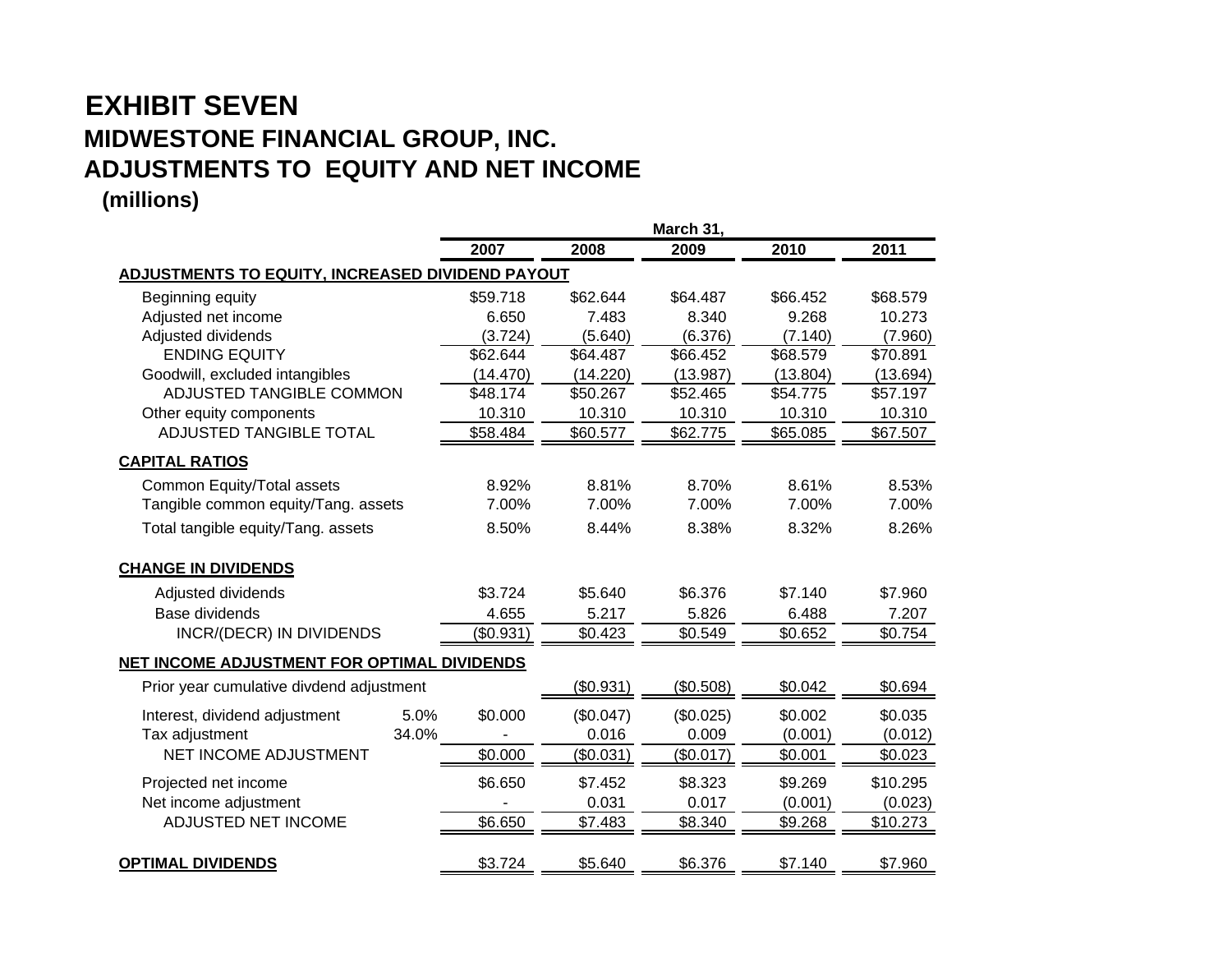#### **EXHIBIT EIGHTMIDWESTONE FINANCIAL GROUP, INC. PRESENT VALUE CALCULATION (millions)**

#### **DISCOUNTED CASH FLOWS**

Long-term growth rate 4.0%

TERMINAL VALUE \$106.835

PV OF TERMINAL \$55.487

Discount factor

 $0.5194$ 

|                            |       | March 31, |         |         |                          | Terminal                 |          |
|----------------------------|-------|-----------|---------|---------|--------------------------|--------------------------|----------|
|                            |       | 2007      | 2008    | 2009    | 2010                     | 2011                     | Value    |
| Net income                 |       | \$6.650   | \$7.483 | \$8.340 | \$9.268                  | \$10.273                 |          |
| Retained earnings          |       | (2.926)   | (1.843) | (1.964) | (2.128)                  | (2.312)                  |          |
| <b>DIVIDENDS</b>           |       | \$3.724   | \$5.640 | \$6.376 | \$7.140                  | \$7.960                  |          |
| Discount factor            | 14.0% | 0.9366    | 0.8216  | 0.7207  | 0.6322                   | 0.5545                   |          |
| ANNUAL PRESENT VALUES      |       | \$3.488   | \$4.634 | \$4.595 | \$4.514                  | \$4.414                  |          |
| <b>TOTAL FIVE YEARS</b>    |       | \$21.644  |         |         |                          |                          |          |
| P.V. of terminal Value     |       | 55.487    |         |         | Projected earnings, 2012 |                          | \$10.273 |
| <b>TOTAL PRESENT VALUE</b> |       | \$77.131  |         |         | Long-term growth rate    |                          | 4.0%     |
|                            |       |           |         |         |                          | <b>TERMINAL EARNINGS</b> | \$10.684 |
|                            |       |           |         |         | Capitalization rate      |                          | 10.0%    |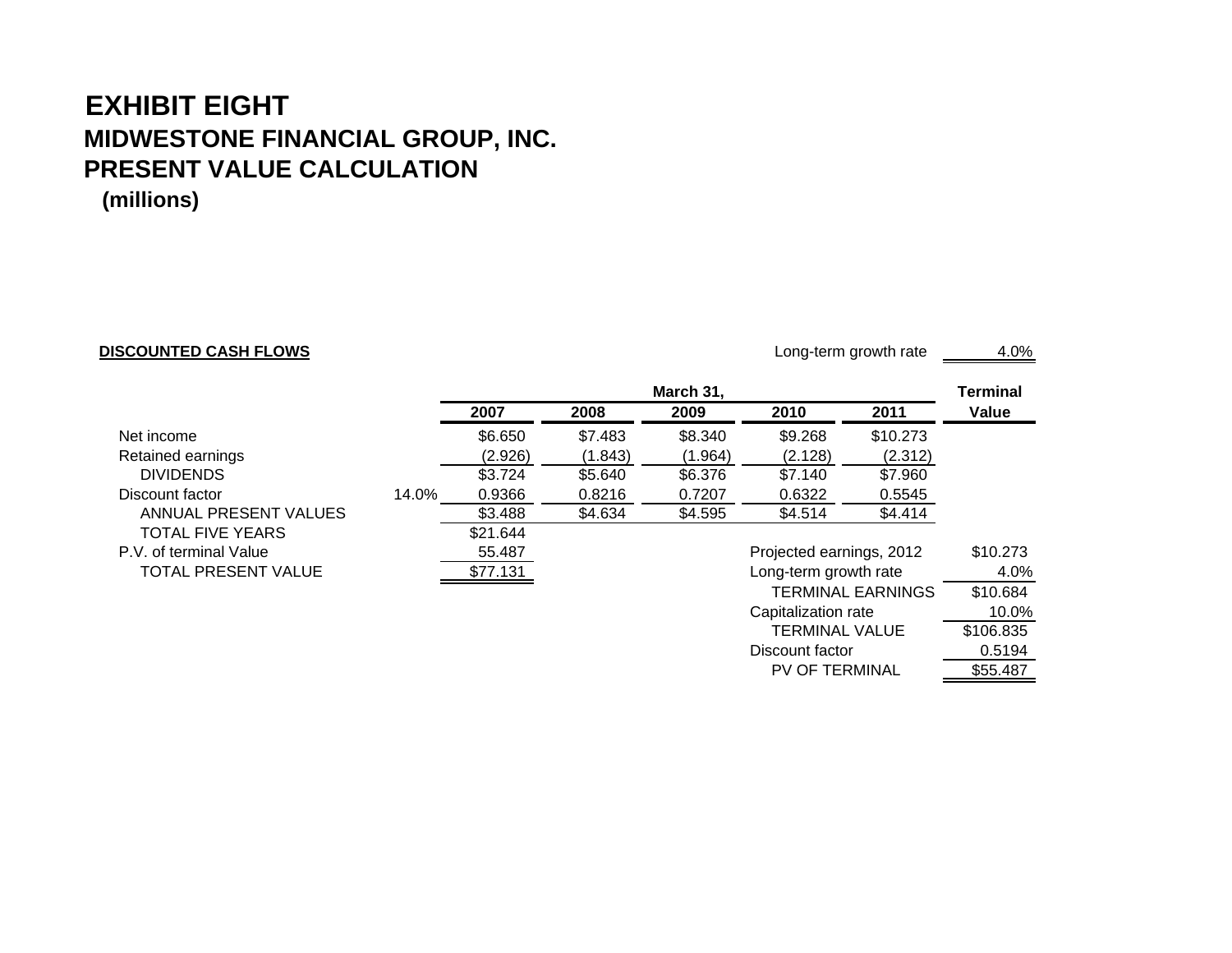# **EXHIBIT NINEMIDWESTONE FINANCIAL GROUP, INC. VALUATION MULTIPLES**

#### **(millions)**

#### **SUMMARY FINANCIALS - MARCH 31, 2006**

|                               | <b>MidwestOne</b><br>Financial<br>Group | Median<br><b>Publicly-</b><br><b>Traded</b><br>Group |
|-------------------------------|-----------------------------------------|------------------------------------------------------|
| Total assets                  | \$673.993                               |                                                      |
| Intangible assets             | 14.744                                  |                                                      |
| Tangible assets               | \$659.249                               |                                                      |
| 3/31/06 annualized earnings   | \$7.676                                 |                                                      |
| Return on assets (ROA)        | 1.12%                                   | 0.81%                                                |
| <b>Book</b>                   | \$59.718                                |                                                      |
| Tangible book                 | \$44.974                                |                                                      |
| Tangible book/Tangible assets | 6.82%                                   | 7.41%                                                |
| 7% Capital                    | \$46.147                                |                                                      |
| <b>CALCULATED VALUE</b>       | \$77.131                                |                                                      |

#### **VALUATION MULTIPLES:**

|                                  | <b>MidwestOne</b><br><b>Financial</b><br>Group | Median<br><b>Publicly-</b><br><b>Traded</b><br>Group |
|----------------------------------|------------------------------------------------|------------------------------------------------------|
| Price/earnings multiple, 3/31/06 | 10.0                                           | 15.6                                                 |
| Price/tangible book multiple     | 1.72                                           | 1.62                                                 |
| Price/7% book (a)                | 1.70                                           | 1.62                                                 |
| Premium/Assets (b)               | 4.9%                                           | 4.4%                                                 |

#### **(a) Calculation of the 7% book multiple (b) Calculation of the Premium/Assets** Calculated value \$77.131 Calculated value \$77.131

| .        |
|----------|
| \$78.305 |
| 46.1     |
| 1.70     |
|          |

| Calculated value     | \$77.131 | Calculated value | \$77.131 |
|----------------------|----------|------------------|----------|
| Adjust to 7% capital | 1.173    | Tangible book    | 44.974   |
| VALUE, 7% CAPITAL    | \$78,305 | <b>PREMIUM</b>   | \$32,157 |
| 7% capital           | 46.1     | Tangible assets  | 659.249  |
| PRICE/7% BOOK        | 1.70     | PREMIUM/ASSETS   | 4.9%     |
|                      |          |                  |          |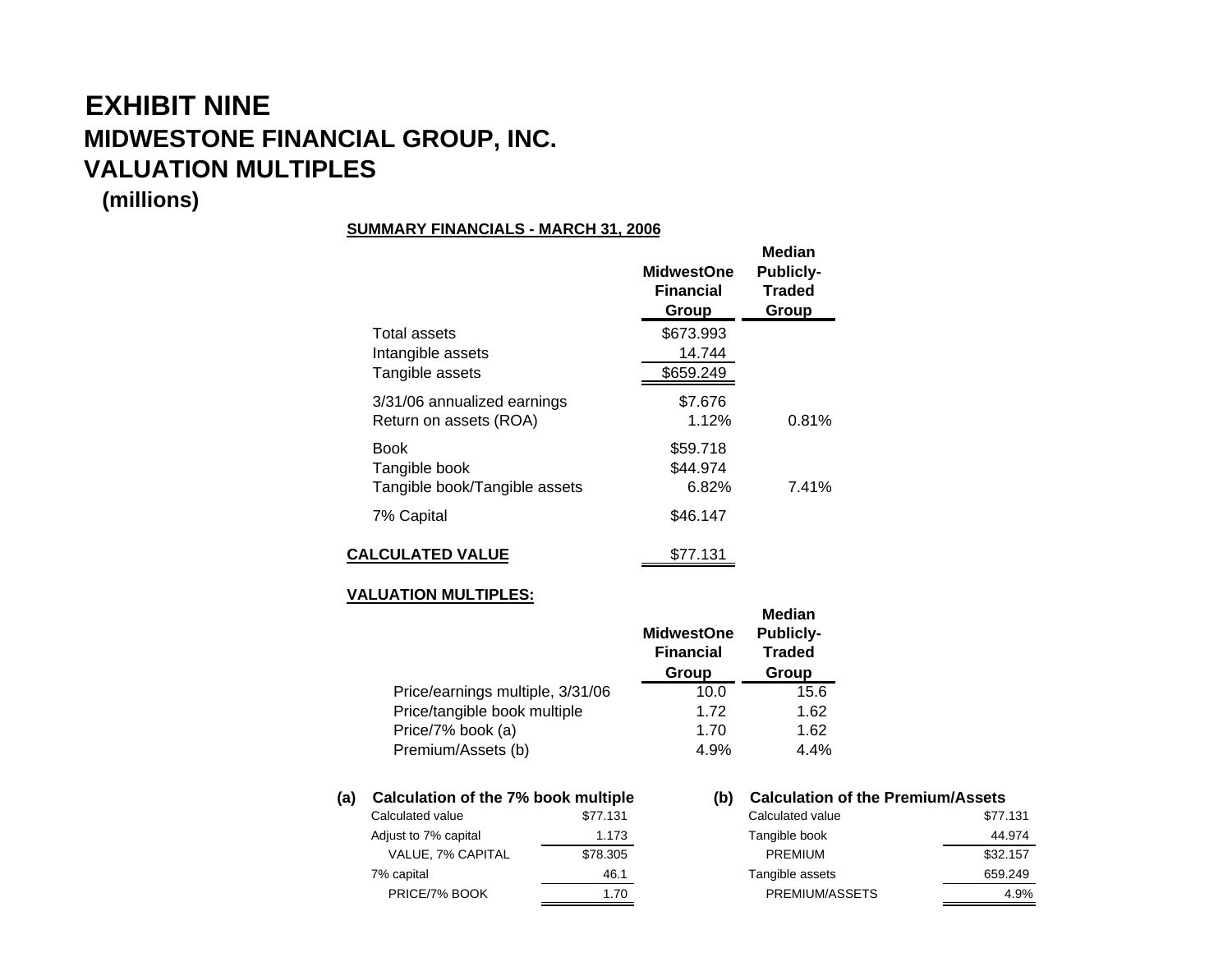### **EXHIBIT TEN MIDWESTONE FINANCIAL GROUP, INC. PUBLICLY-TRADED GROUP (millions)**

|    |                              |                                                          |                        |           |                        |                                | 12/31/05         |                             |                            |
|----|------------------------------|----------------------------------------------------------|------------------------|-----------|------------------------|--------------------------------|------------------|-----------------------------|----------------------------|
|    |                              |                                                          |                        |           |                        |                                | <b>Tangible</b>  |                             | Return                     |
|    |                              | <b>City/State</b><br><b>Financial Institution/Ticker</b> |                        |           | Total<br><b>Assets</b> | <b>Common</b><br><b>Equity</b> | Capital<br>Ratio | <b>Earnings</b><br>12/31/05 | <b>on</b><br><b>Assets</b> |
|    | Commercial Bancshares, Inc.  | CMOH.OB                                                  | <b>Upper Sandusky</b>  | <b>OH</b> | \$303.4                | \$21.5                         | 7.1%             | \$1.7                       | 0.56%                      |
| 2  | Community Bank Shares of IN  | <b>CBIN</b>                                              | New Albany             | IN        | 665.0                  | 42.8                           | 6.4%             | 3.7                         | 0.60%                      |
| 3  | Community Central Bank Corp. | <b>CCBD</b>                                              | <b>Mount Clemens</b>   | MI        | 462.0                  | 35.5                           | 7.4%             | 3.1                         | 0.72%                      |
| 4  | Dearborn Bancorp Inc.        | <b>DEAR</b>                                              | Dearborn               | MI        | 706.5                  | 84.2                           | 11.2%            | 7.5                         | 1.11%                      |
| 5. | Guananty Federal Bcshs, Inc. | <b>GFED</b>                                              | Springfield            | <b>MO</b> | 481.0                  | 42.1                           | 8.8%             | 5.9                         | 1.28%                      |
| 6  | Landmark Bancorp, In.        | LARK                                                     | Manhattan              | KS        | 465.1                  | 44.1                           | 8.0%             | 3.9                         | 0.86%                      |
|    | Monroe Bancorp               | <b>MROE</b>                                              | Bloomington            | IN        | 713.1                  | 50.5                           | 7.1%             | 7.2                         | 1.07%                      |
| 8  | Princeton National Bancorp   | <b>PNBC</b>                                              | Princeton              | IL        | 945.3                  | 63.1                           | 4.4%             | 7.6                         | 0.95%                      |
| 9  | Rurban Financial Corp.       | <b>RBNF</b>                                              | Defiance               | <b>OH</b> | 530.5                  | 54.5                           | 8.7%             | 0.7                         | 0.14%                      |
| 10 | St. Joeseph Capital Corp.    | <b>SJOE</b>                                              | Mishawaka              | IN        | 481.1                  | 28.9                           | 6.0%             | 3.2                         | 0.73%                      |
| 11 | Tower Financial Corp.        | <b>TOFC</b>                                              | Ft. Wayne              | IN        | 557.8                  | 47.3                           | 8.5%             | 3.4                         | $0.66\%$                   |
| 12 | United Bancorp, Inc.         | <b>UBCP</b>                                              | <b>Martins Ferry</b>   | OH        | 411.9                  | 32.5                           | 7.9%             | 3.3                         | 0.81%                      |
| 13 | United Bancshares Inc.       | <b>UBOH</b>                                              | <b>Coloumbus Grove</b> | OH        | 536.2                  | 43.8                           | 6.9%             | 4.6                         | 0.84%                      |
|    |                              |                                                          |                        | Max       | \$945.3                | \$84.2                         | 11.2%            | \$7.6                       | 1.28%                      |
|    |                              |                                                          |                        | Min       | \$303.4                | \$21.5                         | 4.4%             | \$0.7                       | 0.14%                      |
|    |                              |                                                          |                        | Average   | \$558.4                | \$45.4                         | 7.6%             | \$4.3                       | 0.79%                      |
|    |                              |                                                          |                        | Median    | <b>NM</b>              | <b>NM</b>                      | 7.4%             | NM.                         | 0.81%                      |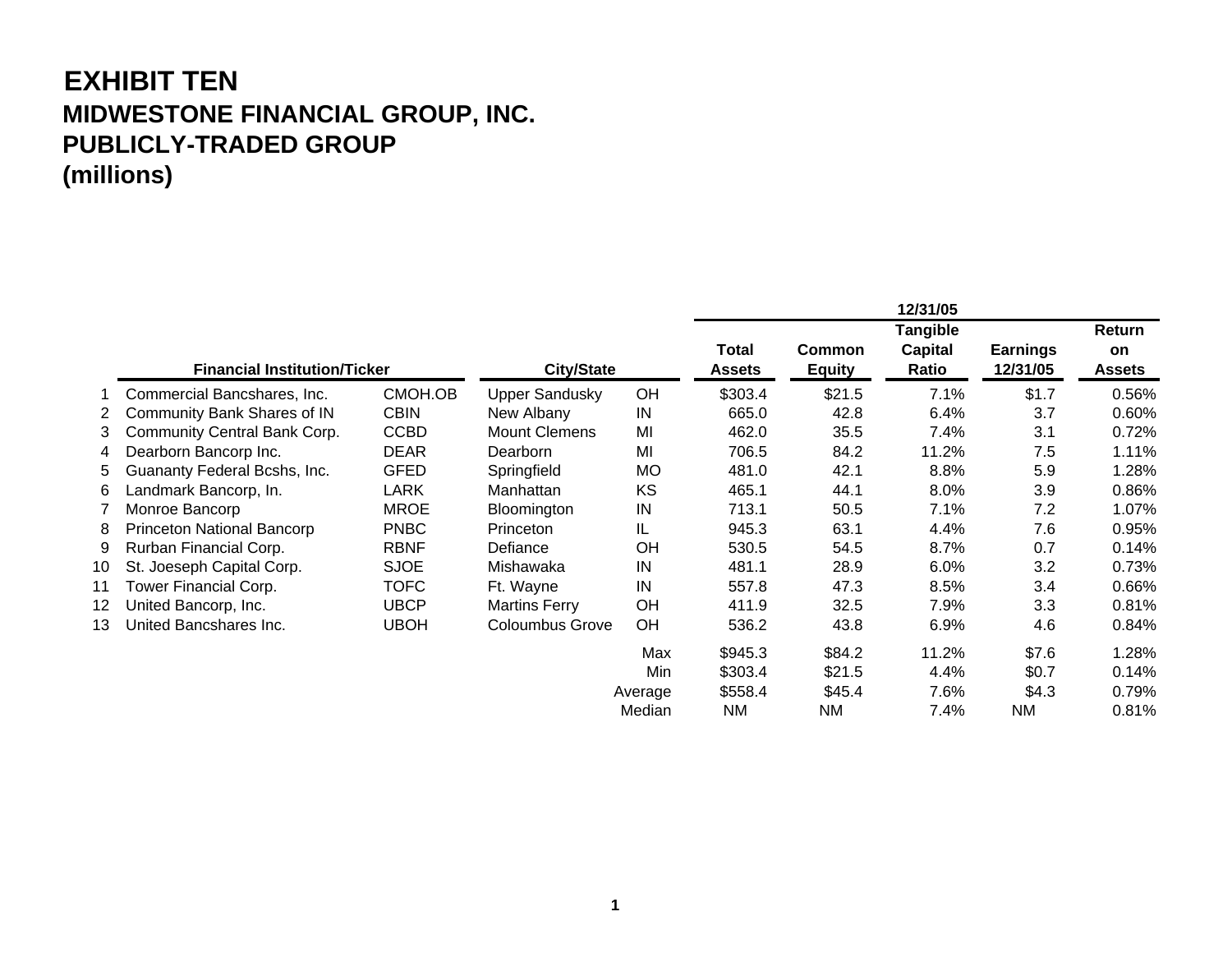### **EXHIBIT TEN MIDWESTONE FINANCIAL GROUP, INC. PUBLICLY-TRADED GROUP (millions)**

|    |                                     |             |              |               |               |              | 3/31/06     |                 |             |               |
|----|-------------------------------------|-------------|--------------|---------------|---------------|--------------|-------------|-----------------|-------------|---------------|
|    |                                     |             |              |               |               |              |             | <b>Price-to</b> |             | Premium       |
|    |                                     |             |              | <b>Shares</b> | <b>Market</b> |              |             | <b>Tang</b>     | 7% Tang     | to            |
|    | <b>Financial Institution/Ticker</b> |             | <b>Price</b> | Out           | Cap           | <b>Earns</b> | <b>Book</b> | <b>Book</b>     | <b>Book</b> | <b>Assets</b> |
|    | Commercial Bancshares, Inc.         | CMOH.OB     | \$30.00      | 1.2           | \$34.8        | 20.9         | 1.62        | 1.62            | 1.62        | 4.4%          |
| 2  | Community Bank Shares of IN         | <b>CBIN</b> | \$23.04      | 2.6           | 59.7          | 15.9         | 1.40        | 1.40            | 1.36        | 2.5%          |
| 3  | Community Central Bank Corp.        | <b>CCBD</b> | \$11.44      | 3.8           | 43.9          | 14.3         | 1.24        | 1.29            | 1.30        | 2.1%          |
| 4  | Dearborn Bancorp Inc.               | <b>DEAR</b> | \$22.50      | 5.5           | 122.6         | 16.3         | 1.46        | 1.56            | 1.89        | 6.2%          |
| 5  | Guananty Federal Bcshs, Inc.        | <b>GFED</b> | \$29.70      | 3.0           | 87.9          | 14.9         | 2.09        | 2.09            | 2.36        | 9.5%          |
| 6  | Landmark Bancorp, In.               | LARK        | \$27.33      | 2.2           | 60.9          | 15.6         | 1.38        | 1.67            | 1.76        | 5.2%          |
|    | Monroe Bancorp                      | <b>MROE</b> | \$15.30      | 6.6           | 101.6         | 14.1         | 2.01        | 2.01            | 2.02        | 7.2%          |
| 8  | Princeton National Bancorp          | <b>PNBC</b> | \$32.85      | 3.4           | 111.4         | 14.7         | 1.76        | 2.75            | 2.10        | 7.5%          |
| 9  | Rurban Financial Corp.              | <b>RBNF</b> | \$12.37      | 5.0           | 62.2          | 92.5         | 1.14        | 1.37            | 1.46        | 3.1%          |
| 10 | St. Joeseph Capital Corp.           | <b>SJOE</b> | \$30.25      | 1.8           | 53.8          | 16.7         | 1.86        | 1.86            | 1.74        | 5.2%          |
| 11 | Tower Financial Corp.               | <b>TOFC</b> | \$16.81      | 4.0           | 67.4          | 19.6         | 1.43        | 1.43            | 1.52        | 3.6%          |
| 12 | United Bancorp, Inc.                | <b>UBCP</b> | \$11.00      | 4.2           | 46.0          | 14.0         | 1.42        | 1.42            | 1.47        | 3.3%          |
| 13 | United Bancshares Inc.              | <b>UBOH</b> | \$16.38      | 3.6           | 59.0          | 12.8         | 1.35        | 1.62            | 1.61        | 4.2%          |
|    |                                     |             |              |               | Max           | 92.5         | 2.09        | 2.75            | 2.36        | 9.5%          |
|    |                                     |             |              |               | Min           | 12.8         | 1.14        | 1.29            | 1.30        | 2.1%          |
|    |                                     |             |              |               | Average       | 21.7         | 1.55        | 1.70            | 1.71        | 4.9%          |
|    |                                     |             |              |               | Median        | 15.6         | 1.43        | 1.62            | 1.62        | 4.4%          |

**2**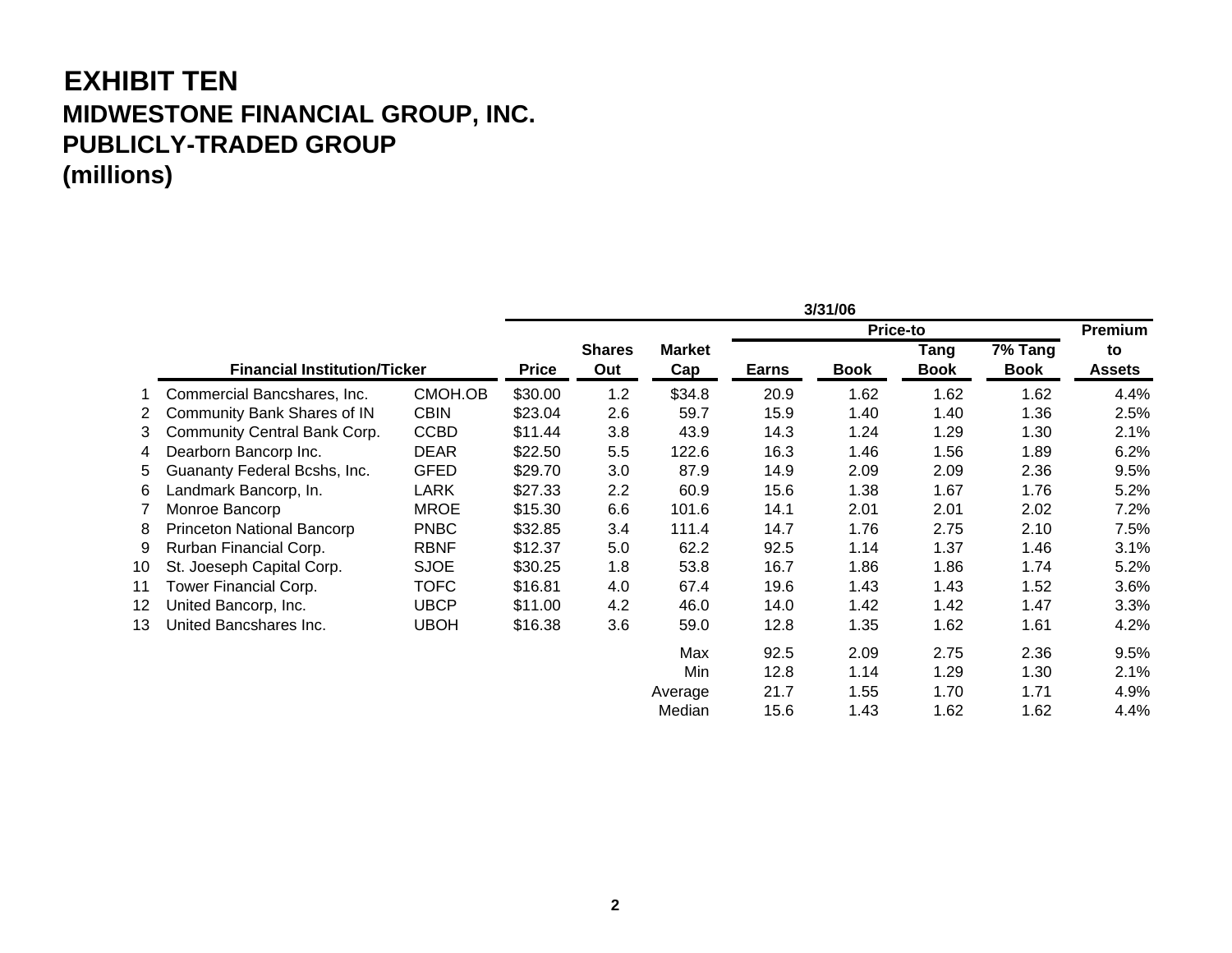## **EXHIBIT ELEVEN MIDWESTONE FINANCIAL GROUP, INC. VALUATION SUMMARY**

|                                                    |         | <b>Net Options Issued</b><br><b>Calculation</b> |                       |           |         |
|----------------------------------------------------|---------|-------------------------------------------------|-----------------------|-----------|---------|
| <b>VALUE PER SHARE CALCULATION:</b>                |         |                                                 |                       |           |         |
| Aggregate value                                    |         |                                                 |                       | \$77.131  | million |
| Shares outstanding, 3/31/06                        |         |                                                 | 3,707,308             |           |         |
| Vested options outstanding                         | 431,096 | 431,096                                         |                       |           |         |
| Average exercise price                             | \$16.56 |                                                 |                       |           |         |
| <b>TOTAL PROCEEDS</b>                              | \$7.139 | million                                         |                       |           |         |
| Repurchase price                                   | \$20.36 |                                                 |                       |           |         |
| <b>SHARES REPURCHASED</b>                          |         | (350, 585)                                      |                       |           |         |
| Net shares issued for options                      |         |                                                 | 80,511                |           |         |
| TOTAL SHARES VALUED                                |         |                                                 |                       | 3,787,819 |         |
| <b>PRO RATA VALUE PER SHARE</b>                    |         |                                                 |                       | \$20.36   |         |
|                                                    |         |                                                 | <b>ROUNDED TO</b>     | \$19.80   |         |
|                                                    |         |                                                 |                       |           |         |
|                                                    |         |                                                 | MARKET VALUE, 3/31/06 | \$19.80   |         |
| PROJECTED DIVIDENDS ONLY - PUBLICLY-TRADED PRICING |         |                                                 |                       |           |         |
| Dividends only, publicly-traded pricing            |         |                                                 |                       | \$20.18   |         |
| PROJECTED DIVIDENDS ONLY - ON-GOING DIVIDENDS      |         |                                                 |                       |           |         |
|                                                    |         |                                                 |                       |           |         |
| Dividends only for terminal value                  |         |                                                 |                       | \$15.81   |         |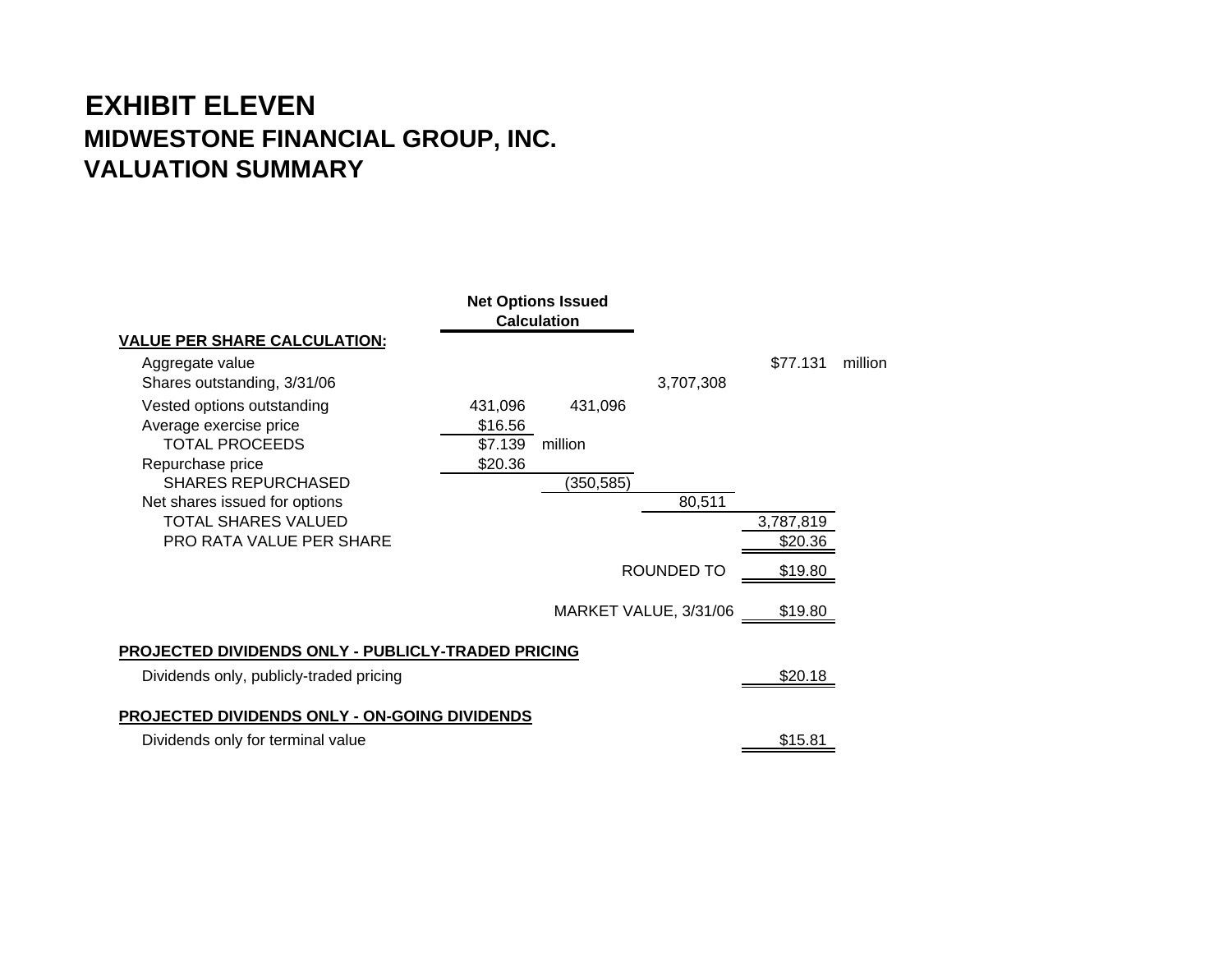## **EXHIBIT TWELVE MIDWESTONE FINANCIAL GROUP, INC. PROJECTED LOAN POOL RUNOFF**

|                                     | Mar. 31, |         |         |         |         |         |
|-------------------------------------|----------|---------|---------|---------|---------|---------|
|                                     | 2006     | 2007    | 2008    | 2009    | 2010    | 2011    |
| <b>SUMMARY BALANCE SHEET</b>        |          |         |         |         |         |         |
| In-market loans                     | \$450.2  | \$472.7 | \$496.3 | \$521.1 | \$547.2 | \$574.6 |
| Loan pools                          | 89.5     | 63.6    | 42.4    | 21.2    |         |         |
| Other earning assets                | 76.3     | 80.1    | 84.1    | 88.3    | 92.7    | 97.3    |
| Goodwill, other intangibles         | 14.7     | 14.7    | 14.7    | 14.7    | 14.7    | 14.7    |
| Other assets                        | 43.3     | 45.4    | 47.7    | 50.1    | 52.6    | 55.2    |
| <b>TOTAL ASSETS</b>                 | \$674.0  | \$676.5 | \$685.2 | \$695.4 | \$707.2 | \$741.8 |
| Deposits                            | \$506.8  | \$532.2 | \$558.8 | \$586.7 | \$616.0 | \$646.8 |
| Fed funds purchased                 | 4.6      | 2.9     | 4.1     | 5.5     | 7.0     | 8.2     |
| <b>Borrowings</b>                   | 86.7     | 63.6    | 42.4    | 21.2    |         |         |
| Other liabilities                   | 5.8      | 6.1     | 6.4     | 6.7     | 7.0     | 7.4     |
| <b>TOTAL LIABILITIES</b>            | \$604.0  | \$604.8 | \$611.7 | \$620.1 | \$630.0 | \$662.4 |
| Trust preferred securities          | 10.3     | 10.3    | 10.3    | 10.3    | 10.3    | 10.3    |
| Common equity                       | 59.7     | 61.5    | 63.2    | 65.1    | 67.0    | 69.1    |
| <b>TOTAL LIABS. &amp; EQUITY</b>    | \$674.0  | \$676.5 | \$685.2 | \$695.4 | \$707.2 | \$741.8 |
|                                     |          |         |         |         |         |         |
| Average assets                      | \$682.3  | \$675.3 | \$680.9 | \$690.3 | \$701.3 | \$724.5 |
| Total assets growth (2006 3 months) | $-0.6%$  | 0.4%    | 1.3%    | 1.5%    | 1.7%    | 4.9%    |
| NET INCOME (2006 annualized)        | \$7.676  | \$5.832 | \$5.911 | \$6.074 | \$6.312 | \$7.245 |
| RETURN ON ASSETS (2006 annualized)  | 1.12%    | 0.86%   | 0.87%   | 0.88%   | 0.90%   | 1.00%   |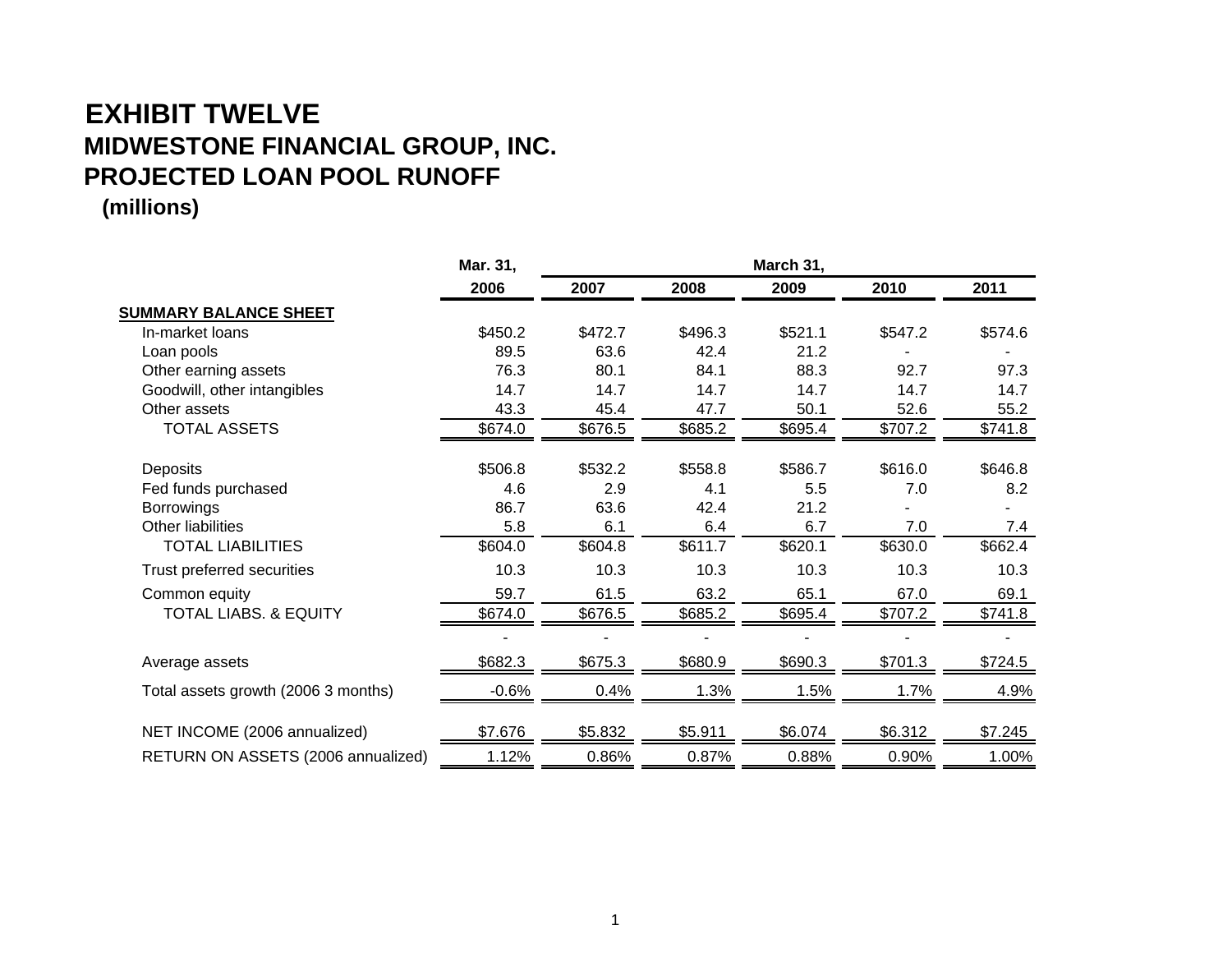### **EXHIBIT TWELVE MIDWESTONE FINANCIAL GROUP, INC. PRESENT VALUE - LOAN POOL RUNOFF (millions)**

#### **DISCOUNTED CASH FLOWS**

Long-term growth rate \_\_\_\_\_\_\_\_ 5.0%

Discount factor

PV OF TERMINAL \$43.185

0.5194

|                            |       |          |         | March 31, |                          |                          | <b>Terminal</b> |
|----------------------------|-------|----------|---------|-----------|--------------------------|--------------------------|-----------------|
|                            |       | 2007     | 2008    | 2009      | 2010                     | 2011                     | Value           |
| Net income                 |       | \$5.832  | \$5.898 | \$6.023   | \$6.226                  | \$7.127                  |                 |
| Retained earnings          |       | (1.351)  | (0.609) | (0.714)   | (0.826)                  | (2.422)                  |                 |
| <b>DIVIDENDS</b>           |       | \$4.481  | \$5.288 | \$5.308   | \$5.400                  | \$4.705                  |                 |
| Discount factor            | 14.0% | 0.9366   | 0.8216  | 0.7207    | 0.6322                   | 0.5545                   |                 |
| ANNUAL PRESENT VALUES      |       | \$4.197  | \$4.345 | \$3.826   | \$3.414                  | \$2.609                  |                 |
| <b>TOTAL FIVE YEARS</b>    |       | \$18.390 |         |           |                          |                          |                 |
| P.V. of terminal Value     |       | 43.185   |         |           | Projected earnings, 2012 |                          | \$7.127         |
| <b>TOTAL PRESENT VALUE</b> |       | \$61.575 |         |           | Long-term growth rate    |                          | $5.0\%$         |
|                            |       |          |         |           |                          | <b>TERMINAL EARNINGS</b> | \$7.483         |
|                            |       |          |         |           | Capitalization rate      |                          | $9.0\%$         |
|                            |       |          |         |           | TERMINAL VALUE           |                          | \$83.149        |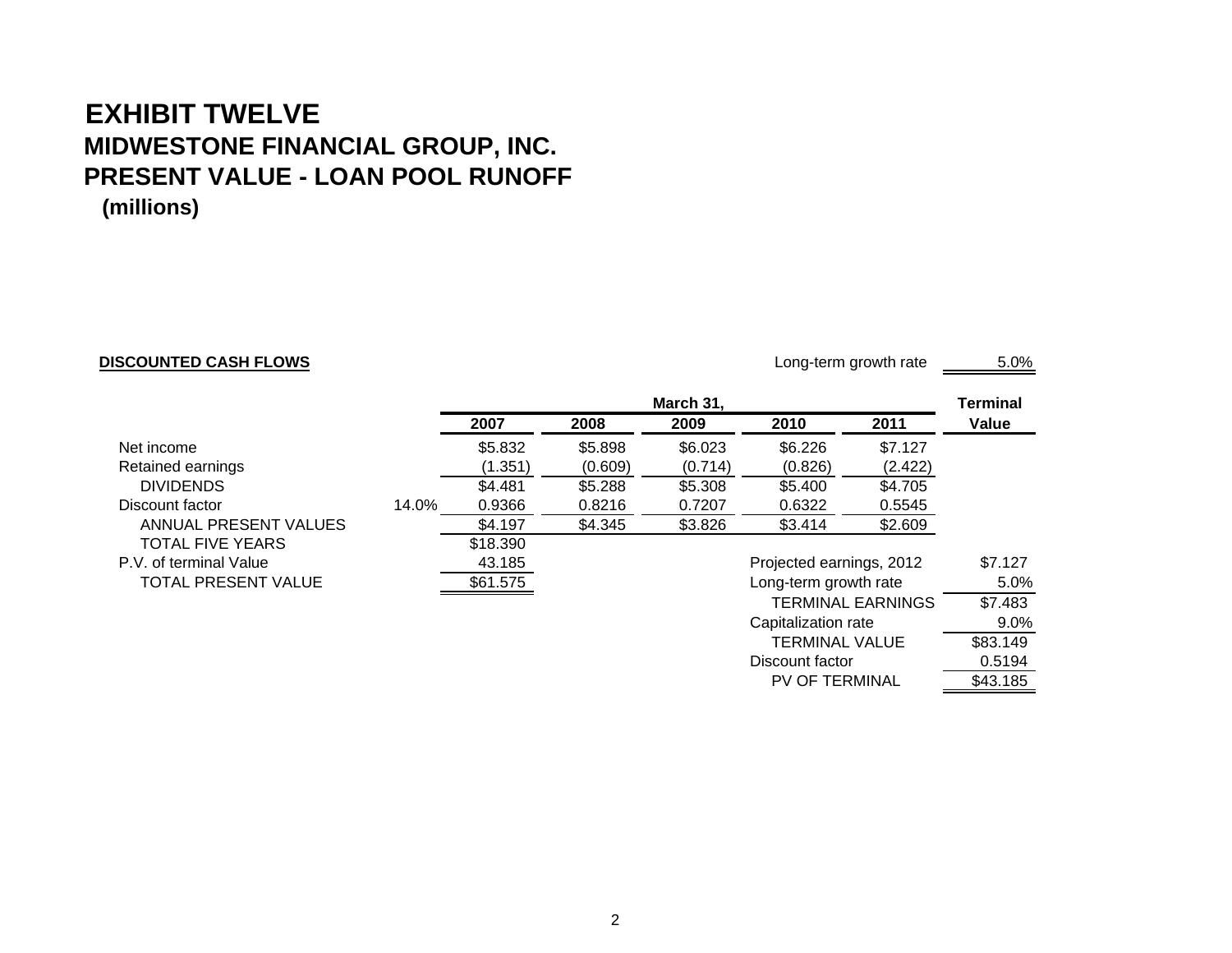#### **EXHIBIT THIRTEENMIDWESTONE FINANCIAL GROUP, INC. POOL RUNOFF, REDUCED REQUIRED RATE OF RETRUN (millions)**

#### **DISCOUNTED CASH FLOWS**

Long-term growth rate 5.0%

TERMINAL VALUE \$103.433

PV OF TERMINAL \$58.079

Discount factor

0.5615

|                            |       |          |         | March 31, |                          |                          | <b>Terminal</b> |
|----------------------------|-------|----------|---------|-----------|--------------------------|--------------------------|-----------------|
|                            |       | 2007     | 2008    | 2009      | 2010                     | 2011                     | Value           |
| Net income                 |       | \$5.832  | \$5.898 | \$6.023   | \$6.226                  | \$7.127                  |                 |
| Retained earnings          |       | (1.351)  | (0.609) | (0.714)   | (0.826)                  | (2.422)                  |                 |
| <b>DIVIDENDS</b>           |       | \$4.481  | \$5.288 | \$5.308   | \$5.400                  | \$4.705                  |                 |
| Discount factor            | 12.2% | 0.9439   | 0.8410  | 0.7493    | 0.6677                   | 0.5949                   |                 |
| ANNUAL PRESENT VALUES      |       | \$4.230  | \$4.448 | \$3.978   | \$3.605                  | \$2.799                  |                 |
| <b>TOTAL FIVE YEARS</b>    |       | \$19.059 |         |           |                          |                          |                 |
| P.V. of terminal Value     |       | 58.079   |         |           | Projected earnings, 2012 |                          | \$7.127         |
| <b>TOTAL PRESENT VALUE</b> |       | \$77.138 |         |           | Long-term growth rate    |                          | 5.0%            |
|                            |       |          |         |           |                          | <b>TERMINAL EARNINGS</b> | \$7.483         |
|                            |       |          |         |           | Capitalization rate      |                          | 7.2%            |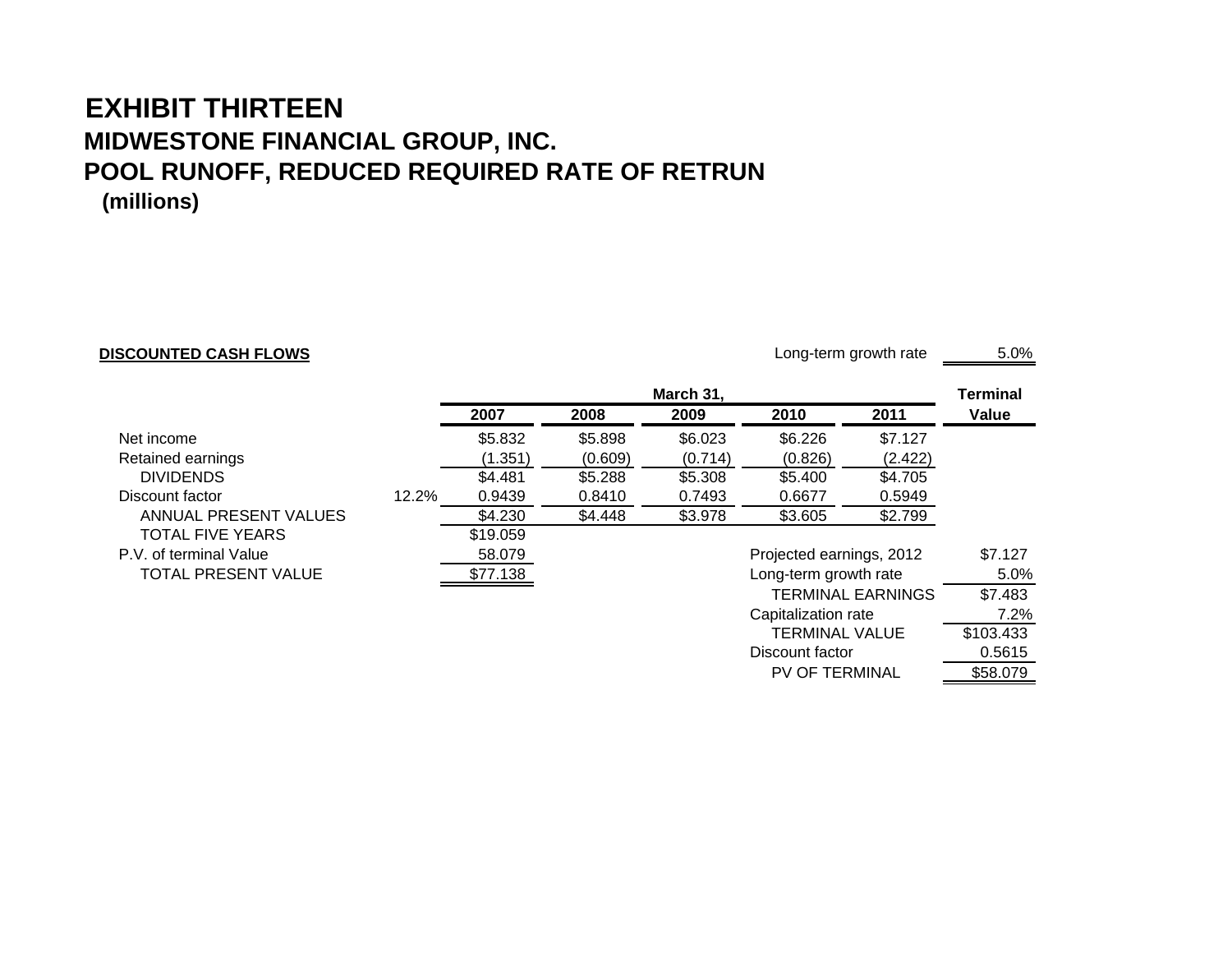## **EXHIBIT FOURTEEN MIDWESTONE FINANCIAL GROUP, INC. CORE BANK ONLY PROJECTED SUMMARY FINANCIAL STATEMENTS**

|                                     | Mar. 31, |         |         |         |         |         |
|-------------------------------------|----------|---------|---------|---------|---------|---------|
|                                     | 2006     | 2007    | 2008    | 2009    | 2010    | 2011    |
| <b>SUMMARY BALANCE SHEET</b>        |          |         |         |         |         |         |
| In-market loans                     | \$450.2  | \$472.7 | \$496.3 | \$521.1 | \$547.2 | \$574.6 |
| Loan pools                          | 89.5     |         |         |         |         |         |
| Other earning assets                | 76.3     | 80.1    | 84.1    | 88.3    | 92.7    | 97.3    |
| Goodwill, other intangibles         | 14.7     | 14.5    | 14.2    | 14.0    | 13.8    | 13.7    |
| Other assets                        | 43.3     | 45.4    | 47.7    | 50.1    | 52.6    | 55.2    |
| <b>TOTAL ASSETS</b>                 | \$674.0  | \$612.7 | \$642.3 | \$673.5 | \$706.3 | \$740.8 |
| Deposits                            | \$506.8  | \$532.2 | \$558.8 | \$586.7 | \$616.0 | \$646.8 |
| Fed funds purchased                 | 4.6      | 3.2     | 4.6     | 6.0     | 7.4     | 8.5     |
| <b>Borrowings</b>                   | 86.7     |         |         |         |         |         |
| Other liabilities                   | 5.8      | 6.1     | 6.4     | 6.7     | 7.0     | 7.4     |
| <b>TOTAL LIABILITIES</b>            | \$604.0  | \$541.5 | \$569.8 | \$599.4 | \$630.4 | \$662.7 |
| Trust preferred securities          | 10.3     | 10.3    | 10.3    | 10.3    | 10.3    | 10.3    |
| Common equity                       | 59.7     | 60.9    | 62.2    | 63.8    | 65.6    | 67.8    |
| <b>TOTAL LIABS. &amp; EQUITY</b>    | \$674.0  | \$612.7 | \$642.3 | \$673.5 | \$706.3 | \$740.8 |
| Average assets                      | \$682.3  | \$643.3 | \$627.5 | \$657.9 | \$689.9 | \$723.5 |
| Total assets growth (2006 3 months) | $-0.6%$  | $-9.1%$ | 4.8%    | 4.9%    | 4.9%    | 4.9%    |
| NET INCOME (2006 annualized)        | \$7.676  | \$3.860 | \$4.392 | \$5.263 | \$6.209 | \$7.235 |
| RETURN ON ASSETS (2006 annualized)  | 1.12%    | 0.60%   | 0.70%   | 0.80%   | 0.90%   | 1.00%   |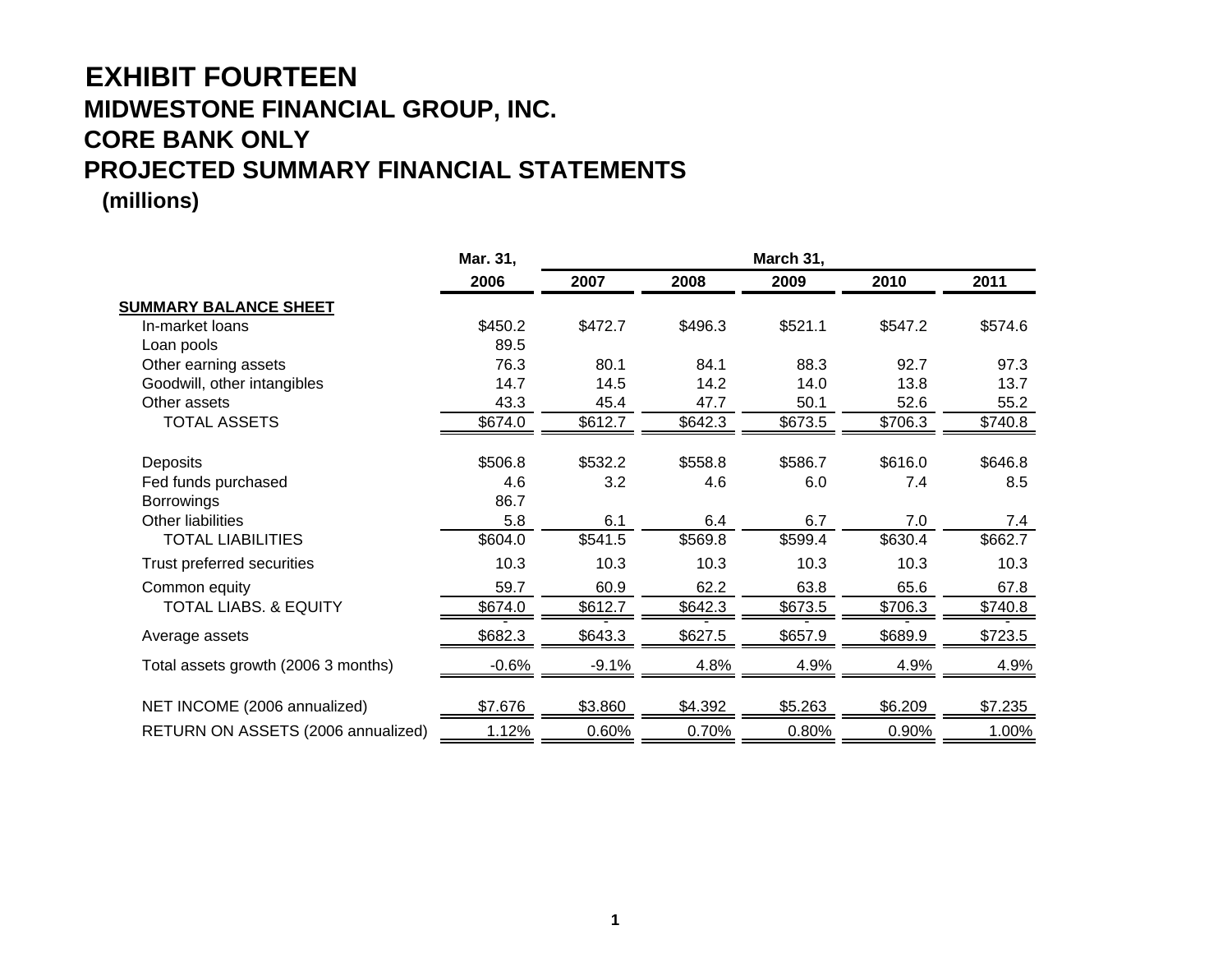# **EXHIBIT FOURTEEN MIDWESTONE FINANCIAL GROUP, INC. CORE BANK ONLYPRESENT VALUE CALCULATION**

**(millions)**

#### **DISCOUNTED CASH FLOWS**

Long-term growth rate 5.0%

PV OF TERMINAL \$58.541

|                            |       |          |         | March 31, |                          |                          | Terminal  |
|----------------------------|-------|----------|---------|-----------|--------------------------|--------------------------|-----------|
|                            |       | 2007     | 2008    | 2009      | 2010                     | 2011                     | Value     |
| Net income                 |       | \$3.860  | \$4.354 | \$5.183   | \$6.101                  | \$7.138                  |           |
| Retained earnings          |       |          |         | (0.651)   | (2.080)                  | (2.245)                  |           |
| <b>DIVIDENDS</b>           |       | \$3.860  | \$4.354 | \$4.532   | \$4.021                  | \$4.893                  |           |
| Discount factor            | 12.2% | 0.9441   | 0.8414  | 0.7499    | 0.6684                   | 0.5957                   |           |
| ANNUAL PRESENT VALUES      |       | \$3.644  | \$3.664 | \$3.399   | \$2.687                  | \$2.915                  |           |
| <b>TOTAL FIVE YEARS</b>    |       | \$16.309 |         |           |                          |                          |           |
| P.V. of terminal Value     |       | 58.541   |         |           | Projected earnings, 2012 |                          | \$7.138   |
| <b>TOTAL PRESENT VALUE</b> |       | \$74.850 |         |           | Long-term growth rate    |                          | $5.0\%$   |
|                            |       |          |         |           |                          | <b>TERMINAL EARNINGS</b> | \$7.495   |
|                            |       | 84.97    |         |           | Capitalization rate      |                          | 7.2%      |
|                            |       | 110.16%  |         |           | <b>TERMINAL VALUE</b>    |                          | \$104.093 |
|                            |       |          |         |           | Discount factor          |                          | 0.5624    |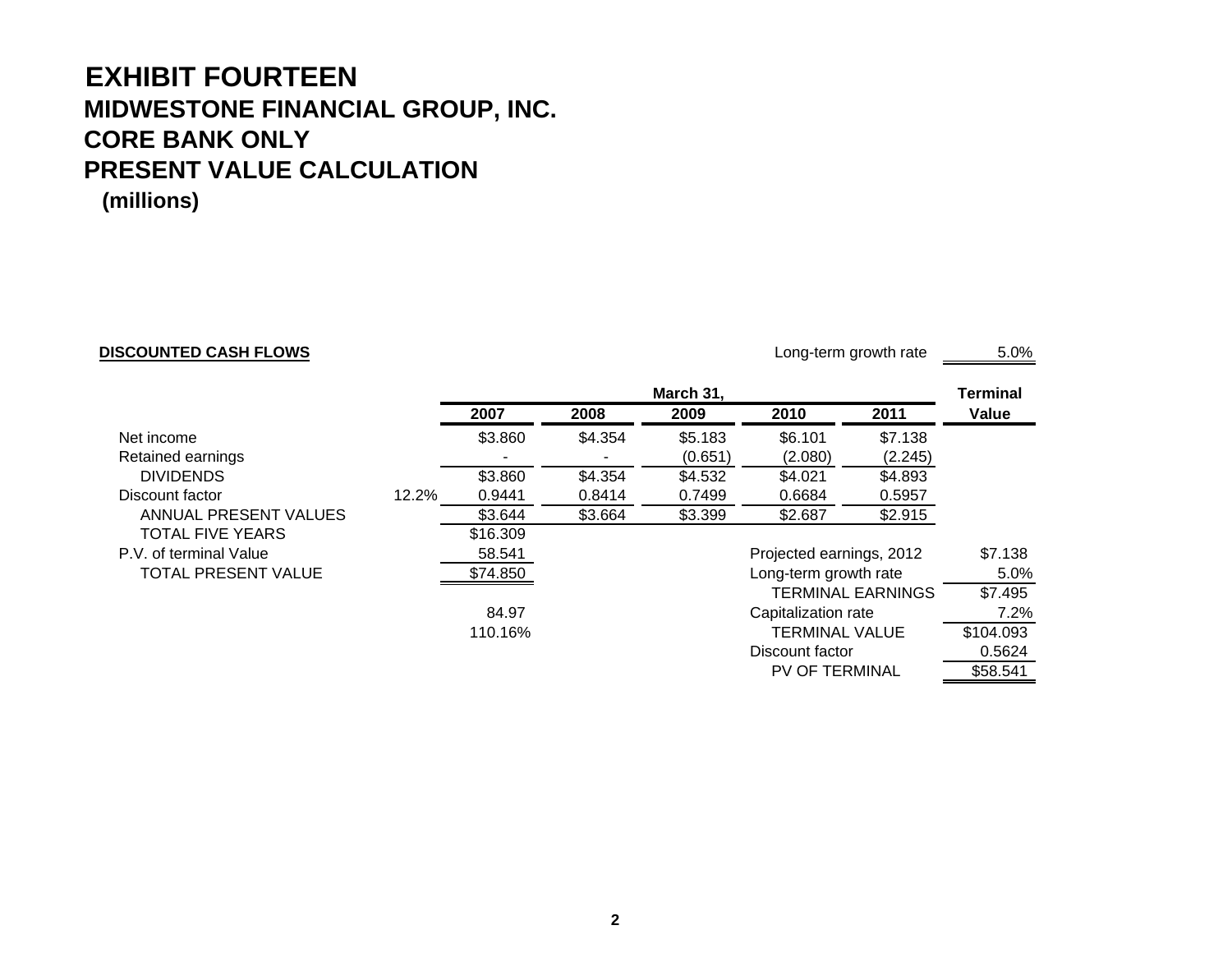# **EXHIBIT FIFTEEN MIDWESTONE FINANCIAL GROUP, INC. LOAN POOLS ONLY PROJECTED SUMMARY FINANCIAL STATEMENTS**

|                                     | Mar. 31, | March 31, |          |          |            |         |  |
|-------------------------------------|----------|-----------|----------|----------|------------|---------|--|
|                                     | 2006     | 2007      | 2008     | 2009     | 2010       | 2011    |  |
| <b>SUMMARY BALANCE SHEET</b>        |          |           |          |          |            |         |  |
| In-market loans                     |          | \$0.0     | \$0.0    | \$0.0    | \$0.0      | \$0.0   |  |
| Loan pools                          | 89.5     | 63.6      | 42.4     | 21.2     |            |         |  |
| Other earning assets                |          |           |          |          |            |         |  |
| Goodwill, other intangibles         |          |           |          |          |            |         |  |
| Other assets                        |          |           |          |          |            |         |  |
| <b>TOTAL ASSETS</b>                 | \$89.5   | \$63.6    | \$42.4   | \$21.2   | \$0.0      | \$0.0   |  |
| Deposits                            |          | \$0.0     | \$0.0    | \$0.0    | \$0.0      | \$0.0   |  |
| Fed funds purchased                 |          |           |          |          |            |         |  |
| <b>Borrowings</b>                   | 81.3     | 54.8      | 33.3     | 11.9     |            |         |  |
| <b>Other liabilities</b>            | 0.1      | 0.1       | 0.1      | 0.1      |            |         |  |
| <b>TOTAL LIABILITIES</b>            | \$81.4   | \$54.9    | \$33.4   | \$12.0   | \$0.0      | \$0.0\$ |  |
| Trust preferred securities          |          |           |          |          |            |         |  |
| Common equity                       | 8.1      | 8.7       | 9.0      | 9.2      |            |         |  |
| <b>TOTAL LIABS. &amp; EQUITY</b>    | \$89.5   | \$63.6    | \$42.4   | \$21.2   | \$0.0      | \$0.0\$ |  |
|                                     |          |           |          |          |            |         |  |
| Average assets                      | \$682.3  | \$76.5    | \$53.0   | \$31.8   | \$0.0      | \$0.0   |  |
| Total assets growth (2006 3 months) | $-0.6%$  | -28.9%    | $-33.3%$ | $-50.0%$ | $-100.0\%$ | 0.0%    |  |
| <b>NET INCOME</b>                   | \$7.676  | \$1.995   | \$1.269  | \$0.564  | \$0.000    | \$0.000 |  |
| <b>RETURN ON ASSETS</b>             | 1.12%    | 2.61%     | 2.39%    | 1.77%    | 0.00%      | 0.00%   |  |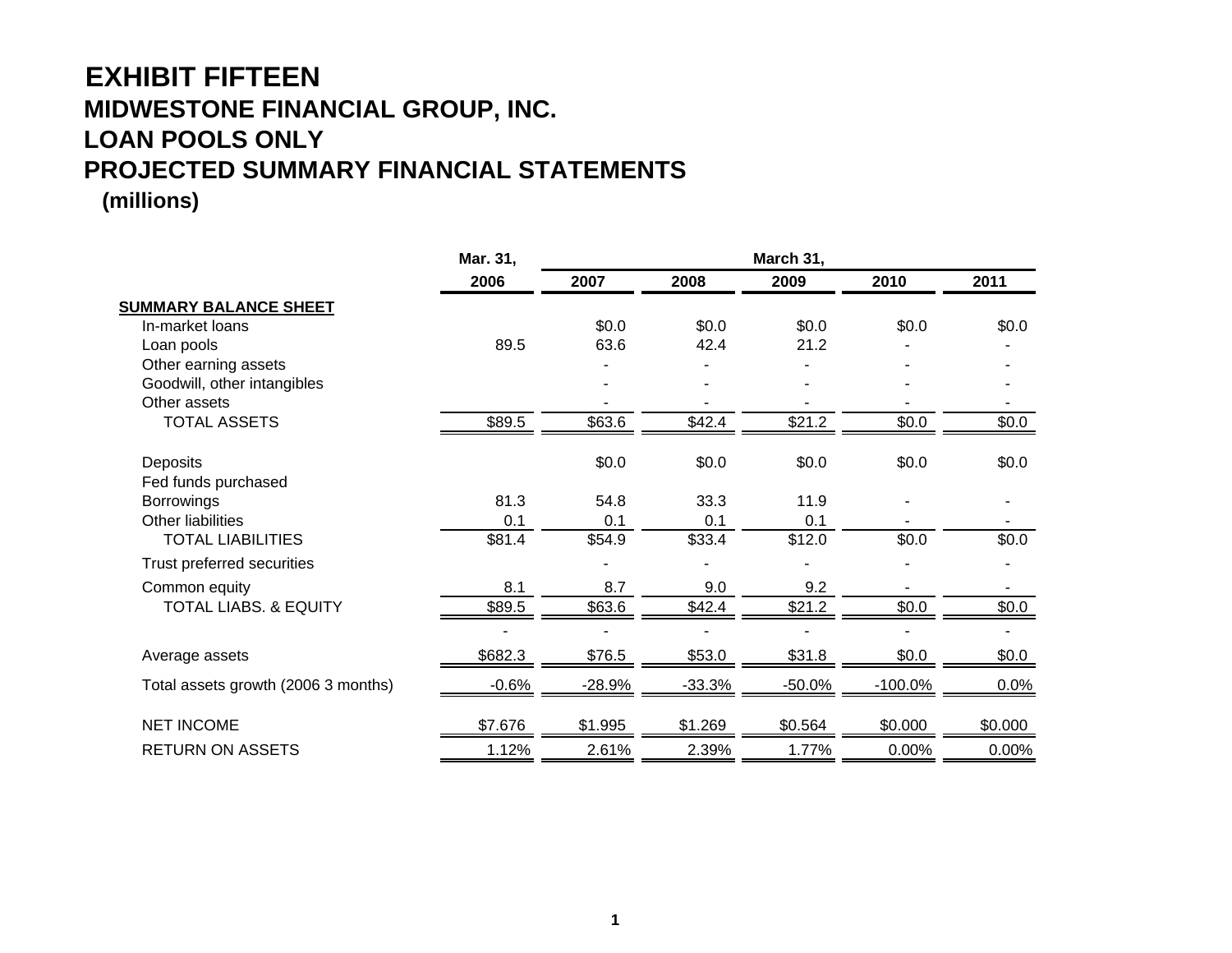#### **EXHIBIT FIFTEENMIDWESTONE FINANCIAL GROUP, INC. LOAN POOLS ONLYPRESENT VALUE CALCULATION(millions)**

#### **DISCOUNTED CASH FLOWS**

Long-term growth rate  $\qquad 0.0\%$ 

TERMINAL VALUE \$0.000

PV OF TERMINAL \$0.000

Discount factor

0.5615

|                            |       | March 31, |         |         |                          | Terminal |         |
|----------------------------|-------|-----------|---------|---------|--------------------------|----------|---------|
|                            |       | 2007      | 2008    | 2009    | 2010                     | 2011     | Value   |
| Net income                 |       | \$1.995   | \$1.269 | \$0.564 | \$0.000                  |          |         |
| Retained earnings          |       | 3.602     | 1.484   | 1.484   | 1.484                    |          |         |
| <b>DIVIDENDS</b>           |       | \$5.597   | \$2.753 | \$2.047 | \$1.484                  | \$0.000  |         |
| Discount factor            | 12.2% | 0.9439    | 0.8410  | 0.7493  | 0.6677                   | 0.5949   |         |
| ANNUAL PRESENT VALUES      |       | \$5.283   | \$2.315 | \$1.534 | \$0.991                  | \$0.000  |         |
| <b>TOTAL FIVE YEARS</b>    |       | \$10.123  |         |         |                          |          |         |
| P.V. of terminal Value     |       |           |         |         | Projected earnings, 2012 | \$0.000  |         |
| <b>TOTAL PRESENT VALUE</b> |       | \$10.123  |         |         | Long-term growth rate    |          | $0.0\%$ |
|                            |       |           |         |         | TERMINAL EARNINGS        |          | \$0.000 |
|                            |       |           |         |         | Capitalization rate      |          | 12.2%   |